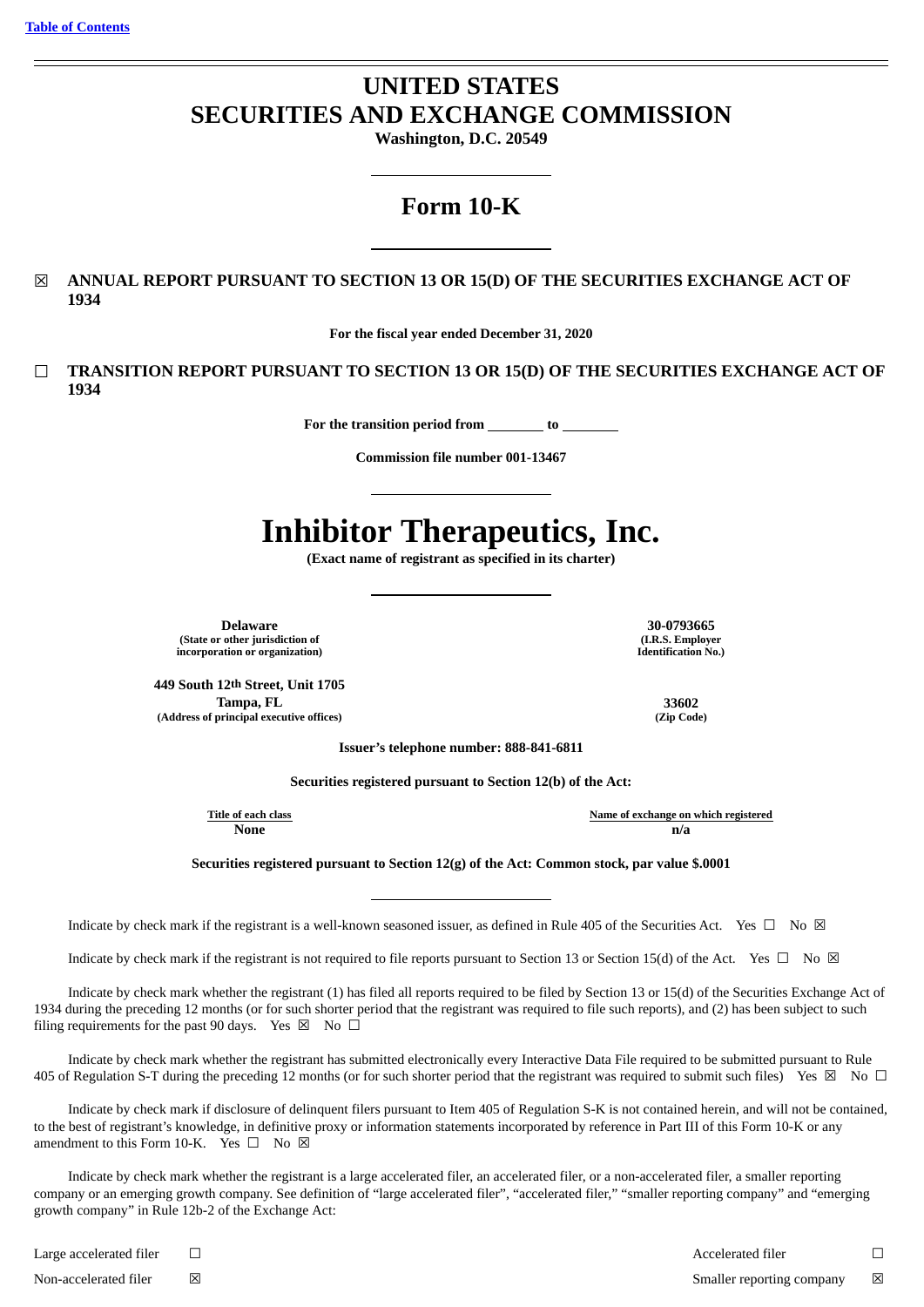If an emerging growth company, indicate by check mark if the registrant has elected not to use the extended transition period for complying with any new or revised financial accounting standards provided pursuant to Section 13(a) of the Exchange Act.  $\Box$ 

Indicate by check mark whether the registrant has filed a report on and attestation to its management's assessment of the effectiveness of its internal control over financial reporting under Section 404(b) of the Sarbanes-Oxley Act (15 U.S.C. 7262(b)) by the registered public accounting firm that prepared or issued its audit report  $\boxtimes$ 

Indicate by check mark whether the registrant is a shell company (as defined in Rule 12b-2 of the Exchange Act). Yes  $\Box$  No  $\boxtimes$ 

The aggregate market value of the voting and non-voting common equity held by non-affiliates as of June 30, 2020 was approximately \$7,400,396 based on the closing sale price of the company's common stock on such date of \$0.095 per share, as reported by the OTC Markets Group, Inc.

As of March 26, 2021, there were 375,876,361 shares of company common stock issued and outstanding.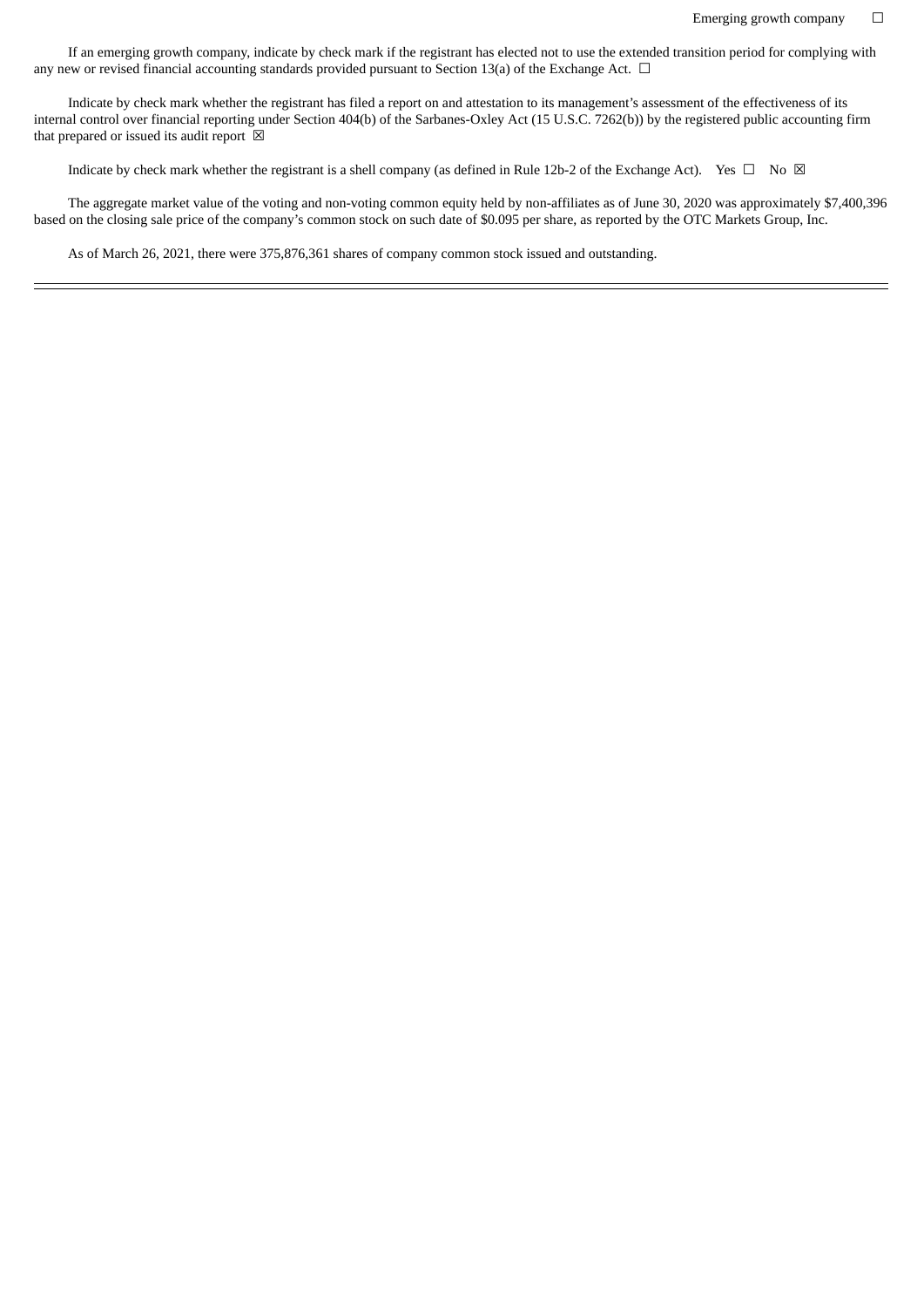# **Inhibitor Therapeutics, Inc.**

# **Annual Report on Form 10-K**

# **For the fiscal year ended December 31, 2020**

# **TABLE OF CONTENTS**

<span id="page-2-0"></span>

|                                                                                         | <b>Cautionary Note on Forward-Looking Statements</b>                                                                                                                                                                                                                                                                                                                                                                                                        | $\mathbf{1}$                                 |
|-----------------------------------------------------------------------------------------|-------------------------------------------------------------------------------------------------------------------------------------------------------------------------------------------------------------------------------------------------------------------------------------------------------------------------------------------------------------------------------------------------------------------------------------------------------------|----------------------------------------------|
|                                                                                         | <b>Summary of Material Risks Associated With Our Business</b>                                                                                                                                                                                                                                                                                                                                                                                               | $\overline{2}$                               |
| <b>PART I</b>                                                                           |                                                                                                                                                                                                                                                                                                                                                                                                                                                             | 4                                            |
| Item 1.<br>Item 1A.<br>Item 1B.<br>Item 2.<br>Item 3.<br>Item 4.                        | <b>Description of Business</b><br><b>Risk Factors</b><br><b>Unresolved Staff Comments</b><br><b>Description of Property</b><br><b>Legal Proceedings</b><br><b>Mine Safety Disclosure</b>                                                                                                                                                                                                                                                                    | 4<br>25<br>$50\,$<br>50<br>50<br>51          |
| <b>PART II</b>                                                                          |                                                                                                                                                                                                                                                                                                                                                                                                                                                             | 52                                           |
| Item 5.<br>Item 6.<br>Item 7.<br>Item 7A.<br>Item 8.<br>Item 9.<br>Item 9A.<br>Item 9B. | Market for Common Equity and Related Stockholder Matters<br><b>Selected Financial Data</b><br><b>Management's Discussion and Analysis of Financial Condition and Results of Operations</b><br><b>Quantitative and Qualitative Disclosures About Market Risk</b><br><b>Financial Statements</b><br><b>Changes In and Disagreements with Accountants on Accounting and Financial Disclosure</b><br><b>Controls and Procedures</b><br><b>Other Information</b> | 52<br>53<br>53<br>56<br>56<br>56<br>56<br>57 |
| <b>PART III</b>                                                                         |                                                                                                                                                                                                                                                                                                                                                                                                                                                             | 58                                           |
| Item 10.<br>Item 11.<br>Item 12.<br>Item 13.<br>Item 14.                                | <b>Directors, Executive Officers and Corporate Governance</b><br><b>Executive Compensation</b><br><b>Security Ownership of Certain Beneficial Owners and Management and Related Stockholder Matters</b><br>Certain Relationships and Related Transactions, and Director Independence<br><b>Principal Accountant Fees and Services</b>                                                                                                                       | 58<br>62<br>65<br>66<br>72                   |
| PART IV                                                                                 |                                                                                                                                                                                                                                                                                                                                                                                                                                                             | 72                                           |
| Item 15.<br>Item 16.                                                                    | <b>Exhibits, Financial Statement Schedules</b><br>Form 10-K Summary                                                                                                                                                                                                                                                                                                                                                                                         | 72<br>73                                     |
|                                                                                         |                                                                                                                                                                                                                                                                                                                                                                                                                                                             |                                              |

Unless we have indicated otherwise, or the context otherwise requires, references in this Report to "INTI," the "Company," "we," "us" and "our" or similar terms refer to Inhibitor Therapeutics, Inc., a Delaware corporation.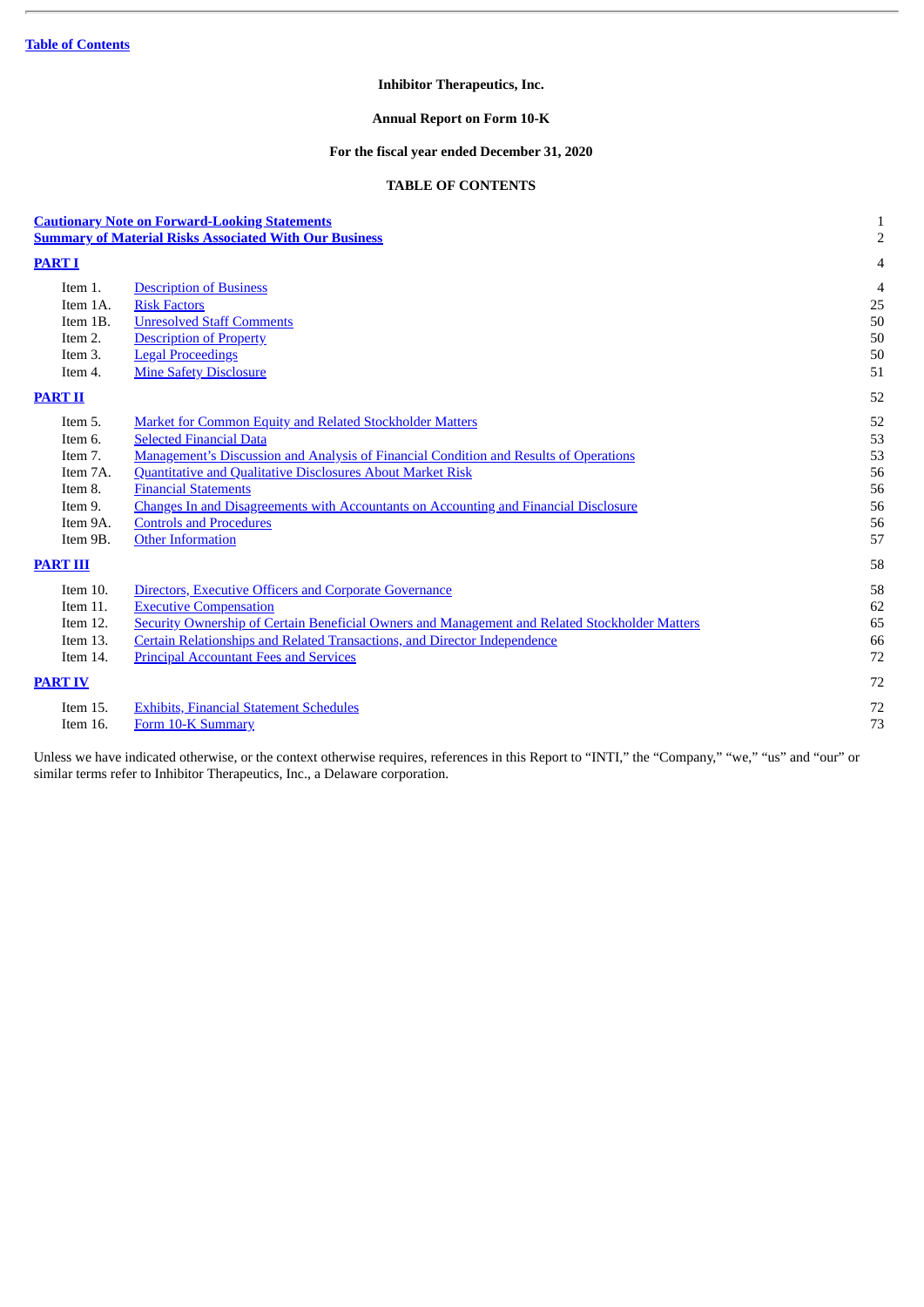# **CAUTIONARY NOTE REGARDING FORWARD-LOOKING STATEMENTS**

<span id="page-3-0"></span>This Report and the documents we have filed with the Securities and Exchange Commission (the "SEC") that are incorporated by reference herein contain forward-looking statements, within the meaning of Section 27A of the Securities Act of 1933, as amended, and Section 21E of the Securities Exchange Act of 1934, as amended (the "Exchange Act"), that involve significant risks and uncertainties. Any statements contained, or incorporated by reference, in this Report that are not statements of historical fact may be forward-looking statements. When we use the words "anticipate," "believe," "could," "estimate," "expect," "intend," "may," "plan," "predict," "project," "will" and other similar terms and phrases, including references to assumptions, we are identifying forward-looking statements. Forward-looking statements involve risks and uncertainties which may cause our actual results, performance or achievements to be materially different from those expressed or implied by those forward-looking statements.

A variety of factors, some of which are outside our control, may cause our operating results to fluctuate significantly. They include:

- acceptance of our business model (namely the repurposing of a specialty formulation of the drug itraconazole for the treatment of cancer, and the potential acquisition or license of other pharmaceutical technologies) by investors and potential commercial collaborators;
- our future capital requirements and our ability to satisfy our capital needs;
- our ability to commence and complete required clinical trials of our product candidate and obtain approval from the U.S. Food and Drug Administration or other regulatory agencies in different jurisdictions;
- matters associated with the fact that Mayne Pharma is our majority stockholder and key licensor;
- our ability to secure and maintain key development and commercialization partners for our product candidate;
- our ability to obtain, maintain or protect the validity of our owned or licensed patents and other intellectual property;
- our ability to internally develop, acquire or license new inventions and intellectual property;
- the outcome of our pending stockholder litigation;
- our ability to retain key executive members; and
- interpretations of current laws and the passages of future laws, rules and regulations applicable to our business.

The foregoing does not represent an exhaustive list of risks that may impact upon the forward-looking statements used herein or in the documents incorporated by reference herein. Please see "Risk Factors" for additional risks which could adversely impact our business and financial performance and related forward-looking statements.

Moreover, new risks regularly emerge, and it is not possible for our management to predict all risks, nor can we assess the impact of all risks on our business or the extent to which any risk, or combination of risks, may cause actual results to differ from those contained in any forward-looking statements. All forward-looking statements included in this Report are based on information available to us on the date hereof. Except to the extent required by applicable laws or rules, we undertake no obligation to publicly update or revise any forward-looking statement, whether as a result of new information, future events or otherwise. All subsequent written and oral forward-looking statements attributable to us or persons acting on our behalf are expressly qualified in their entirety by the cautionary statements contained throughout this Report and the documents we have filed with the SEC.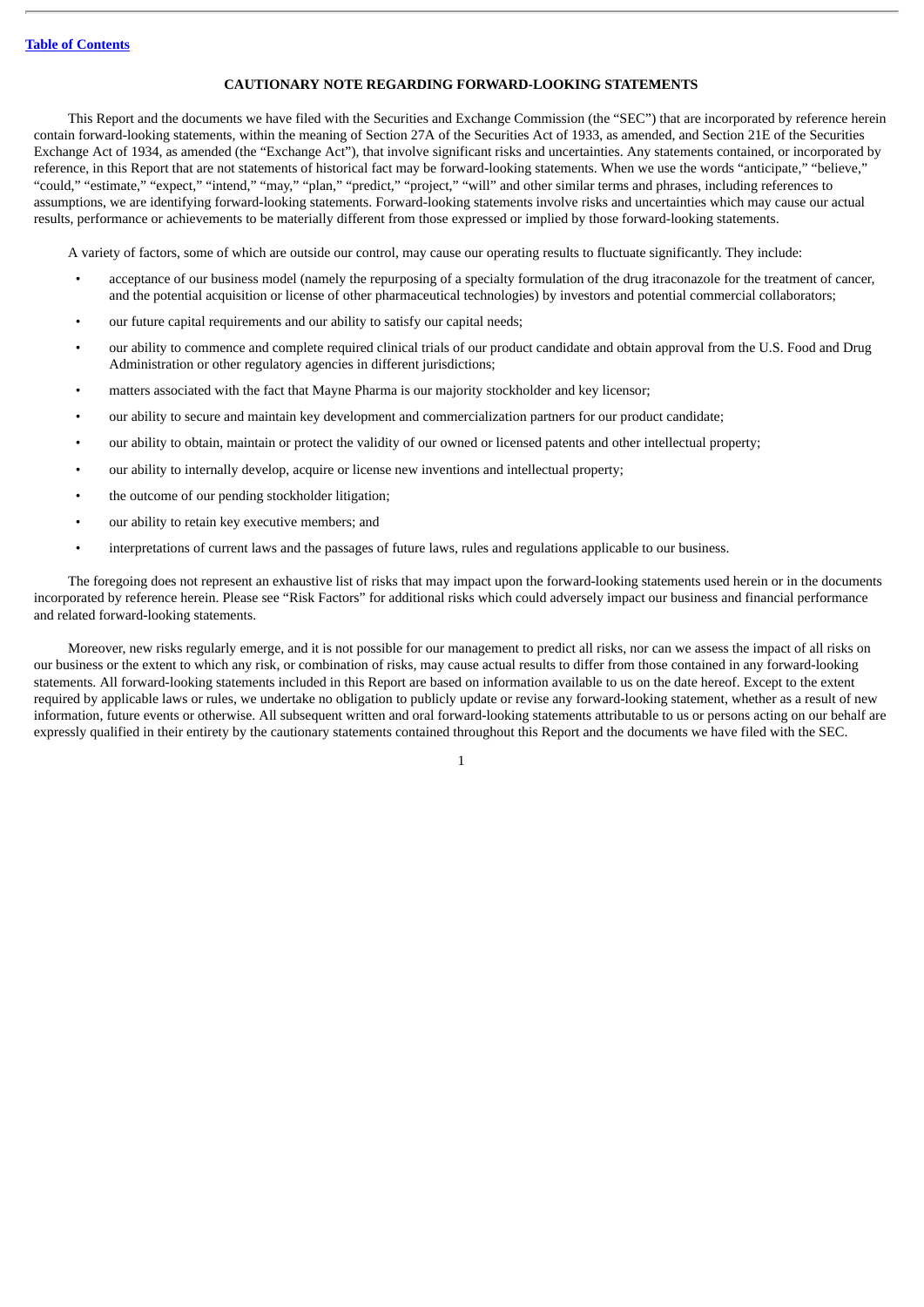# **SUMMARY OF MATERIAL RISKS ASSOCIATED WITH OUR BUSINESS**

<span id="page-4-0"></span>The following is a summary of risks, uncertainties and other factors related to our company. You should carefully consider all of the risk factors presented in "Item 1A. Risk Factors" and all other information contained in this Report, including the financial statements.

- We are subject to ongoing litigations that have impeded our ability to finance our company and progress our business. Our inability to resolve these litigations could lead to the failure of our company.
- We are a pre-revenue pharmaceutical development company and are thus subject to the risks associated with early-stage businesses in that industry.
- We are highly dependent on our collaboration with our majority stockholder Mayne Pharma, and the loss of this collaboration would materially impair our business plan and viability.
- Mayne Pharma is our majority stockholder and has, and may in the future, exert significant influence over our business and affairs. Moreover, the corporate governance rights afforded to Mayne Pharma under our Equity Holders Agreement with them may adversely affect the operations of our company.
- We have very little cash resources and will require substantial additional funding to progress our business. If we are unable to raise additional capital, we could be forced to delay, reduce or eliminate our product development programs or commercialization efforts and our business could fail.
- Raising additional capital or issuing new securities in connection with strategic transactions may cause dilution to our stockholders, restrict our operations or require us to relinquish rights to our technologies or product candidates.
- We are early in our development efforts. Assuming we are able to raise new funding, if we are unable to clinically develop and ultimately commercialize SUBA-Itraconazole or other product candidates, or experience significant delays in doing so, our business will be materially harmed.
- Clinical drug development involves a lengthy and expensive process, with an uncertain outcome. We may incur additional costs or experience delays in completing, or ultimately be unable to complete, the development and commercialization of our product candidate.
- Even if any of our product candidates receive marketing approval for any indication, they may fail to achieve the degree of market acceptance by physicians, patients, third-party payors and others in the medical community necessary for commercial success.
- We face substantial competition, which may result in others discovering, developing or commercializing products before or more successfully than we do.
- If we are unable to obtain and maintain patent protection for our technology and products (particularly itraconazole, and the formulation of SUBA-Itraconazole in particular, as an anti-cancer therapy), or if the scope of the patent protection obtained is not sufficiently broad, our competitors could develop and commercialize technology and products similar or identical to ours, and our ability to commercialize our technology and products may be impaired.
- Intellectual property litigation could cause us to spend substantial resources and distract our personnel from their normal responsibilities.
- If we fail to obtain, or if there are delays in obtaining, required regulatory approvals, we will not be able to commercialize our product candidate, and our ability to generate revenue and the viability of our company will be materially impaired.

 $\overline{2}$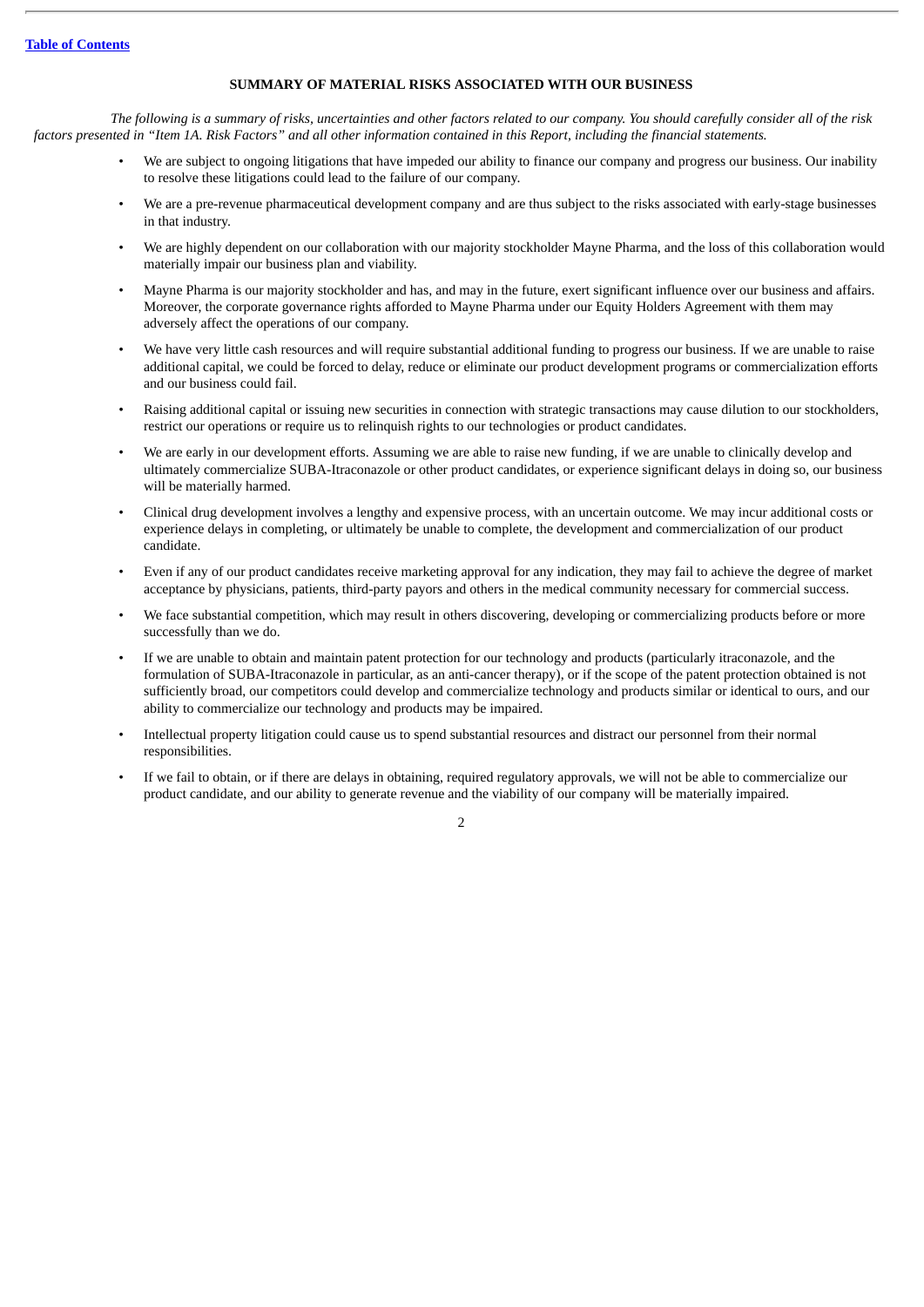- Our regulatory strategy is reliant on the potential for approval of SUBA-Itraconazole as a treatment for various indications under an expedited FDA procedure (505(b)(2)), which may not be available to us.
- Special FDA regulatory designations, such as fast track, breakthrough therapy and orphan designation may not be available for our product candidates.
- An active trading market for our common stock does not exist and may not develop or be sustained.
- We may not maintain qualification for OTCQB inclusion, and therefore you may be unable to sell your shares.
- Even if a market for our common stock develops, the market price of our common stock may be significantly volatile, which could result in substantial losses for purchasers.
- Our Series B Convertible Preferred Stock held by Mayne Pharma ranks senior to our common stock in the event of a bankruptcy, liquidation or winding up of our assets.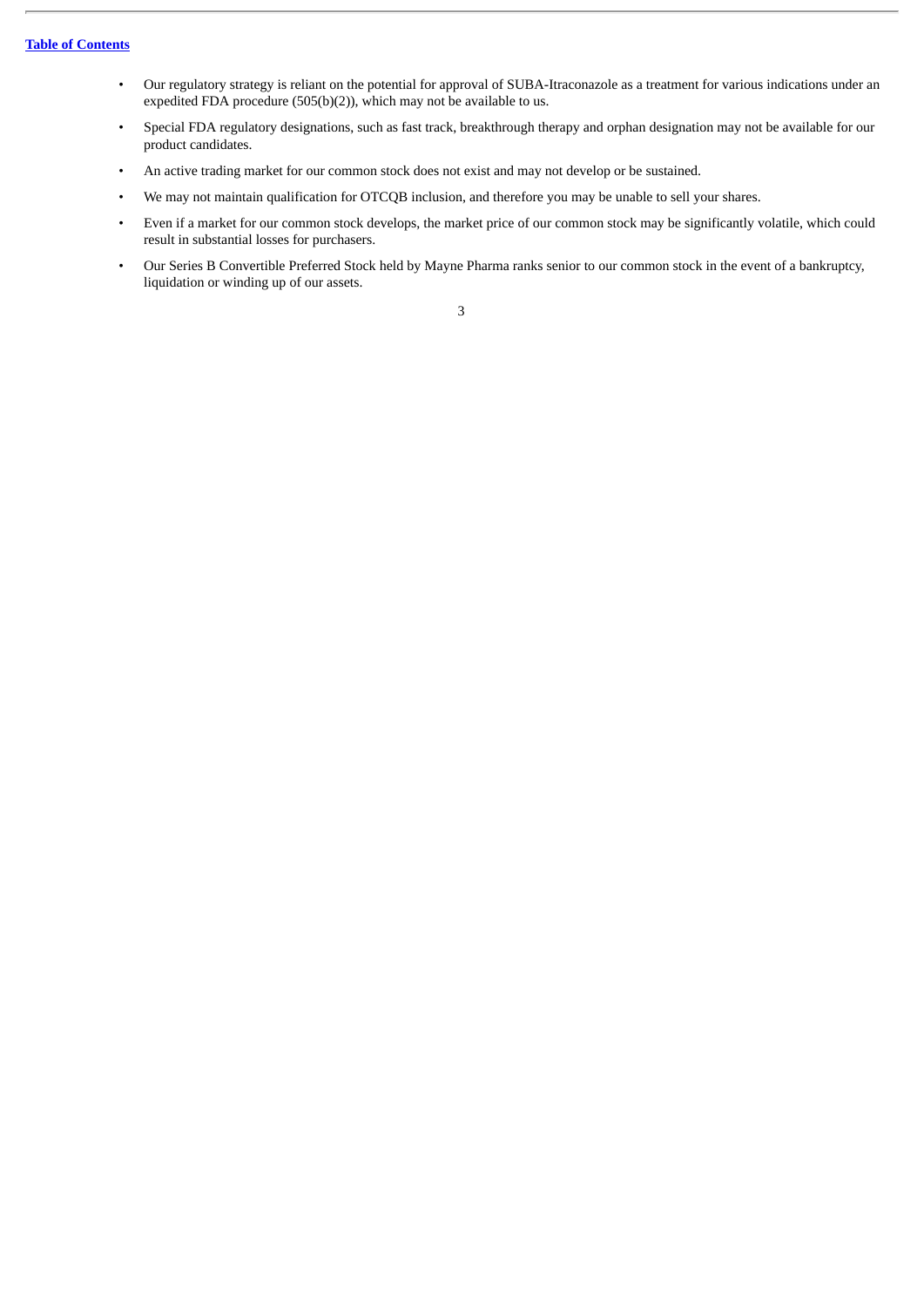#### **PART I**

#### <span id="page-6-1"></span><span id="page-6-0"></span>**Item 1. Description of Business.**

#### **Overview**

Inhibitor Therapeutics, Inc. is a pharmaceutical development company that is focused on developing and ultimately commercializing innovative therapeutics for patients with certain cancers and certain non-cancerous proliferation disorders. We have also explored and expect to continue to explore acquiring or licensing other innovative preclinical and clinical stage therapeutics addressing unmet needs and orphan indications beyond cancer.

Our current primary focus is on the development of therapies initially for prostate and lung cancers in the U.S. market utilizing SUBA®- Itraconazole, a patented, oral formulation of the currently U.S. Food and Drug Administration ("FDA") approved and marketed (and, we believe, wellunderstood), anti-fungal drug itraconazole to which we hold an exclusive U.S. license in the licensed field from our majority stockholder, Mayne Pharma Ventures Pty Ltd. (together with its affiliates, "Mayne Pharma"). SUBA-Itraconazole is currently licensed to us by Mayne Pharma on an exclusive basis in the United States for certain cancers (prostate and lung cancer) and certain non-cancerous proliferation disorders pursuant to the Third Amended and Restated Supply and License Agreement between us and Mayne Pharma, dated December 17, 2018 (the "Third Amended SLA"). Previously, we conducted a Phase 2b trial studying the use of SUBA-Itraconazole targeting basal cell carcinoma in patients with Basal Cell Carcinoma Nevus Syndrome ("BCCNS"). As described further below, Mayne Pharma assumed control of the clinical and regulatory program for SUBA-Itraconazole for the treatment of BCCNS in December 2018 pursuant to the Third Amended SLA.

We demonstrated in our previous Phase 2b trial in BCCNS that the dosing of oral capsules of SUBA-Itraconazole affects the Hedgehog signaling pathway, a major regulator of many fundamental cellular processes, which, in turn, can impact the development and growth of cancers such as basal cell carcinoma. Itraconazole has been approved by FDA for, and has been extensively used to, treat fungal infections and has an extensive history of safe and effective use in humans. We have developed, optioned and licensed intellectual property and know-how related to the treatment of cancer patients using itraconazole and certain itraconazole analogues.

Our current regulatory strategy for clinical development is driven by the so called 505(b)(2) regulatory pathway, under which a drug (in our case, itraconazole) that has already been approved for use in humans in the United States by the FDA is developed for one or more new medical indications (such as an anti-cancer agent). Due to the history of safe and efficacious use of itraconazole in humans for anti-fungal applications, we believe the 505(b)(2) pathway is available to us for other indications, such as lung cancer, based upon concurrence by FDA with our prostate cancer IND clearance and with our previous SUBA-Itraconazole BCCNS clinical program. We believe that, when available, our utilization of the 505(b)(2) pathway creates the potential for significantly reducing the risk and time to achieve FDA approval of our other cancer therapies compared to the regulatory requirements for new chemical entities.

However, we are presently parties to certain legal proceedings which are impeding our ability to raise capital and progress our business. See "Legal Proceedings." The continuation of these proceedings and our inability to resolve them on a timely and favorable basis, if at all, will continue to cause a material adverse effect on the viability of our company.

# *SUBA-Itraconazole*

SUBA-Itraconazole is currently exclusively licensed to us in the United States by Mayne Pharma in the fields of (i) any prostate cancer, prostatic intraepithelial neoplasia and benign prostatic hyperplasia, (ii) any lung cancer and atypical adenomatous hyperplasia, and (iii) familial adenomatous polyposis, colorectal polyps and Barett's esophagus (we refer to these fields herein collectively as the licensed field). We believe that the dosing of oral capsules of SUBA-Itraconazole can affect the Hedgehog signaling pathway, a major regulator of many fundamental cellular processes, which, in turn, can impact the development and growth of cancers such as prostate cancer and lung cancer. Itraconazole has been approved by the FDA for, and has been extensively used to treat, fungal infections and has an extensive history of safe and effective use in humans.

"SUBA" (which stands for "super bioavailability") technology is designed to improve the bioavailability of orally administered drugs that are poorly soluble. In studies conducted by Mayne Pharma relating to the anti-fungal use of SUBA-Itraconazole, SUBA-Itraconazole demonstrated improved absorption and significantly reduced variability within and between patients compared to the branded and generic forms of itraconazole in human studies.

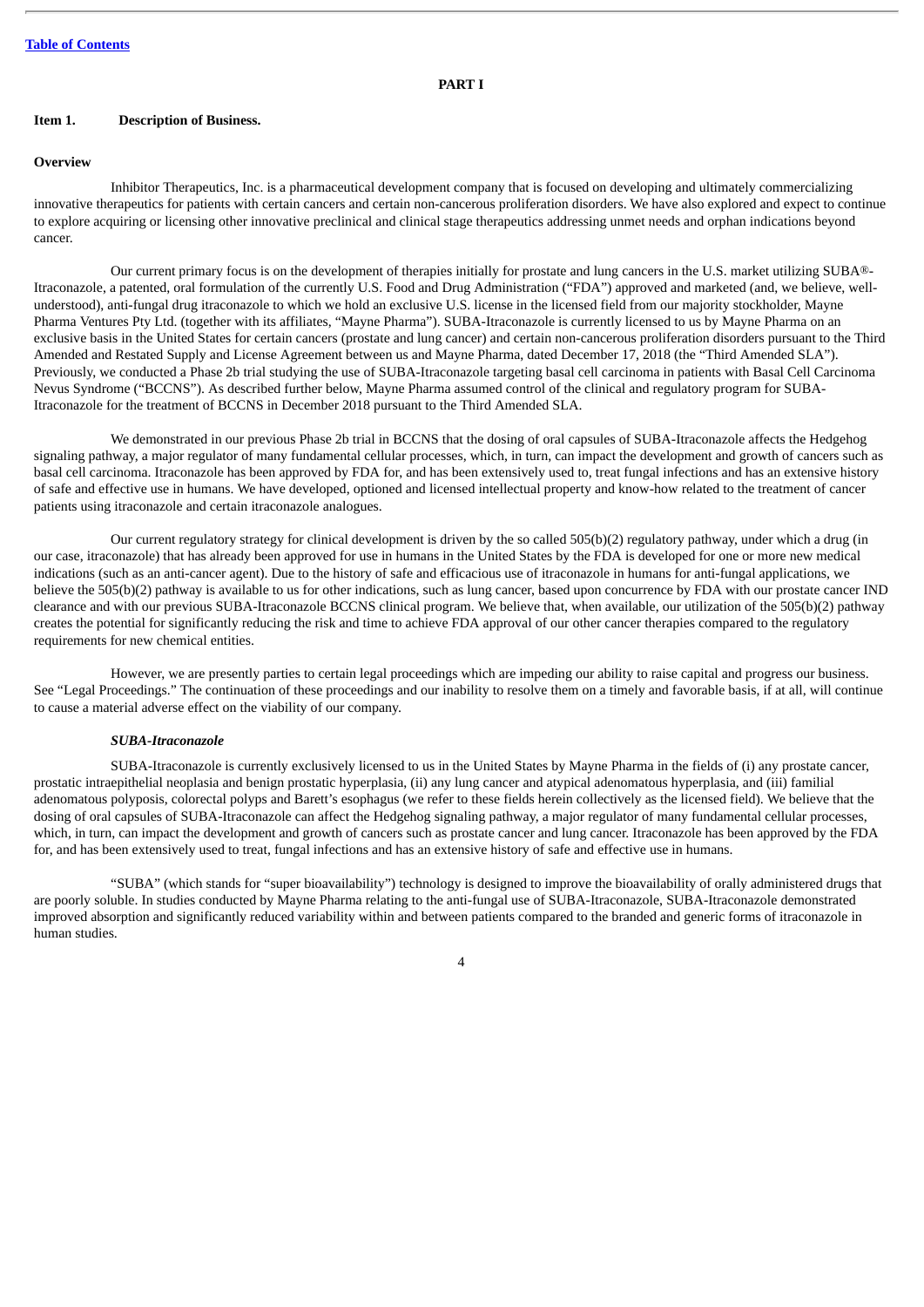We believe this technology is well-suited for the exploration of the potential anti-cancer effects of itraconazole. The predicted benefits of the SUBA-Itraconazole formulation are as follows:

- polymer drug dispersion technology (which is utilized in SUBA-Itraconazole) has been demonstrated to deliver itraconazole with 90% bioavailability;
- Itraconazole absorption is not dependent on an acidic stomach;
- SUBA-Itraconazole is released in the lower pH conditions found in the intestine, thus improving drug delivery and bioavailability;
- SUBA-Itraconazole levels have been demonstrated to be more consistent within patients and between patients compared to generic or branded itraconazole;
- SUBA-Itraconazole can be taken with or without food or acidic beverages; and
- there are no restrictions regarding achlorhydric patients (low acid stomach) or patients with acid reflux (requiring proton-pump inhibitors).

The foregoing characteristics led us to believe that SUBA-Itraconazole could be well-suited for chronic use in treating cancer and non-cancerous proliferation disorders due to its more predictable therapeutic levels and lower toxicity, and we were able to validate these assumptions in our Phase 2b clinical trial for SUBA-Itraconazole BCCNS.

In contrast, we believe that the use of the non-SUBA formulation of itraconazole to treat cancer and non-cancerous proliferation disorders would be more challenging due to the following characteristics of branded and generic formulations:

- poor drug delivery resulting in bioavailability of only 55%;
- inconsistent blood plasma levels in individual patients and between patients;
- the need to eat a meal and take acidic beverages with drug dosing to control pH;
- the need for achlorhydric (low acid stomach) patients to maximize bioavailability with acidic beverages; and
- many patients require proton-pump inhibitor drugs to control acid reflux, resulting in gastric conditions that are not favorable for absorption for non-SUBA formulations of itraconazole.

SUBA-Itraconazole was developed and is licensed to us by our majority stockholder Mayne Pharma under the Third Amended SLA. Mayne Pharma is an Australian specialty pharmaceutical company that develops and manufactures branded and generic products, which it distributes directly or through distribution partners and also provides contract development and manufacturing services. In addition to being our licensor and supplier under the Third Amended SLA and related agreements, Mayne Pharma holds a majority equity stake in our company and holds important rights with respect to our company, such as the right to appoint members to our Board of Directors.

Our current primary focus is on the development of a therapy for prostate cancer. In December 2019, we received Investigational New Drug ("IND") clearance from the FDA to initiate an IND-opening clinical study as a two-part, multi-center, randomized, double-blind, placebocontrolled, Phase 2b clinical trial that will evaluate the efficacy and safety of SUBA-Itraconazole capsules dosed in combination with docetaxel and prednisone in patients with metastatic castrate resistant prostate cancer (mCRPC). The Phase 2b trial is named PREDICT (Prostate Response Evaluating Docetaxel Itraconazole Combination Therapy). The PREDICT trial is expected to be carried out across approximately 35 sites in six countries in North America, Western Europe and Eastern Europe.

Our Phase 2b clinical trial for SUBA-Itraconazole BCCNS was conducted between September 2015 and the end of 2017 in 38 BCCNS patients and demonstrated that SUBA-Itraconazole was well tolerated with the majority of basal cell carcinoma ("BCC") target lesions decreasing in size, including 27% completely disappearing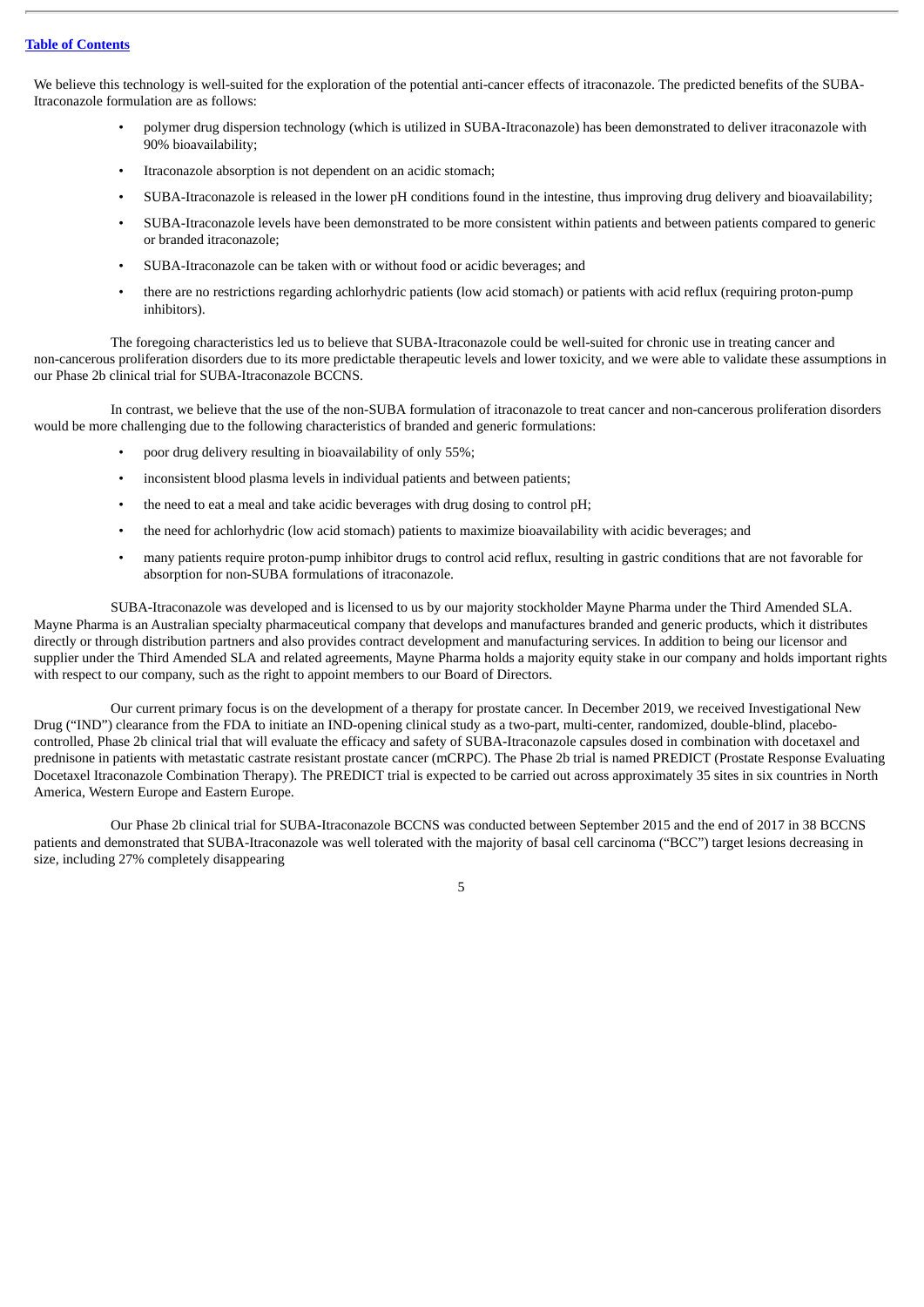over the duration of the study. BCCNS is a genetic condition causing the formation and growth of significant numbers of BCC lesions in patients with BCCNS for which surgery is the standard of care. Repeated surgeries often result in disfigurement and other quality of life issues. The Phase 2b clinical trial results suggest that SUBA-Itraconazole may provide an effective and safe alternative to address the need for a non-surgical treatment. Under our Third Amended SLA, Mayne Pharma had the right to assume control of the regulatory and clinical development program for SUBA-Itraconazole BCCNS if we were unable to have the SUBA-Itraconazole BCCNS New Drug Application ("NDA") accepted by FDA for filing by December 31, 2018 (subject to a possible maximum extension of 30 days if the NDA was filed in December). As a result of unexpected FDA guidance, we determined that we would be unable to responsibly file the SUBA-Itraconazole BCCNS NDA by this deadline, and thus we commenced negotiations with Mayne Pharma to allow Mayne Pharma to assume such control of the SUBA-Itraconazole BCCNS program on an expedited basis in December 2018 in exchange for (among other consideration) a 9% quarterly cash royalty on future net sales, if any, of SUBA-Itraconazole BCCNS in the United States. See "Certain Relationships and Related Party Transactions" for further information.

#### *University of Connecticut Itraconazole Analogue Technology*

In July 2018, we signed an exclusive option agreement with the University of Connecticut (which we refer to as "UConn") related to patents and patent applications covering certain chemical analogues of itraconazole (such analogues represent separate intellectual property from SUBA-Itraconazole). We believe that having access to UConn's itraconazole analogue technology could create the potential for us to expand our developmental pipeline of clinical stage itraconazole-based treatments for certain cancers.

The UConn itraconazole analogues have modifications to particular regions of the itraconazole scaffold. The patents and patent applications include compositions of matter claims covering the itraconazole analogues and method claims covering their use for the treatment of cancer. Data suggest that certain of these analogues maintain potent Hedgehog Pathway inhibition while exhibiting improved pharmacokinetic parameters and reduced off-target side effects sometimes associated with itraconazole.

On June 19, 2020, the current option agreement was extended to January 31, 2021 and on January 27, 2021 was extended to July 31, 2021. The optioned field of use includes all therapeutic, prophylactic, and diagnostic uses for cancerous and non-cancerous cell proliferation disorders in humans. During the term of exclusivity, UConn will not offer third parties the opportunity to license the patent portfolio within this field of use. During the option period, we are permitted to use the UConn technology for internal research and evaluation purposes, and we have the right during the option period to negotiate a customary license from UConn for its technology and know-how related to the subject technology. Should pre-clinical testing results look promising related to efficacy and safety, we would expect to proceed with negotiations to license the technology.

#### **Intellectual Property**

We strive to protect the intellectual property that we believe will be important to our business, including seeking our own patent protection (or seeking licenses to patents) intended to cover the composition of matter of our product candidates, their methods of use, related technology and other inventions that are important to our business.

We have developed, licensed, optioned to license, and are seeking to acquire and/or license, intellectual property and know-how related to the treatment of cancer patients using itraconazole-based compounds. Under our Third Amended SLA with Mayne Pharma, we have exclusive rights in the U.S. to develop and to commercialize SUBA-Itraconazole Capsules for the treatment of certain cancers and non-cancerous proliferation disorders via oral administration.

As of the date of this report, we sublicense (under a sublicense agreement dated August 27, 2019) from Mayne Pharma International Pty Ltd, an affiliate of Mayne Pharma ("Mayne Pharma International") the exclusive U.S. patent rights to U.S. Patent No. 8,653,083 entitled *"Hedgehog Pathway Antagonists to Treat Disease",* issued on February 28, 2014 in the licensed field. Mayne Pharma International is the licensee of the patent from The Johns Hopkins University, the owner of the patent. The patent relates to the use of itraconazole as a treatment for cancer. The August 27, 2019 sublicense agreement replaced, but is otherwise substantially similar to, an Amended and Restated Sublicense Agreement entered into by us and Mayne Pharma in December 2018. See "Certain Relationships and Related Transactions, and Director Independence" below.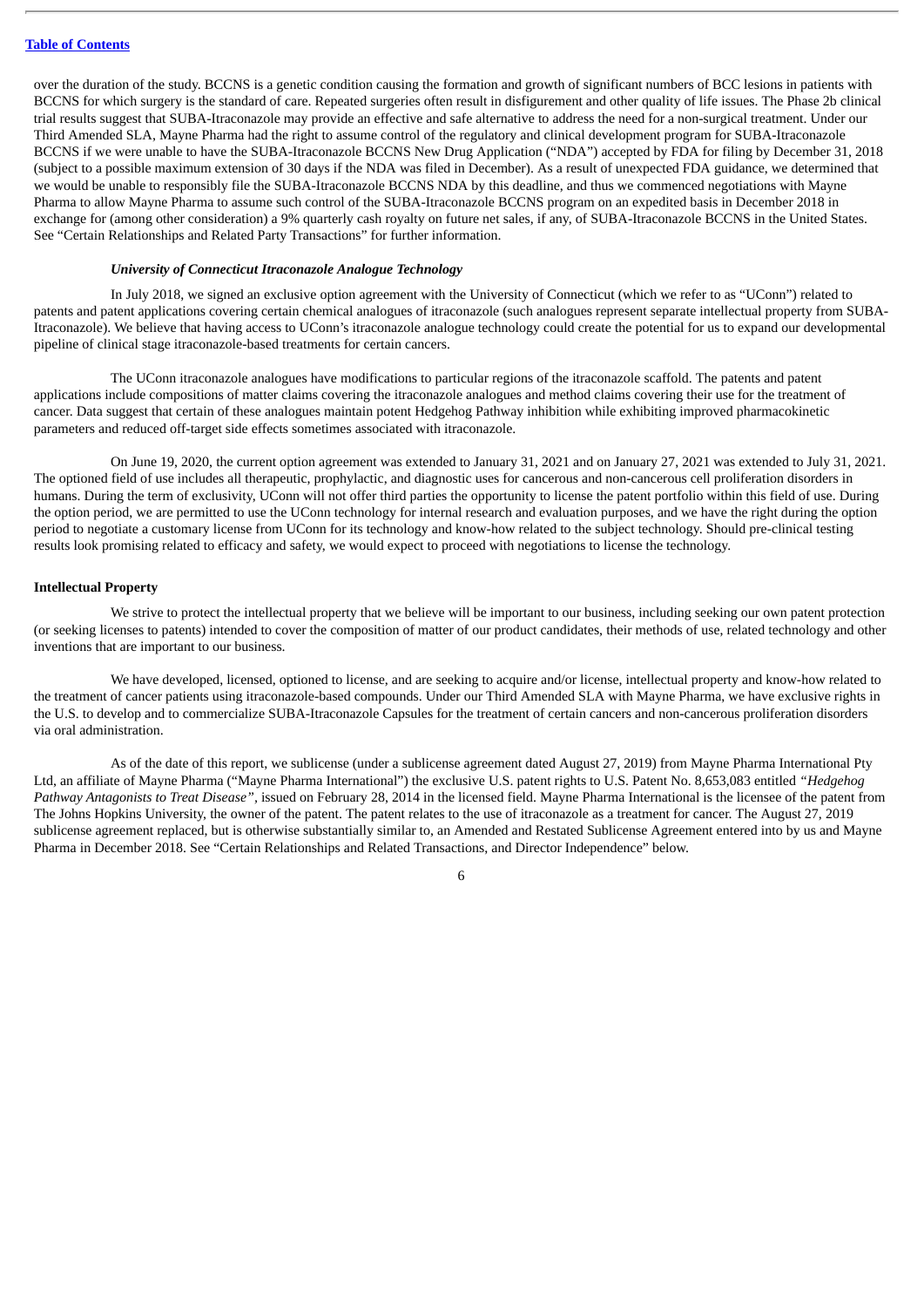UConn.

The following is a summary of intellectual property in the form of issued U.S. patents we own, or for which we have exclusive licenses, regarding the use of itraconazole, and more specifically SUBA-Itraconazole, as an anti-cancer therapy.

*Johns Hopkins University Patent:* we currently sublicense from Mayne Pharma International the exclusive U.S. rights to U.S. Patent 8,653,083 *(Hedgehog Pathway Antagonists to Treat Disease )*, which sublicense covers the use of itraconazole as a treatment for cancer as a Hedgehog Pathway inhibitor. The patent is owned by The Johns Hopkins University and expires on April 9, 2028.

*Mayne Pharma Intellectual Property Licensed to Inhibitor Therapeutics:* Four issued patents have been licensed to us by Mayne Pharma concerning the manufacturing and composition of matter for SUBA-Itraconazole, for which we are implementing clinical and regulatory programs to enable the repurposing of itraconazole to treat cancer. This strategy is intended to significantly reduce the risk and time to potential FDA approvals for marketing in the United States as evidenced via the clearance by FDA for us to proceed directly into a Phase 2b human trial which we commenced in August 2015 and agreement by FDA that, based upon the results demonstrated in the Phase 2b trial, we could follow the 505(b)(2) regulatory pathway. The patents that are licensed to us by Mayne Pharma are as follows:

Mayne Pharma U.S. Patent 6,881,745 *Pharmaceutical Compositions for Poorly Soluble Drugs* Issued: 04-19-2005; Expires: 12-22-2020

Mayne Pharma U.S. Patent 8,771,739 *Pharmaceutical Compositions for Poorly Soluble Drugs* Issued: 07-08-2014; Expires: 12-16-2022

Mayne Pharma U.S. Patent 8,921,374 *Itraconazole Compositions and Dosage Forms and Methods Using Same* Issued: 12-30-2014; Expires: 06-21-2033

Mayne Pharma U.S. Patent 9,272,046 *Itraconazole Compositions and Dosage Forms and Methods Using Same* Issued: 03-01-2016; Expires: 06-21-2033

*Inhibitor Therapeutics Intellectual Property:*

We were issued a patent by the U.S. Patent and Trademark Office (or USPTO) on November 24, 2015—U.S. Patent 9,129,609, *Treatment and Prognostic Monitoring of Proliferation Disorders Using Hedgehog Pathway Inhibitors,* expires 02-05-2034. On May 8, 2018, we were issued a patent by the USPTO for U.S. Patent 9,962,381, *Treatment and Prognostic Monitoring of Cancerous Proliferation Disorders Using Hedgehog Pathway Inhibitors,* expires 02-05-2034; and on May 15, 2018, we were issued a patent by the USPTO for U.S. Patent 9,968,600, *Treatment and Prognostic Monitoring of Non-Cancerous Proliferation Disorders Using Hedgehog Pathway Inhibitors*, expires 02-05-2034. On June 25, 2019, we were issued a patent by the USPTO for U.S. Patent 10,328,072, *Treatment of Lung Cancer Using Hedgehog Pathway Inhibitors*, expires 02-05-34*.* On July 30, 2019, we were issued a patent by the USPTO for U.S. Patent 10,363,252, *Treatment of Prostate Cancer Using Hedgehog Pathway Inhibitors*, expires 02-05-34.

In addition, as described above, we have an option to be the exclusive licensee of certain chemical analogues of itraconazole owned by

We also plan to continue to expand our intellectual property estate and are filing additional patent applications directed to dosage forms, methods of treatment, therapies for other cancers and additional Hedgehog inhibitor compounds and their derivatives. We will also rely on trade secrets and careful monitoring of our proprietary information to protect aspects of our business that are not amenable to, or that we do not consider appropriate for, patent protection.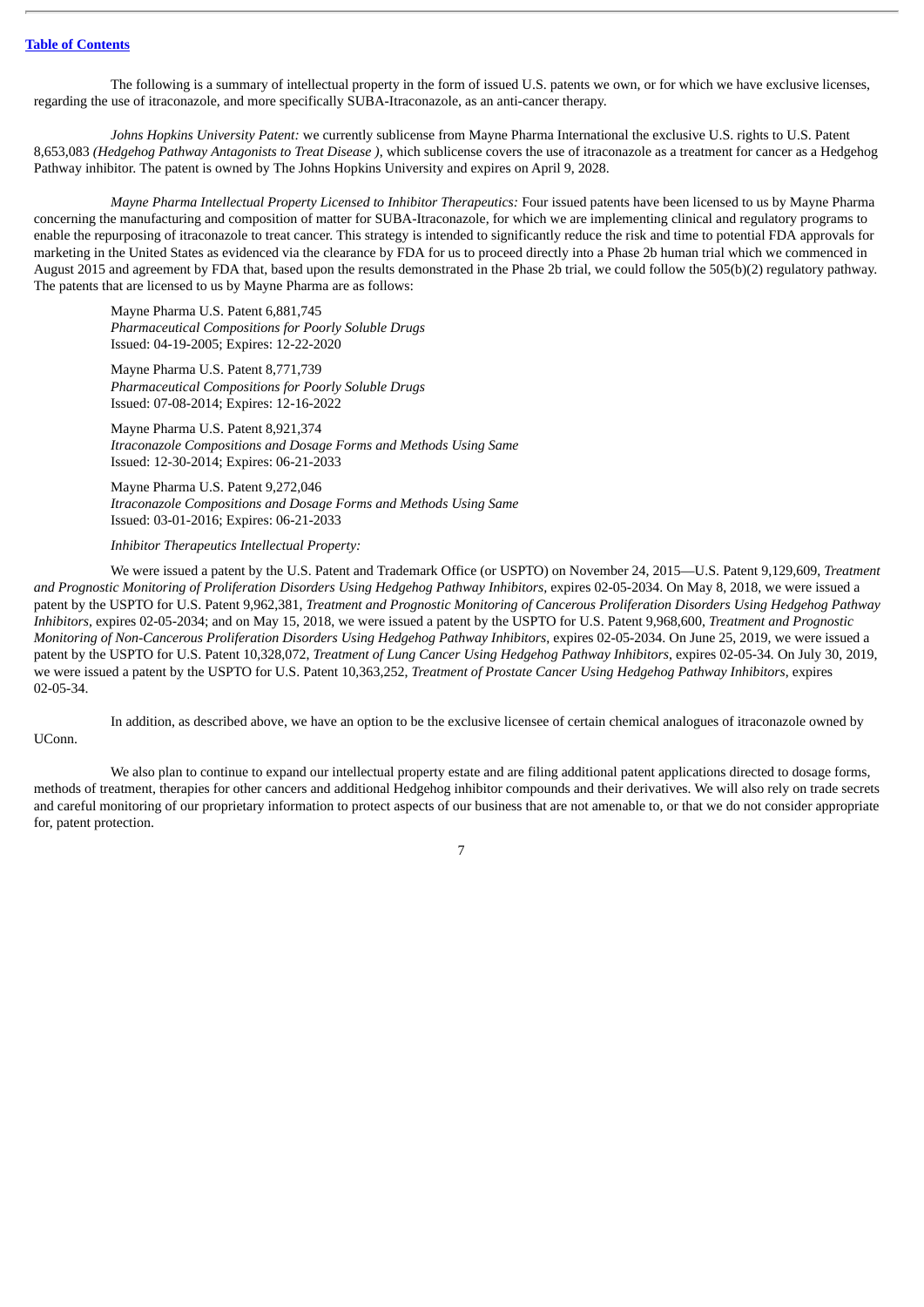## **The Hedgehog Pathway**

Based on the results of physician-sponsored studies conducted by others (including *in vitro*, animal and human studies), and our direct testing in our Phase 2b trial in patients with BCCNS, we believe that itraconazole affects the Hedgehog signaling pathway in cells, which in turn impacts the development and growth of certain cancers. The studies, conducted at prominent medical institutions, primarily in the United States, were published in the *Journal of Thoracic Oncology, The Oncologist and the Journal of Clinical Oncology* between May 2013 and February 2014. Based on these studies, as well as our own observations and results in our Phase 2b trial conducted to test SUBA-Itraconazole in BCCNS, it appears that itraconazole has notable anti-cancer effects by one or more independent or synergistic mechanisms, some of which are not clearly understood and will continue to be the subject of on-going research. These studies, and our own work in the clinic, formed the basis of our continued interest in the clinical development of itraconazole for treatment of human cancers.

The Hedgehog signaling pathway is a major regulator of many fundamental cellular processes in vertebrates, including primarily at the embryonic stage of development but also as it relates to stem cell maintenance, cell differentiation, tissue polarity and cell proliferation. Based on published research and our experience in human testing, we believe that inhibiting the Hedgehog pathway can delay or possibly prevent the development of certain cancers in patients. Research has shown that activation of the Hedgehog pathway can lead to the formation of cancerous tumors (a process known as tumorigenesis) such as the most common form of skin cancer known as basal cell carcinoma which was the first form of cancer we studied in our Phase 2b trial with SUBA-Itraconazole BCCNS. A variety of other human cancers, including brain, gastrointestinal, lung, breast and prostate cancers, also demonstrate inappropriate activation of this pathway. Hedgehog signaling from the tumor to the surrounding cell structures has been shown to sometimes promote further tumorigenesis as well. This pathway has also been shown to regulate proliferation of cancer stem cells and to increase tumor invasiveness.

We believe that the targeted inhibition of Hedgehog signaling is or may be effective in the treatment and prevention of many types of human cancers. We also believe that the discovery and synthesis of specific Hedgehog pathway inhibitors may have significant clinical implications regarding the development of novel cancer therapies. Several synthetic Hedgehog antagonists are now being studied, some of which are undergoing clinical evaluation. The orally available compound, Erivedge®, vismodegib, developed by Curis and sold to Genentech, Inc. (a subsidiary of Roche), was the first Hedgehog inhibitor based-therapy and Odomzo®, sonidegib (developed by Novartis and recently sold to Sun Pharma by Novartis) is the second orally available compound, that has been approved for treatment of advanced stages of basal cell carcinoma by the FDA. Most recently, in 2018, Daurismo®, glasdegib oral capsules developed by Pfizer, was approved by FDA for use in combination with low-dose cytarabine for patients with newly-diagnosed acute myeloid leukemia (AML), aged 75 or older who are too frail to be treated with intensive chemotherapy.

#### **Repurposing Itraconazole for Treating Cancer**

We are implementing clinical and regulatory plans to enable the repurposing of itraconazole, via the use of SUBA-Itraconazole oral capsules, for the treatment of a number of cancers. This strategy is intended to significantly reduce the risk and time to potential FDA approvals for marketing in the United States. Target applications under our license agreement with Mayne Pharma include therapies for prostate and lung cancers and certain other non-cancerous proliferation disorders.

Itraconazole appears to have notable anti-cancer effects by one or more independent or synergistic mechanisms, some of which are not clearly understood and continue to be the subject of ongoing research. These anti-cancer effects have been demonstrated in various animal models and, subsequently in human studies over the last several years, including our previous Phase 2b trial of SUBA-Itraconazole BCCNS. Those models and studies continue to be the basis of our interest in the clinical development of SUBA-Itraconazole for treatment of human cancers and non-cancerous proliferation disorders. We believe that our development of SUBA-Itraconazole as an anti-cancer therapy has demonstrated its potential effective use as an inhibitor of the Hedgehog pathway, thereby retarding the progression of a cancer, as demonstrated in the SUBA-Itraconazole BCCNS trial.

In animal models, itraconazole has also demonstrated an anti-angiogenic effect (i.e., inhibiting the formation of new blood vessels), which may be important in controlling the proliferation of cancerous cells and tumors in humans based upon its interaction with certain cell-based growth factors. Itraconazole also appears to induce changes related to the mTOR pathway, an important regulator of cell growth, proliferation and survival which, when unregulated, can also lead to cancer. These effects have been demonstrated in a physician-based study conducted to test the effects of itraconazole on late-stage lung cancer.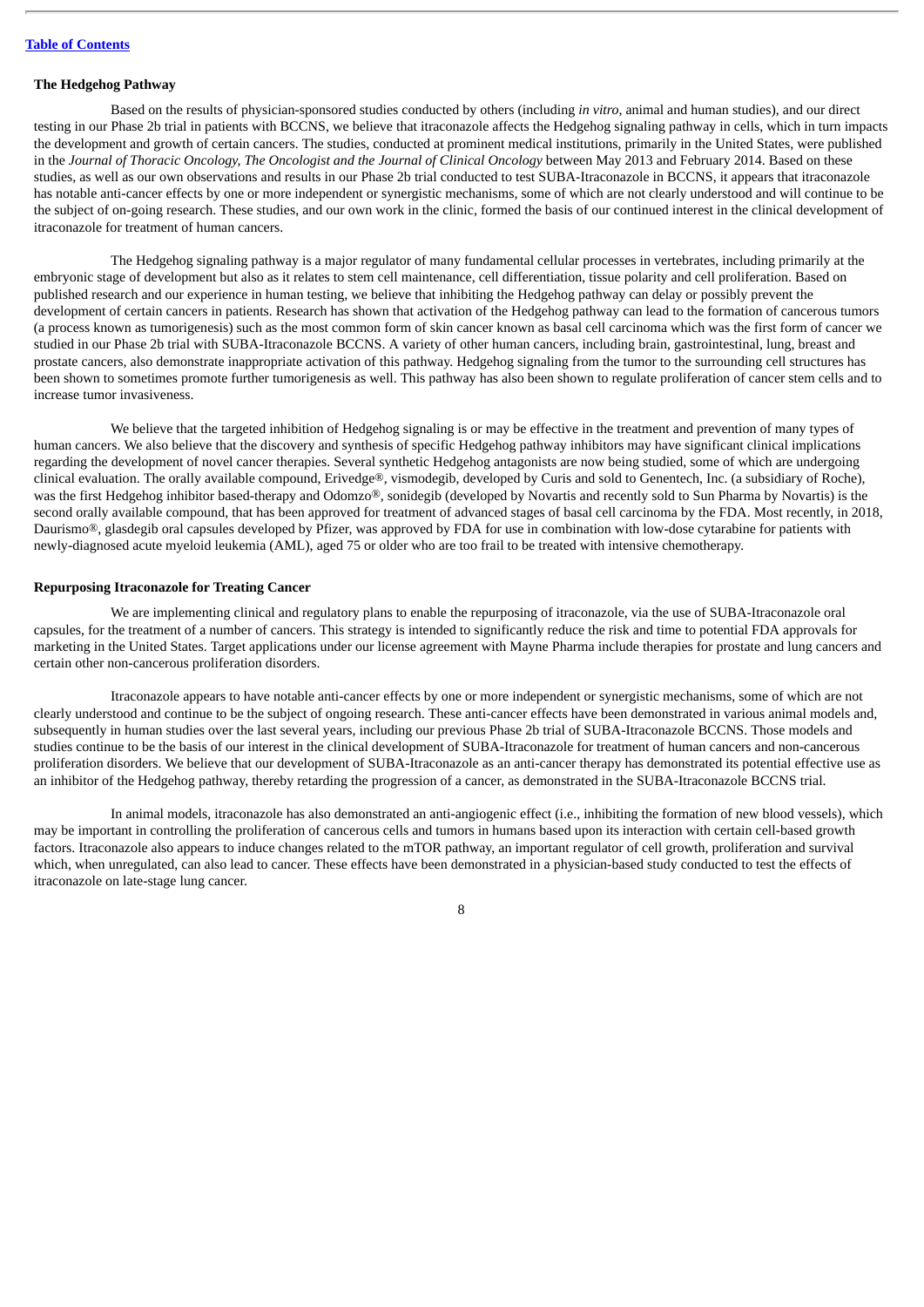We also believe that the use of SUBA-Itraconazole to treat each of our target patient populations has the potential to benefit from various FDA programs designed to expedite the approval process.

#### *Prostate Cancer*

Itraconazole has already been tested as a treatment for men with metastatic castrate resistant prostate cancer ("mCRPC") in a multiinstitutional Phase 2 trial completed in 2011 and led by Johns Hopkins University which was published in 2013. This study showed that, at a specified dose, there was a significant correlation to slowing the progression of cancer and extending survival. Based on those encouraging results in metastatic disease, we are planning to test SUBA-Itraconazole in high-risk men with mCRPC (who are castrate resistant based on prior drug therapy or surgery) who are no longer responding to androgen deprivation therapy ("ADT") to study the effect of itraconazole therapy in combination with chemotherapy in delaying disease progression. We refer to this product opportunity as SUBA-Itraconazole Prostate. Recommended therapy for these men is the drug docetaxel which is dosed in combination with prednisone. We believe that the addition of SUBA-Itraconazole to this regimen may have a significant effect on slowing disease progression based upon the inhibition of the Hedgehog pathway which is up-regulated in this patient population, as well as the enhancement of the chemotherapy which has been previously reported in animal models for prostate cancer.

In November 2019, we filed an IND application for which we received clearance in December 2019, authorizing us to launch our Phase 2b testing in late-stage prostate cancer. Our goal for SUBA-Itraconazole Prostate is (assuming we obtain adequate funding) to commence future human testing of SUBA-Itraconazole Prostate in conjunction with chemotherapy for the treatment of late-stage prostate cancer.

#### *Lung Cancer*

Physicians treating patients with advanced non-squamous non-small cell lung cancer ("NSCLC"), most often caused by cigarette smoking have a variety of options when considering therapies to extend survival, particularly based upon recent approvals of immunotherapies, known as checkpoint inhibitors for PD-L1 (programmed death ligand 1) such as Keytruda®, pembrolizumab marketed by Merck and approved by FDA in 2017 and potentially useful in about 25% of patients. However, if patients are not candidates for immunotherapy based on genetic marker testing (PD-L1 positive) or do not have mutations for EGFR (epidermal growth factor receptor, 15% of patients), ALK (anaplastic lymphoma kinase, 3-5% of patients), ROS1 (c-ros oncogene 1, 1-2% of patients) or BRAF (proto-oncogene B-Raf, 1-3% of patients) in order to be treated with tyrosine kinase inhibitors, they will be given chemotherapy, in particular platinum based doublet therapy with pemetrexed (Alimta®).With a median survival of only 8-10 months while on these approved chemotherapy regimens, we believe that new therapies for these patients are needed. We believe that the pre-clinical data and reported human data between 2011 and 2018 on the use of itraconazole in conjunction with chemotherapy reflects positively on the use of itraconazole as an anti-cancer therapy for this form of lung cancer in patients who do not present with markers that enable their treatment with the agents mentioned above. If these data prove to be applicable to human treatment by improving survival, while dosing SUBA-Itraconazole in combination with chemotherapy therapy (the combination of platinum-based chemotherapy drugs in conjunction with pemetrexed), the treatment may qualify for one or more FDA accelerated programs, such as a breakthrough therapy or fast track status.

Our goals for SUBA-Itraconazole for the treatment of NSCLC are (assuming we obtain adequate funding) to prepare for a pre-IND Meeting Request with FDA, which could lead to the filing of an IND for this indication, which in turn would allow us to undertake a second clinical study in addition to our SUBA-Itraconazole Prostate Program.

# *Basal Cell Carcinoma*

Utilizing SUBA-Itraconazole to treat BCC in patients with Gorlin Syndrome was the first indication that we studied in a Phase 2b trial which was launched in August of 2015. We began recruiting and dosing subjects during the fourth quarter of 2015, and we completed enrollment in the fourth quarter of 2017. Individuals who were enrolled in this trial must have been diagnosed with Gorlin Syndrome and had numerous BCC tumors as well as met well-defined inclusion criteria in order to qualify for enrollment and treatment with SUBA-Itraconazole.

Gorlin Syndrome is caused by a mutation in a gene called PTCH1. This mutation causes PTCH to lose its ability to inhibit SMO (a protein receptor of the Hedgehog pathway) which controls Hedgehog Pathway signaling. With SMO not being inhibited, BCCNS patients develop multiple BCC tumors over weeks, months and years on a continued basis. SUBA-Itraconazole is therefore being tested to study its ability to bind to SMO (itraconazole has demonstrated SMO binding in animal and human studies), thus inhibiting Hedgehog pathway activity which leads to the formation of the BCC tumors in these patients. The key objective of our Phase 2b trial was to demonstrate patient benefit by reducing tumor burden that requires on-going intervention for tumor growth via surgery and/or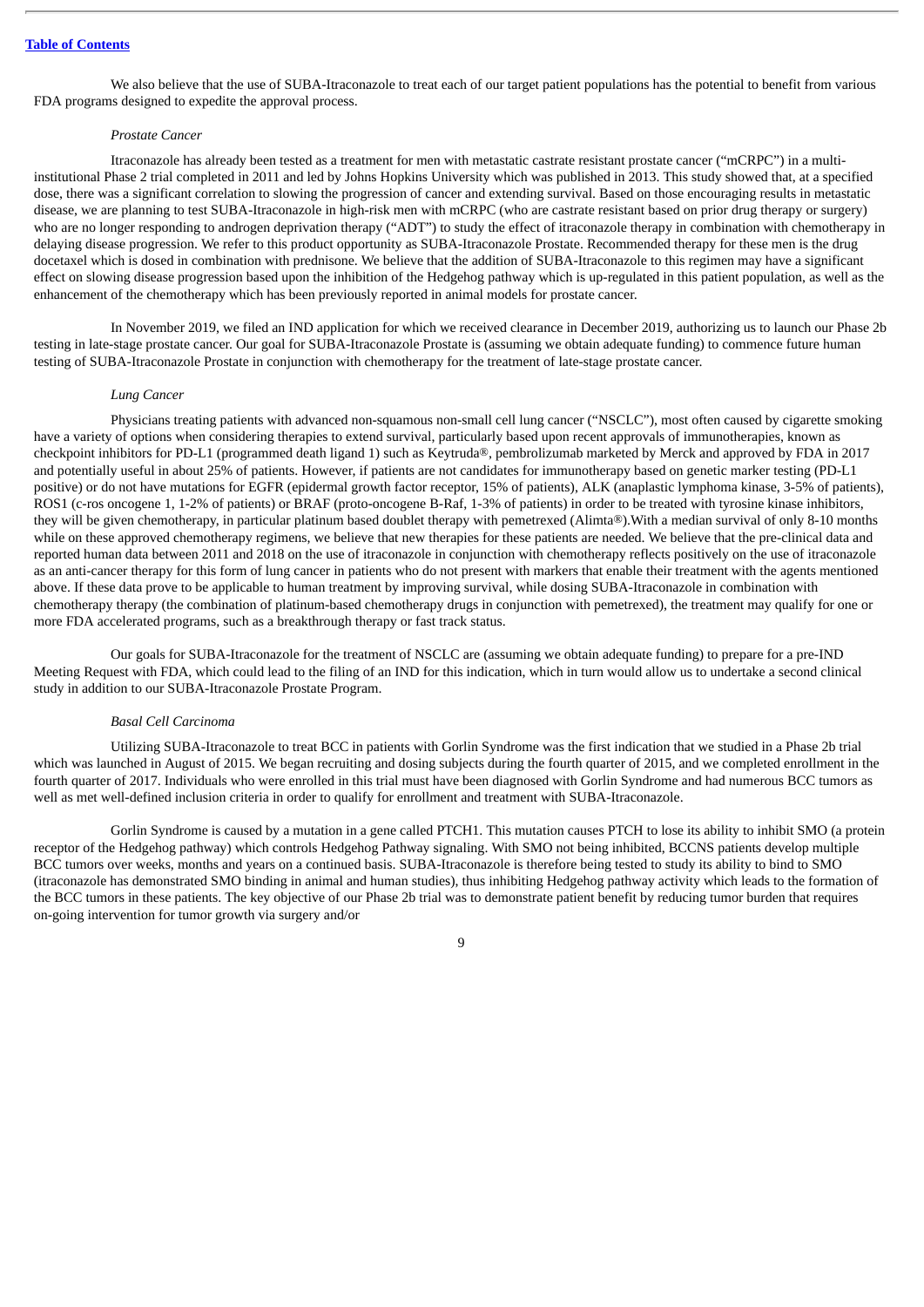use of more toxic Hedgehog inhibitor therapies. Mayne Pharma assumed control of the SUBA-Itraconazole BCCNS program in December 2018 in exchange for (among other consideration) a 9% quarterly cash royalty on future net sales, if any, of SUBA-Itraconazole BCCNS in the United States. See "Certain Relationships and Related Party Transactions" for further information.

# **Our Potential Market**

The following table depicts our current estimate of the total available market opportunity for our proposed anti-cancer therapies based upon independent market research, scientific and industry publications and management's knowledge of the U.S. oncology market. Our estimates (including estimated product pricing) are based on assumptions and are subject to change.

# **Inhibitor Therapeutics, Inc. – Summary Estimated U.S. Market Opportunity**

| <b>Cancer Type</b> | <b>Therapy Indication</b>                                                                                                                                                                                                                                                                 | <b>Potential for SUBA-Itraconazole</b>                                                                                                                                                                    | <b>Target Patient Population</b>                                                                                                                                                              | <b>U.S. Total Estimated</b><br><b>Available Market</b>                                                                                                                                                                                                                                                                                                                                                                               |
|--------------------|-------------------------------------------------------------------------------------------------------------------------------------------------------------------------------------------------------------------------------------------------------------------------------------------|-----------------------------------------------------------------------------------------------------------------------------------------------------------------------------------------------------------|-----------------------------------------------------------------------------------------------------------------------------------------------------------------------------------------------|--------------------------------------------------------------------------------------------------------------------------------------------------------------------------------------------------------------------------------------------------------------------------------------------------------------------------------------------------------------------------------------------------------------------------------------|
| Prostate (1)       | Patients with metastatic<br>castrate resistant<br>prostate cancer<br>(mCRPC) and rising<br>PSA levels no longer<br>responding to androgen<br>deprivation therapy<br>(ADT) or have<br>discontinued use of<br>newer anti-androgen<br>therapies due to lack of<br>efficacy or toxicity       | Delay the progression of<br>metastatic disease                                                                                                                                                            | 23,000 high-risk men<br>with metastatic prostate<br>cancer who are no<br>longer responding to<br>currently approved<br>therapies due to<br>biochemical resistance<br>or toxicity              | \$215M at year 5<br>(\$843M cumulative<br>from launch) based on<br><b>Inhibitor Therapeutics</b><br>estimates of $\sim$ \$4,000 -<br>\$5,000 monthly cost of<br>2nd line therapy                                                                                                                                                                                                                                                     |
| Lung $(2)$         | Patients with advanced<br>non-squamous cell,<br>non-small cell lung<br>cancer (NSCLC) who<br>will be placed on<br>Platinum<br>Doublet/Pemetrexed IV<br><b>Therapy</b>                                                                                                                     | Improve the current median<br>8 - 10 month survival<br>achieved with best<br>supportive care for patients<br>who are not eligible for<br>treatment with tyrosine<br>kinase or checkpoint<br>inhibitors    | 45,000 men and women \$270M at year 5<br>with late-stage disease<br>who may be treated<br>with chemotherapy if<br>not eligible for other<br>therapies                                         | (\$945M cumulative<br>from launch based on<br><b>Inhibitor Therapeutics</b><br>estimates of $\sim$ \$4,000 -<br>\$5,000 monthly cost of<br>2nd or 3rd line therapy                                                                                                                                                                                                                                                                   |
| Skin(3)            | Patients with BCC<br>(basal cell carcinoma)<br>lesions<br>First indication: BCC<br>tumors in Gorlin<br><b>Syndrome Patients</b><br>requiring surgery<br>Potential for follow-on<br><b>Indication: Patients</b><br>with BCC facial lesions<br>pending MOHs or other<br>surgical procedures | Less toxic therapy than<br>vismodegib or sonidegib<br>for Gorlin Patients to delay<br>surgeries; low toxicity<br>therapy to delay or<br>minimize surgical<br>intervention for head and<br>neck BCC tumors | 10,000 Gorlin patients<br>needing chronic BCC<br>therapy; 65,000 BCC<br>patients pending<br>surgical treatment for<br>facial tumors that<br>require excision and<br>potential plastic surgery | \$300M for Gorlin<br>patients for which<br><b>Inhibitor Therapeutics</b><br>receives a 9% royalty<br>on net sales in the U.S.<br>based upon licensing<br>the indication to Mayne<br>Pharma; and \$600M for<br>patients with BCC<br>facial lesions requiring<br>surgery based upon<br><b>Inhibitor Therapeutics</b><br>/Mayne Pharma<br>estimates of $\sim$ \$4,000 -<br>\$5,000 monthly cost of<br>therapy for target<br>populations |

#### **References:**

- (1) J. Urology, 2003; Oncology, 2004; American J. Hematologic Oncology, 2014; NIH NCI SEER 2014; Medscape, 2015; Future Oncology 2015; *Global Data2015; Pennside Partners 2017*
- (2) STATS MGU, 2009; Global Industry Analysts, 2010; World Health Organization, 2015; Cost of Treating Lung Cancer, 2012; LUNGevity *Foundation 2017; NEJM 2015; Pennside Partners 2017*
- (3) J Am Academy Dermatology, 2006; Skin Cancer Foundation, 2009; International Medicine News, 2011; Seeking Alpha, 2017; BCCNS Life *Support Network 2017, Genetics Home Reference 2015; Pennside Partners 2016*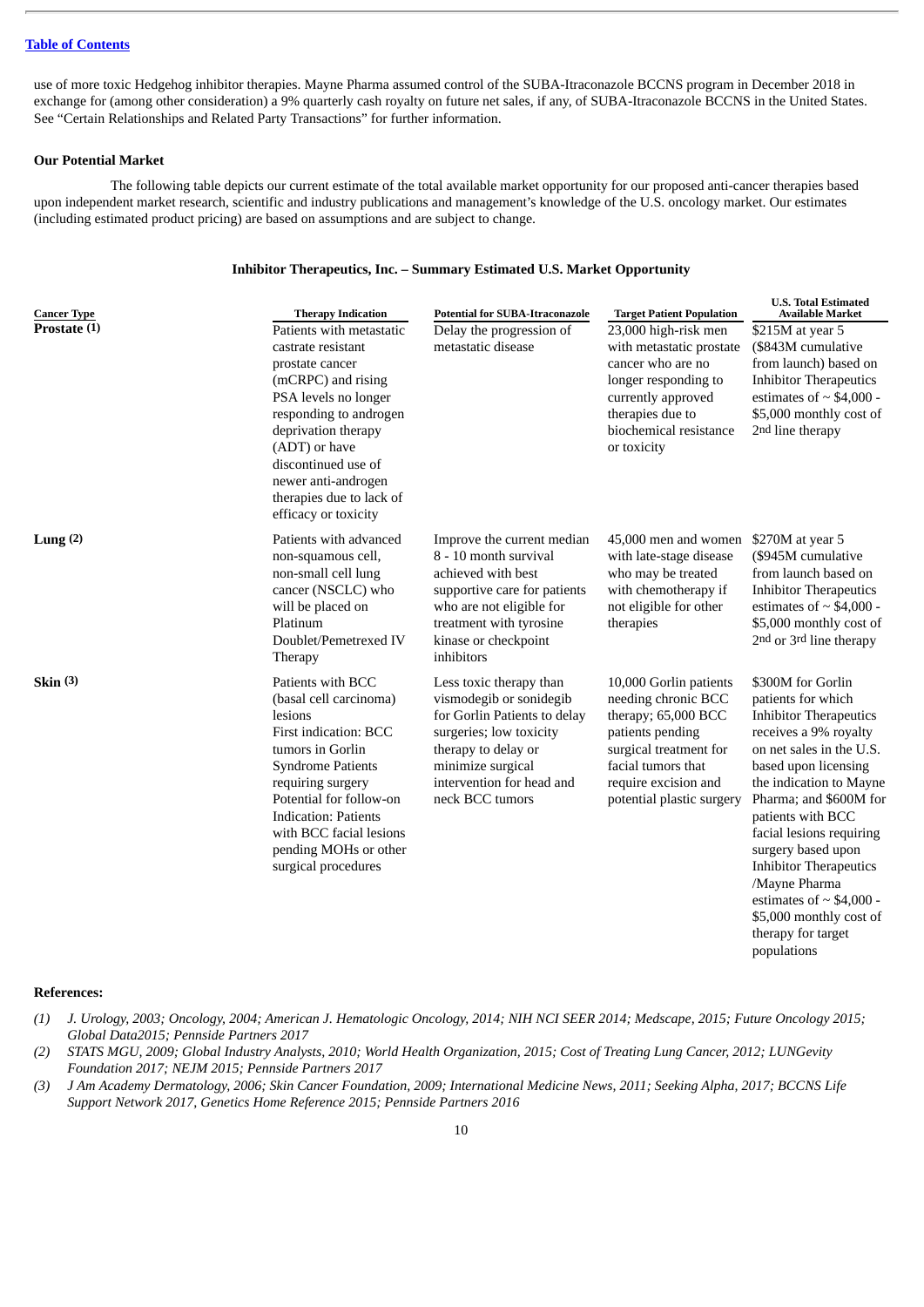#### **Our Strategy**

Our goal is to be a leader in the development and commercialization of itraconazole-based therapeutics for the treatment of cancer patients and patients with non-cancerous proliferation disorders, assuming in all cases that we obtain sufficient funding to recommence and thereafter continue our operations. We believe that we can accomplish this goal by implementing the following key elements of our business strategy:

- *More Rapidly Advance the Clinical Development of Our Therapies.* With the history of safe use of itraconazole in humans for antifungal indications, we bypassed each of the required pre-clinical animal studies for toxicity and Phase 1 human trials to establish safety for SUBA-Itraconazole BCCNS, and therefore were able to move directly into Phase 2 human trials, including IND clearance for SUBA-Itraconazole Prostate in December 2019. We would expect to replicate this outcome with other SUBA-Itraconazole treatments.
- *Seek FDA Programs to Expedite Drug Approvals.* The FDA has various programs intended to facilitate and expedite development and review of new drugs to address unmet medical needs in the treatment of serious or life-threatening conditions. These expedited programs help ensure that therapies for serious conditions are available as soon as it can be concluded that the therapies' benefits justify their risks, taking into account the seriousness of the condition and the availability of alternative treatments. These programs include breakthrough therapy designation, fast track designation, accelerated approval, and priority review. We believe that SUBA-Itraconazole for the treatment of cancer may qualify for one or more of these designations, which could help expedite the regulatory review process.
- *Commercialize and Market with Exclusivity.* We are developing specific clinical trial designs to address different forms of cancer and non-cancerous proliferation disorders in order to pursue FDA approvals for multiple indications. Further, we believe SUBA-Itraconazole can be commercialized in a way that maximizes benefits for patients, based on our specific therapy regimens, while eliminating generic substitution and providing us with market exclusivity protections through our intellectual property rights.

In addition, we have explored and expect to continue to explore acquiring or licensing other innovative pre-clinical and clinical stage therapeutics addressing unmet needs and orphan indications for the treatment of cancer and other diseases. This activity (an example of which is our option agreement with UConn) is aimed at expanding our product candidate portfolio.

We have and expect to continue to finance our research and development, commercialization and distribution efforts and our working capital needs primarily through:

- proceeds from public and private financings and, potentially, from other strategic transactions (including potential royalty-related financing transactions) although our attempts over the last two years to secure such financing have not been successful, due to, among other factors, our ongoing litigations and the lack of market liquidity for our common stock;
- royalty revenue from Mayne Pharma from sales of SUBA-Itraconazole BCCNS upon approval by FDA (after earned royalties have been applied to any royalties advanced under the Supply and License Agreement, although it is uncertain if and when such FDA approval will be obtained);
- proceeds from the exercise of outstanding warrants previously issued in private financings to investors (including potentially, warrants held by Mayne Pharma, our majority stockholder);
- potential partnerships with other pharmaceutical companies to assist in the supply, manufacturing and distribution of our products for which we would expect to receive milestone and royalty payments;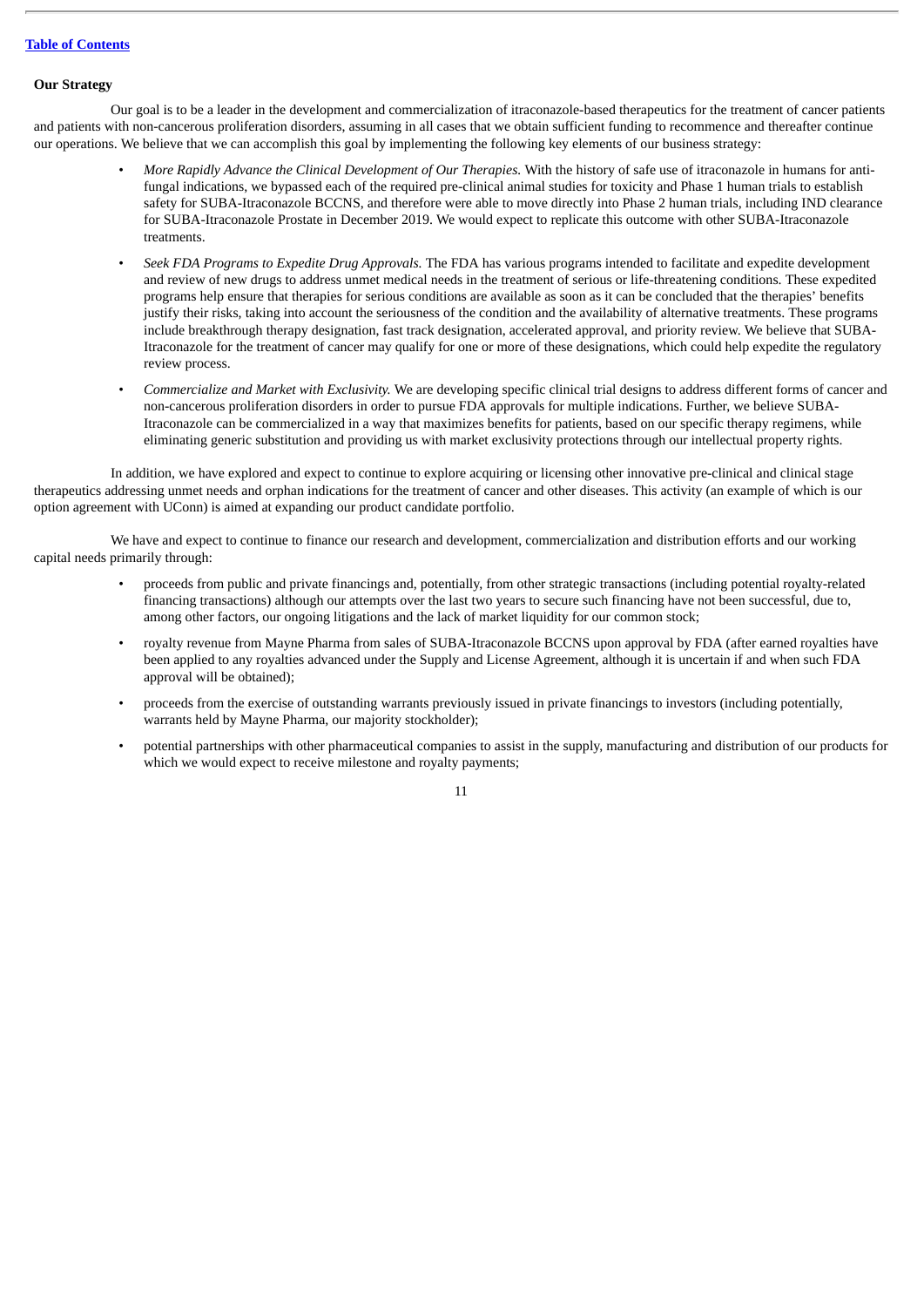- potential licensing and joint venture arrangements with third parties, including other pharmaceutical companies where we would receive funding based on out-licensing our product; and/or
- government or private foundation grants or loans which would be awarded to us to further develop our current and future anti-cancer therapies.

Notwithstanding the foregoing, our only source of financial liquidity as of the date of this Report is a term debt facility pursuant to which, in December 2020, Mayne Pharma provided an aggregate \$231,000 credit facility us as described under Item 13. Certain Relationships and Related Transactions, and Director Independence — 2020 Mayne Term Debt Facility.

#### **Background on Cancer**

Cancer is a heterogeneous group of diseases characterized by uncontrolled cell division and growth. Cancerous cells that arise in the lymphatic system and bone marrow are referred to as hematological tumors. Cancer cells that arise in other tissues or organs are referred to as solid tumors. Researchers believe that exposure to some chemicals, viruses and various forms of radiation can cause genetic alterations that cause cancer. Genetic predispositions also can increase the risk of cancer in some people.

Cancer is the second leading cause of death in the United States, exceeded only by heart disease. The American Cancer Society reported that a total of approximately 1.8 million new cancer cases and approximately 607,000 deaths occurred in the United States in 2020.

The most common methods of treating patients with cancer are surgery, radiation and drug therapy. A cancer patient often receives treatment with a combination of these methods. Surgery and radiation therapy are particularly effective in patients in whom the disease is localized (not spread beyond the initial site of disease). Physicians generally use systemic drug therapies in situations in which the cancer has spread beyond the primary site or cannot otherwise be treated through surgery. The goal of drug therapy is to damage and kill cancer cells or to interfere with the molecular and cellular processes that control the development, growth and survival of cancer cells or tumors. In many cases, drug therapy entails the administration of several different drugs in combination. Over the past several decades, drug therapy has evolved from non-specific drugs that damage both healthy and cancerous cells, to drugs that target specific molecular pathways involved in cancer and more recently to therapeutics that target the specific oncogenic "drivers" of cancer.

*Cytotoxic Chemotherapies.* The earliest approach to pharmacological cancer treatment was to develop drugs, referred to as cytotoxic drugs, which kill rapidly proliferating cancer cells through non-specific mechanisms, such as disrupting cell metabolism or causing damage to cellular components required for survival and rapid growth. While these kinds of drugs have been effective in the treatment of some cancers, many unmet medical needs for the treatment of cancer remain. Also, cytotoxic drug therapies act in an indiscriminate manner, acting upon the metabolism of healthy as well as cancerous cells. Due to their mechanism of action, many cytotoxic drugs have a narrow dose range above which the toxicity causes unacceptable or even fatal levels of damage and below which the drugs are not effective in eradicating cancer cells.

*Targeted Therapies.* The next approach to pharmacological cancer treatment was to develop drugs, referred to as targeted therapeutics, that target specific biological molecules in the human body that play a role in rapid cell growth and the spread of cancer. Targeted therapeutics include vascular disruptors, also referred to as angiogenesis inhibitors, which prevent the formation of new blood vessels and restrict a tumor's blood supply. Other targeted therapies affect cellular signaling pathways that are critical for the growth of cancer. While these drugs have been effective in the treatment of some cancers, most do not address the underlying cause of the disease. These drugs focus on inhibiting processes that help the cancer cell survive, but not the oncogenes that are the drivers or cause of the cancer itself.

*Oncogenic Therapies.* A more recent approach to pharmacological cancer treatment is to develop drugs that affect the drivers that cause uncontrolled growth of cancer cells because of a specific genetic alteration. In some cases, these agents were identified as therapeutics without knowledge of the underlying genetic change causing the disease. To date, the shortcoming of this research approach has been that it often follows a conventional trial and error approach to drug discovery. In this approach, clinical development involves the treatment of large populations from which a defined subpopulation that responds to treatment is identified. As a result, this approach can be time-consuming and costly, with success often uncertain. Another major concern of these newly discovered drugs, some of which have been recently approved, is that resistance to them occurs as the cancer finds new ways to circumvent the genetic pathway.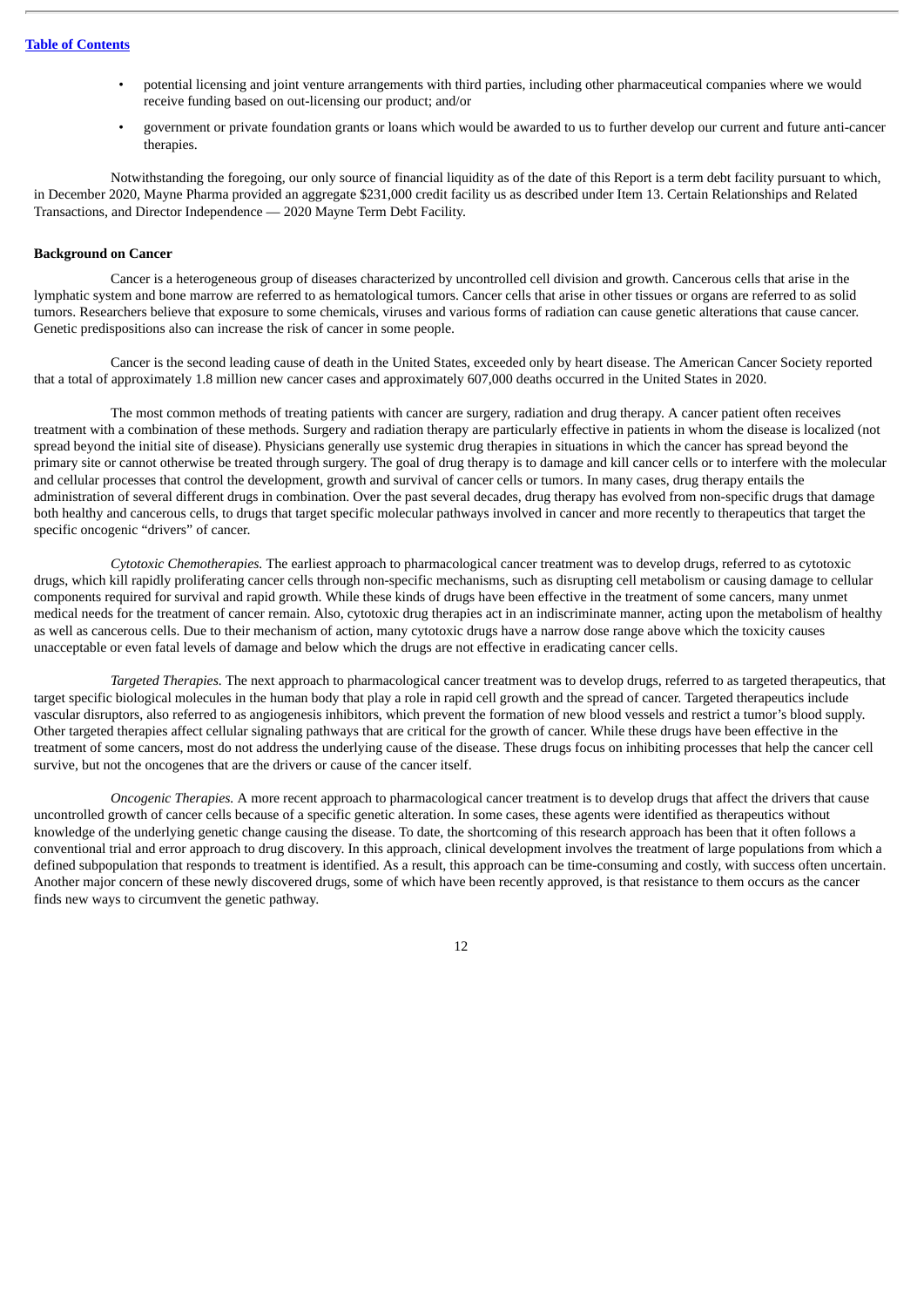*Immunotherapies.* Immunotherapy is the use of medicines to stimulate a person's own immune system to recognize and destroy cancer cells more effectively. Immunotherapy can be used to treat many different types of cancer, including lung cancer, melanoma, renal, liver, cervical and gastric cancers. An important part of the immune system is its ability to keep itself from attacking normal cells in the body. To do this, it uses "checkpoints" – molecules on immune cells that need to be turned on (or off) to start an immune response. Cancer cells sometimes use these checkpoints to avoid being attacked by the immune system. But newer drugs that target these checkpoints are demonstrating a lot of promise as cancer treatments. These drugs target PD-1, a protein on immune system T cells that normally helps keep these cells from attacking other cells in the body. By blocking PD-1, these drugs boost the immune response against cancer cells. This can shrink many types of tumors or slow their growth. The new drugs can also target PD-L1, a protein related to PD-1 that is found on some tumor cells and immune cells. Blocking this protein can also help boost the immune response against cancer cells. These drugs can be used in people with certain types of cancer which starts growing again after chemotherapy or other drug treatments. They are also used as a first treatment (instead of chemo) in some people and are given as an intravenous (IV) infusion every 2 or 3 weeks.

#### **The Itraconazole Approach to Treating Cancer**

We are focusing our developments on Hedgehog pathway inhibitor therapeutics for patients with certain cancers. Our prostate cancer product candidate is based on SUBA-Itraconazole, which employs a patented drug delivery technology that enhances its bioavailability. Previous formulations of itraconazole have exhibited anti-cancer properties in human trials and therefore, based on pre-clinical research regarding specific indicators of Hedgehog pathway inhibition and our most recent Phase 2b clinical trial, we have compelling evidence for the significant potential of Hedgehog inhibitors for treatment of cancer in humans. We have exclusive U.S. rights to use and develop SUBA-Itraconazole from Mayne Pharma through the Third Amended SLA in the licensed field.

*Background of Itraconazole.* Itraconazole is FDA approved for and used to treat serious fungal or yeast infections. This medicine works by killing the fungus or yeast and preventing its growth. Itraconazole is a prescription-based medication, available as an IV solution, oral liquid, capsule or tablet.

*Cancer and Hedgehog Inhibitors.* The Hedgehog (also known as Hh) proteins comprise a group of secreted proteins that regulate cell growth, differentiation and survival. They are involved in organogenesis (the formation of organs) and have been shown to promote adult stem cell proliferation. Inappropriate activation of the Hh signaling pathway has been implicated in the development of several types of cancers including prostate, lung, pancreas, breast, brain and skin. Hedgehog pathway inhibitors are a relatively new class of therapeutic agents that act by targeting the proteins involved in the regulation of the Hh pathway. Many of these newly discovered inhibitors are currently undergoing preclinical testing and some have entered clinical studies as anti-cancer agents for a variety of cancers. Vismodegib was approved for treatment of locally advanced and metastatic basal cell carcinoma in early 2012, sonidegib was approved for locally advanced BCC in mid-2015 and glasdegib was approved in late 2018 for treatment of acute myeloid leukemia.

Similarly, itraconazole has also been shown to suppress growth of brain tumors in animal models. It has also been shown to have anticancer effects in basal cell carcinoma, lung cancer and prostate cancer in human clinical trials. Itraconazole acts as a SMO (a protein receptor of the Hh pathway) antagonist (blocker), in a manner distinct from its anti-fungal activity which targets a compound found in fungi and yeast known as ergosterol (a steroid found in the cell walls of fungi and yeast that functions in a fashion similar to cholesterol in humans) as well as having anti-angiogenic properties.

#### **Manufacturing and Product Supply and Relationship with Mayne Pharma**

We do not have any production facilities or manufacturing personnel. We currently are party to the Third Amended SLA with Mayne Pharma, our majority stockholder, for the U.S. rights to its SUBA-Itraconazole for certain indications. The agreement provides for the supply to us of specially formulated capsules of SUBA-Itraconazole, manufactured by Mayne Pharma under cGMP (current good manufacturing practice) standards, for use by us in our clinical trials and for the future commercial supply following FDA approvals, if obtained.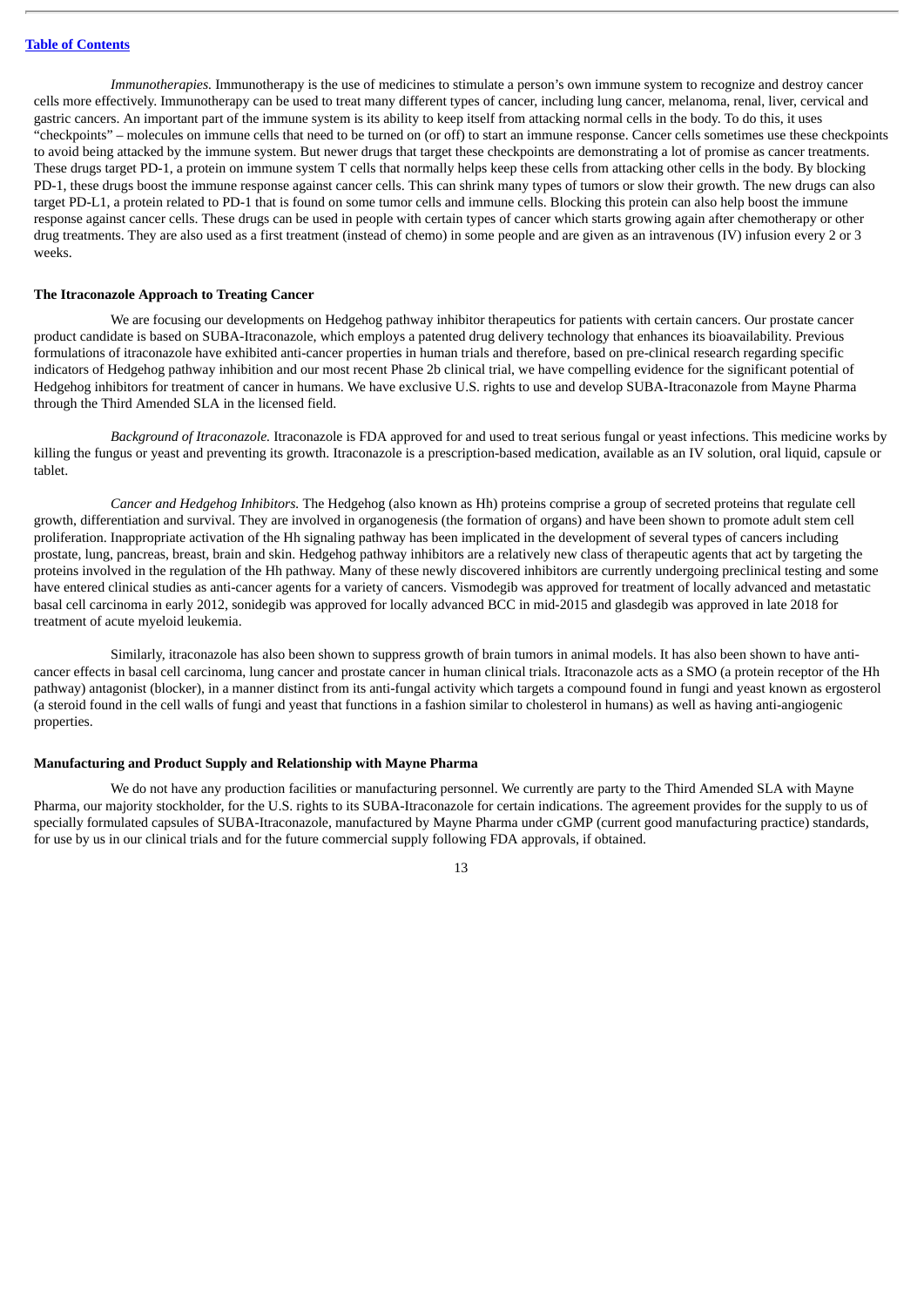Pursuant to the Third Amended SLA, Mayne Pharma is obligated to supply us with its patented formulation of SUBA-Itraconazole in a particular oral dose formulation for the treatment of human patients with certain cancers and non-cancerous proliferation disorders. We are required to perform specified development activities and to commercialize SUBA-Itraconazole for the treatment of cancer in the United States. See "Certain Relationships and Related Party Transactions" for further information on the Third Amended SLA and related agreements between us and Mayne Pharma.

#### **Sales and Marketing**

We are currently a pharmaceutical development company with no FDA approved products, and thus have not yet established a sales, marketing or product distribution infrastructure because our product candidates are still in development. We may either license commercialization rights to our product candidate to larger third-party partners, who will be responsible for sales, distribution and marketing efforts, or we may (assuming adequate resources are available) retain commercial rights for our product candidates, in which case we would seek to access the oncology market through a focused, specialized sales force of our own or in conjunction with a marketing partner under a co-promotion agreement.

#### **Competition**

The pharmaceutical industry is highly competitive and subject to rapid and substantial regulatory and technological changes, and particularly in the oncology field. Developments by others may render our itraconazole therapies, or any proposed product candidates and formulations under development, non-competitive or obsolete, or we may be unable to keep pace with anti-cancer therapy developments or other market factors. Anti-cancer therapy competition from pharmaceutical and biotechnology companies, universities, governmental entities and others diversifying into the field is intense and is expected to increase.

Below are some examples of companies with approved and potentially competitive anti-cancer therapies or related products, though the examples are not all-inclusive. Many of these entities have significantly greater research and development capabilities than do we, as well as substantially more marketing, manufacturing, financial and managerial resources. These entities represent significant competition for us. In addition, acquisitions of, or investments in, competing pharmaceutical or biotechnology companies by large corporations could increase such competitors' research, financial, marketing, manufacturing and other resources. Such potential competitive anti-cancer therapies may ultimately prove to be safer, more effective or less costly than any product candidates that we are currently developing or may be able to develop. Additionally, our competitive position may be materially affected by our ability to develop or commercialize our drugs and technologies before any such competitor. Other external factors may also impact the ability of our products to meet expectations or effectively compete, including pricing pressures, healthcare reform and other government interventions.

The chart below lists products or products in development that we believe may compete directly with our proposed SUBA-Itraconazole therapy, although this list may not be comprehensive:

| <b>Names</b>                       | Company          | <b>Description</b>                                                              | <b>Status</b>                               |
|------------------------------------|------------------|---------------------------------------------------------------------------------|---------------------------------------------|
| Trexall <sup>®</sup> methotrexate  | Teva             | Antimetabolite therapy to slow cancer<br>cell growth                            | Approved before 1984                        |
| Taxotere <sup>®</sup> docetaxel    | Sanofi-Aventis   | Anti-tumor agent for MCRPC and late-<br>stage NSCLC                             | Approved 2004; and<br>new generics          |
| Gemzar <sup>®</sup> gemcitabine    | Lilly            | Cytotoxic chemotherapy agent for<br>NSCLC in combination with platinum<br>drugs | Approved for multiple<br>cancers since 1996 |
| Avastin <sup>®</sup> bevacizumab   | Genentech        | Angiogenesis inhibitor for NSCLC<br>except squamous cell lung cancer            | Approved for multiple<br>cancers since 2004 |
| Jevtana <sup>®</sup> cabazitaxel   | Sanofi-Aventis   | MCRPC following docetaxel failure                                               | Approved 2010                               |
| Provenge <sup>®</sup> sipuleucel-T | Dendreon/Valeant | Immunotherapy for asymptomatic<br><b>MCRPC</b>                                  | Approved 2010                               |
| Zytiga <sup>®</sup> aberaterone    | Janssen Biotech  | Androgen synthesis inhibitor for<br>metastatic and non-metastatic CRPC          | Approved 2011                               |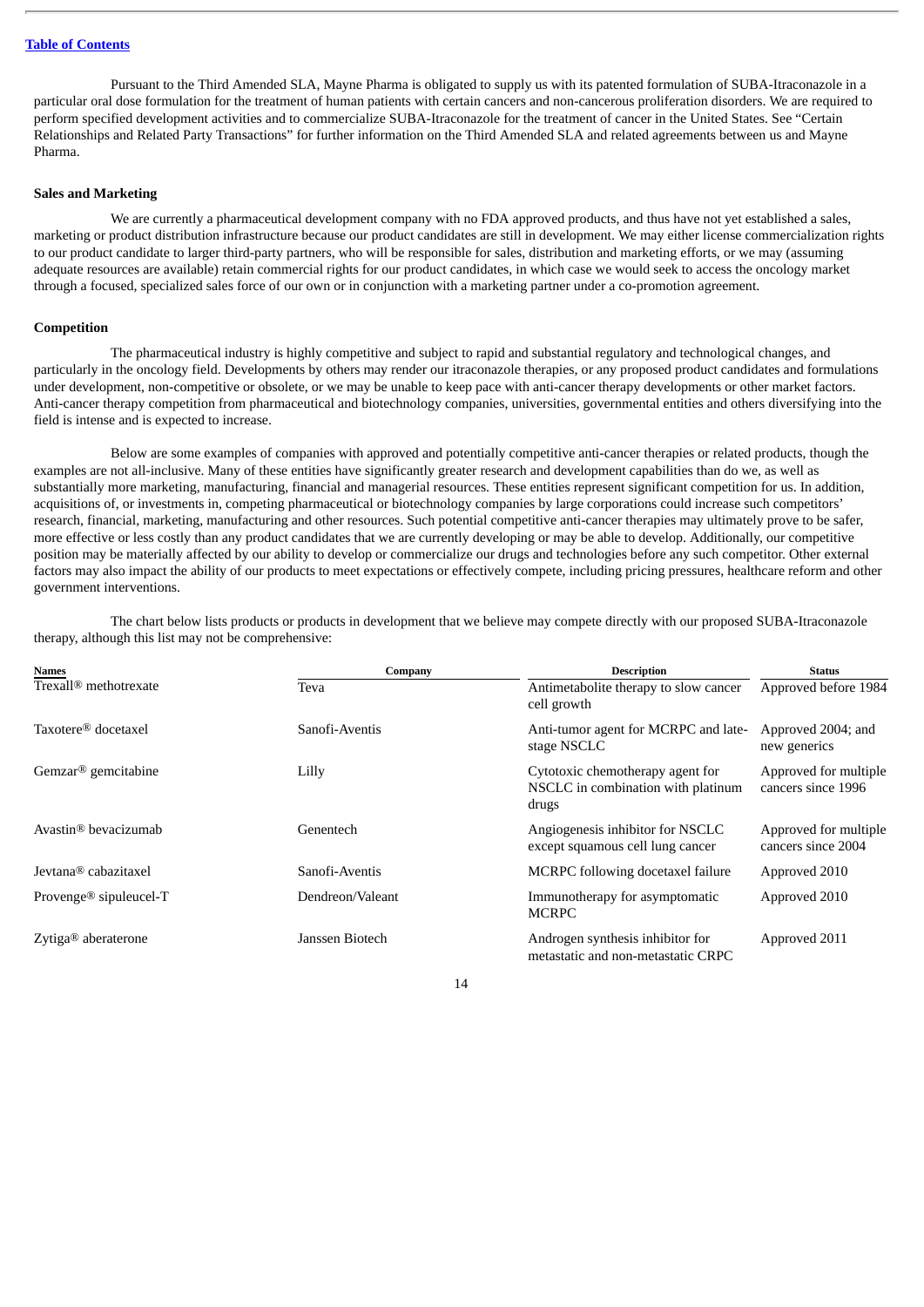$\overline{a}$ 

| Xalkori <sup>®</sup> crizotinib                               | Pfizer                 | Selective inhibitor for late-state<br>NSCLC patients who express the ALK<br>gene                                                   | Approved in 2011                            |
|---------------------------------------------------------------|------------------------|------------------------------------------------------------------------------------------------------------------------------------|---------------------------------------------|
| Xtandi <sup>®</sup> enzalutamide                              | <b>Astellas</b>        | Androgen receptor inhibitor for<br>MCRPC previously on docetaxel                                                                   | Approved 2012                               |
|                                                               |                        | Non-mCRPC, mSCPC                                                                                                                   | Approved 2019                               |
| Erivedge® vismodegib                                          | Roche Genentech        | Hedgehog inhibitor for advanced and<br>metastatic BCC                                                                              | Approved 2012                               |
| Odomzo <sup>®</sup> - sonidegib                               | Sun Pharma             | Hedgehog inhibitor for advanced and<br>metastatic BCC                                                                              | Approved 2015                               |
| Avastin® bevacizumab                                          | Genentech              | Angiogenesis inhibitor for NSCLC<br>except squamous cell lung cancer                                                               | Approved for multiple<br>cancers since 2004 |
| Tarceva <sup>®</sup> erlotinib                                | Astellas               | Epidermal growth factor inhibitor<br>treatment for NSCLC - maintenance<br>therapy after chemo or metastatic<br>disease after chemo | Approved in 2013                            |
| Gilotrif <sup>®</sup> afatinib                                | Boehringer             | NSCLC with mutations in EGFR                                                                                                       | Approved 2013                               |
| Zykadia <sup>®</sup> certinib                                 | <b>Novartis</b>        | ALK-positive metastatic NSCLC for<br>patients who progressed on Xalkori                                                            | Approved 2014                               |
| Cyrazma® ramucirumab                                          | Lilly                  | VEGF antagonist NSCLC                                                                                                              | Approved 2014                               |
| Opdivo® nivolumab                                             | <b>BMS</b>             | Metastatic squamous NSCLC                                                                                                          | Approved 2015                               |
| Portrassa <sup>®</sup> necitumumab                            | Lilly                  | Metastatic squamous NSCLC                                                                                                          | Approved 2015                               |
| Tagrisso <sup>®</sup> osimertinib                             | AstraZenica            | <b>EGFR</b> mutation positive NSCLC                                                                                                | Approved 2015                               |
| Keytruda® pembrolizumab                                       | <b>Merck Oncology</b>  | Metastatic NSCLC expressing PD-L1                                                                                                  | Approved 2015                               |
| Alecensa <sup>®</sup> alectinib                               | Genentech              | Metastatic NSCLC ALK positive who<br>could not tolerate crizotinib                                                                 | Approved 2015                               |
| Iressa <sup>®</sup> gefitinib                                 | AstraZeneca            | Metastatic NSCLC with EGFR<br>deleture                                                                                             | Approved 2015                               |
| Tecentriq® atezolizumab                                       | Takeda                 | Anti-PDL-1 for Metastatic NSCLC not Approved 2016<br>responding to EGFR or ALK gene<br>therapy or platinum-based<br>chemotherapy   |                                             |
| ${\rm Erlead}{\rm a}^{\scriptscriptstyle \rm TM}$ apalutamide | Janssen                | AR inhibitor for non-mCRPC, mCRPC Approved 2018/2019                                                                               |                                             |
| Nubeqa® darolutamide                                          | Bayer                  | AR inhibitor for non-mCRPC                                                                                                         | Approved 2019                               |
| Tabrecta <sup>®</sup> capmatinib                              | <b>Novartis</b>        | Inhibitor for metastatic NSCLC                                                                                                     | Approved 2020                               |
| Rubraca® rucaparib                                            | <b>Clovis Oncology</b> | BRCA inhibitor for mCRPC                                                                                                           | Approved 2020                               |
| Lynparza® Olaparib                                            | AstraZeneca            | BRCA inhibitor for mCRPC                                                                                                           | Approved 2020                               |
| Alunbrig® brigatinib                                          | <b>Takeda Oncology</b> | ALK+ metastatic NSCLC                                                                                                              | Approved 2020                               |
| Cyramza® ramucirumab                                          | Lily                   | EGFR + metastatic NSCLC                                                                                                            |                                             |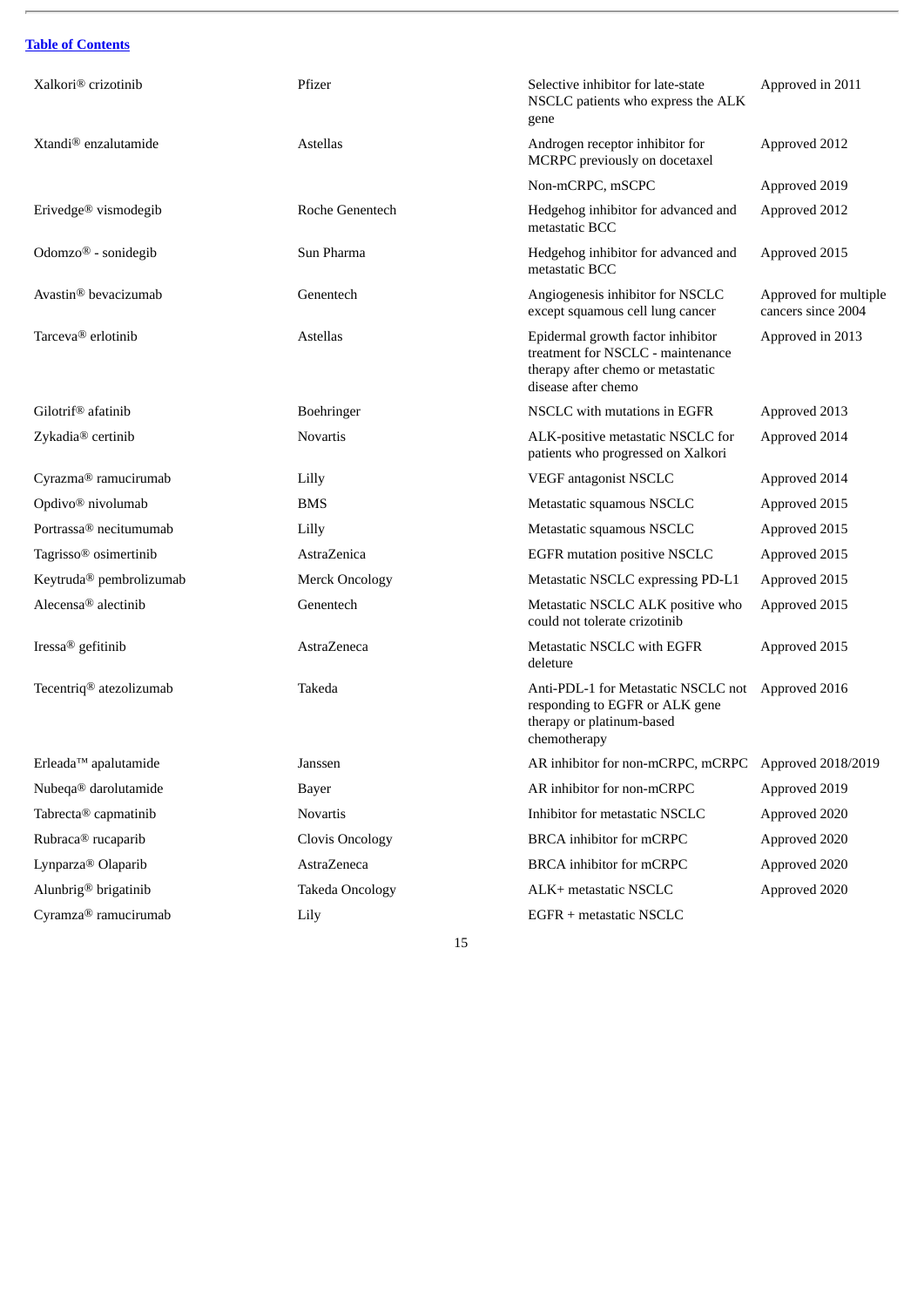Abbreviations: mCRPC (metastatic castrate resistant prostate cancer), mCSPC (metastatic castrate sensitive prostate cancer) NSCLC (non-small cell lung cancer), BCC (basal cell carcinoma), BRCA (breast cancer gene) EGFR (epidermal growth factor receptor) ALK (anaplastic lymphoma kinase), PD-L1 (programmed death ligand 1), AR (androgen receptor)

#### **Government Regulation and Product Approval**

Government authorities in the United States, at the federal, state and local level, and in other countries extensively regulate, among other things, the research, development, testing, manufacture, packaging, storage, recordkeeping, labeling, advertising, promotion, distribution, marketing, import and export of pharmaceutical products such as those we are developing. The processes for obtaining regulatory approvals in the United States and in foreign countries, along with subsequent compliance with applicable statutes and regulations, require the expenditure of substantial time and financial resources.

#### *United States Government Regulation*

In the United States, the FDA regulates drugs under the Federal Food, Drug, and Cosmetic Act, or FDCA, and its implementing regulations. The process of obtaining regulatory approvals and the subsequent compliance with appropriate federal, state, local and foreign statutes and regulations requires the expenditure of substantial time and financial resources. Failure to comply with the applicable United States requirements at any time during the product development process, approval process or after approval, may subject an applicant to a variety of administrative or judicial sanctions, such as the FDA's refusal to approve pending NDAs, withdrawal of an approval, imposition of a clinical hold, issuance of warning or untitled letters, product recalls, product seizures, total or partial suspension of production or distribution, injunctions, fines, refusals of government contracts, restitution, disgorgement or civil or criminal penalties.

The process required by the FDA before a drug may be marketed in the United States generally involves the following:

- completion of preclinical laboratory tests, animal studies and formulation studies in compliance with the FDA's good laboratory practice, or GLP regulations;
- submission to the FDA of an IND application which must become effective before human clinical trials may begin;
- approval by an independent institutional review board (or IRB) at each clinical site before each trial may be initiated;
- performance of human clinical trials, including adequate and well-controlled clinical trials, in accordance with good clinical practices, or GCP, to establish the safety and efficacy of the proposed drug product for each indication;
- submission to the FDA of an NDA;
- satisfactory completion of an FDA advisory committee review, if applicable;
- satisfactory completion of an FDA inspection of the manufacturing facility or facilities at which the product is produced to assess compliance with current good manufacturing practices (of cGMP) and to assure that the facilities, methods and controls are adequate to preserve the drug's identity, strength, quality and purity, as well as satisfactory completion of an FDA inspection of selected clinical sites to determine GCP compliance; and
- FDA review and approval of the NDA.

*Preclinical Studies.* Preclinical studies include laboratory evaluation of product chemistry, toxicity and formulation, as well as animal studies to assess potential safety and efficacy. An IND sponsor must submit the results of the preclinical tests, together with manufacturing information, analytical data and any available clinical data or literature, among other things, to the FDA as part of an IND. Some preclinical testing may continue even after the IND is submitted. An IND automatically becomes effective 30 days after receipt by the FDA, unless before that time the FDA raises concerns or questions related to one or more proposed clinical trials and places the clinical trial on a clinical hold. In such a case, the IND sponsor and the FDA must resolve any outstanding concerns before the clinical trial can begin. As a result, submission of an IND may not result in the FDA allowing clinical trials to commence.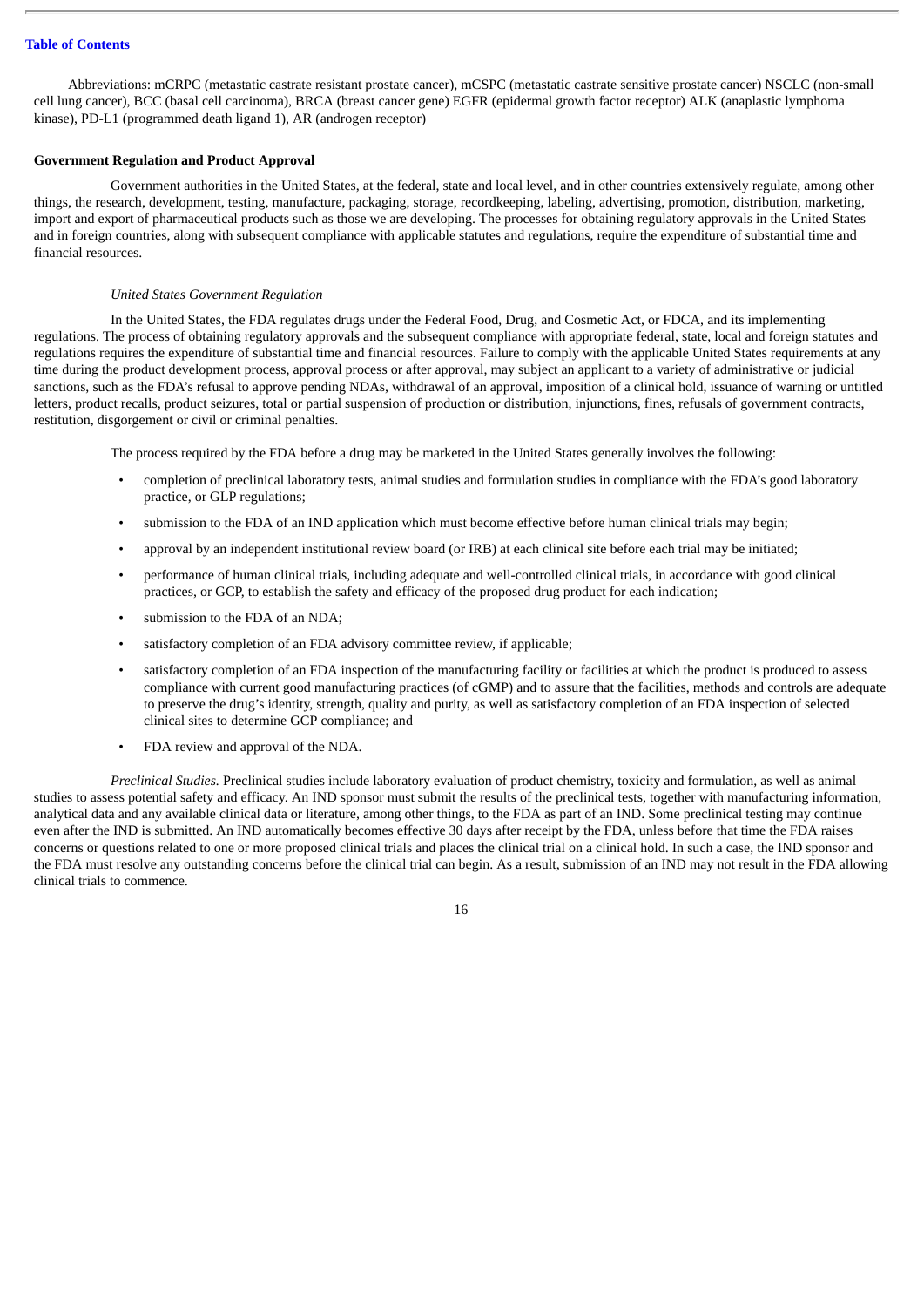We successfully avoided pre-clinical studies or any Phase 1 studies to demonstrate safety based on the fact that itraconazole has an established history of safe and effective use in humans for anti-fungal indications and the fact that human data are already available and published regarding use of itraconazole in humans for anti-cancer indications, such as basal cell carcinoma, lung cancer and prostate cancer.

*Clinical Trials.* Clinical trials involve the administration of the investigational new drug to human subjects under the supervision of qualified investigators in accordance with GCP requirements, which include the requirement that all research subjects provide their informed consent in writing for their participation in any clinical trial. Clinical trials are conducted under protocols detailing, among other things, the objectives of the trial, the parameters to be used in monitoring safety and the effectiveness criteria to be evaluated. A protocol for each clinical trial and any subsequent protocol amendments must be submitted to the FDA as part of the IND. In addition, an IRB at each institution participating in the clinical trial must review and approve the plan for any clinical trial before it commences at that institution, and the IRB must continue to oversee the clinical trial while it is being conducted. Information about certain clinical trials must be submitted within specific timeframes to the National Institutes of Health, or NIH, for public dissemination on their ClinicalTrials.gov website.

Human clinical trials are typically conducted in three sequential phases, which may overlap or be combined. In Phase 1, the drug is initially introduced into healthy human subjects or patients with the target disease or condition and tested for safety, dosage tolerance, absorption, metabolism, distribution, excretion and, if possible, to gain an initial indication of its effectiveness. In Phase 2, the drug typically is administered to a limited patient population to identify possible adverse effects and safety risks, to preliminarily evaluate the efficacy of the product for specific targeted diseases and to determine dosage tolerance and optimal dosage. In Phase 3, the drug is administered to an expanded patient population, generally at geographically dispersed clinical trial sites, in well-controlled clinical trials to generate enough data to statistically evaluate the efficacy and safety of the product for approval, to establish the overall risk-benefit profile of the product and to provide adequate information for the labeling of the product.

Progress reports detailing the results of the clinical trials must be submitted at least annually to the FDA and more frequently if serious adverse events occur. Phase 1, Phase 2 and Phase 3 clinical trials may not be completed successfully within any specified period, or at all. Furthermore, the FDA or the sponsor may suspend or terminate a clinical trial at any time on various grounds, including a finding that the research subjects are being exposed to an unacceptable health risk. Similarly, an IRB can suspend or terminate approval of a clinical trial at its institution if the clinical trial is not being conducted in accordance with the IRB's requirements or if the drug has been associated with unexpected serious harm to patients. We moved directly into Phase 2 with SUBA-Itraconazole BCCNS and have been cleared for Phase 2 for prostate cancer, based upon the previous, well-established safety profile of itraconazole use in humans for treatment of anti-fungal indications and based upon the previous human data regarding the use of itraconazole for anti-cancer indications such as basal cell carcinoma, lung cancer and prostate cancer.

*Marketing Approval.* Assuming successful completion of the required clinical testing, the results of the preclinical and clinical studies, together with detailed information relating to the product's chemistry, manufacture, controls and proposed labeling, among other things, are submitted to the FDA as part of an NDA requesting approval to market the product for one or more indications. In most cases, the submission of an NDA is subject to a substantial application user fee. Under the Prescription Drug User Fee Act ("PDUFA") guidelines that are currently in effect, the FDA has agreed to certain performance goals regarding the timing of its review of an application.

The FDA also may require submission of a risk evaluation and mitigation strategy ("REMS") plan to mitigate any identified or suspected serious risks. The REMS plan could include medication guides, physician communication plans, assessment plans, and elements to assure safe use, such as restricted distribution methods, patient registries or other risk minimization tools. We believe that a REMS program, which includes intellectual property related to SUBA-Itraconazole and itraconazole, and the specific use of SUBA-Itraconazole for anti-cancer indications, may likely provide additional protection of our proposed therapies from generic substitution.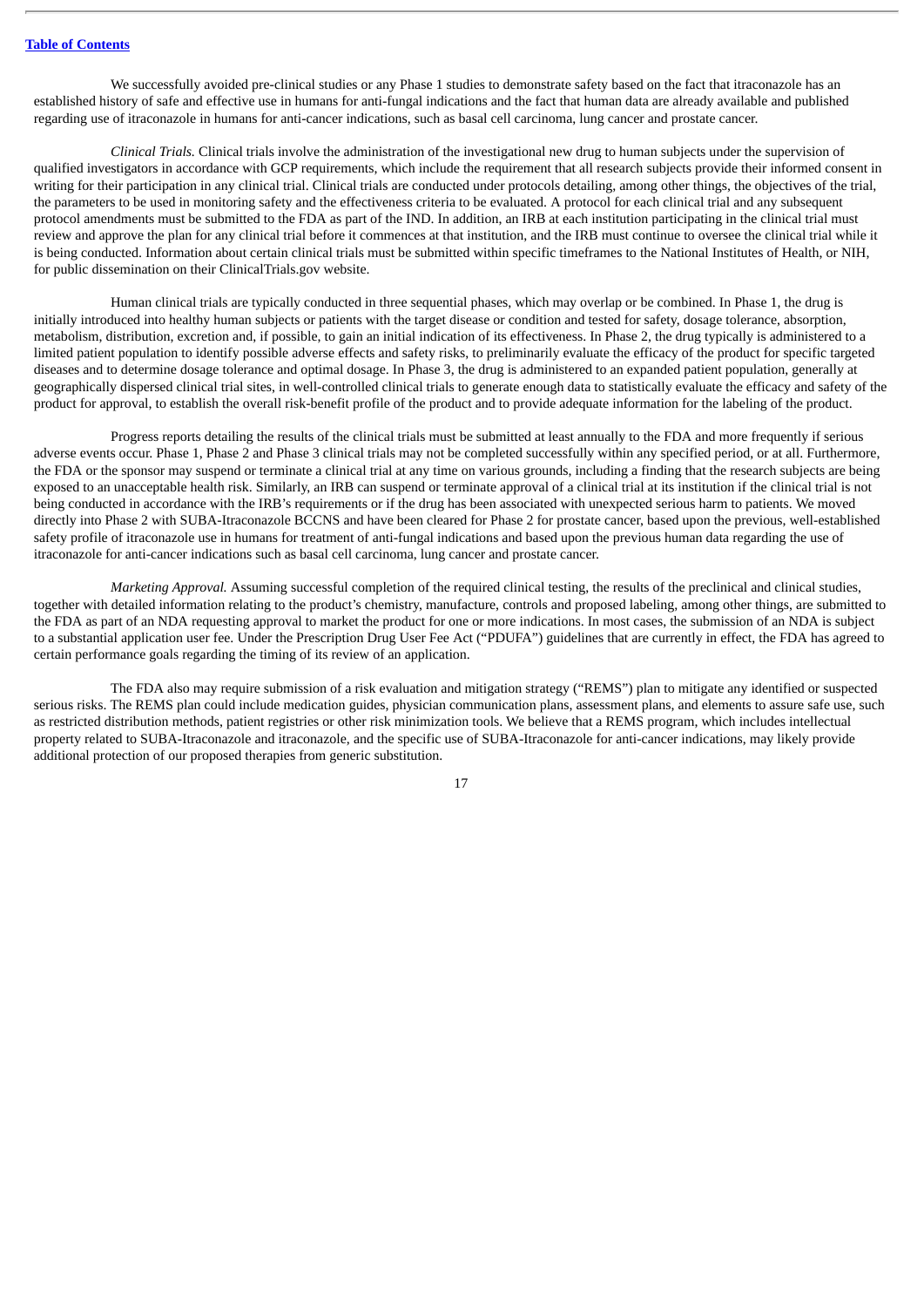The FDA conducts a preliminary review of all NDAs within the first 60 days after submission, before accepting them for filing, to determine whether they are sufficiently complete to permit substantive review. The FDA may request additional information rather than accept an NDA for filing. In this event, the application must be resubmitted with the additional information. The resubmitted application is also subject to review before the FDA accepts it for filing. Once the submission is accepted for filing, the FDA begins an in-depth substantive review. The FDA reviews an NDA to determine, among other things, whether the drug is safe and effective and whether the facility in which it is manufactured, processed, packaged or held meets standards designed to assure the product's continued safety, quality and purity.

The FDA typically refers a question regarding a novel drug to an external advisory committee. An advisory committee is a panel of independent experts, including clinicians and other scientific experts, that reviews, evaluates and provides a recommendation as to whether the application should be approved and under what conditions. The FDA is not bound by the recommendations of an advisory committee, but it considers such recommendations carefully when making decisions.

Before approving an NDA, the FDA typically will inspect the facility or facilities where the product is manufactured. The FDA will not approve an application unless it determines that the manufacturing processes and facilities are in compliance with cGMP requirements and adequate to assure consistent production of the product within required specifications. Additionally, before approving an NDA, the FDA will typically inspect one or more clinical trial sites to assure compliance with GCP.

After evaluating the NDA and all related information, including the advisory committee recommendation, if any, and inspection reports regarding the manufacturing facilities and clinical trial sites, the FDA may issue an approval letter, or, in some cases, a complete response letter. A complete response letter generally contains a statement of specific conditions that must be met in order to secure final approval of the NDA and may require additional clinical or preclinical testing in order for FDA to reconsider the application. Even with submission of this additional information, the FDA ultimately may decide that the application does not satisfy the regulatory criteria for approval. If and when those conditions have been met to the FDA's satisfaction, the FDA will typically issue an approval letter. An approval letter authorizes commercial marketing of the drug with specific prescribing information for specific indications. Even if the FDA approves a product, it may limit the approved indications for use of the product, require that contraindications, warnings or precautions be included in the product labeling, including a boxed warning, require that post-approval studies, including Phase 4 clinical trials, be conducted to further assess a drug's safety after approval, require testing and surveillance programs to monitor the product after commercialization, or impose other conditions, including distribution restrictions or other risk management mechanisms under a REMS (Risk Evaluation Mitigation Strategy) which can materially affect the potential market and profitability of the product. The FDA may prevent or limit further marketing of a product based on the results of post-marketing studies or surveillance programs. After approval, some types of changes to the approved product, such as adding new indications, manufacturing changes, and additional labeling claims, are subject to further testing requirements and FDA review and approval.

*Special FDA Expedited Review and Approval Programs.* The FDA has various programs, including fast track designation, accelerated approval, priority review and breakthrough designation, that are intended to expedite or simplify the process for the development and FDA review of drugs that are intended for the treatment of serious or life-threatening diseases or conditions and demonstrate the potential to address unmet medical needs. The purpose of these programs is to provide important new drugs to patients earlier than under standard FDA review procedures. To be eligible for a fast track designation, the FDA must determine, based on the request of a sponsor, that a product is intended to treat a serious or life-threatening disease or condition and demonstrates the potential to address an unmet medical need. The FDA will determine that a product will fill an unmet medical need if it will provide a therapy where none exists or provide a therapy that may be potentially superior to existing therapy based on efficacy or safety factors.

The FDA may give a priority review designation to drugs that offer major advances in treatment or provide a treatment where no adequate therapy exists. A priority review means that the goal for the FDA to review an application is six months, rather than the standard review of ten months under current PDUFA guidelines. These six and ten-month review periods are measured from the "filing" date rather than the receipt date for NDAs for new molecular entities, which typically adds approximately two months to the timeline for review and decision from the date of submission. Most products that are eligible for fast track designation are also likely to be considered appropriate to receive a priority review.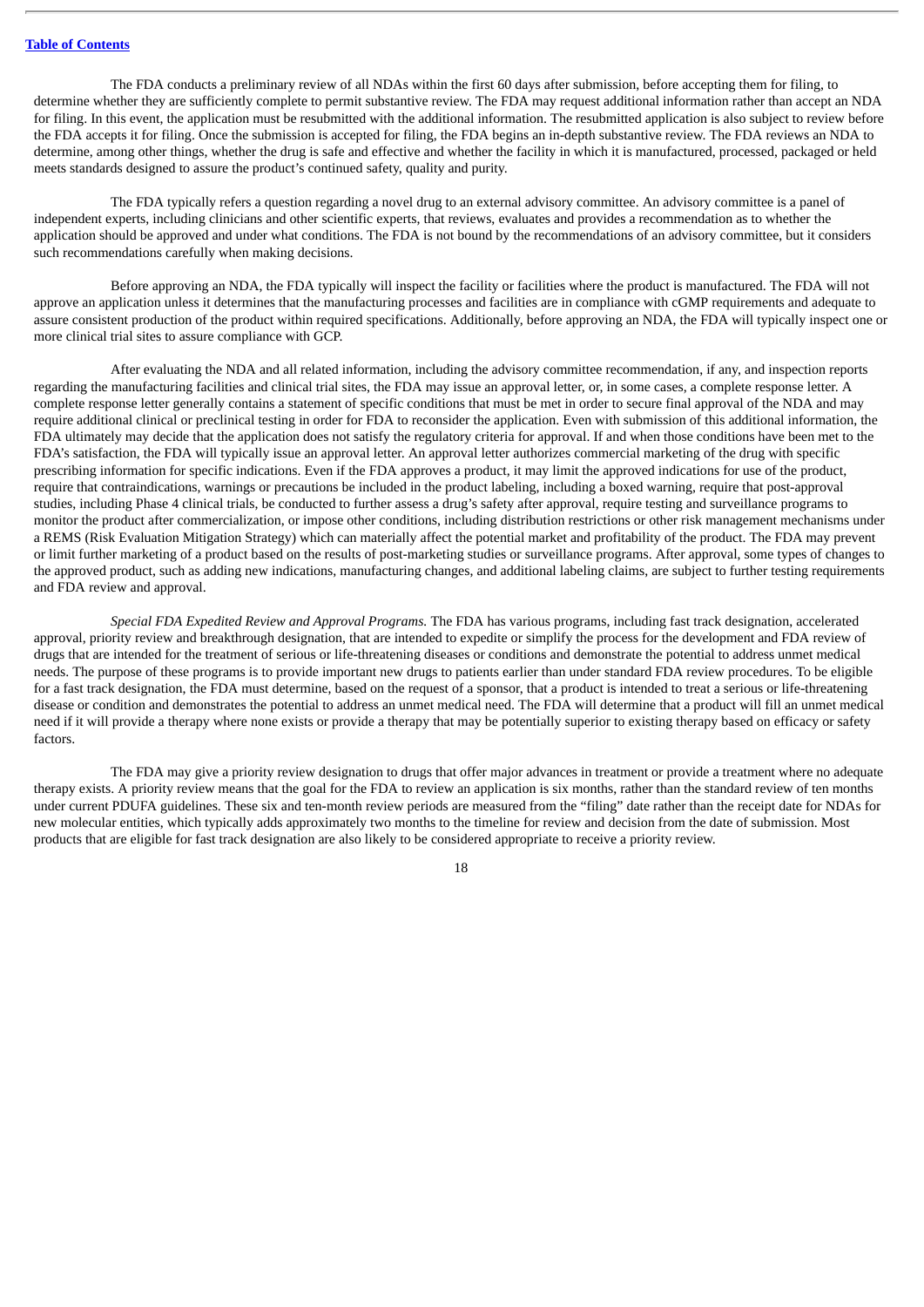In addition, products studied for their safety and effectiveness in treating serious or life-threatening illnesses and that provide meaningful therapeutic benefit over existing treatments may receive accelerated approval and may be approved on the basis of adequate and well-controlled clinical trials establishing that the drug product has an effect on a surrogate endpoint that is reasonably likely to predict clinical benefit, or on a clinical endpoint that can be measured earlier than irreversible morbidity or mortality, that is reasonably likely to predict an effect on irreversible morbidity or mortality or other clinical benefit, taking into account the severity, rarity or prevalence of the condition and the availability or lack of alternative treatments. As a condition of approval, the FDA may require a sponsor of a drug receiving accelerated approval to perform post-marketing studies to verify and describe the predicted effect on irreversible morbidity or mortality or other clinical endpoint, and the drug may be subject to accelerated withdrawal procedures.

Moreover, under the provisions of the new Food and Drug Administration Safety and Innovation Act, or FDASIA, enacted in 2012, a sponsor can request designation of a product candidate as a "breakthrough therapy." A breakthrough therapy is defined as a drug that is intended, alone or in combination with one or more other drugs, to treat a serious or life-threatening disease or condition, and preliminary clinical evidence indicates that the drug may demonstrate substantial improvement over existing therapies on one or more clinically significant endpoints, such as substantial treatment effects observed early in clinical development. Drugs designated as breakthrough therapies are also eligible for accelerated approval. The FDA must take certain actions, such as holding timely meetings and providing advice, intended to expedite the development and review of an application for approval of a breakthrough therapy.

Even if a product qualifies for one or more of these programs, the FDA may later decide that the product no longer meets the conditions for qualification or decide that the time period for FDA review or approval will not be shortened. We believe that we may qualify for one or more of these expedited approvals since our itraconazole anti-cancer therapies offer significant improvements in therapy for all of our targeted anti-cancer indications should they be approved by FDA.

*Post-Approval Requirements.* Drugs manufactured or distributed pursuant to FDA approvals are subject to pervasive and continuing regulation by the FDA, including, among other things, requirements relating to recordkeeping, periodic reporting, product sampling and distribution, advertising and promotion and reporting of adverse experiences with the product. After approval, most changes to the approved product, such as adding new indications or other labeling claims are subject to prior FDA review and approval. There also are continuing, annual user fee requirements for any marketed products and the establishments at which such products are manufactured, as well as new application fees for supplemental applications with clinical data.

The FDA may impose a number of post-approval requirements as a condition of approval of an NDA. For example, the FDA may require post-NDA analyses, such as overall survival (OS) or post-marketing testing, including Phase 4 clinical trials and surveillance to further assess and monitor the product's safety and effectiveness after commercialization. In addition, drug manufacturers and other entities involved in the manufacture and distribution of approved drugs are required to register their establishments with the FDA and state agencies and are subject to periodic unannounced inspections by the FDA and these state agencies for compliance with cGMP requirements. Changes to the manufacturing process are strictly regulated and often require prior FDA approval before being implemented. FDA regulations also require investigation and correction of any deviations from cGMP and impose reporting and documentation requirements upon the sponsor and any third-party manufacturers that the sponsor may decide to use. Accordingly, manufacturers must continue to expend time, money and effort in the area of production and quality control to maintain cGMP compliance.

Once an approval is granted, the FDA may withdraw the approval if compliance with regulatory requirements and standards is not maintained or if problems occur after the product reaches the market.

Later discovery of previously unknown problems with a product, including adverse events of unanticipated severity or frequency, or with manufacturing processes, or failure to comply with regulatory requirements, may result in mandatory revisions to the approved labeling to add new safety information; imposition of post-market studies or clinical trials to assess new safety risks; or imposition of distribution or other restrictions under a REMS program. Other potential consequences include, among other things:

• restrictions on the marketing or manufacturing of the product, complete withdrawal of the product from the market or product recalls;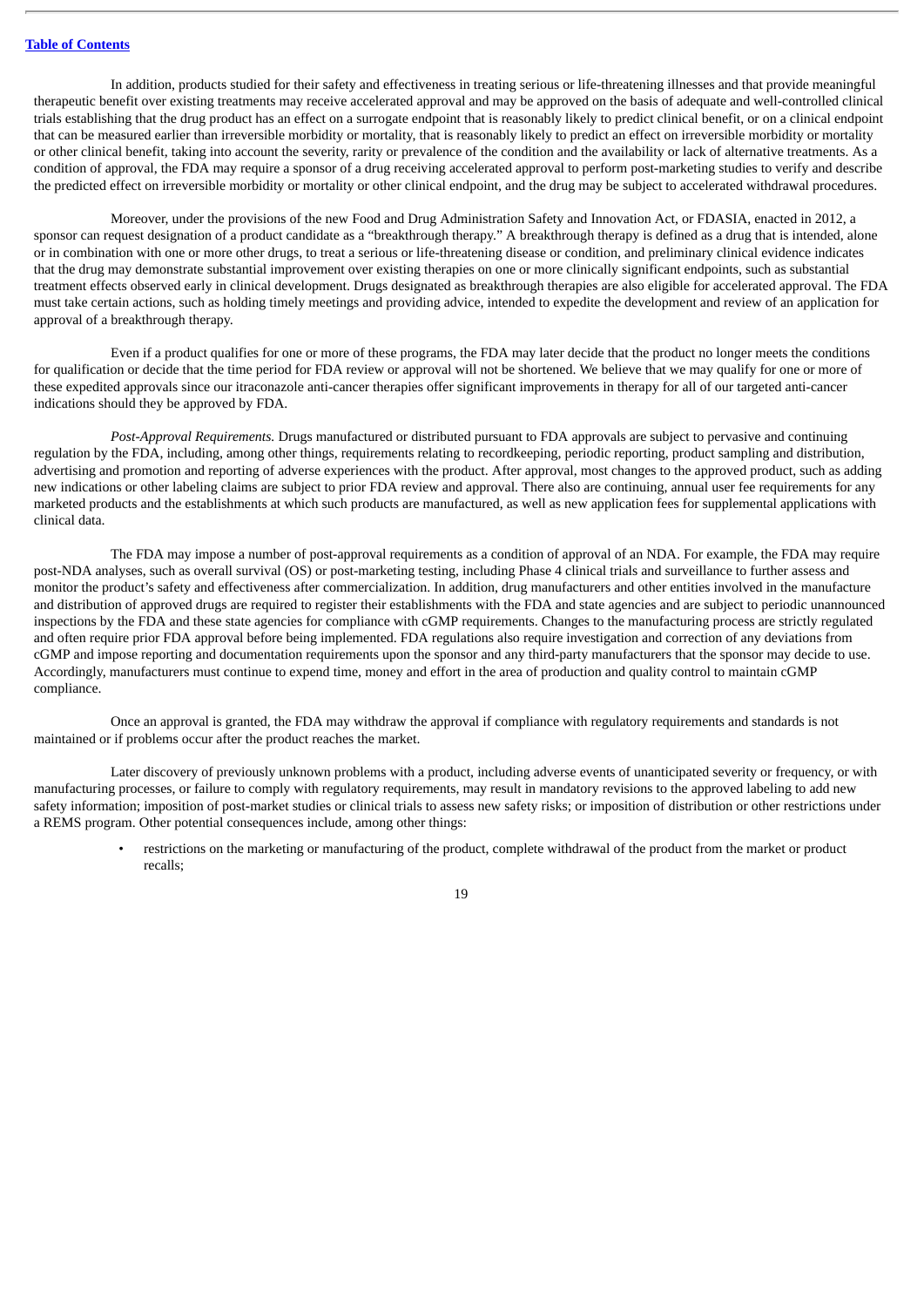- fines, warning letters or holds on post-approval clinical trials;
- refusal of the FDA to approve pending NDAs or supplements to approved NDAs, or suspension or revocation of product license approvals;
- product seizure or detention, or refusal to permit the import or export of products; or
- injunctions or the imposition of civil or criminal penalties.

The FDA strictly regulates marketing, labeling, advertising and promotion of products that are placed on the market. Although physicians, in the practice of medicine, may prescribe approved drugs for unapproved indications, pharmaceutical companies generally are required to promote their drug products only for the approved indications and in accordance with the provisions of the approved label. The FDA and other agencies actively enforce the laws and regulations prohibiting the promotion of off-label uses, and a company that is found to have improperly promoted off-label uses may be subject to significant liability.

In addition, the distribution of prescription pharmaceutical products is subject to the Prescription Drug Marketing Act (or PDMA), which regulates the distribution of drugs and drug samples at the federal level and sets minimum standards for the registration and regulation of drug distributors by the states. Both the PDMA and state laws limit the distribution of prescription pharmaceutical product samples and impose requirements to ensure accountability in distribution.

Federal and State Fraud and Abuse and Data Privacy and Security Laws and Regulations. In addition to FDA restrictions on marketing of pharmaceutical products, federal and state fraud and abuse laws restrict business practices in the biopharmaceutical industry. These laws include antikickback and false claims laws and regulations as well as data privacy and security laws and regulations.

The federal Anti-Kickback Statute prohibits, among other things, knowingly and willfully offering, paying, soliciting or receiving remuneration to induce or in return for purchasing, leasing, ordering, or arranging for or recommending the purchase, lease, or order of any item or service reimbursable under Medicare, Medicaid or other federal healthcare programs. The term "remuneration" has been broadly interpreted to include anything of value. The Anti-Kickback Statute has been interpreted to apply to arrangements between pharmaceutical manufacturers on one hand and prescribers, purchasers, and formulary managers on the other. Although there are a number of statutory exemptions and regulatory safe harbors protecting some common activities from prosecution, the exemptions and safe harbors are drawn narrowly. Practices that involve remuneration that may be alleged to be intended to induce prescribing, purchases, or recommendations may be subject to scrutiny if they do not qualify for an exemption or safe harbor. Several courts have interpreted the statute's intent requirement to mean that if any one purpose of an arrangement involving remuneration is to induce referrals of federal healthcare covered business, the statute has been violated.

The reach of the Anti-Kickback Statute was also broadened by the Patient Protection and Affordable Care Act of 2010, as amended by the Health Care and Education Reconciliation Act of 2010 (which we refer to collectively as the PPACA), which, among other things, amended the intent requirement of the federal Anti-Kickback Statute such that a person or entity no longer needs to have actual knowledge of this statute or specific intent to violate it in order to have committed a violation. In addition, PPACA provides that the government may assert that a claim including items or services resulting from a violation of the federal Anti-Kickback Statute constitutes a false or fraudulent claim for purposes of the civil False Claims Act or the civil monetary penalties statute, which imposes penalties against any person who is determined to have presented or caused to be presented a claim to a federal health program that the person knows or should know is for an item or service that was not provided as claimed or is false or fraudulent. PPACA also created new federal requirements for reporting, by applicable manufacturers of covered drugs, payments and other transfers of value to physicians and teaching hospitals.

The federal False Claims Act prohibits any person from knowingly presenting, or causing to be presented, a false claim for payment to the federal government or knowingly making, using, or causing to be made or used a false record or statement material to a false or fraudulent claim to the federal government. A claim includes "any request or demand" for money or property presented to the U.S. government. Several pharmaceutical and other healthcare companies have been prosecuted under these laws for allegedly providing free product to customers with the expectation that the customers would bill federal programs for the product. Other companies have been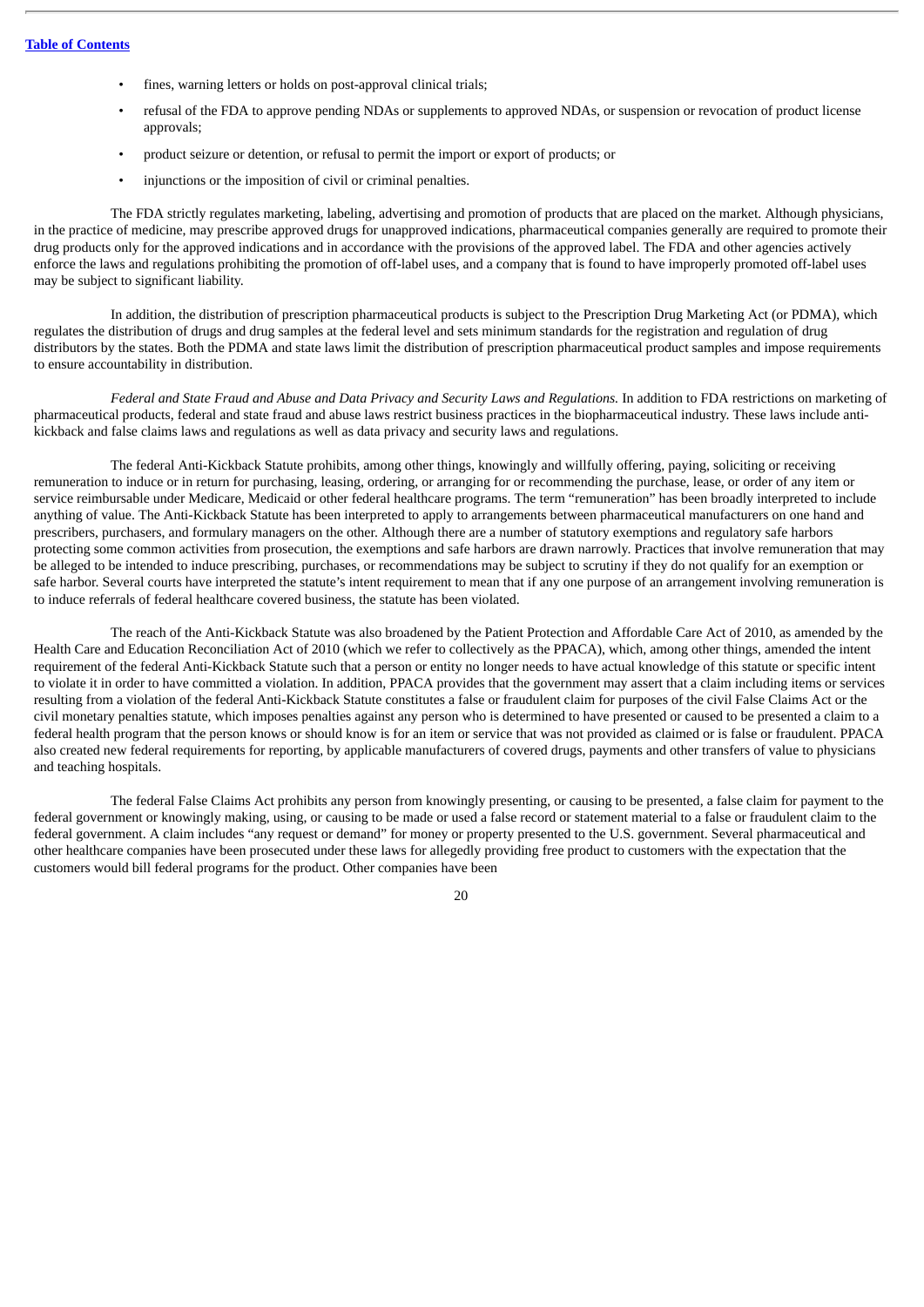prosecuted for causing false claims to be submitted because of the companies' marketing of products for unapproved, and thus non-reimbursable, uses. The federal Health Insurance Portability and Accountability Act of 1996 (or HIPAA) created new federal criminal statutes that prohibit knowingly and willfully executing a scheme to defraud any healthcare benefit program, including private third-party payors and knowingly and willfully falsifying, concealing or covering up a material fact or making any materially false, fictitious or fraudulent statement in connection with the delivery of or payment for healthcare benefits, items or services. Also, many states have similar fraud and abuse statutes or regulations that apply to items and services reimbursed under Medicaid and other state programs, or, in several states, apply regardless of the payor.

In addition, we may be subject to data privacy and security regulation by both the federal government and the states in which we conduct our business. HIPAA, as amended by the Health Information Technology and Clinical Health Act (or HITECH) and its implementing regulations, imposes specified requirements relating to the privacy, security and transmission of individually identifiable health information. Among other things, HITECH makes HIPAA's privacy and security standards directly applicable to "business associates," defined as independent contractors or agents of covered entities that receive or obtain protected health information in connection with providing a service on behalf of a covered entity. HITECH also increased the civil and criminal penalties that may be imposed against covered entities, business associates and possibly other persons, and gave state attorneys general new authority to file civil actions for damages or injunctions in federal courts to enforce the federal HIPAA laws and seek attorney's fees and costs associated with pursuing federal civil actions. In addition, state laws govern the privacy and security of health information in certain circumstances, many of which differ from each other in significant ways and may not have the same effect, thus complicating compliance efforts.

*Coverage and Reimbursement.* The commercial success of our product candidate and our ability to commercialize any approved product candidate will depend in part on the extent to which governmental authorities, private health insurers and other third-party payors provide coverage for and establish adequate reimbursement levels for our therapeutic product candidates and related companion diagnostics. Government health administration authorities, private health insurers and other organizations generally decide which drugs they will pay for and establish reimbursement levels for healthcare. In particular, in the United States, private health insurers and other third-party payors often provide reimbursement for products and services based on the level at which the government (through the Medicare or Medicaid programs) provides reimbursement for such treatments. In the United States, government authorities and third-party payors are increasingly attempting to limit or regulate the price of medical products and services, particularly for new and innovative products and therapies, which often has resulted in average selling prices lower than they would otherwise be. Further, the increased emphasis on managed healthcare in the United States will put additional pressure on product pricing, reimbursement and usage, which may adversely affect our future product sales and results of operations. These pressures can arise from rules and practices of managed care groups, judicial decisions and governmental laws and regulations related to Medicare, Medicaid and healthcare reform, pharmaceutical reimbursement policies and pricing in general.

Third-party payors are increasingly imposing additional requirements and restrictions on coverage and limiting reimbursement levels for medical products. For example, federal and state governments reimburse covered prescription drugs at varying rates generally below average wholesale price. These restrictions and limitations influence the purchase of healthcare services and products. Legislative proposals to reform healthcare or reduce costs under government insurance programs may result in lower reimbursement for our products and product candidates or exclusion of our products and product candidates from coverage. The cost containment measures that healthcare payors and providers are instituting and any healthcare reform could significantly reduce our revenues from the sale of any approved product candidates. We cannot provide any assurances that we will be able to obtain and maintain third-party coverage or adequate reimbursement for our product candidate in whole or in part.

*Impact of Healthcare Reform on Coverage, Reimbursement, and Pricing.* The Medicare Prescription Drug, Improvement, and Modernization Act of 2003 (or MMA) imposed new requirements for the distribution and pricing of prescription drugs for Medicare beneficiaries. Under Part D, Medicare beneficiaries may enroll in prescription drug plans offered by private entities that provide coverage of outpatient prescription drugs. Part D plans include both standalone prescription drug benefit plans and prescription drug coverage as a supplement to Medicare Advantage plans. Unlike Medicare Part A and B, Part D coverage is not standardized. Part D prescription drug plan sponsors are not required to pay for all covered Part D drugs, and each drug plan can develop its own drug formulary that identifies which drugs it will cover and at what tier or level. However, Part D prescription drug formularies must include drugs within each therapeutic category and class of covered Part D drugs, though not necessarily all the drugs in each category or class. Any formulary used by a Part D prescription drug plan must be developed and reviewed by a pharmacy and therapeutic committee. Government payment for some of the costs of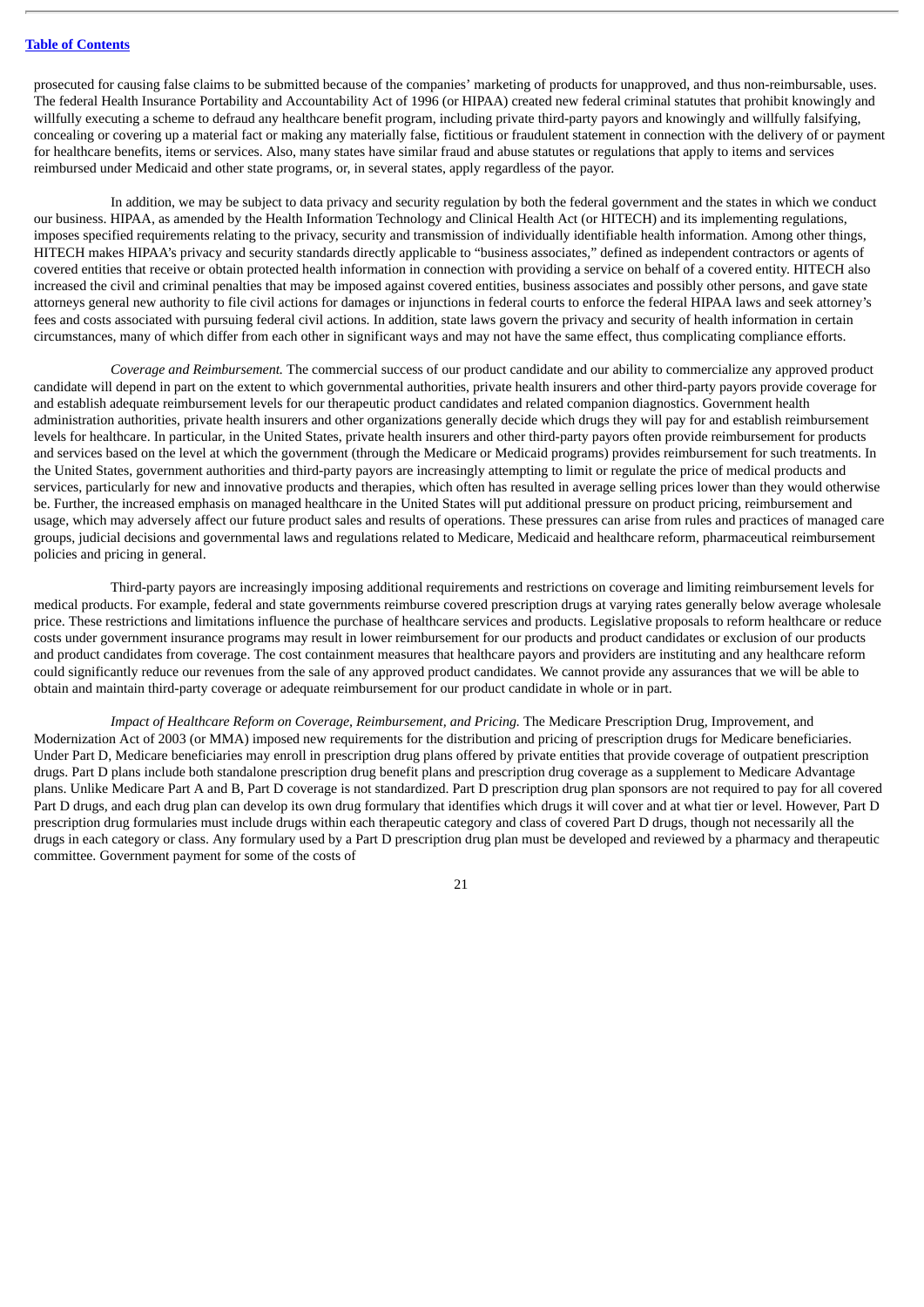prescription drugs may increase demand for any products for which we receive marketing approval. However, any negotiated prices for our future products covered by a Part D prescription drug plan will likely be lower than the prices we might otherwise obtain. Moreover, while the MMA applies only to drug benefits for Medicare beneficiaries, private payors often follow Medicare coverage policy and payment limitations in setting their own payment rates. Any reduction in payment that results from Medicare Part D may result in a similar reduction in payments from non-governmental payors.

The American Recovery and Reinvestment Act of 2009 provides funding for the federal government to compare the effectiveness of different treatments for the same illness. A plan for the research will be developed by the Department of Health and Human Services, the Agency for Healthcare Research and Quality and the National Institutes for Health, and periodic reports on the status of the research and related expenditures will be made to Congress. Although the results of the comparative effectiveness studies are not intended to mandate coverage policies for public or private payors, it is not clear what effect, if any, the research will have on the sales of any product, if any such product or the condition that it is intended to treat is the subject of a study. It is also possible that comparative effectiveness research demonstrating benefits in a competitor's product could adversely affect the sales of our product candidates. If third-party payors do not consider our product candidates to be cost-effective compared to other available therapies, they may not cover our product candidates, once approved, as a benefit under their plans or, if they do, the level of payment may not be sufficient to allow us to sell our products on a profitable basis.

The United States is considering enacting or has enacted a number of additional legislative and regulatory proposals to change the healthcare system in ways that could affect our ability to sell our products profitably. Among policy makers and payors in the United States and elsewhere, there is significant interest in promoting changes in healthcare systems with the stated goals of containing healthcare costs, improving quality and expanding access. In the United States, the pharmaceutical industry has been a particular focus of these efforts and has been significantly affected by major legislative initiatives, including, most recently, PPACA, which became law in March 2010 and substantially changes the way healthcare is financed by both governmental and private insurers. Among other cost containment measures, the PPACA establishes an annual, nondeductible fee on any entity that manufactures or imports specified branded prescription drugs and biologic agents; a new Medicare Part D coverage gap discount program; and a new formula that increases the rebates a manufacturer must pay under the Medicaid Drug Rebate Program. In the future, there may continue to be additional proposals relating to the reform of the U.S. healthcare system, some of which could further limit the prices we are able to charge for our product candidates, once approved, or the amounts of reimbursement available for our product candidates once they are approved.

#### *Exclusivity and Approval of Competing Products*

*Hatch-Waxman Patent Exclusivity.* In seeking approval for a drug through an NDA, applicants are required to list with the FDA each patent with claims that cover the applicant's product or a method of using the product. Upon approval of a drug, each of the patents listed in the application for the drug is then published in the FDA's Approved Drug Products with Therapeutic Equivalence Evaluations, commonly known as the Orange Book. Drugs listed in the Orange Book can, in turn, be cited by potential competitors in support of approval of an abbreviated new drug application (or ANDA), or a 505(b)(2) NDA.

Generally, an ANDA provides for marketing of a drug product that has the same active ingredients in the same strengths, dosage form and route of administration as the listed drug and has been shown to be bioequivalent through *in vitro* or *in vivo* testing or otherwise to the listed drug. ANDA applicants are not required to conduct or submit results of preclinical or clinical tests to prove the safety or effectiveness of their drug product, other than the requirement for bioequivalence testing. Drugs approved in this way are commonly referred to as "generic equivalents" to the listed drug, and these drugs can often be substituted by pharmacists under prescriptions written for the original listed drug. 505(b)(2) NDAs generally are submitted for changes to a previously approved drug product, such as a new dosage form or indication. The 505(b)(2) regulatory pathway appears to be available for our proposed application of itraconazole as an anti-cancer therapy based upon our communications with FDA to date.

The ANDA or 505(b)(2) NDA applicant is required to certify to the FDA concerning any patents listed for the approved product in the FDA's Orange Book, except for patents covering methods of use for which the ANDA applicant is not seeking approval. Specifically, the applicant must certify with respect to each patent that:

- the required patent information has not been filed;
- the listed patent has expired;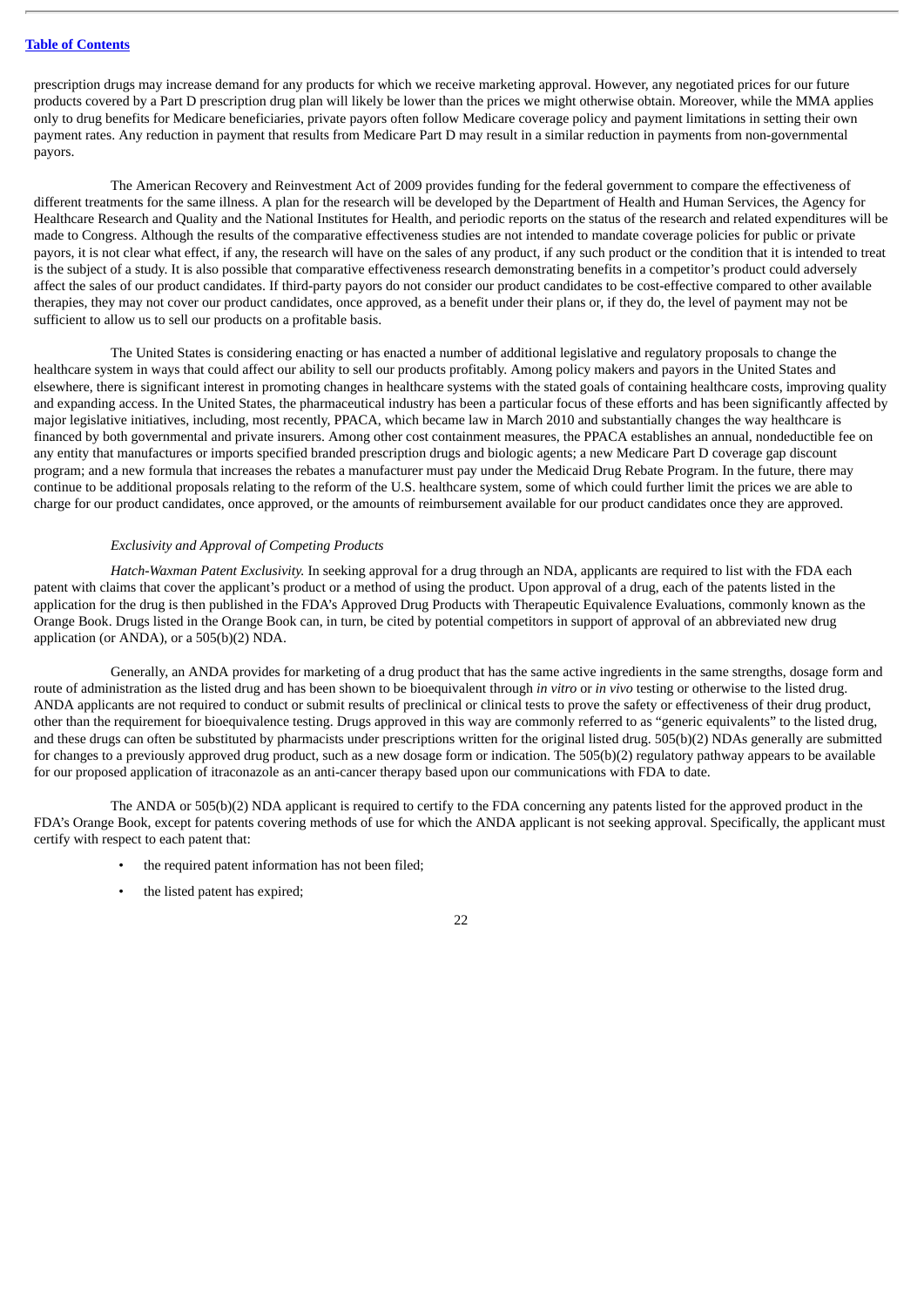- the listed patent has not expired, but will expire on a particular date and approval is sought after patent expiration; or
- the listed patent is invalid, unenforceable, or will not be infringed by the new product.

Generally, the ANDA or 505(b)(2) NDA cannot be approved until all listed patents have expired, except when the ANDA or 505(b)(2) NDA applicant challenges a listed drug. A certification that the proposed product will not infringe the already approved product's listed patents or that such patents are invalid or unenforceable is called a Paragraph IV certification. If the applicant does not challenge the listed patents or indicate that it is not seeking approval of a patented method of use, the ANDA or 505(b)(2) NDA application will not be approved until all the listed patents claiming the referenced product have expired.

If the ANDA or 505(b)(2) NDA applicant has provided a Paragraph IV certification to the FDA, the applicant must also send notice of the Paragraph IV certification to the NDA and patent holders once the application has been accepted for filing by the FDA. The NDA and patent holders may then initiate a patent infringement lawsuit in response to the notice of the Paragraph IV certification. The filing of a patent infringement lawsuit within 45 days after the receipt of notice of the Paragraph IV certification automatically prevents the FDA from approving the ANDA or 505(b)(2) NDA until the earlier of 30 months, expiration of the patent, settlement of the lawsuit or a decision in the infringement case that is favorable to the ANDA applicant.

*Hatch-Waxman Non-Patent Exclusivity.* Market and data exclusivity provisions under the FDCA also can delay the submission or the approval of certain applications for competing products. The FDCA provides a five-year period of non-patent data exclusivity within the United States to the first applicant to gain approval of an NDA for a new chemical entity. A drug is a new chemical entity if the FDA has not previously approved any other new drug containing the same active moiety, which is the molecule or ion responsible for the activity of the drug substance. During the exclusivity period, the FDA may not accept an ANDA for review or a 505(b)(2) NDA submitted by another company that contains the previously approved active moiety. However, an ANDA or 505(b)(2) NDA may be submitted after four years if it contains a certification of patent invalidity or non-infringement.

The FDC also provides three years of marketing exclusivity for an NDA, 505(b)(2) NDA, or supplement to an existing NDA or 505(b)(2) NDA if new clinical investigations, other than bioavailability studies, that were conducted or sponsored by the applicant, are deemed by the FDA to be essential to the approval of the application or supplement. Three-year exclusivity may be awarded for changes to a previously approved drug product, such as new indications, dosages, strengths or dosage forms of an existing drug. This three-year exclusivity covers only the conditions of use associated with the new clinical investigations and, as a general matter, does not prohibit the FDA from approving ANDAs or 505(b)(2) NDAs for generic versions of the original, unmodified drug product. Five-year and three-year exclusivity will not delay the submission or approval of a full NDA; however, an applicant submitting a full NDA would be required to conduct or obtain a right of reference to all of the preclinical studies and adequate and wellcontrolled clinical trials necessary to demonstrate safety and effectiveness.

*Orphan Drug Exclusivity.* The Orphan Drug Act provides incentives for the development of drugs intended to treat rare diseases or conditions, which generally are diseases or conditions affecting less than 200,000 individuals annually in the United States. If a sponsor demonstrates that a drug is intended to treat a rare disease or condition, the FDA grants orphan drug designation to the product for that use. The benefits of orphan drug designation include research and development tax credits and exemption from user fees. A drug that is approved for the orphan drug designated indication is granted seven years of orphan drug exclusivity. During that period, the FDA generally may not approve any other application for the same product for the same indication, although there are exceptions, most notably when the later product is shown to be clinically superior to the product with exclusivity. We obtained orphan drug designation for SUBA-Itraconazole BCCNS in May 2016.

*Foreign Regulation.* Although it is not presently our intention to seek approval of our product candidates outside of the United States, in the future we may do so, either directly or in conjunction with a marketing partner. In order to market any product outside of the United States, we would need to comply with numerous and varying regulatory requirements of other countries regarding safety and efficacy and governing, among other things, clinical trials, marketing authorization, commercial sales and distribution of our products. We do however intend to include sites outside the United States for our clinical trials in order to be able to recruit more patients for testing at a greater number of locations and in less time than if we were to focus only on US-based sites. For example, in the European Union, we would need to obtain authorization of a clinical trial application in each member state in which we intend to conduct a clinical trial. Whether or not we obtain FDA approval for a product, we would need to obtain the necessary approvals by the comparable regulatory authorities of foreign countries before we can commence clinical

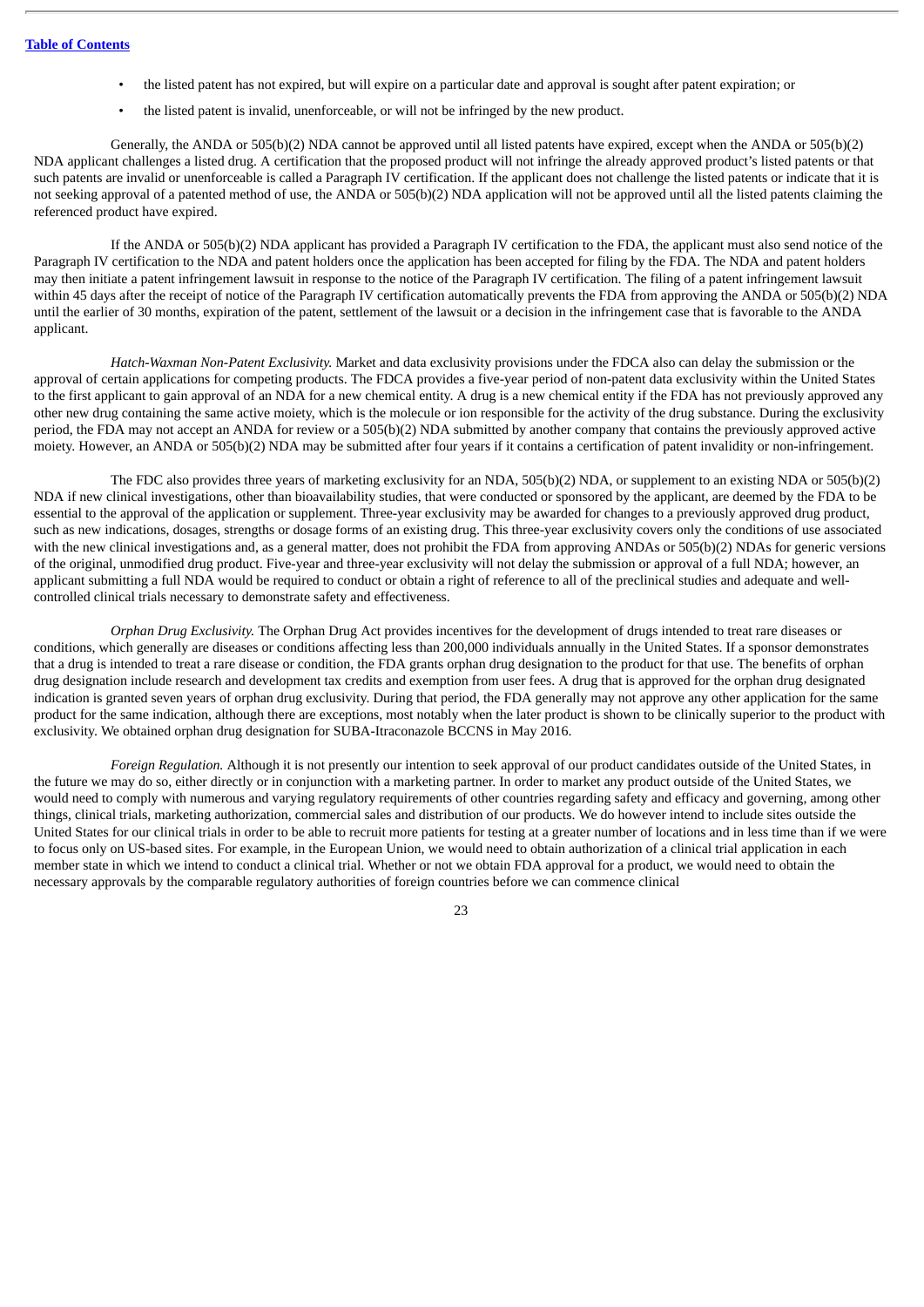trials or marketing of the product in those countries. The approval process varies from country to country and can involve additional product testing and additional administrative review periods. The time required to obtain approval in other countries might differ from and be longer than that required to obtain FDA approval. Regulatory approval in one country does not ensure regulatory approval in another, but a failure or delay in obtaining regulatory approval in one country may negatively impact the regulatory process in others.

#### **Human Capital Resources**

As of the date of this Report, we have 1 full-time employee and 1 one part-time employee. The full-time employee is involved in our clinical development program and operations and the part-time employee handles our administration and accounting. Neither of our employees is covered by collective bargaining agreements. From time to time, we also employ independent contractors to support our clinical development and administrative functions. We consider the number of our employees, their compensation and their functions to be appropriate for the current status of our business, and we also consider relations with each of our employees to be good. Each of our employees has entered into confidentiality, intellectual property assignment and non-competition agreements with us.

#### **Corporate History**

We were founded under the name "Commonwealth Biotechnologies, Inc." in Virginia in 1992, and completed an initial public offering in October 1997 (we refer to our company prior to our emergence from bankruptcy as CBI). CBI previously provided, on a contract basis, specialized life sciences services to the pharmaceutical and biotechnology sector. On January 20, 2011, CBI filed a voluntary petition for bankruptcy. We recommenced our business operations in August 2013 as a Delaware corporation following the emergence of CBI from its voluntary bankruptcy.

#### **Available Information**

Our Annual Reports on Form 10-K, Quarterly Reports on Form 10-Q, Current Reports on Form 8-K, and amendments to reports filed pursuant to Sections 13(a) and 15(d) of the Exchange Act are filed with the SEC. Such reports and other information that we file with the SEC are available free of charge on our website at http://www.inhibitortx.com when such reports are available on the SEC website. The SEC maintains an Internet site that contains reports, proxy and information statements and other information regarding issuers like us that file electronically with the SEC at http://www.sec.gov. The contents of these websites are not incorporated into this filing. Further, the foregoing references to the URLs for these websites are intended to be inactive textual references only.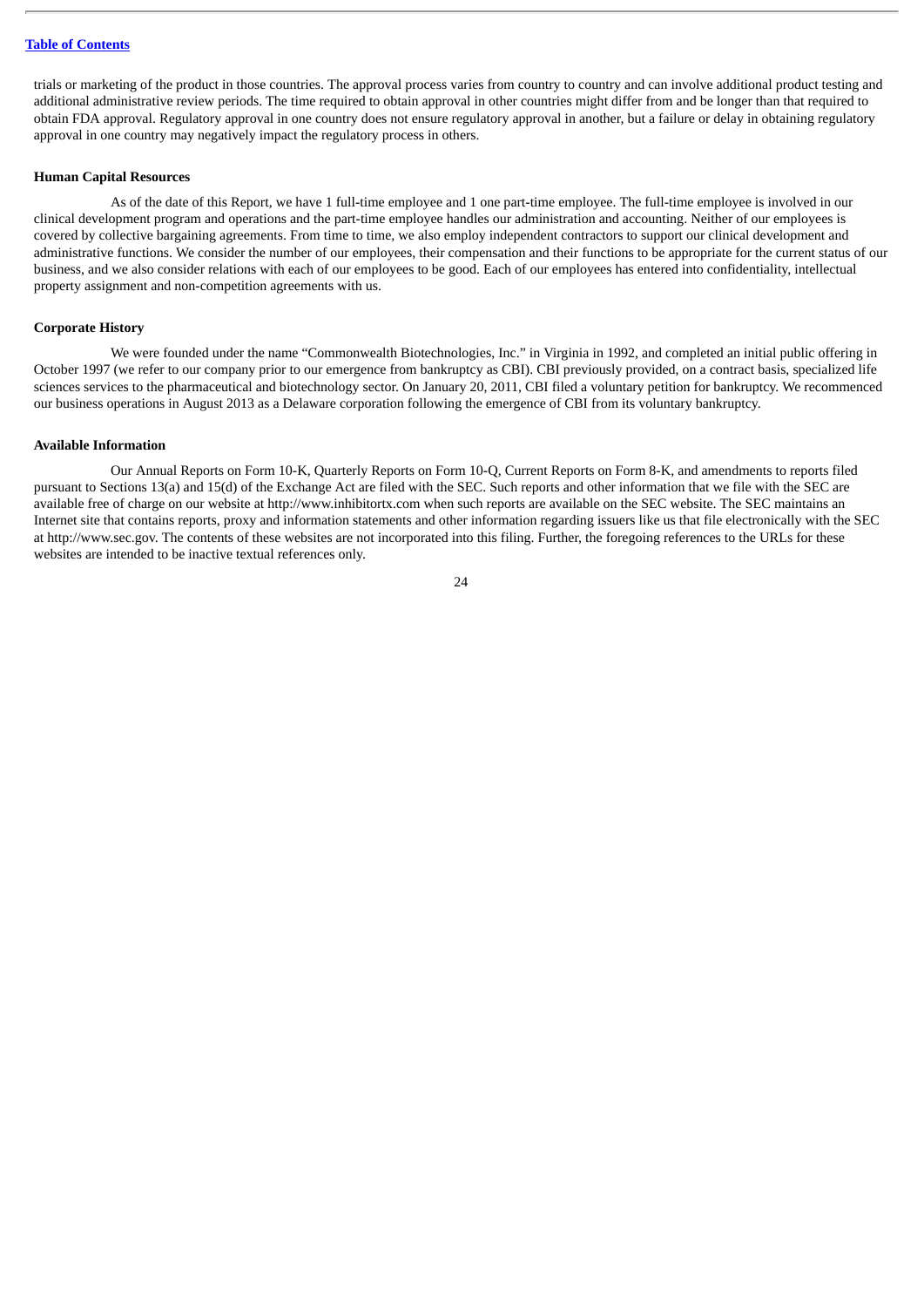# <span id="page-27-0"></span>**Item 1A. RISK FACTORS**

Investina in our common stock is highly speculative and involves a high dearee of risk. Before purchasing our common stock, you should carefully consider the following risk factors as well as all other information contained in this Report, including our consolidated financial statements and the related notes. The risks and uncertainties described below are not the only ones facing us. Additional risks and uncertainties that we are unaware of, or that we currently deem immaterial, also may become important factors that affect us. If any of the following risks occur, our business, financial condition or results of operations could be materially and adversely affected. In that case, the trading price of our common stock could *decline, and you may lose some or all of your investment.*

#### **Risks Relating to Our Business**

#### We are a pre-revenue pharmaceutical development company and, in addition to ongoing litigations that are impeding our ability to progress our business, we are subject to the risks associated with early stage businesses in that industry.

We are a pharmaceutical development company with no history of revenue-generating operations. Therefore, we are, and expect for the foreseeable future to be, subject to all the risks and uncertainties inherent in an early stage pharmaceutical development company. In particular, we are presently a party to litigations (see "Legal Proceedings" below) which have impeded our ability to raise capital and required us to conduct only minimal operations during 2020.

Accordingly, you should consider our prospects in light of the ongoing nature of such litigations as well as even if the litigations are resolved), the costs, uncertainties, delays and difficulties frequently encountered by companies in their pre-revenue generating stages, particularly those in the pharmaceutical field. Potential investors should carefully consider the risks and uncertainties that a company with no operating history will face. In particular, potential investors should consider that there is a significant risk that we will not be able to:

- resolve our outstanding litigations in a manner favorable to us on a timely basis or at all;
- implement or execute our current business plan, or that our business plan is sound;
- maintain our management team or board of directors (including, without limitation, as a result of Mayne Pharma's position as our controlling stockholder and its resultant rights to remove and replace our directors);
- raise sufficient funds in the capital markets or otherwise to effectuate our business plan;
- determine that the processes and technologies that we have developed are commercially viable; and/or
- attract, enter into or maintain contracts with potential commercial partners such as licensors of technology and suppliers.

If we cannot execute any one of the foregoing, our business may fail, in which case you may lose the entire amount of your investment in our company.

In addition, we have in the past and expect that we may in the future encounter unforeseen expenses, difficulties, complications, delays and other known and unknown factors. We will need to transition at some point from a company with a research and development focus to a company capable of supporting commercial activities. We may not be able to reach such point of transition or make such a transition, which would have a material adverse effect on our company.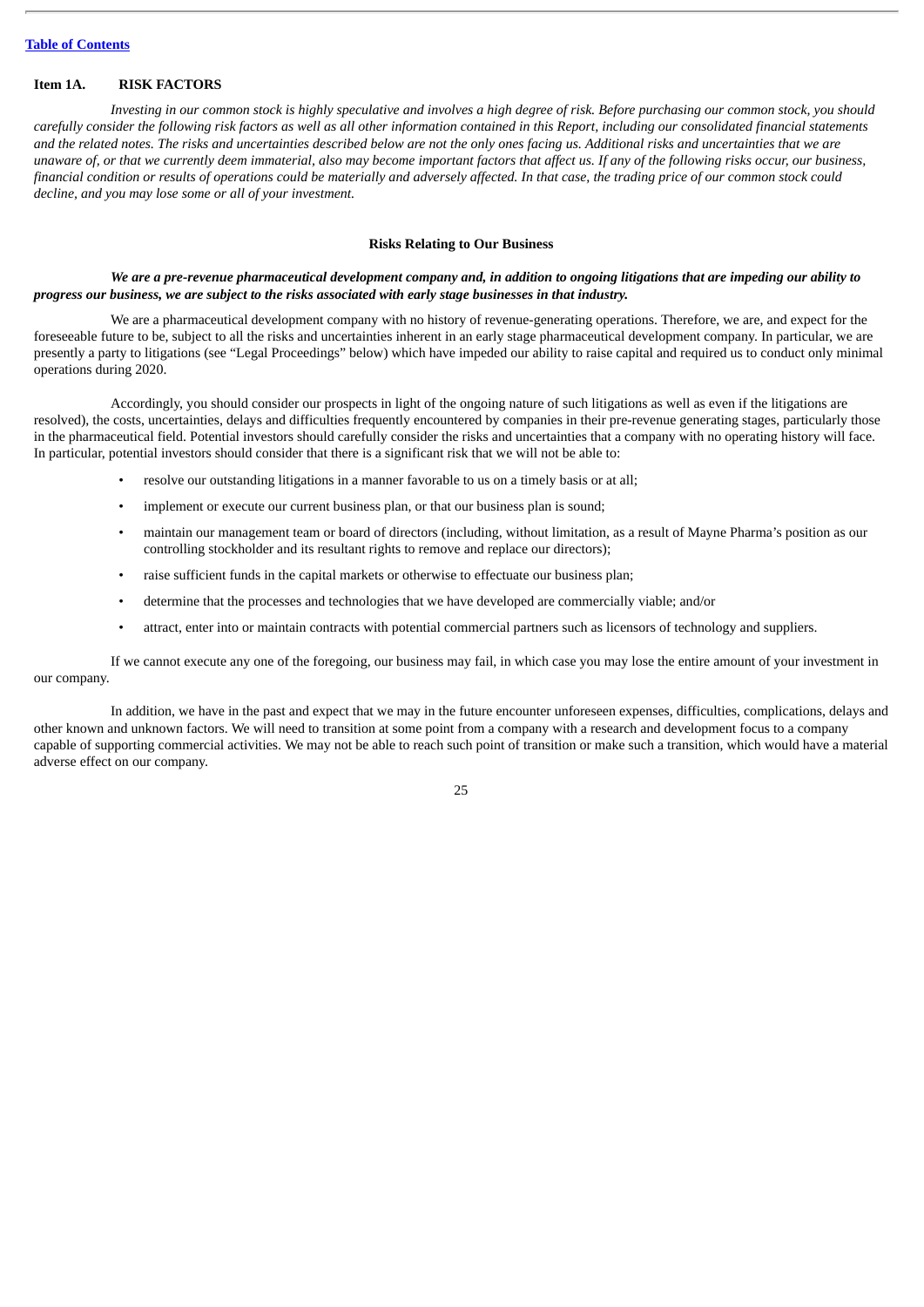#### Our limited operating history makes it difficult for you to evaluate our business to date and to assess our future viability.

Currently, our primary line of business is the development and potential marketing of our itraconazole anti-cancer therapies. We acquired the assets related to this business opportunity on August 13, 2013 as part of our emergence from bankruptcy. Our pre-bankruptcy historic business operations ceased contemporaneously with our becoming subject to bankruptcy proceedings in 2011, and all assets supporting our earlier lines of business have been disposed of. Accordingly, we only recommenced active operations on August 13, 2013, the date we emerged from bankruptcy.

Our operations are presently limited to planning and conducting of pre-clinical testing and clinical trials, arranging for the raising of capital, developing our technology or seeking technology licenses or acquisitions, and identifying potential commercial partners. We have not yet demonstrated our ability to obtain regulatory approvals, manufacture a commercial scale product, or arrange for a third-party to do so on our behalf, or conduct sales and marketing activities necessary for product commercialization. Consequently, any predictions you make about our future viability or ability to accomplish our business goals may not be as accurate as they could be if we had a longer operating history.

#### We are highly dependent on our collaboration with our majority stockholder Mayne Pharma, and the loss of this collaboration would *materially impair our business plan and viability.*

Under our Third Amended SLA with Mayne Pharma, we have secured rights to commercialize oral SUBA-Itraconazole capsules for the treatment of patients with certain cancers and non-cancerous proliferation disorders in the United States. Mayne Pharma is our sole source supplier of SUBA-Itraconazole, and under such agreement, we must obtain all required supply of SUBA-Itraconazole capsules for our clinical trials and commercialization of the product from Mayne Pharma, except in the limited circumstance where Mayne Pharma has established a secondary supplier and is unable to supply the product.

Also, our ability to achieve any royalty revenue from future sales by Mayne Pharma of SUBA-Itraconazole BCCNS is dependent on Mayne Pharma's ability to complete clinical testing of and receive FDA approval for SUBA-Itraconazole BCCNS, and thereafter to successfully generate sales of SUBA-Itraconazole BCCNS, none of which may ever occur. In addition, Mayne Pharma is presently our majority stockholder, and as such has the power to exert significant control over our company.

As such, our agreement and collaboration with Mayne Pharma are critical to our business. In the event that the Third Amended SLA is terminated, we may lose the ability to commercialize SUBA-Itraconazole, and our business prospects and overall viability as a company would be materially damaged.

# Mayne Pharma is our majority stockholder and has, and may in the future, exert significant influence over our business and affairs. Moreover, the corporate governance rights afforded to Mayne Pharma under the Equity Holders Agreement may adversely affect the management *of our company.*

As of the date of this Report, Mayne Pharma beneficially owns approximately 59.2% of our outstanding voting securities (including shares of our common stock and shares of our Series B Convertible Preferred Stock (the "Series B Preferred Stock")). Under the terms of our Amended and Restated Equity Holders Agreement, as amended by Amendment No. 1 to Amended and Restated Equity Holders Agreement (the "Equity Holders Agreement"), Mayne Pharma has the right to designate one director to our Board of Directors (and to designate a second director if the size of the Board of Directors is increased to seven directors) until the earlier to occur of: (i) the date that the Third Amended SLA is terminated or expires, or (ii) the date on which Mayne Pharma along with its affiliates ceases to own ten percent (10%) or more of our issued and outstanding common stock on a fully diluted basis. During this time frame, Mayne Pharma, through its representative on the Board of Directors, holds a veto right in the event that we want to increase or decrease the size of the Board of Directors or replace or remove our President and Chief Executive Officer (such veto right being the result of each of the foregoing Board of Director actions requiring the unanimous consent of the Board of Directors).

Mayne Pharma's significant ownership of our voting securities plus the existence of these additional rights will for the foreseeable future enable Mayne Pharma to exert significant influence over our company and matters requiring stockholder approval including the election of directors (although required under our Equity Holders Agreement to maintain a majority of independent directors until a single shareholder owns greater than 90% of our common stock), financing activities or a merger or sale of our assets. An example of Mayne Pharma's exercise of its stockholder rights occurred in November 2016, when Mayne Pharma acted by written consent to remove two sitting members of our Board of Directors and replace such directors with appointees of Mayne Pharma's choosing. Mayne Pharma may elect in its discretion to exercise these or similar rights at any time. Additionally, these rights may limit the ability of our Board of Directors and our management team to make necessary personnel decisions, including adding independent directors to our Board of Directors, which may adversely affect the management of our company, particularly if disputes arise between us and Mayne Pharma (which disputes in and of themselves could have a material adverse effect on our ability to conduct business).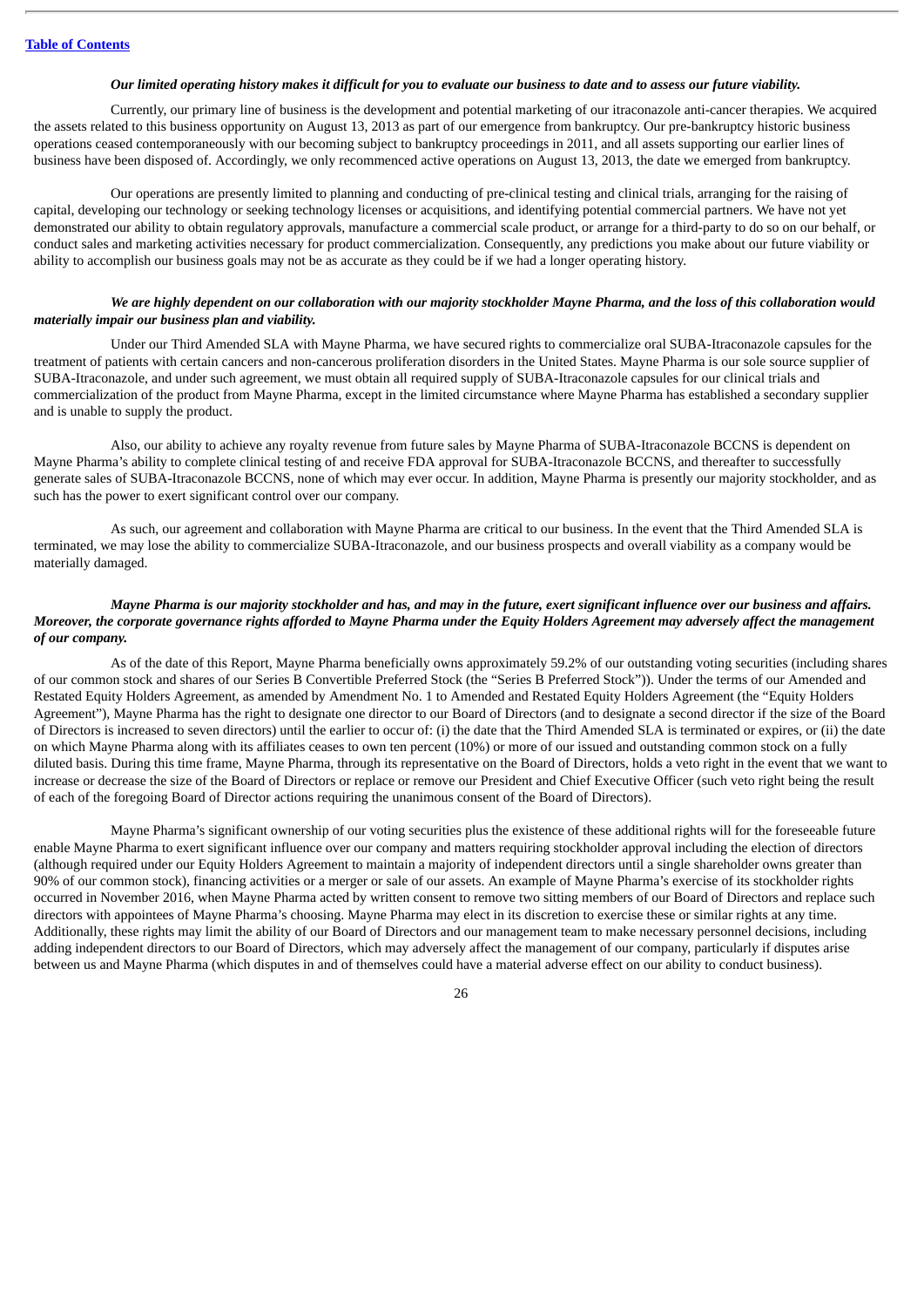#### The right of Mayne Pharma to participate in future financings of ours could impair our ability to raise capital.

Pursuant to our agreements with Mayne Pharma, Mayne Pharma and its affiliates have been granted certain rights to purchase a pro rata share of any new securities issued by us, which pro rata share would be determined based upon the number of shares of our common stock held by Mayne Pharma and its affiliates on a fully diluted basis as compared to the number of shares of common stock outstanding immediately prior to the offering of the new securities on a fully diluted basis. The existence of such right of participation, or the exercise of such rights, may deter potential investors from providing us needed financing, or may deter investment banks from working with us, which would have a material adverse effect on our ability to finance our company.

#### *We may be unable to acquire or license additional technologies to expand our product development pipeline.*

The growth of our business will likely depend in part on our ability to acquire or in-license additional proprietary technologies related to pharmaceutical therapies. The licensing and acquisition of third-party intellectual property rights is a competitive practice and companies that may be more established, or have greater resources than we do, may also be pursuing strategies to license or acquire third-party intellectual property rights that we may consider attractive. More established companies may have a competitive advantage over us due to their larger size and cash resources or greater clinical development and commercialization capabilities. There can be no assurance that we will be able to successfully complete such negotiations and ultimately acquire or license the rights to additional product candidates that we may seek to acquire.

Additionally, as in the case with our option agreement with UConn, we sometimes collaborate with academic institutions to accelerate our preclinical research or development under written agreements with these institutions. Typically (as with UConn), these institutions provide companies like ours with an option to negotiate a license to institution's rights in technology resulting from the collaboration. Regardless of such option, we may be unable to negotiate a full license within the specified timeframe or under terms that are acceptable to us. If we are unable to do so, the institution may offer the intellectual property rights to other parties, potentially blocking our ability to pursue the applicable program.

All of foregoing could lead to our lack of an evolved product development pipeline, which would leave us at continued risk of dependence on SUBA-Itraconazole and our relationship with Mayne Pharma and would decrease our ability to grow into a viable pharmaceutical development company.

# We are dependent upon our officers and directors and their loss could adversely affect our ability to operate.

Our operations are dependent upon a very small group of individuals and, in particular, our current officers and directors, including most notably Nicholas J. Virca. We believe that our ability to implement our business plans depends on the continued service of these individuals and/or other officers and directors. The unexpected loss of the services of one or more of our directors or officers could have a detrimental effect on us.

#### *The requirements of being a public company may strain our resources and divert management's attention.*

As a public company, we are subject to the reporting requirements of the Exchange Act, the Sarbanes-Oxley Act, the Dodd-Frank Act and other applicable securities rules and regulations. Compliance with these rules and regulations will increase our legal and financial compliance costs, make some activities (including activities previously undertaken in a private company context) more difficult, time-consuming or costly and increase demand on our systems and resources. The Sarbanes-Oxley Act requires, among other things, that we maintain effective disclosure controls and procedures and internal control over financial reporting. In order to maintain and, if required, improve our disclosure controls and procedures and internal control over financial reporting to meet this standard, significant resources and management oversight may be required. As a result, management's attention may be diverted from other business concerns, which could adversely affect our ability to implement our business plans. We may need to hire more employees in the future or engage outside consultants to comply with these requirements, which will increase our costs and expenses.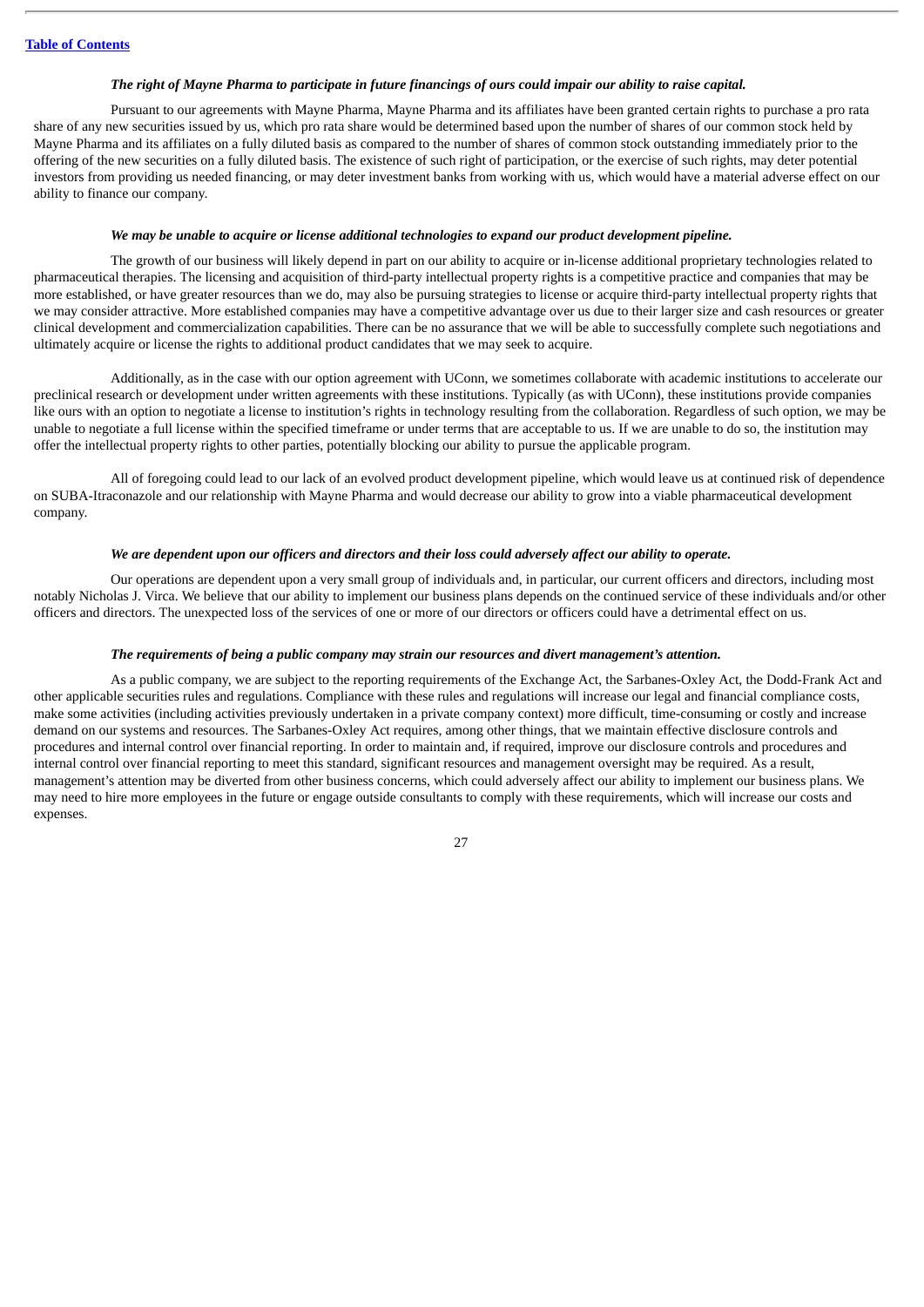In addition, changing laws, regulations and standards relating to corporate governance and public disclosure are creating uncertainty for public companies, increasing legal and financial compliance costs and making some activities more time consuming. These laws, regulations and standards are subject to varying interpretations, in many cases due to their lack of specificity, and, as a result, their application in practice may evolve over time as new guidance is provided by regulatory and governing bodies. This could result in continuing uncertainty regarding compliance matters and higher costs necessitated by ongoing revisions to disclosure and governance practices. We intend to invest resources to comply with evolving laws, regulations and standards, and this investment may result in increased general and administrative expenses and a diversion of management's time and attention from business development activities to compliance activities. If our efforts to comply with new laws, regulations and standards differ from the activities intended by regulatory or governing bodies due to ambiguities related to their application and practice, regulatory authorities may initiate legal proceedings against us and our business may be adversely affected.

#### *Our business and operations would suffer in the event of system failures.*

Our internal computer systems and those of our current and any future partners, contractors, and consultants are vulnerable to damage from cyber-attacks, computer viruses, unauthorized access, natural disasters, terrorism, war, and telecommunication and electrical failures. This is particularly true in the case of collecting and analyzing clinical data, which is a key component of our business. System failures, accidents, or security breaches could cause interruptions in our operations, and could result in a material disruption of our commercialization activities, development programs and our business operations, in addition to possibly requiring substantial expenditures of resources to remedy. The loss of clinical trial data from future clinical trials could result in delays in our regulatory approval efforts and significantly increase our costs to recover or reproduce the data. To the extent that any disruption or security breach were to result in a loss of, or damage to, our data or applications, or inappropriate disclosure of confidential or proprietary information, we could incur liability and the commercialization of any potential product candidate could be delayed.

#### **Risks Related to Our Financial Position and Need For Additional Capital**

# We have very little cash resources and will require substantial additional funding to progress our business. If we are unable to raise additional capital, we could be forced to delay, reduce or eliminate our product development programs or commercialization efforts and our business could fail.

As of the date of this Report, we only have cash on hand and availability under the our December term loan arrangement with Mayne Pharma sufficient to run our planned operations into the quarter ending December 31, 2021. As a result, there is substantial doubt about our ability to continue as a going concern. We expect that we will be required to incur significant expenses in connection with our ongoing activities, particularly as we engage in efforts to develop and ultimately commercialize SUBA-Itraconazole or other therapeutic candidates.

Accordingly, we will need to obtain long term additional funding in connection with our continuing operations. If we are unable to raise capital when needed or on attractive terms, we could be forced to delay, reduce or eliminate our research and development programs or any future commercialization efforts, and our business might fail or become bankrupt.

In addition, our future capital requirements will be significant and will depend on many factors, including:

- the progress and results of our development efforts for SUBA-Itraconazole Prostate;
- the progress and results of our pre-clinical development efforts with product candidates other than SUBA-Itraconazole Prostate;
- the progress and results of Mayne Pharma's efforts effort to commercialize SUBA-Itraconazole BCCNS for which we will receive a quarterly cash royalty of 9% of net sales if such sales are achieved;
- the costs, timing and outcome of clinical trials of our product candidates;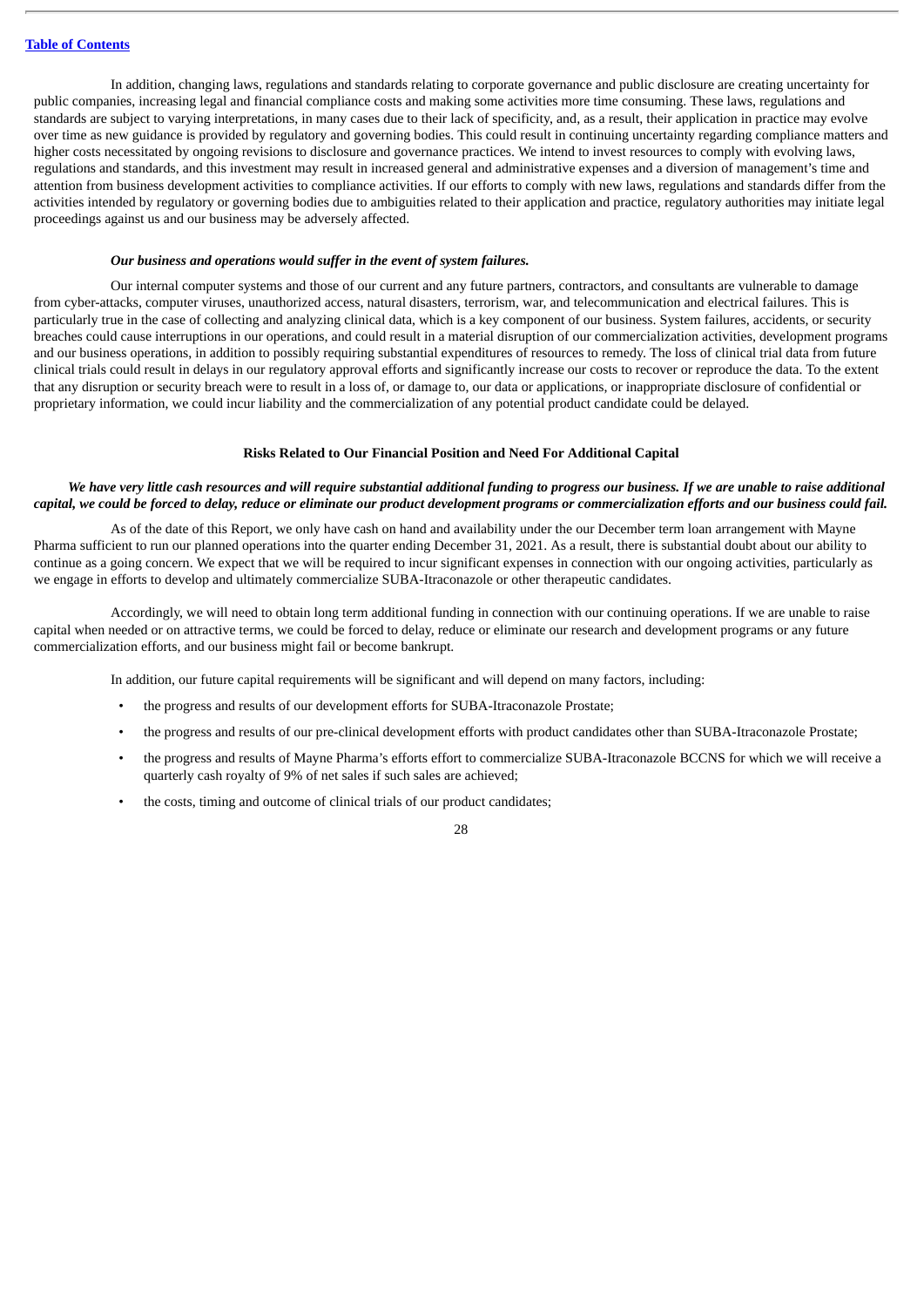- the costs, timing and outcome of regulatory review of our product candidates;
- the costs and timing of preparing, filing and prosecuting patent applications, maintaining and enforcing our intellectual property rights and defending any intellectual property-related claims;
- competing technological and market developments;
- market acceptance of our product candidates as a treatment;
- the costs and timing of our potential future acquisitions or licenses of additional pharmaceutical technologies;
- the costs and timing of future commercialization activities, including product manufacturing, marketing, sales and distribution, for any product candidate for which we receive marketing approval;
- the revenue, if any, received from commercial sales or licensing royalty from a commercial partner of any product candidate for which we may receive marketing approval;
- the extent to which we acquire or in-license other products and technologies; and
- legal, accounting, insurance and other professional and business-related costs.

Developing, acquiring or licensing pharmaceutical products, conducting preclinical testing and clinical trials and seeking regulatory approval of such products is a time-consuming, expensive and uncertain process that takes years to complete, and we may never generate the necessary data or results required to obtain regulatory approval and achieve product sales. In addition, our product candidate, if approved (of which no assurances may be given), may not achieve any level of commercial success. Our commercial revenues, if any, will be derived from sales of a product that we do not expect to be commercially available for at least one year, if at all. Accordingly, we will need to continue to rely on additional financing to achieve our business objectives. Adequate additional financing may not be available to us on acceptable terms, or at all.

#### We have no cash generating operations, are presently having difficulty in raising capital and may consume resources faster than expected.

We currently do not generate any revenue from product sales, royalties, or otherwise, and we therefore have a limited source of cash to meet our future capital requirements. We do not expect to generate revenues or receive royalty revenue for the foreseeable future, and we may not be able to raise funds in the future due to the nature of our company or other factors (some of which are beyond our control), and our inability to raise funds would leave us without resources to continue operations and force us to resort to stockholder investments or loans, which may not be available to us on reasonable terms or at all. For example, an action purportedly brought directly and derivatively on behalf of our company by a stockholder of our company (which we refer to here as the "Action" see "Legal Proceedings" below) has impeded our ability to raise capital given that the outcome of the litigation is uncertain. The existence of the Action and the uncertainty surrounding its outcome may continue to impede our ability to raise funding for so long as the outcome of the Action is uncertain.

Additionally, we may have difficulty raising needed capital in the near or longer term as a result of, among other factors, the clinical stage nature of our business, Mayne Pharma's status as our majority stockholder, the rights of Mayne Pharma and HPLLC to participate in our future financings and our lack of revenues as well as the inherent business risks associated with our company and present and future market conditions. Also, we may consume available resources more rapidly than currently anticipated, resulting in the need for additional funding sooner than anticipated. Our inability to raise funds could lead to decreases in the price of our common stock and the failure of our business.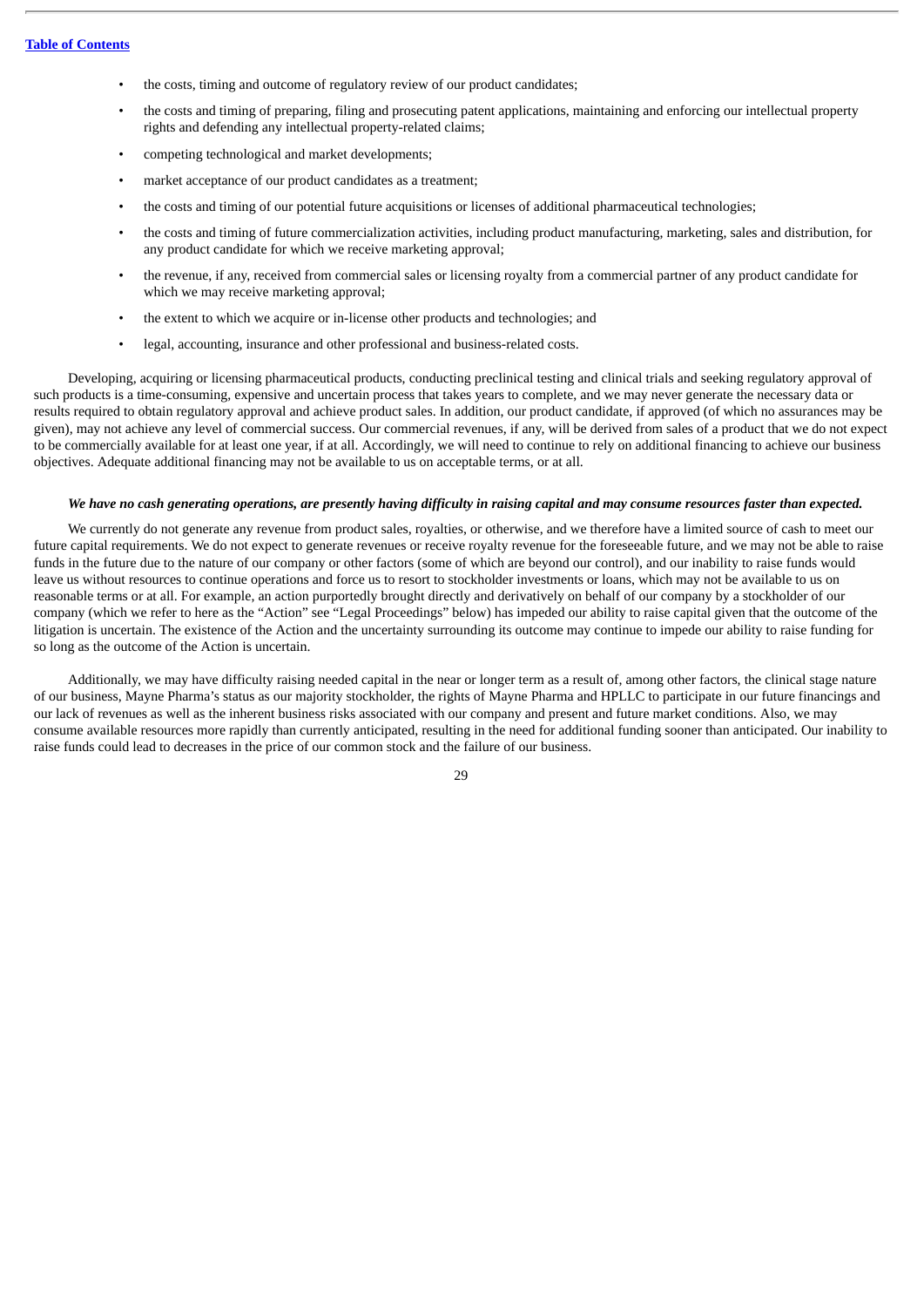#### Raising additional capital or issuing new securities in connection with strategic transactions may cause dilution to our stockholders, restrict *our operations or require us to relinquish rights to our technologies or product candidates.*

Since we will be unable to generate any revenue from actual sales of products and expect to be in the development stage for the foreseeable future (other than royalties on future sales of SUBA-Itraconazole BCCNS in the U.S. assuming FDA approval), we will need to seek equity or debt financing to provide the capital required to execute our business plan. We will need significant funding for developing, acquiring or licensing our intellectual property, conducting clinical trials and entering into collaborations with third-party partners as well as for working capital requirements and other operating and general corporate purposes.

There can be no assurance that we will be able to raise sufficient capital on acceptable terms, or at all (particularly while the Action is pending). If such financing is not available on satisfactory terms, or is not available at all, we may be required to delay, scale back or eliminate the development of business opportunities and our operations and financial condition may be adversely affected to a significant extent.

If we raise additional capital by issuing equity securities, the percentage and/or economic ownership of our existing stockholders may be reduced, and accordingly these stockholders may experience substantial dilution. We may also issue equity securities that provide for rights, preferences and privileges senior to those of our common stock.

Debt financing, if obtained, may involve agreements that include liens on our assets, covenants limiting or restricting our ability to take specific actions, such as incurring additional debt, increases in our expenses and requirements that our assets be provided as a security for such debt. Debt financing would also be required to be repaid regardless of our operating results.

If we raise additional funds through collaborations and licensing arrangements, we may be required to relinquish some rights to our technologies or product candidate, or to grant licenses on terms that are not favorable to us.

Funding from any source may be unavailable to us on acceptable terms, or at all. If we do not have sufficient capital to fund our operations and expenses, our business could fail or become subject to bankruptcy.

Moreover, we may issue equity securities in connection with potential strategic transactions such as acquisitions or licenses of other companies or technologies. Such issuances could be in significant amounts and would also cause dilution to our stockholders and grant the recipients of such securities varying amounts of control over our company and our business.

# **Risks Related to the Clinical Development of Our Product Candidate**

# We are early in our development efforts. Assuming we are able to raise new funding, if we are unable to clinically develop and ultimately commercialize SUBA-Itraconazole or other product candidates, or experience significant delays in doing so, our business will be *materially harmed.*

We are early in our development efforts as of the date of this Report. We have the exclusive U.S. rights to develop SUBA-Itraconazole for the treatment of cancer and non-cancerous proliferation disorders in the licensed field, and while itraconazole has previously been approved by the FDA for use as an anti-fungal agent, the use of itraconazole to treat cancer and non-cancerous proliferation disorders has not been approved and has been subject to limited clinical testing by others and by us in our previous Phase 2b clinical trial with SUBA-Itraconazole BCCNS.

Therefore, our ability to generate product or royalty revenues, which we do not expect will occur for several years, if ever, will depend heavily on our ability to develop and eventually commercialize our product candidate. The positive development of our product candidate will depend on several factors, including the following:

- our ability to raise funds to progress our business, of which no assurances can be given;
- positive commencement and completion of clinical trials;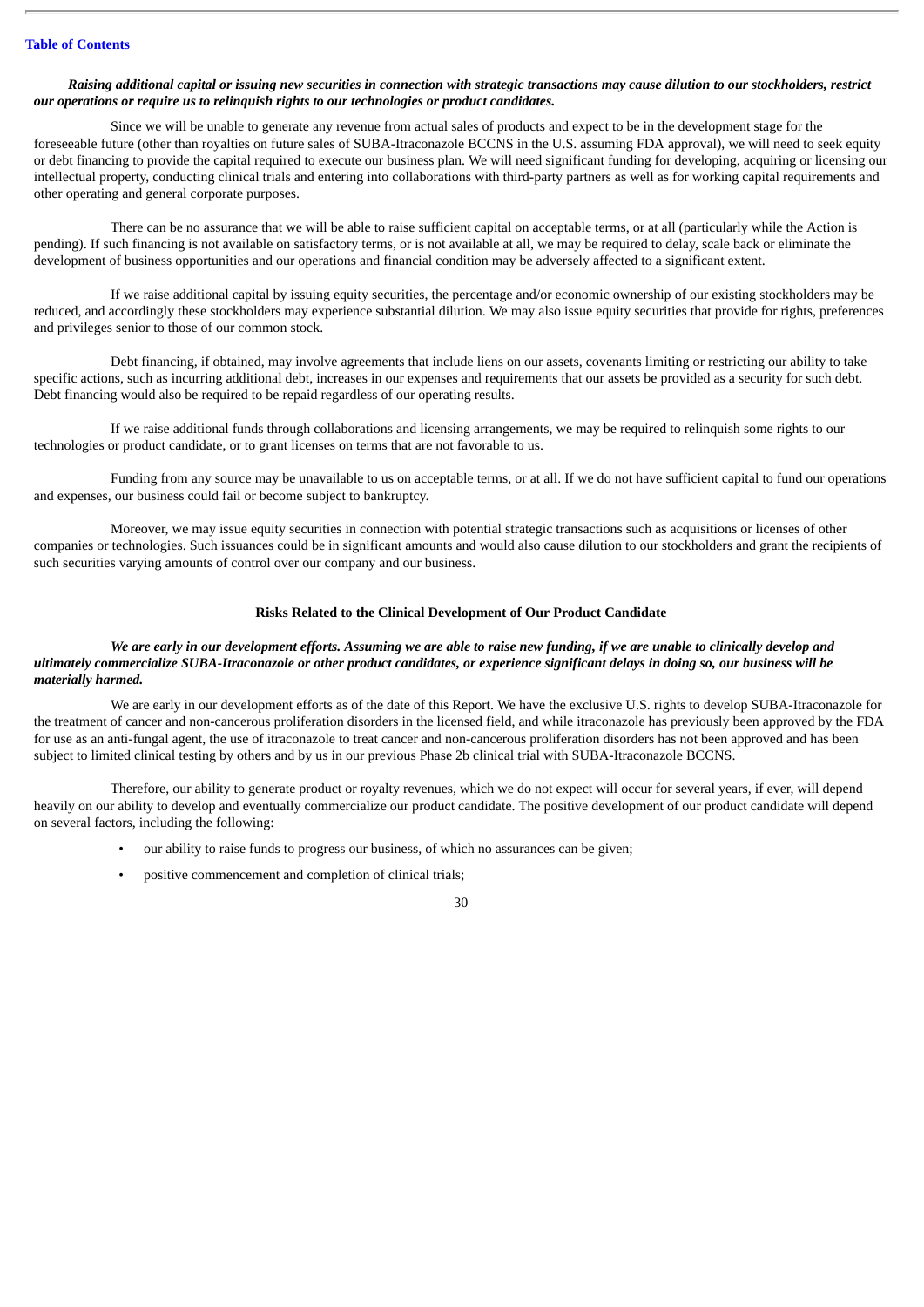- successful preparation of regulatory filings and receipt of marketing approvals from applicable regulatory authorities;
- obtaining and maintaining patent and trade secret protection and potential regulatory exclusivity for our product candidate and protecting our rights in our intellectual property portfolio;
- maintaining our agreement with Mayne Pharma to produce product needed for clinical testing and, potentially if approvals are obtained, for commercial sale;
- launching commercial sales of our product, if and when approved for one or more indications, whether alone or in collaboration with others;
- acceptance of the product for one or more indications, if and when approved, by patients, the medical community and third-party payors;
- protection from generic substitution based upon our own or licensed intellectual property rights;
- effectively competing with other therapies;
- obtaining and maintaining adequate reimbursement from healthcare payors; and
- maintaining a continued acceptable safety profile of our product following approval, if any.

If we do not achieve one or more of these factors in a timely manner or at all, we could experience significant delays or an inability to clinically develop and commercialize SUBA-Itraconazole as a therapy for cancer and non-cancerous proliferation disorders, which would materially harm our business.

In addition, given our current limited financial resources, we are currently focusing our efforts on one key cancer indication, namely prostate cancer. We are thus faced with the risk that SUBA-Itraconazole could be ineffective in addressing this particular cancer indication, and if our efforts to demonstrate the efficacy of SUBA-Itraconazole in prostate cancer are not positive, we may lack the resources to expand our efforts into other cancer indications.

# If we are unable to convince physicians as to the benefits of SUBA-Itraconazole as a therapy for cancer and non-cancerous proliferation disorders, if and when it is approved, we may incur delays or additional expense in our attempt to establish market acceptance.

Use of SUBA-Itraconazole as a cancer therapy and a therapy for non-cancerous proliferation disorders will require physicians to be informed regarding the intended benefits of the product for a new indication. The time and cost of such an educational process may be substantial. Inability to carry out this physician education process may adversely affect market acceptance of SUBA-Itraconazole as a therapy for cancer and non-cancerous proliferation disorders. We may be unable to timely educate physicians in sufficient numbers regarding our intended application of SUBA-Itraconazole to achieve our marketing plans or to achieve product acceptance. Any delay in physician education or acceptance may materially delay or reduce demand for our product candidate. In addition, we may expend significant funds toward physician education before any acceptance or demand for SUBA-Itraconazole as a therapy for cancer and non-cancerous proliferation disorders is created, if at all.

## Clinical drug development involves a lengthy and expensive process, with an uncertain outcome. We may incur additional costs or experience delays in completing, or ultimately be unable to complete, the development and commercialization of our product candidate.

The risk of failure for product candidates in clinical development is high. It is impossible to predict when our sole product candidate, SUBA-Itraconazole for the treatment of cancer and certain non-cancer proliferation disorders, will prove effective and safe in humans or will receive regulatory approval for the treatment of any disease, the indication for which is licensed to us. Before obtaining marketing approval from regulatory authorities for the sale of SUBA-Itraconazole as a cancer therapy, we must conduct one or more clinical trials to demonstrate the safety and efficacy of our product candidate in humans. Clinical testing is expensive, difficult to design and implement, can take many years to complete and is uncertain as to outcome. A failure of one or more clinical trials can occur at any stage of testing. Moreover, the outcome of early clinical trials may not be predictive of the success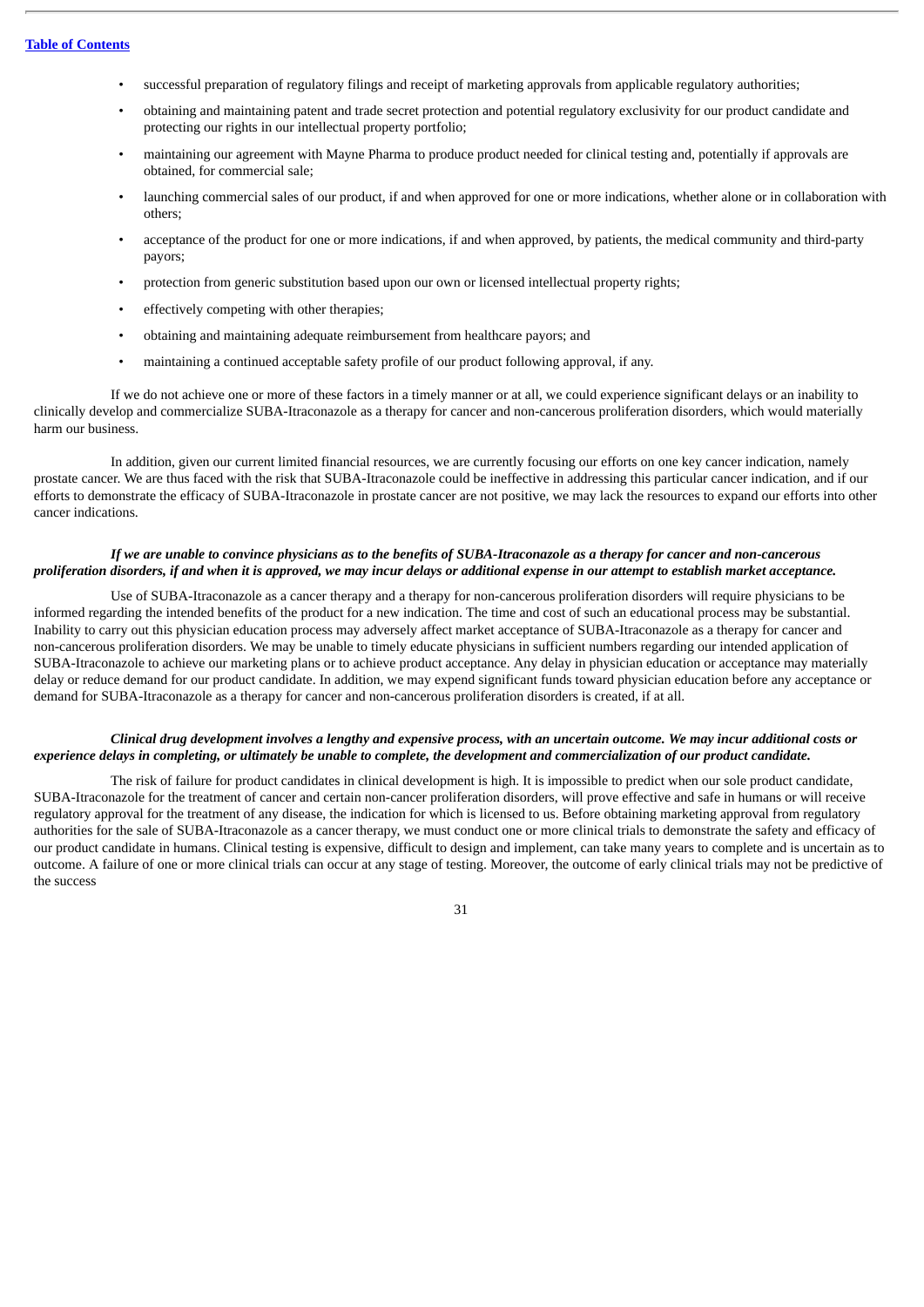of later clinical trials, and interim results of a clinical trial do not necessarily predict final results. In addition, preclinical and clinical data are often susceptible to varying interpretations and analyses, and many companies that have believed their product candidates performed satisfactorily in clinical trials have nonetheless failed to obtain marketing approval of their products.

We may experience numerous unforeseen events during, or as a result of, clinical trials that could delay or prevent our ability to receive marketing approval or commercialize our product candidate, including:

- regulators or institutional review boards may not authorize us or our investigators to commence a clinical trial or conduct a clinical trial at a prospective trial site;
- we may experience delays in reaching, or fail to reach, agreement on acceptable clinical trial contracts or clinical trial protocols with prospective trial sites;
- clinical trials of our product candidate may produce negative or inconclusive results, and we may decide, or regulators may require us, to conduct additional clinical trials or abandon product development programs, which would be time consuming and costly;
- the number of patients required for clinical trials of our product candidates may be larger than we anticipate, enrollment in these clinical trials may be slower than we anticipate or participants may drop out of these clinical trials at a higher rate than we anticipate;
- we may have to suspend or terminate clinical trials of our product candidates for various reasons, including a finding that the participants are being exposed to unacceptable health risks;
- regulators or institutional review boards may require that we or our investigators suspend or terminate clinical research for various reasons, including noncompliance with regulatory requirements or a finding that the participants are being exposed to unacceptable health risks;
- the cost of clinical trials may be greater than we anticipate:
- the supply or quality of materials necessary to conduct clinical trials of our product candidate may be insufficient or inadequate;
- our product candidate may have undesirable side effects or other unexpected characteristics, causing us or our investigators, regulators or institutional review boards to suspend or terminate the trials; and
- interactions with other drugs.

If we are required to conduct additional clinical trials or other testing of our product candidate beyond those that we currently contemplate, if we are unable to complete clinical trials of our product candidates or other testing, if the results of these trials or tests are not positive or are only modestly positive or if there are safety concerns, we may:

- be delayed in obtaining marketing approval for our product candidate for one or more indications;
- not obtain marketing approval at all for one or more indications;
- obtain approval for indications or patient populations that are not as broad as intended or desired (particularly, in our case, for different types of cancer);
- obtain approval with labeling that includes significant use or distribution restrictions or safety warnings;
- be subject to additional post-marketing testing requirements; or
- have the product removed from the market after obtaining marketing approval.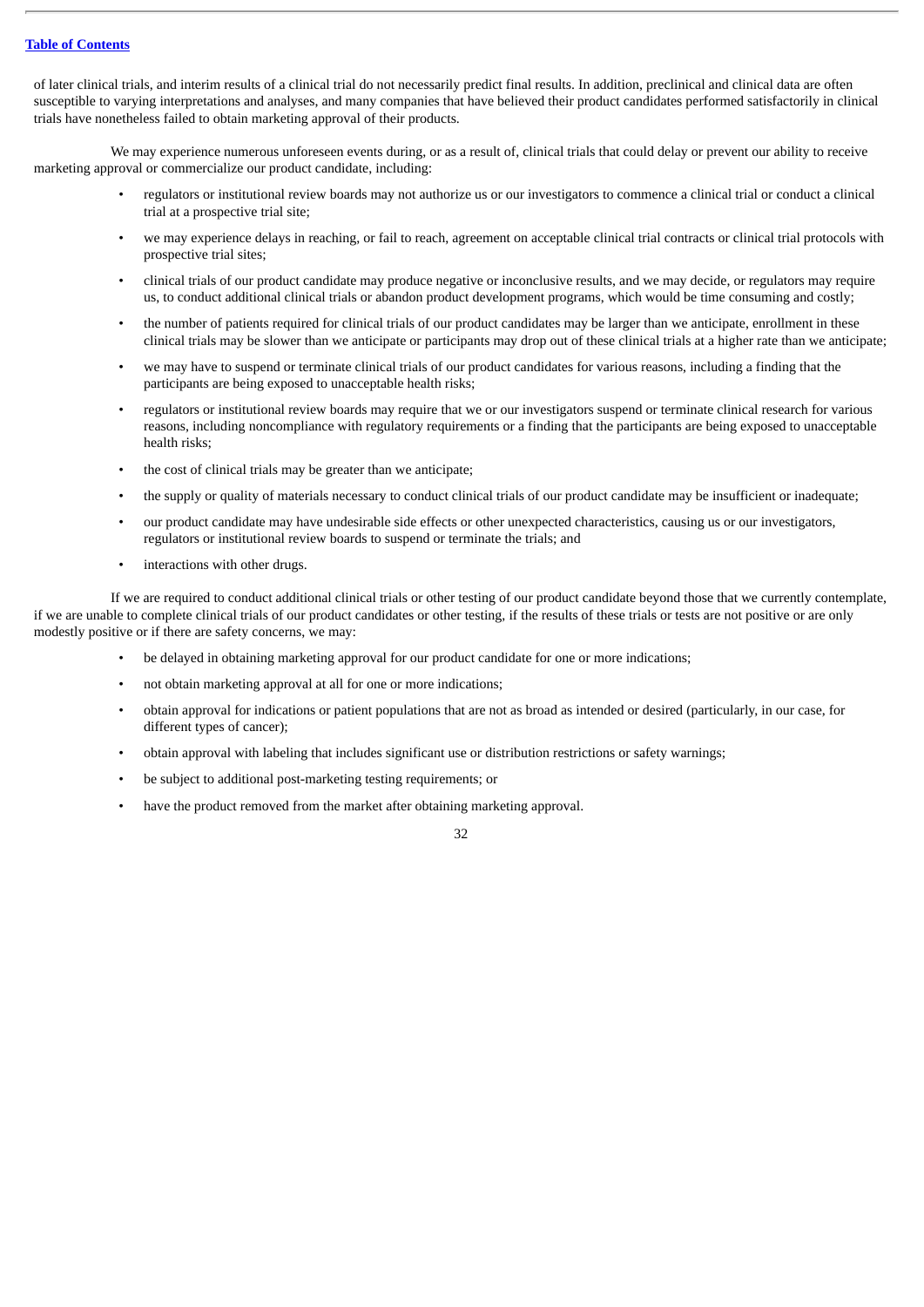Our product development costs will also increase if we experience delays in testing or marketing approvals. We do not know which, if any, of our clinical trials will need to be restructured or will be completed on schedule, or at all. Significant preclinical or clinical trial delays also could shorten any periods during which we may have the right to commercialize our product candidate or allow our competitors to bring products to market before we do and impair our ability to commercialize our product candidate and may harm our business and results of operations.

# If we experience delays or difficulties in the enrollment of patients in any future clinical trials, our receipt of necessary regulatory *approvals could be delayed or prevented.*

We may not be able to initiate or continue future clinical trials for our present or future product candidates if we are unable to locate and enroll a sufficient number of eligible patients to participate in these trials as required by the FDA or similar regulatory authorities outside the United States. In addition, some of our competitors have ongoing clinical trials for product candidates that treat the same indications as our product candidate, and patients who would otherwise be eligible for our future clinical trials may instead enroll in clinical trials of our competitors' product candidates.

Patient enrollment is affected by other factors including:

- the severity of the disease under investigation;
- the eligibility criteria for the study in question;
- the perceived risks and benefits of the product candidate under study;
- the patient referral practices of physicians;
- the ability to monitor patients adequately during and after treatment; and
- the proximity and availability of clinical trial sites for prospective patients.

Our inability to enroll a sufficient number of patients for any future clinical trials would result in significant delays and could require us to abandon one or more clinical trials altogether. Enrollment delays in our clinical trials may result in increased development costs for our product candidate, which would cause the value of our company to decline and otherwise materially and adversely affect our company.

# If serious adverse or unacceptable side effects are identified during the development of our product candidate, we may need to abandon *or limit such development, which would adversely affect our company.*

If clinical testing of our product candidates results in undesirable side effects or demonstrates characteristics that are unexpected, we may need to abandon such development or limit such development to more narrow uses or subpopulations in which the undesirable side effects or other characteristics are less prevalent, less severe or more acceptable from a risk-benefit perspective. Many compounds that initially showed promise in early stage testing for treating cancer have later been found to cause side effects that prevented further development of the compound.

# For the foreseeable future, we expect to expend our limited resources primarily to pursue a particular product candidate, leaving us unable to capitalize on other product candidates or indications that may be more profitable or for which there is a greater likelihood of clinical and *commercial development.*

Because we have limited financial and managerial resources, we will focus for the foreseeable future primarily on the clinical development of SUBA-Itraconazole for the treatment of prostate cancer. As a result, we may forego or be unable to pursue opportunities with other product candidates or for indications other than those we intend to pursue that later prove to have greater commercial potential. Our resource allocation decisions may cause us to fail to capitalize on viable commercial products or profitable market opportunities. Our spending on research and development programs related to SUBA-Itraconazole for the treatment of cancer may not yield any commercially viable therapies. Because of this concentration of our efforts, our business will be particularly subject to significant risk of failure of our one current product candidate.

We expect to rely on collaborations with third parties for key aspects of our business. If we are unable to secure or maintain any of these collaborations, or if these collaborations do not achieve their goals, including most notably our collaboration with Mayne Pharma, our *business would be adversely affected.*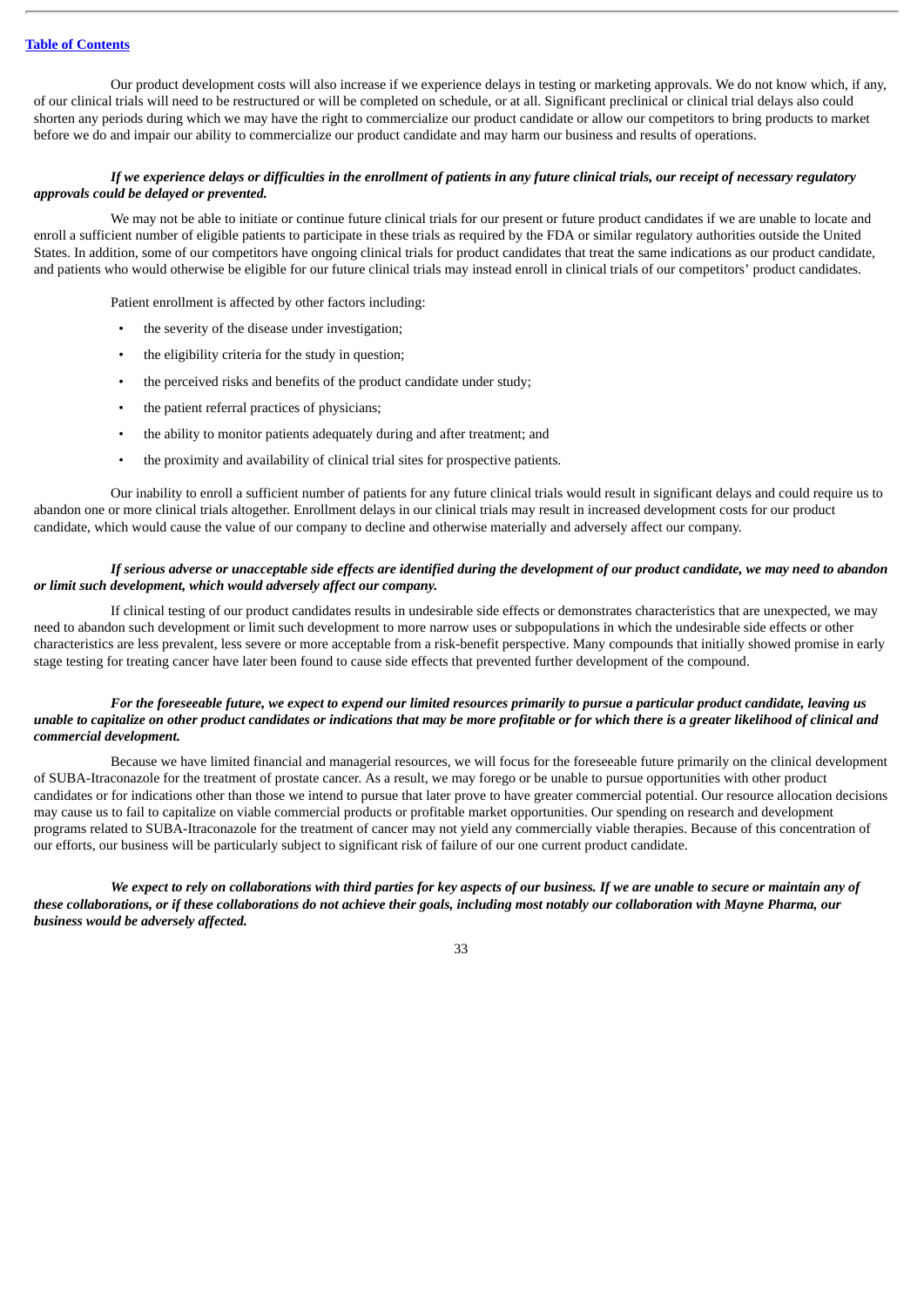We presently have very limited capabilities for drug development and do not yet have any capability for manufacturing, sales, marketing or distribution. Accordingly, we expect to enter into collaborations with other companies that we believe can provide such capabilities. These collaborations may also provide us with important funding for our development programs. One such collaboration was entered into in September 2013 with Mayne Pharma for SUBA-Itraconazole under an exclusive supply and license agreement, most recently amended in December 2018.

There is a risk that we may not be able to maintain our current collaboration or to enter into additional collaborations on acceptable terms or at all, which would leave us unable to progress our business plan. We will face significant competition in seeking appropriate collaborators. Our ability to reach a definitive agreement for a collaboration will depend, among other things, upon our assessment of the collaborator's resources and expertise, the terms and conditions of the proposed collaboration and the proposed collaborator's evaluation of a number of factors. If we are unable to maintain or reach agreements with suitable collaborators on a timely basis, on acceptable terms, or at all, we may have to curtail the development of our product candidate, reduce or delay its development program, delay its potential commercialization or reduce the scope of any sales or marketing activities, or increase our expenditures and undertake development or commercialization activities at our own expense.

Moreover, even if we are able to maintain and/or enter into such collaborations, such collaborations may pose a number of risks, including the following:

- collaborators may not perform their obligations as expected;
- disagreements with collaborators, including disagreements over proprietary rights, contract interpretation or the preferred course of development, might cause delays or termination of the research, development or commercialization of our product candidate, might lead to additional responsibilities for us with respect to such product candidate, or might result in litigation or arbitration, any of which would be time-consuming and expensive;
- collaborators could independently develop or be associated with products that compete directly or indirectly with our product candidate;
- collaborators could have significant discretion in determining the efforts and resources that they will apply to our arrangements with them;
- should our product candidate achieve regulatory approval, a collaborator with marketing and distribution rights to our product candidate may not commit sufficient resources to the marketing and distribution of such product;
- collaborators may not properly maintain or defend our intellectual property rights or may use our proprietary information in such a way as to invite litigation that could jeopardize or invalidate our intellectual property or proprietary information or expose us to potential litigation;
- collaborators may infringe the intellectual property rights of third parties, which may expose us to litigation and potential liability; and we do not have the right to sue infringers of the rights granted to us by Mayne Pharma under the Third Amended SLA; and
- collaborations may be terminated for the convenience of the collaborator and, if terminated, we could be required to either find alternative collaborators (which we may be unable to do) or raise additional capital to pursue further development or commercialization of our product candidate on our own.

Our business could be materially harmed if any of the foregoing or similar risks comes to pass with respect to our key collaborations.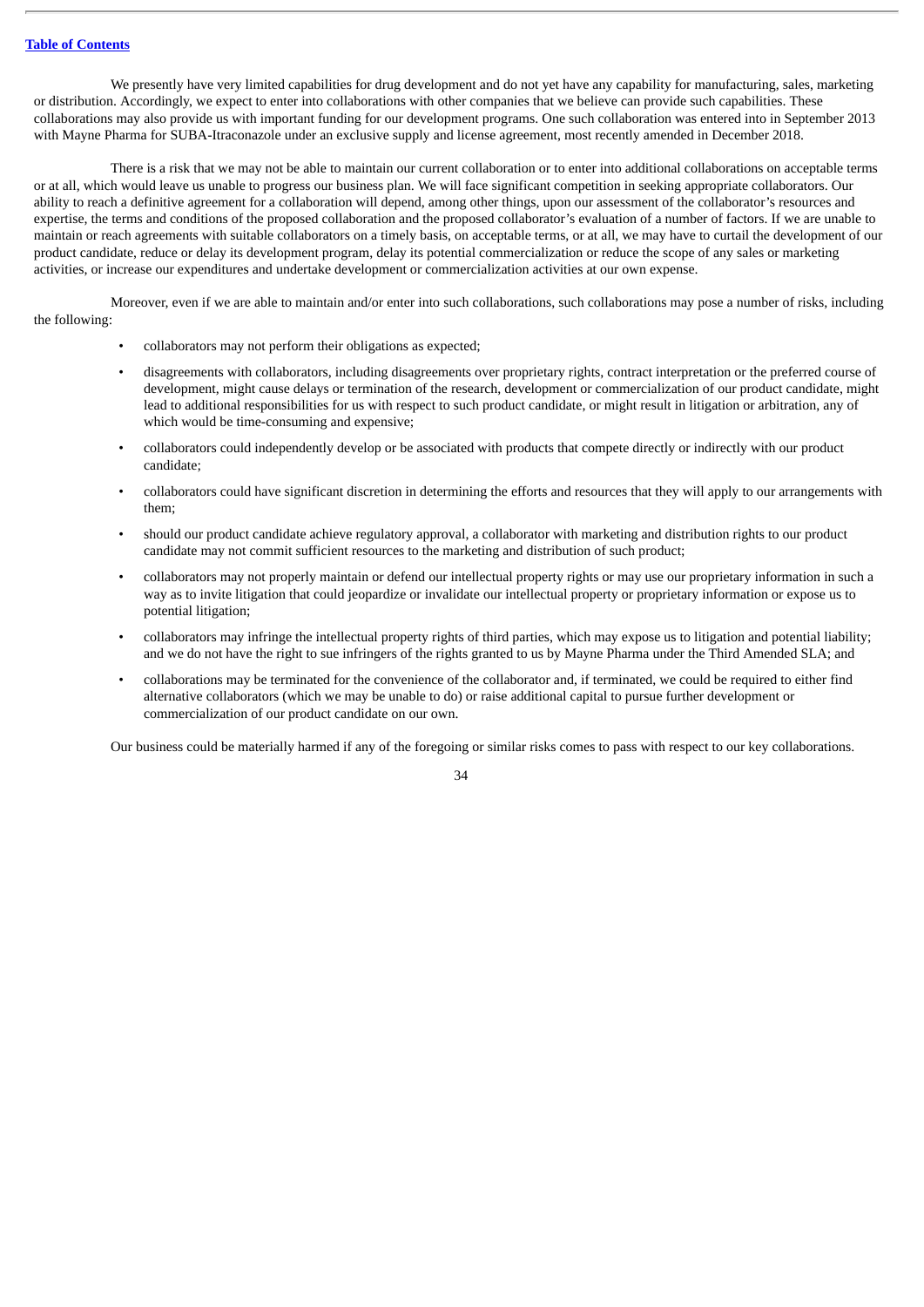# We have contracted with Mayne Pharma and may contract with other third parties, for the manufacture of our product candidates for clinical testing and expect to continue to do so for commercialization. This reliance on third parties, and in particular Mayne Pharma, increases the risk that we will not have sufficient quantities of our product candidate(s) or such quantities at an acceptable cost, which could delay, prevent or *impair our development or commercialization efforts.*

We do not have any manufacturing capabilities, nor do we have the right to manufacture or have SUBA-Itraconazole manufactured except under agreement with Mayne Pharma. We will rely on Mayne Pharma for the manufacture of our product candidate, SUBA-Itraconazole, for clinical testing, as well as for commercial manufacture if our product candidate ultimately receives marketing approval. This reliance on Mayne Pharma leaves us exposed to the risk that we will not have sufficient quantities of our product candidate or such quantities at an acceptable cost or quality, which could delay, prevent or impair our development or commercialization efforts. In addition, the possibility of a business interruption event with Mayne Pharma or any other manufacturer may occur, such as bankruptcy, factory contamination or natural disaster, which may result in the inability to obtain product, which would cause our business prospects to be adversely impacted.

Moreover, we may be unable to maintain our agreement with Mayne Pharma or establish any agreements with other third-party manufacturers or to do so on acceptable terms should we have the ability and the need to do so. Even though we have established an agreement with Mayne Pharma or if we are able to establish agreements with other third-party manufacturers, reliance on third-party manufacturers entails additional risks, including:

- reliance on the third party for regulatory compliance and quality assurance;
- the possible breach of the manufacturing agreement by the third-party;
- the possible misappropriation of our proprietary information, including our trade secrets and know-how; and
- the possible termination or nonrenewal of the agreement by the third-party at a time that is costly or inconvenient for us.

Third-party manufacturers may not be able to comply with current good manufacturing practices, or cGMP, regulations or similar regulatory requirements outside the United States. Our failure, or the failure of our third-party manufacturers, to comply with applicable regulations could result in sanctions being imposed on us, including clinical holds, fines, injunctions, civil penalties, delays, suspension or withdrawal of approvals, license revocation, seizures or recalls of product candidate or products, operating restrictions and criminal prosecutions, any of which could significantly and adversely affect supplies of our product candidate or products.

In addition, our product candidate and any products that we may develop may compete with other product candidates and products for access to manufacturing facilities. There are a limited number of manufacturers that operate under cGMP regulations and that might be capable of manufacturing for us.

Also, any performance failure on the part of Mayne Pharma could delay clinical development or marketing approval. We do not currently have arrangements in place for redundant supply or a second source for bulk drug substance. If Mayne Pharma cannot perform as agreed, we may not be able to continue developing SUBA-Itraconazole.

## **Risks Related to the Commercialization of Our Product Candidates**

## Even if any of our product candidates receive marketing approval for any indication, they may fail to achieve the degree of market acceptance by physicians, patients, third-party payors and others in the medical community necessary for commercial success,

Even if SUBA-Itraconazole for the treatment of cancer and non-cancerous proliferation disorders (or other product candidates we may acquire or license) receives marketing approval for any indication, they may nonetheless fail to gain sufficient market acceptance by physicians, patients, third-party payors and others in the medical community. For example, current cancer treatments such as chemotherapy, immunotherapy and radiation therapy are well established in the medical community, and doctors may continue to rely on these treatments. If our product candidate does not achieve an adequate level of acceptance, we may not generate significant product revenues and we may not become profitable. The degree of market acceptance of SUBA-Itraconazole for the treatment of cancer and non-cancerous proliferation disorders, if approved for commercial sale, will depend on a number of factors, including: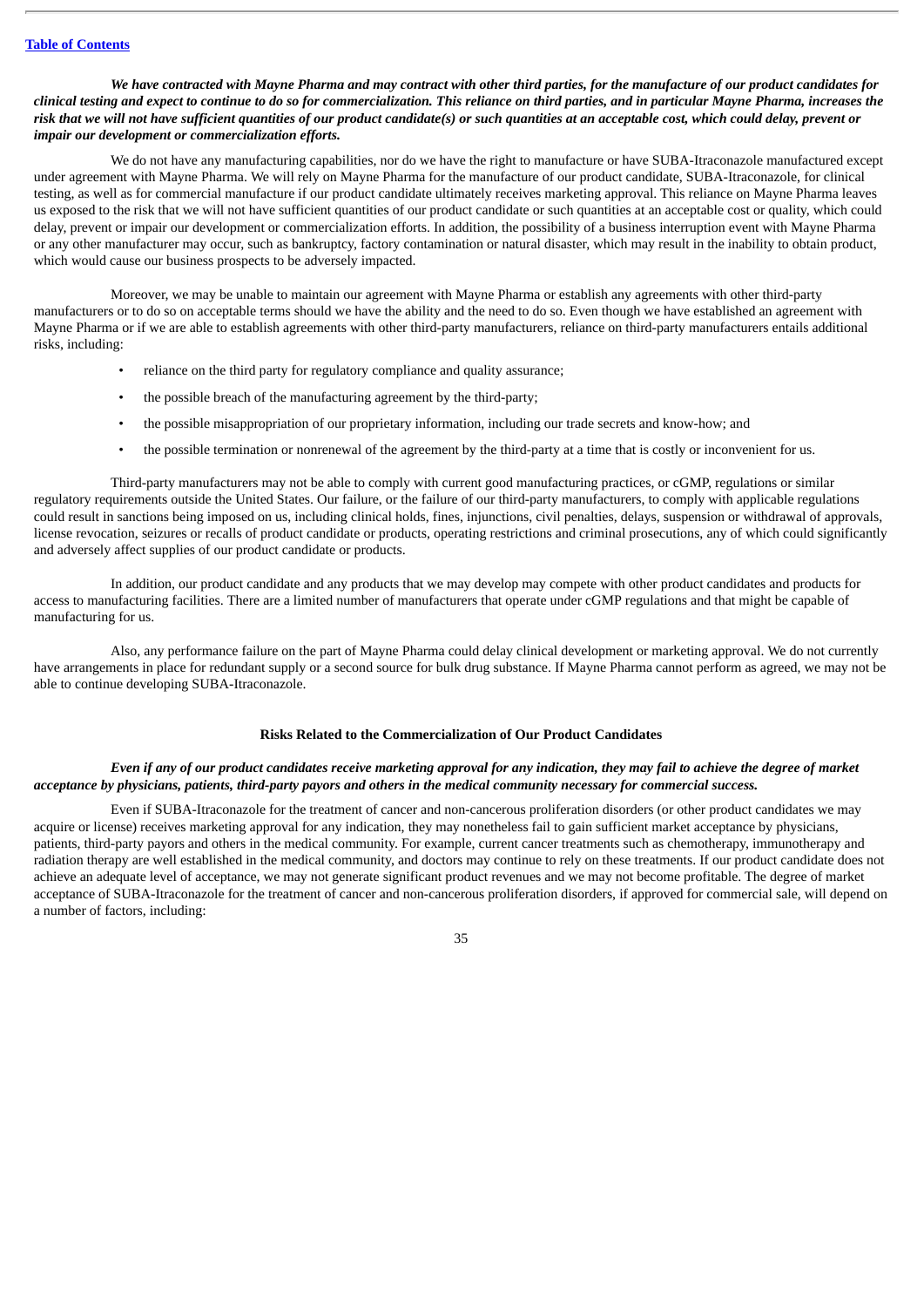- the efficacy and potential advantages compared to alternative treatments;
- our ability to offer our products for sale at competitive prices;
- the convenience and ease of administration compared to alternative treatments;
- the willingness of the target patient population to try new therapies and of physicians to prescribe these therapies;
- the strength of marketing and distribution support;
- the availability of third-party coverage and adequate reimbursement;
- the prevalence and severity of any side effects; and
- any restrictions on the use of our product together with other medications.

# If we are unable to establish sales, marketina and distribution capabilities, we may not be able to commercialize our product candidate *if and when it is approved.*

We currently do not have a sales or marketing infrastructure. To achieve any level of commercial success for any product for which we have obtained marketing approval, we will need to establish a sales and marketing organization or outsource sales and marketing functions to third parties.

There are risks involved with establishing our own sales, marketing and distribution capabilities. For example, recruiting and training a sales force is expensive and time consuming and could delay any product launch. If the commercial launch of a product candidate for which we recruit a sales force and establish marketing capabilities is delayed or does not occur for any reason, we would have prematurely or unnecessarily incurred these commercialization expenses. This may be costly, and our investment would be lost if we cannot retain or reposition our sales and marketing personnel.

If approved, factors that may inhibit our efforts to commercialize our product on our own include:

- our inability to recruit, train and retain adequate numbers of effective sales and marketing personnel;
- the inability of sales personnel to obtain access to physicians or persuade adequate numbers of physicians to prescribe our product;
- the lack of complementary products to be offered by sales personnel, which may put us at a competitive disadvantage relative to companies with more extensive product lines; and
- unforeseen costs and expenses associated with creating an independent sales and marketing organization.

If we are unable to or choose not to establish our own sales, marketing and distribution capabilities and instead enter into arrangements with third parties to perform these services, our product revenues and our profitability, if any, are likely to be lower than if we were to market, sell and distribute any products that we develop ourselves. In addition, we may be unable to enter into arrangements with third parties to sell, market and distribute our product candidate or may be unable to do so on terms that are favorable to us. We likely will have little control over such third parties, and any of them may fail to devote the necessary resources and attention to sell and market our product effectively. If we do not establish sales, marketing and distribution capabilities, either on our own or in collaboration with third parties, we will not be able to commercialize our product candidate, which would have a material adverse effect on our company.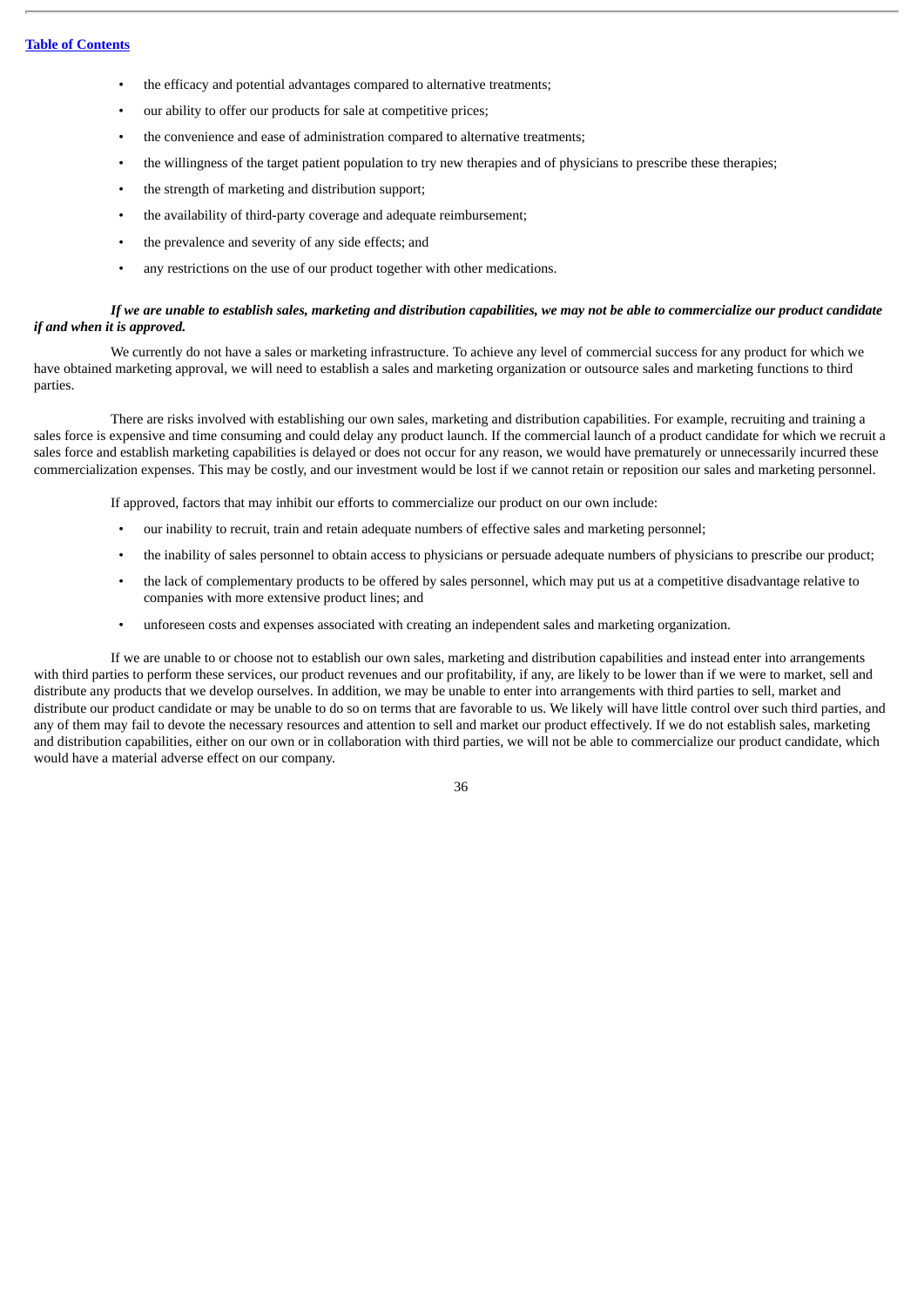### We face substantial competition, which may result in others discovering, developing or commercializing products before or more *successfully than we do.*

The development and commercialization of new drug products is highly competitive. We face competition with respect to our current product candidate and will face competition with respect to any product candidates that we may seek to develop or commercialize in the future, from major pharmaceutical companies, specialty pharmaceutical companies and biotechnology companies worldwide. There are a number of large pharmaceutical and biotechnology companies that currently market and sell products or are pursuing the development of products for the treatment of cancer. Potential competitors also include academic institutions, government agencies and other public and private research organizations that conduct research, seek patent protection and establish collaborative arrangements for research, development, manufacturing and commercialization.

Our commercial opportunity could be reduced or eliminated if our competitors develop and commercialize products that are safer, more effective, have fewer or less severe side effects, are more convenient or are less expensive than any products that we may develop. Our competitors also may obtain FDA or other regulatory approval for their products more rapidly than we may obtain approval for ours, which could result in our competitors establishing a strong market position before we are able to enter the market.

Many of the companies against which we are competing or against which we may compete in the future have significantly greater financial resources and expertise in research and development, manufacturing, conducting clinical trials, obtaining regulatory approvals and marketing approved products than we do. Mergers and acquisitions in the pharmaceutical and biotechnology industries may result in even more resources being concentrated among a smaller number of our competitors. Smaller and other early stage companies may also prove to be significant competitors, particularly through collaborative arrangements with large and established companies. These third parties compete with us in recruiting and retaining qualified scientific and management personnel, establishing clinical trial sites and patient registration for clinical trials, as well as in acquiring technologies complementary to, or necessary for, our programs, and we may be unable to effectively compete with these companies for these or other reasons.

## Even if we are able to commercialize any product candidates, the products may become subject to unfavorable pricing requlations, *third-party reimbursement practices or healthcare reform initiatives, which would harm our business.*

The regulations that govern marketing approvals, pricing, coverage and reimbursement for new drug products vary widely from country to country. Current and future legislation may significantly change the approval requirements in ways that could involve additional costs and cause delays in obtaining approvals.

Our ability to commercialize any product candidate also will depend in part on the extent to which coverage and adequate reimbursement for our product candidate will be available from government health administration authorities, private health insurers and other organizations. Government authorities and third party payors, such as private health insurers and health maintenance organizations, decide which medications they will pay for and establish reimbursement levels. A primary trend in the U.S. healthcare industry and elsewhere is cost containment. Government authorities and third party payors have attempted to control costs by limiting coverage and the amount of reimbursement for particular medications. Increasingly, third-party payors are requiring that drug companies provide them with predetermined discounts from list prices and are challenging the prices charged for medical products. Coverage and reimbursement may not be available for any product that we commercialize and, even if these are available, the level of reimbursement may not be satisfactory. Reimbursement may affect the demand for, or the price of, any product candidate for which we obtain marketing approval. Obtaining and maintaining adequate reimbursement for our products may be difficult. We may be required to conduct expensive pharmacoeconomic studies to justify coverage and reimbursement or the level of reimbursement relative to other therapies. If coverage and adequate reimbursement are not available or reimbursement is available only to limited levels, we may not be able to commercialize any product candidate for which we obtain marketing approval.

In addition, there may be significant delays in obtaining reimbursement for newly approved drugs, and coverage may be more limited than the purposes for which the drug is approved by the FDA. Moreover, eligibility for reimbursement does not imply that a drug will be paid for in all cases or at a rate that covers our costs, including research, development, manufacture, sale and distribution. Interim reimbursement levels for new drugs, if applicable, may also not be sufficient to cover our costs and may not be made permanent. Reimbursement rates may vary according to the use of the drug and the clinical setting in which it is used, may be based on reimbursement

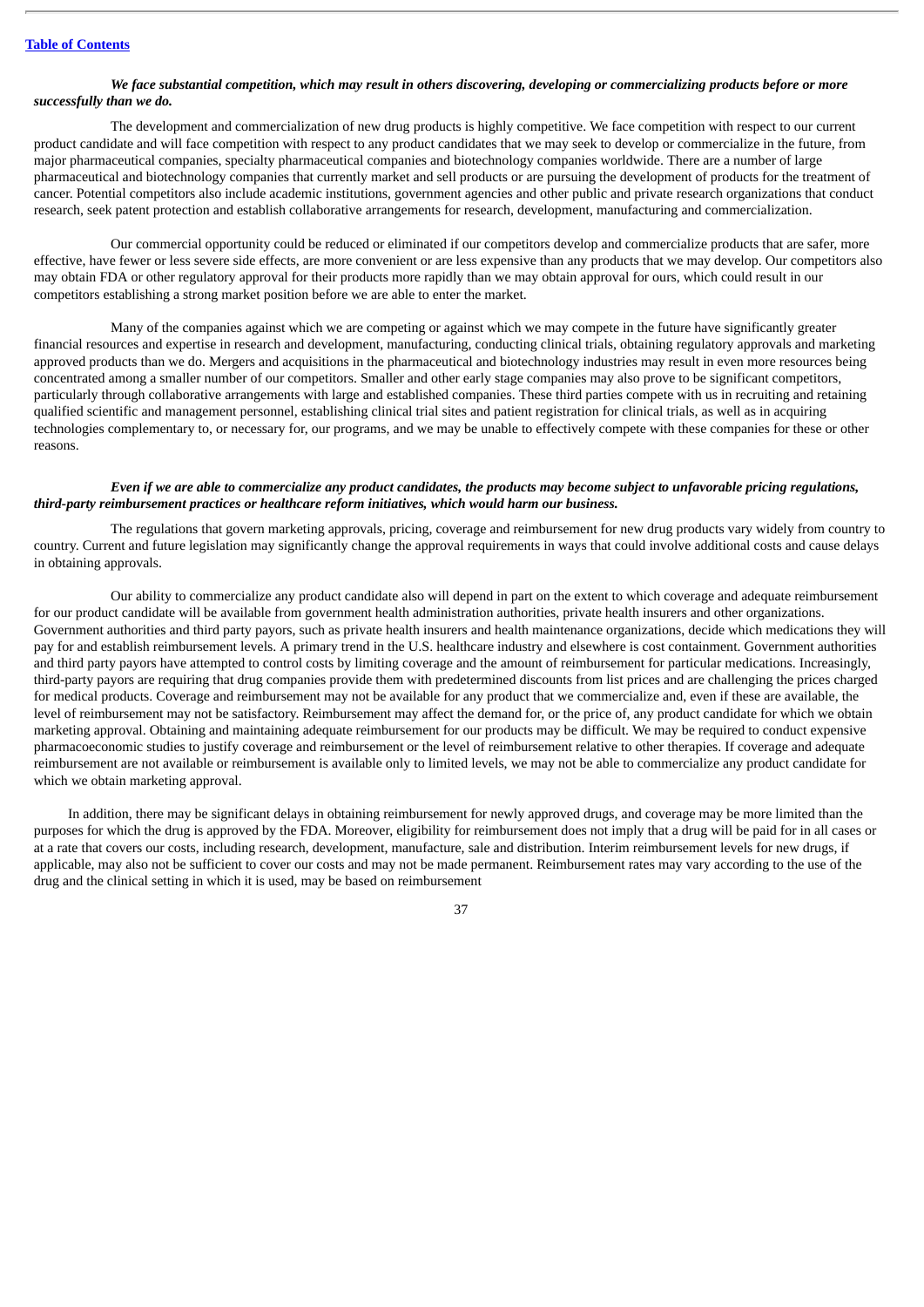### **Table of [Contents](#page-2-0)**

levels already set for lower cost drugs and may be incorporated into existing payments for other services. Net prices for drugs may be reduced by mandatory discounts or rebates required by government healthcare programs or private payors. Third-party payors often rely upon Medicare coverage policy and payment limitations in setting their own reimbursement policies. Our inability to promptly obtain coverage and adequate reimbursement rates from both government-funded and private payors for any approved products that we develop could have a material adverse effect on our operating results, our ability to raise capital needed to commercialize products and our overall financial condition.

### Product liability lawsuits against us could cause us to incur substantial liabilities and to limit commercialization of any products that *we may develop.*

We face an inherent risk of product liability exposure related to the testing of our product candidate in human clinical trials and will face an even greater risk if we commercially sell any products that we may develop. If we cannot defend ourselves against claims that our product candidate or products caused injuries, we will incur substantial liabilities. Regardless of merit or eventual outcome, liability claims may result in:

- decreased demand for any product candidates or products that we may develop;
- damage to our reputation and significant negative media attention;
- withdrawal of clinical trial participants;
- significant costs to defend the related litigation:
- substantial monetary awards to trial participants or patients;
- loss of revenue;
- reduced resources of our management to pursue our business strategy; and
- the inability to commercialize any products that we may develop.

We currently do not have product liability insurance coverage, which leaves us exposed to any product-related liabilities that we may incur. We may be unable to obtain insurance on reasonable terms or at all. Insurance coverage is increasingly expensive. We may not be able to maintain insurance coverage at a reasonable cost or in an amount adequate to satisfy any liability that may arise.

### **Risks Related to Our Intellectual Property**

# If we are unable to obtain and maintain patent protection for our technology and products (particularly itraconazole, and the formulation of SUBA-Itraconazole in particular, as an anti-cancer therapy), or if the scope of the patent protection obtained is not sufficiently broad, our competitors could develop and commercialize technology and products similar or identical to ours, and our ability to commercialize our *technology and products may be impaired.*

Our business plan depends in large part on our ability to obtain and maintain patent protection in the United States with respect to our proprietary technology and products, and in particular, the rights to develop SUBA-Itraconazole as a therapy for cancer and non-cancerous proliferation disorders. We seek to protect our proprietary position through our exclusive license for SUBA-Itraconazole with Mayne Pharma, through our sublicense of other itraconazole-related rights from Mayne Pharma, our own patents for treating cancer with SUBA-Itraconazole and by filing patent applications in the United States related to our novel technologies and product candidate and also our expectation to license additional applicable patents from third parties. We will also need to obtain and maintain patent protection for any technologies we may acquire or license (including the UConn technology to which we currently have an option).

The patent prosecution process is expensive and time-consuming, and we may not be able to file and prosecute all necessary or desirable patent applications at a reasonable cost or in a timely manner. It is also possible that we will fail to identify patentable aspects of our research and development output before it is too late to obtain patent protection. Moreover, in some circumstances (particularly in collaboration scenarios such as our agreement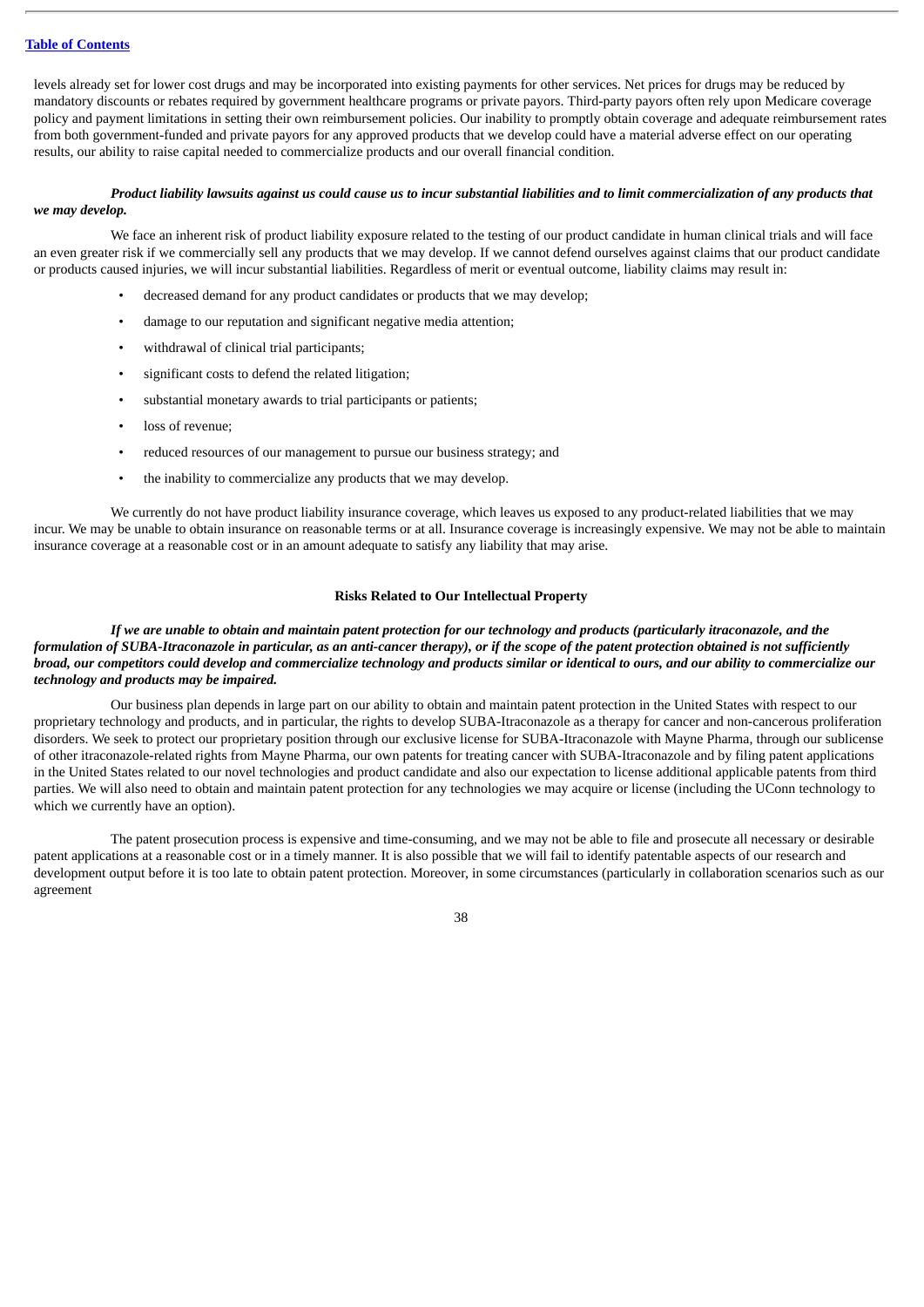with Mayne Pharma), we may not have the right to control (in whole or in part) the preparation, filing and prosecution of patent applications, or to maintain the patents, covering technology that we license from third parties. Therefore, these patents and applications may not be prosecuted and enforced in a manner consistent with the best interests of our business.

The patent position of biotechnology and pharmaceutical companies generally is highly uncertain, involves complex legal and factual questions and has in recent years been the subject of much litigation. In addition, the laws of foreign countries may not protect our rights to the same extent as the laws of the United States. For example, European patent law restricts the patentability of methods of treatment of the human body more than United States law does. Publications of discoveries in the scientific literature often lag behind the actual discoveries, and patent applications in the United States and other jurisdictions are typically not published until 18 months after filing, or in some cases not at all. Therefore, we cannot know with certainty whether we were the first to make the inventions claimed in our owned or licensed patents or pending patent applications, or that we were the first to file for patent protection of such inventions. As a result, the issuance, scope, validity, enforceability and commercial value of our patent rights are highly uncertain. Our pending and future patent applications may not result in patents being issued which protect our technology or products, in whole or in part, or which effectively prevent others from commercializing competitive technologies and products. Changes in either the patent laws or interpretation of the patent laws in the United States and other countries may diminish the value of our patents or narrow the scope of our patent protection.

Specifically, United States Supreme Court rulings have narrowed the scope of patent protection available in certain circumstances. From time to time, the United States Supreme Court, other federal courts, the United States Congress, or interpretation by the United States Patent and Trademark Office or USPTO, may change the standards of patentability and any such changes could have a negative impact on our business. Some cases decided by the United States Supreme Court have involved questions of when claims reciting abstract ideas, laws of nature, natural phenomena and/or natural products are eligible for a patent, regardless of whether the claimed subject matter is otherwise novel and inventive. These cases include Association for Molecular Pathology v. Myriad Genetics, Inc., 569 U.S. 576 (2013), also known as the Myriad decision; Alice Corp. v. CLS Bank *International*, 573 U.S. 208 (2014), also known as the Alice decision; and *Mayo Collaborative Services v. Prometheus Laboratories, Inc.*, also known as the Prometheus decision, 566 U.S. 66 (2012). The full impact of these decisions is not yet known. In view of these and subsequent court decisions, the USPTO has issued materials to patent examiners providing guidance for determining the patent eligibility of claims reciting laws of nature, natural phenomena, or natural products.

In addition, patent reform legislation could further increase the uncertainties and costs surrounding the prosecution of our patent applications and the enforcement or defense of our issued patents. On September 16, 2011, the Leahy-Smith America Invents Act, or the Leahy-Smith Act, was signed into law. The Leahy-Smith Act includes a number of significant changes to United States patent law. These include provisions that affect the way patent applications are prosecuted and may also affect patent litigation. The United States Patent Office has developed regulations and procedures to govern administration of the Leahy-Smith Act, and many of the substantive changes to patent law associated with the Leahy-Smith Act, and in particular, the first to file provisions, became effective on March 16, 2013. Accordingly, since we have patent applications pending and plan to file for additional patents in the future, it is not clear what, if any, impact the Leahy-Smith Act will have on the operation of our business. However, the Leahy-Smith Act and its implementation could increase the uncertainties and costs surrounding the prosecution of our patent applications and the enforcement or defense of our issued patents, all of which could have a material adverse effect on our business and financial condition.

Moreover, we may be subject to a third party pre-issuance submission of prior art to the U.S. Patent and Trademark Office, or become involved in opposition, derivation, reexamination, *inter partes* review, post-grant review or interference proceedings challenging our patent rights or the patent rights of others. An adverse determination in any such submission, proceeding or litigation could reduce the scope of, or invalidate our patent rights, allow third parties to commercialize our technology or products and compete directly with us, without payment to us, or result in our inability to manufacture or commercialize products without infringing third-party patent rights. In addition, if the breadth or strength of protection provided by our patents and patent applications is threatened, it could dissuade companies from collaborating with us to license, develop or commercialize current or future product candidates.

Even if our owned and licensed patent applications issue as patents, they may not issue in a form that will provide us with any meaningful protection, prevent competitors from competing with us or otherwise provide us with any competitive advantage. Our competitors may be able to circumvent our owned or licensed patents by developing similar or alternative technologies or products in a non-infringing manner.

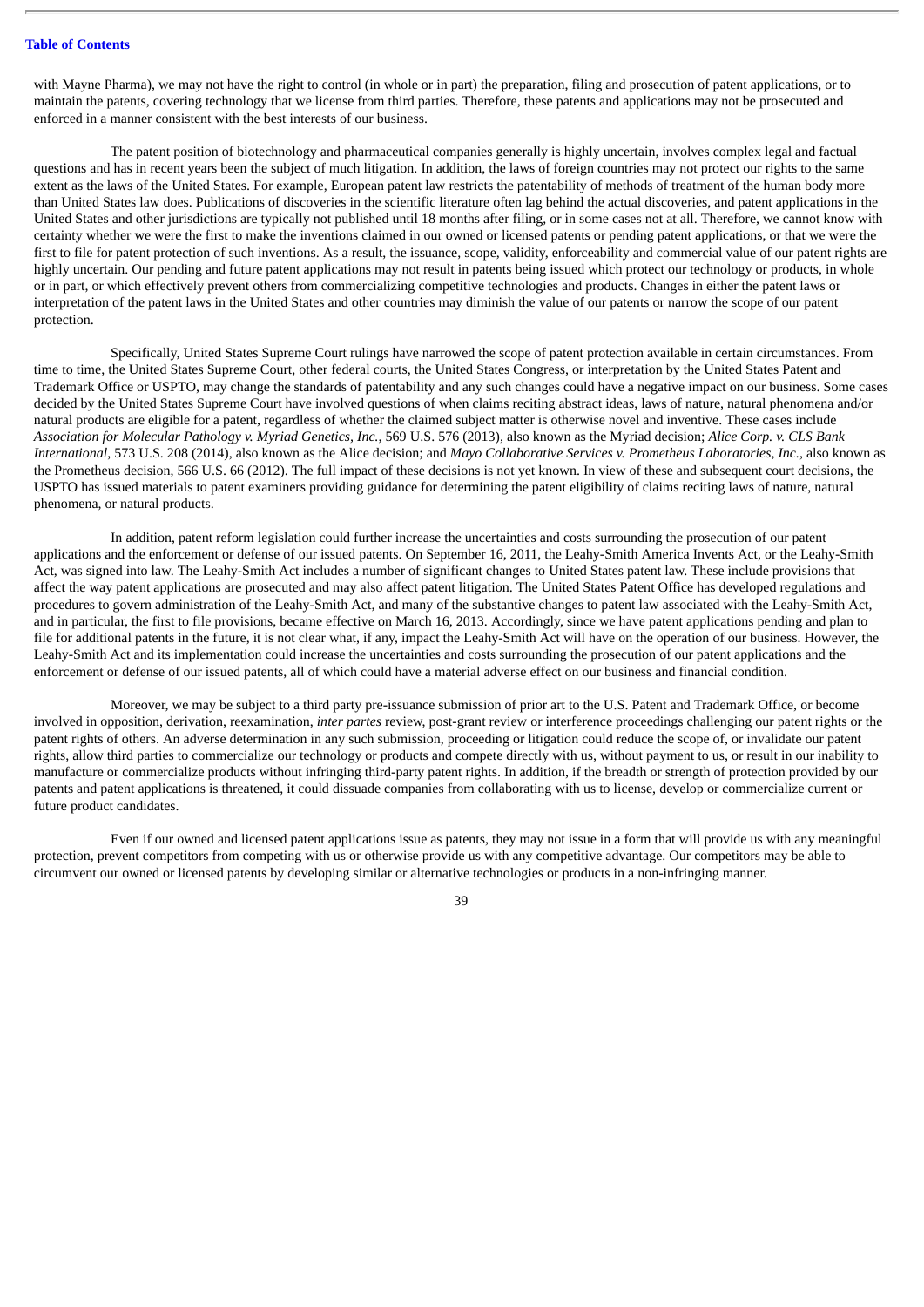The issuance of a patent is not conclusive as to its inventorship, scope, validity or enforceability, and our owned and licensed patents may be challenged in the courts or patent offices in the United States and abroad. Such challenges may result in loss of exclusivity or freedom to operate or in patent claims being narrowed, invalidated or held unenforceable, in whole or in part, which could limit our ability to stop others from using or commercializing similar or identical technology and products, or limit the duration of the patent protection of our technology and products. Given the amount of time required for the development, testing and regulatory review of our product candidate, patents protecting such candidate might expire before or shortly after such candidates are commercialized. As a result, our owned and licensed patent portfolio may not provide us with sufficient rights to exclude others from commercializing products similar or identical to ours.

# We may become involved in lawsuits to protect or enforce our patents or other intellectual property, which could be expensive, time *consuming and unsuccessful.*

Competitors may infringe our owned or licensed patents or other intellectual property. To counter infringement or unauthorized use, we may be required to file infringement claims, which can be expensive and time consuming. Furthermore, we do not have the right to sue infringers of the rights granted to us by Mayne Pharma under the Third Amended SLA, so we will be reliant upon them to take any action necessary to protect these patents. Any claims we assert against perceived infringers could provoke these parties to assert counterclaims against us alleging that we infringe their patents. In addition, in a patent infringement proceeding, a court may decide that a patent of ours is invalid or unenforceable, in whole or in part, construe the patent's claims narrowly or refuse to stop the other party from using the technology at issue on the grounds that our patents do not cover the technology in question. An adverse result in any litigation proceeding could put one or more of our patents at risk of being invalidated or interpreted narrowly.

# We have licensed or expect to license certain intellectual property from third parties, and such licenses may not continue to be available *or may not be available on commercially reasonable terms.*

We have and/or expect to enter into licenses with third parties that hold intellectual property, including patent rights, that are important or necessary to the development of itraconazole, and SUBA-Itraconazole in particular, as an anti-cancer therapy, and it may be necessary for us to use the patented or proprietary technology of third parties, such as Mayne Pharma, to commercialize itraconazole as an anti-cancer therapy, in which case we have or would be required to obtain a license from these third parties on commercially reasonable terms, or else our business could be harmed, possibly materially. Even though we have obtained exclusive rights to additional patents from Mayne Pharma and have had patents issued for our own inventions in the United States in November 2015, May 2018, June 2019 and July 2019, if we were not able to maintain our current license or obtain additional licenses, or were not able to maintain or obtain such licenses on commercially reasonable terms, our business could be harmed, possibly substantially.

## Third parties may initiate legal proceedings alleging that we are infringing their intellectual property rights, the outcome of which *would be uncertain and could have a material adverse effect on our business.*

Our business will depend upon our ability, and the ability of our collaborators, to develop, manufacture, market and sell our product candidates and use our proprietary technologies without infringing the proprietary rights of third parties. There is considerable intellectual property litigation in the biotechnology and pharmaceutical industries. We may become party to, or threatened with, future adversarial proceedings or litigation regarding intellectual property rights with respect to our primary product candidate or other products and technology, including interference or derivation proceedings before the U.S. Patent and Trademark Office. Third parties may assert infringement claims against us based on existing patents or patents that may be granted in the future.

If we are found to infringe a third party's intellectual property rights, we could be required to obtain a license from such third party to continue developing and marketing our products and technology. However, we may not be able to obtain any required license on commercially reasonable terms or at all. Even if we were able to obtain a license, it could be non-exclusive, thereby giving our competitors access to the same technologies licensed to us. We could be forced, including by court order, to cease commercializing the infringing technology or product. In addition, we could be found liable for monetary damages, including treble damages and attorneys' fees if we are found to have willfully infringed a patent. A finding of infringement could prevent us from commercializing our product candidates or force us to cease some of our business operations, which could materially harm our business. Claims that we have misappropriated the confidential information or trade secrets of third parties could have a similar negative impact on our business.

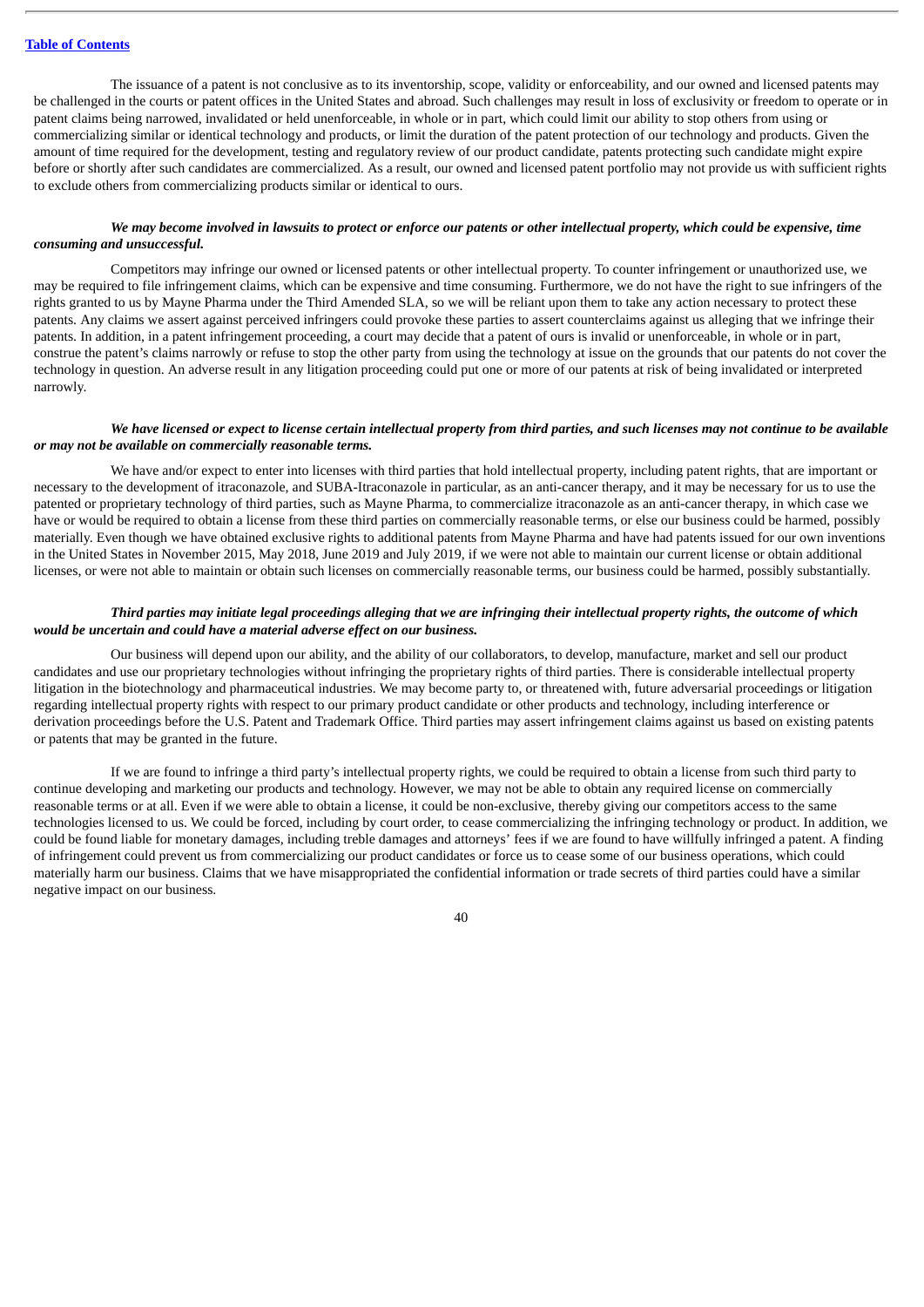# If we fail to comply with our obligations in our intellectual property licenses with third parties, we could lose rights that are important *to our business.*

We are and expect to be party to one or more license or similar agreements that may impose due diligence, development and commercialization timelines, milestone payment, royalty, insurance and other obligations on us. If we fail to comply with our obligations under current or future licenses, our counterparties may have the right to terminate these agreements, in which case we might not be able to develop, manufacture or market any product that is covered by these agreements (particularly SUBA-Itraconazole as an anti-cancer therapy) or may face other penalties under the agreements. Such an occurrence could materially adversely affect the value of the product candidate being developed under any such agreement. Termination of these agreements or reduction or elimination of our rights under these agreements may result in our having to negotiate new or reinstated agreements with less favorable terms or cause us to lose our rights under these agreements, including our rights to important intellectual property or technology.

## Intellectual property litigation could cause us to spend substantial resources and distract our personnel from their normal *responsibilities.*

Even if resolved in our favor, litigation or other legal proceedings relating to intellectual property claims may cause us to incur significant expenses and could distract our technical and management personnel from their normal responsibilities. In addition, there could be public announcements of the results of hearings, motions or other interim proceedings or developments and if securities analysts or investors perceive these results to be negative, it could have a substantial adverse effect on the price of our common stock. Such litigation or proceedings could substantially increase our operating losses and reduce the resources available for development activities or any future sales, marketing or distribution activities. We may not have sufficient financial or other resources to conduct such litigation or proceedings adequately. Some of our competitors may be able to sustain the costs of such litigation or proceedings more effectively than we can because of their greater financial resources. Uncertainties resulting from the initiation and continuation of patent litigation or other proceedings could compromise our ability to compete in the marketplace.

# **Risks Related to Regulatory Approval of Our Product Candidates and Other Legal and Compliance Matters**

# If we fail to obtain, or if there are delays in obtaining, required requlatory approvals, we will not be able to commercialize our product candidate, and our ability to generate revenue and the viability of our company will be materially impaired.

Our product candidates and the activities associated with their clinical development and commercialization, including matters relating to design, testing, manufacture, safety, efficacy, recordkeeping, labeling, storage, approval, advertising, promotion, sale and distribution, are subject to comprehensive regulation by the FDA (including under the Federal Food, Drug and Cosmetic Act) and other regulatory agencies in the United States and by the European Medicines Agency (known as the EMA) and similar regulatory authorities outside the United States. Failure to obtain marketing approval for our product candidates will prevent us from commercializing the product candidate. We have not received approval to market SUBA-Itraconazole or any other product from regulatory authorities in any jurisdiction.

Securing marketing approval requires the submission of extensive preclinical and clinical data and supporting information to regulatory authorities for each therapeutic indication to establish the product candidate's safety and efficacy. Securing marketing approval also requires the submission of information about the product manufacturing process to, and inspection of manufacturing facilities by, the regulatory authorities. Our product candidate may not be effective, may be only moderately effective or may prove to have undesirable or unintended side effects, toxicities or other characteristics that may preclude us from obtaining marketing approval or prevent or limit commercial use of our product. In particular, new cancer drugs frequently are indicated only for patient populations that have not responded to an existing therapy or have relapsed. Even if our product candidate receives marketing approval for one or more indications, of which no assurances may be given, the accompanying labels may limit the approved use of our drug, which could limit sales of the product.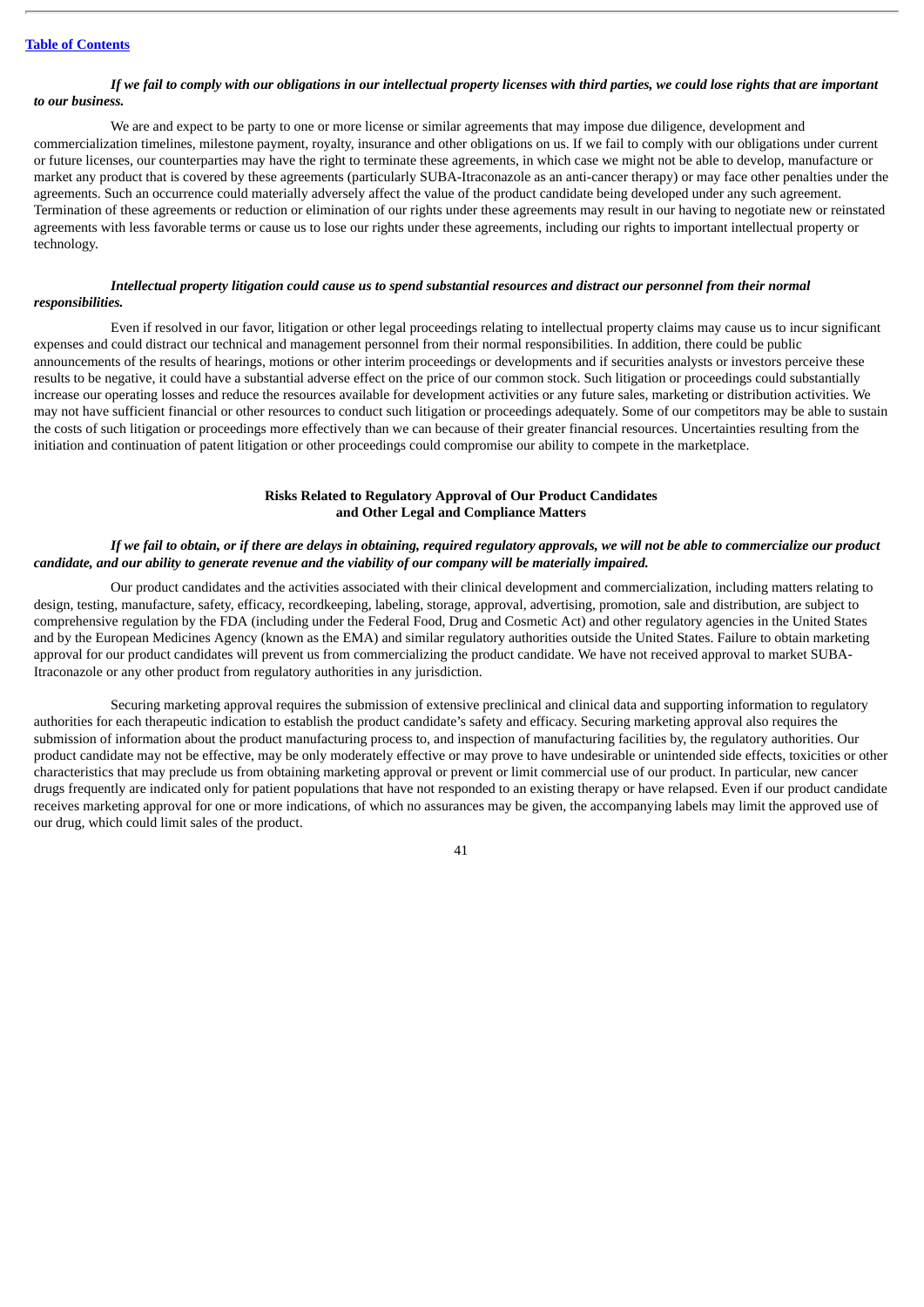The process of obtaining marketing approvals in the United States is very expensive, may take many years, if approval is obtained at all, and can vary substantially based upon a variety of factors, including the type, complexity and novelty of the product candidate involved. Changes in marketing approval policies during the development period, changes in or the enactment of additional statutes or regulations, or changes in regulatory review for each submitted product application, may cause delays in the approval or rejection of an application. Regulatory authorities have substantial discretion in the approval process and may refuse to accept any application or may decide that our data are insufficient for approval and require additional preclinical, clinical or other studies. We experienced unexpected complexities of this nature in the regulatory development of SUBA-Itraconazole BCCNS (which ultimately led to Mayne Pharma to assume control of that product), and may experience similar complexities in the future, which could harm our prospects

In addition, varying interpretations of the data obtained from preclinical and clinical testing could delay, limit or prevent marketing approval of our product candidate. Any marketing approval we ultimately obtain may be limited or subject to restrictions or post-approval commitments that render the approved product not commercially viable.

If we experience delays in obtaining approval or if we fail to obtain approval of our product candidate, the commercial prospects for our product candidate will be harmed and our ability to generate revenues, and the viability of our company generally, will be materially impaired.

## We may also be subject to healthcare laws, regulation and enforcement; our failure to comply with those laws could have a material *adverse effect on our results of operations and financial conditions.*

Although we currently do not directly market or promote any products, we may also be subject to several healthcare regulations and enforcement by the federal government and the states and foreign governments in which we conduct our business. The laws that may affect our ability to operate include:

- the federal HIPAA and HITECH laws, which govern the conduct of certain electronic healthcare transactions and protects the security and privacy of protected health information;
- the federal healthcare programs' Anti-Kickback Law, which prohibits, among other things, persons from knowingly and willfully soliciting, receiving, offering or paying remuneration, directly or indirectly, in exchange for or to induce either the referral of an individual for, or the purchase, order or recommendation of, any good or service for which payment may be made under federal healthcare programs such as the Medicare and Medicaid programs;
- federal false claims laws which prohibit, among other things, individuals or entities from knowingly presenting, or causing to be presented, claims for payment from Medicare, Medicaid, or other third party payors that are false or fraudulent;
- federal criminal laws that prohibit executing a scheme to defraud any healthcare benefit program or making false statements relating to healthcare matters; and
- state law equivalents of each of the above federal laws, such as anti-kickback and false claims laws which may apply to items or services reimbursed by any third party payor, including commercial insurers.

If our operations are found to be in violation of any of the laws described above or any other governmental regulations that apply to us, we may be subject to penalties, including civil and criminal penalties, damages, fines, the curtailment or restructuring of our operations, the exclusion from participation in federal and state healthcare programs and imprisonment, any of which could adversely affect our ability to operate our business and our financial results.

## Our regulatory strategy is reliant on the potential for approval of SUBA-Itraconazole as a treatment for various indications under an *expedited FDA procedure, which may not be available to us.*

We have in the past, are currently and it is our intention in the future to seek to avail ourselves of the FDA's 505(b)(2) approval procedure where it is appropriate to do so, particularly for SUBA-Itraconazole as a therapy to treat cancer and non-cancerous proliferation disorders since itraconazole has previously been approved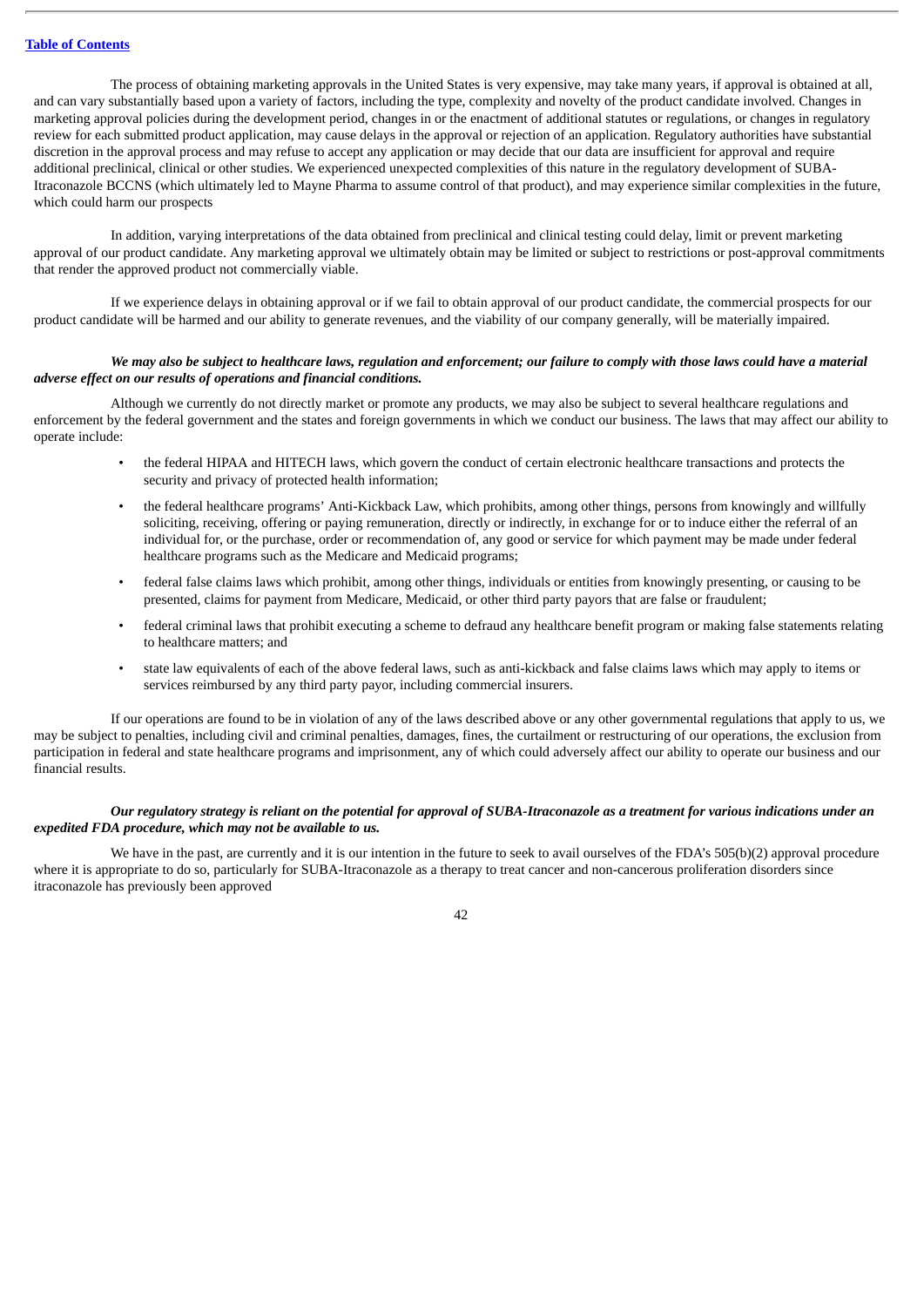for another indication. Section 505(b)(2) of the Federal Food, Drug, and Cosmetic Act permits an applicant to file an NDA with the FDA where at least some of the information required for approval comes from studies not conducted by or for the applicant and for which the applicant has not obtained a right of reference. The applicant may rely upon published literature and the FDA's findings of safety and effectiveness based on certain preclinical testing or clinical studies conducted for an approved product. The FDA may also require companies to perform additional studies or measurements to support the change from the approved product.

If this approval pathway is not available to us with respect to our product candidate, the time and cost associated with developing and commercializing such candidate may be prohibitive and our business strategy could be materially and adversely affected.

### A fast track designation by the FDA may not actually lead to a faster development or regulatory review or approval process.

We have the opportunity to seek "fast track" designation for our product candidate for one or more indications. If a drug is intended for the treatment of a serious or life-threatening condition and the drug demonstrates the potential to address unmet medical needs for this condition, the drug sponsor may apply for FDA fast track designation. The FDA has broad discretion whether or not to grant this designation, so even if we believe that SUBA-Itraconazole may be eligible for this designation, we cannot assure you that the FDA would decide to grant it should we apply for this designation. Even if we do receive fast track designation, we may not experience a faster development process, review or approval compared to conventional FDA procedures. The FDA may withdraw fast track designation if it believes that the designation is no longer supported by data from our clinical development programs.

## We were denied breakthrough therapy status by the FDA for our initial proposed therapy, and a breakthrough therapy designation by the FDA for our product candidates, even if ultimately granted, may not lead to a faster development or regulatory review or approval process, and it *does not increase the likelihood that our product candidates will receive marketing approval.*

A breakthrough therapy is defined as a drug that is intended, alone or in combination with one or more other drugs, to treat a serious or life-threatening disease or condition, and preliminary clinical evidence indicates that the drug may demonstrate substantial improvement over existing therapies on one or more clinically significant endpoints, such as substantial treatment effects observed early in clinical development. For drugs and biologics that have been designated as breakthrough therapies, interaction and communication between the FDA and the sponsor of the trial can help to identify the most efficient path for clinical development while minimizing the number of patients placed in ineffective control regimens. Drugs designated as breakthrough therapies by the FDA are also eligible for accelerated approval.

Designation as a breakthrough therapy is within the discretion of the FDA. Accordingly, even if we believe that SUBA-Itraconazole meets the criteria for designation as a breakthrough therapy for one or more indications, the FDA may disagree and instead determine not to make such designation. In fact, in January 2017, our initial breakthrough request related to SUBA-Itraconazole BCCNS was denied by FDA.

Moreover, even if such designation is granted for one or more of our proposed therapies, of which no assurances may be given, the receipt of a breakthrough therapy designation for any product candidate may not result in a faster development process, review or approval compared to drugs considered for approval under conventional FDA procedures and does not assure ultimate approval by the FDA. In addition, even if SUBA-Itraconazole qualifies as a breakthrough therapy for one or more indications, the FDA may later decide that it no longer meets the conditions for qualification or decide that the time period for FDA review or approval will not be shortened, which would deny us the benefits of such designation.

# Orphan desianation for our product candidates may be difficult to obtain, and if our competitors are able to obtain orphan drua exclusivity for their products that are the same drug or a similar medicinal product as our product candidates, we may not be able to have competing *products approved by the applicable regulatory authority for a significant period of time.*

Regulatory authorities may designate drugs for relatively small patient populations as "orphan" drugs. Generally, if a product with an orphan drug designation subsequently receives the first marketing approval for the indication for which it has such designation, the product is entitled to a period of market exclusivity, which, subject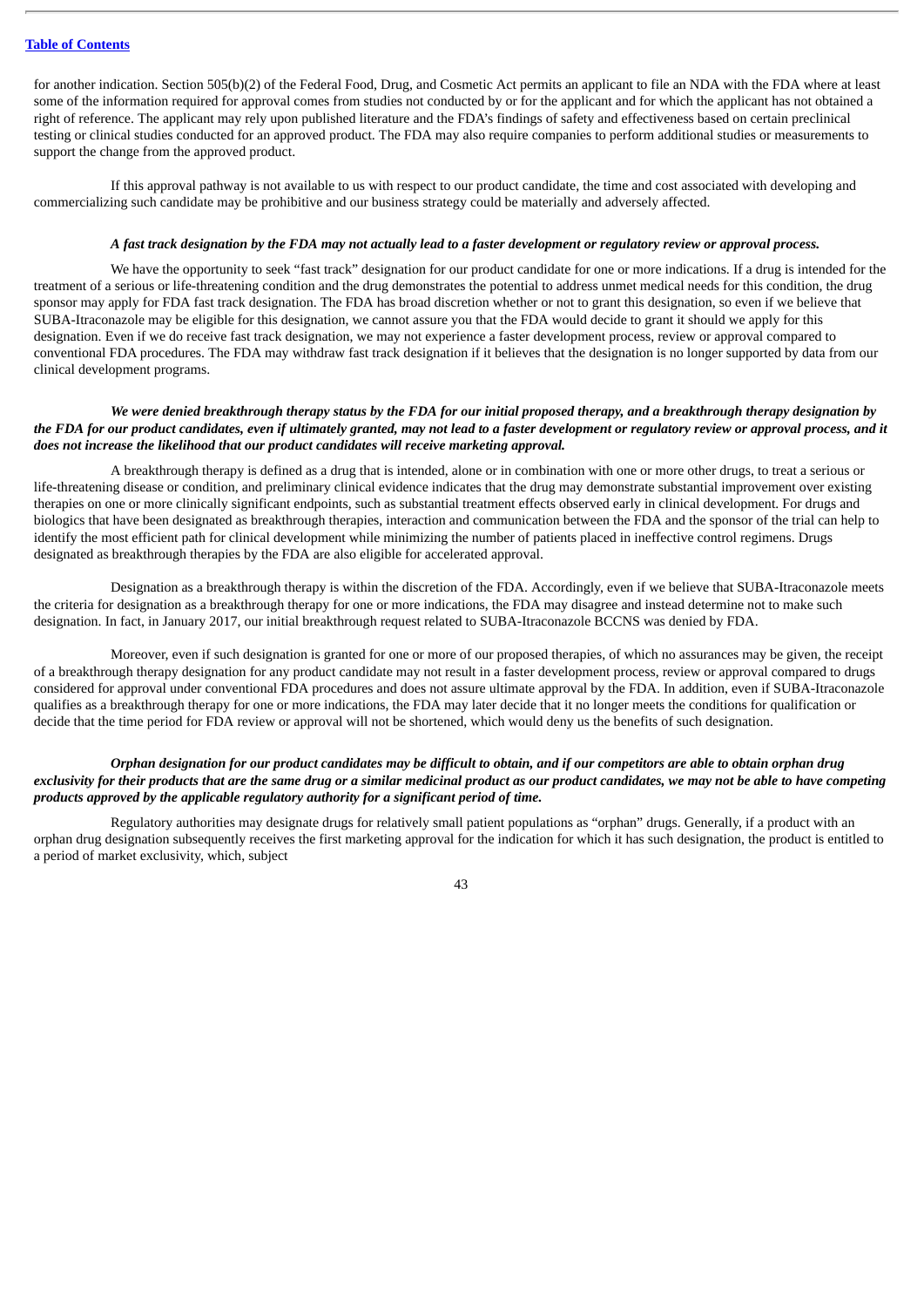to certain exceptions, precludes the FDA from approving another marketing application for the same drug for the same indication for that time period. The applicable market exclusivity period is seven years in the United States. We previously secured orphan drug designation for SUBA-Itraconazole BCCNS (our previous product candidate).

Obtaining orphan drug exclusivity for our product candidates may be important to our commercial strategy. If a competitor obtains orphan drug exclusivity for and approval of a product with the same indication as our product candidates before we do, and if the competitor's product is the same drug or a similar medicinal product as ours, we could be excluded from the market. Even if we obtain orphan drug exclusivity after FDA approval, we may not be able to maintain it. For example, if a competitive product that is the same drug or a similar medicinal product as our product candidate is shown to be clinically superior to our product candidate, any orphan drug exclusivity we have obtained will not block the approval of such competitive product. In addition, orphan drug exclusivity will not prevent the approval of a product that is the same drug as our product candidate if the FDA finds that we cannot assure the availability of sufficient quantities of the drug to meet the needs of the persons with the disease or condition for which the drug was designated. If one or more of these events occur, it could have a material adverse effect on our company.

# Even if we obtain marketing approval for our product candidates, we could be subject to post-marketing restrictions or withdrawal from the market and we may be subject to penalties if we fail to comply with regulatory requirements or if we experience unanticipated problems.

Even if we obtain marketing approval for our product candidates, along with the manufacturing processes, post-approval clinical data, labeling, advertising and promotional activities for such product, we will be subject to continual requirements of and review by the FDA and other regulatory authorities. These requirements include submissions of safety and other post-marketing information and reports, registration and listing requirements, cGMP requirements relating to manufacturing, quality control, quality assurance and corresponding maintenance of records and documents, requirements regarding the distribution of samples to physicians and recordkeeping. In addition, even if marketing approval of our product candidate is granted, the approval may be subject to limitations on the indicated uses for which the product may be marketed or to the conditions of approval, including the requirement to implement a risk evaluation and mitigation strategy. New drugs frequently are indicated only for patient populations that have not responded to an existing therapy or have relapsed. If our product candidates receive marketing approval, the accompanying label may limit the approved use of our drug in this way, which could limit sales of the products.

The FDA may also impose requirements for costly post-marketing studies or clinical trials and surveillance to monitor the safety or efficacy of our products. The FDA closely regulates the post-approval marketing and promotion of drugs to ensure drugs are marketed only for the approved indications and in accordance with the provisions of the approved labeling. The FDA imposes stringent restrictions on manufacturers' communications regarding off-label use and if we or any third-party partners of ours do not market our products for their approved indications, we may be subject to enforcement action for off-label marketing. Violations of the Federal Food, Drug, and Cosmetic Act relating to the promotion of prescription drugs may lead to investigations alleging violations of federal and state health care fraud and abuse laws, as well as state consumer protection laws.

In addition, later discovery of previously unknown adverse events or other problems with our product, manufacturers or manufacturing processes, or failure to comply with regulatory requirements, may yield various results, including:

- restrictions on such product, our manufacturers or manufacturing processes;
- restrictions on the labeling or marketing of the product;
- restrictions of product distribution use;
- requirements to conduct post-marketing studies or clinical trials;
- the need to utilize warning letters;
- suspension or withdrawal of marketing approvals:
- withdrawal of the product from the market or product recalls;

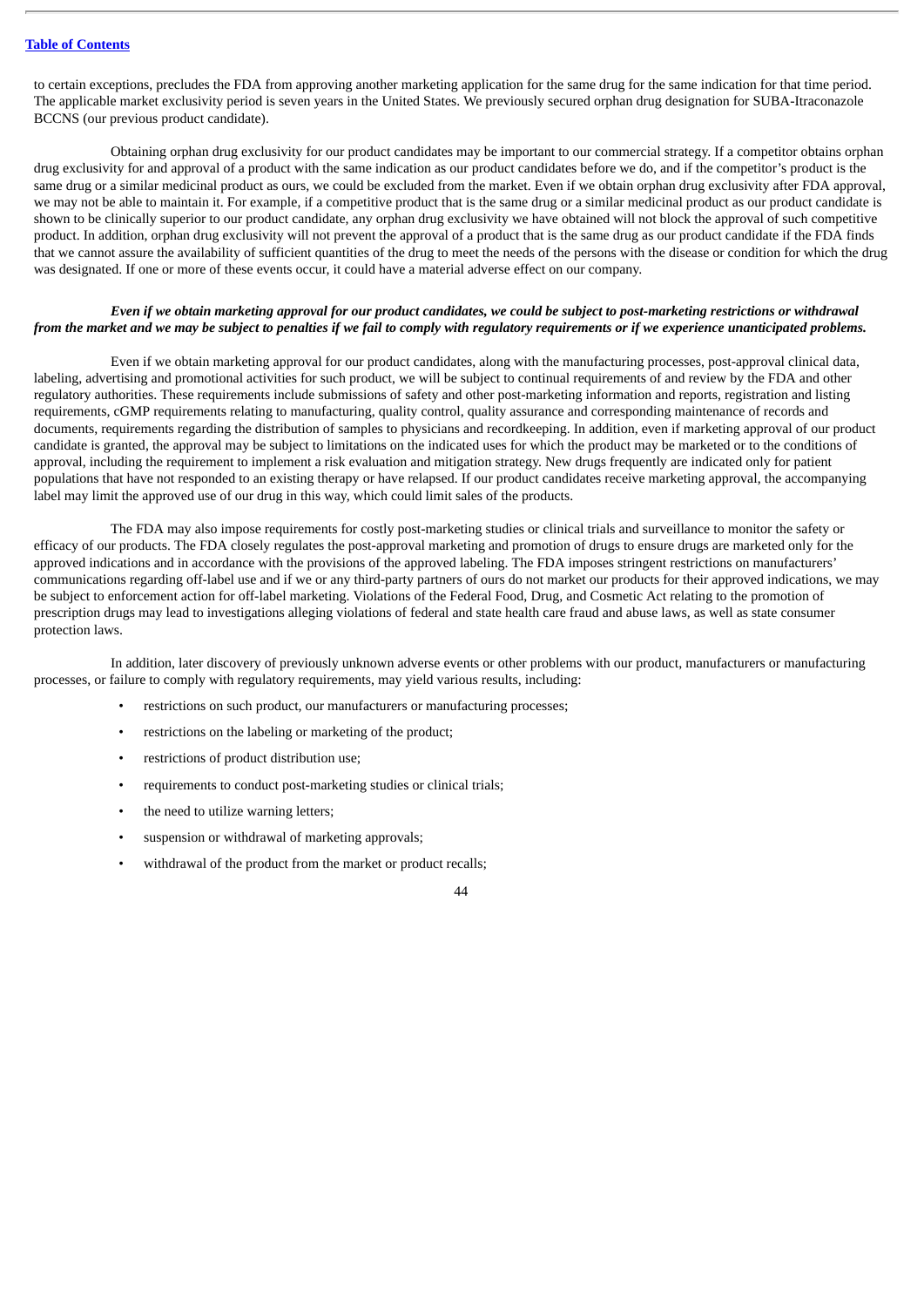- refusal by regulatory authorities to approve pending applications or supplements to approved applications that we submit;
- fines, restitution or disgorgement of profits or revenues;
- product seizure; or
- injunctions or the imposition of civil or criminal penalties.

We may face similar issues in connection with non-compliance with non-U.S. regulatory requirements.

### **Risks Related to Our Securities**

# *An active trading market for our common stock does not exist and may not develop or be sustained.*

An investment in our company will likely require a long-term commitment, with no certainty of return. Although our common stock is listed for quotation on the OTCQB marketplace operated by OTC Markets Group, Inc., trading has been very limited, and we cannot predict whether an active market for our common stock will ever develop in the future. In the absence of an active trading market:

- investors may have difficulty buying and selling or obtaining market quotations;
- market visibility for shares of our common stock may be limited; and
- a lack of visibility for shares of our common stock may have a depressive effect on the market price for shares of our common stock.

The OTCQB market is a relatively unorganized, inter-dealer, over-the-counter market that provides significantly less liquidity than NASDAQ or the NYSE American (formerly known as the American Stock Exchange). This illiquid trading market for our common stock may make it difficult for you to dispose of your common stock at desirable prices or at all. Moreover, there is a risk that our common stock could be delisted from the OTCQB, in which case it might be quoted on the OTC Pink Market, which is even more illiquid than the OTCQB.

The lack of an active market impairs your ability to sell your shares at the time you wish to sell them or at a price that you consider reasonable. The lack of an active market may also reduce the fair market value of your shares. An inactive market may also impair our ability to raise capital to continue to fund operations by selling shares and may impair our ability to acquire additional intellectual property assets by using our shares as consideration.

Moreover, while we may seek to have our common stock listed on the NASDAQ Stock Market, there is a risk that we will be unable to do so, which would leave our common stock listed on the OTCQB and subject to the foregoing risks of illiquidity.

## We may not maintain qualification for OTCQB inclusion, and therefore you may be unable to sell your shares.

Our common stock is eligible for quotation on the OTCQB. However, trading of our common stock could be suspended. If for any reason our common stock does not become eligible or maintain eligibility for quotation on the OTCQB or a public trading market does not develop, purchasers of shares of our common stock may have difficulty selling their shares should they desire to do so. If we are unable to satisfy the requirements for quotation on the OTCQB, any quotation in our common stock could be conducted on the OTC Pink Market, which is an unorganized and often illiquid market. As a result, a purchaser of our common stock may find it more difficult to dispose of, or to obtain accurate quotations as to the price of their shares. This would materially and adversely affect the liquidity of our securities.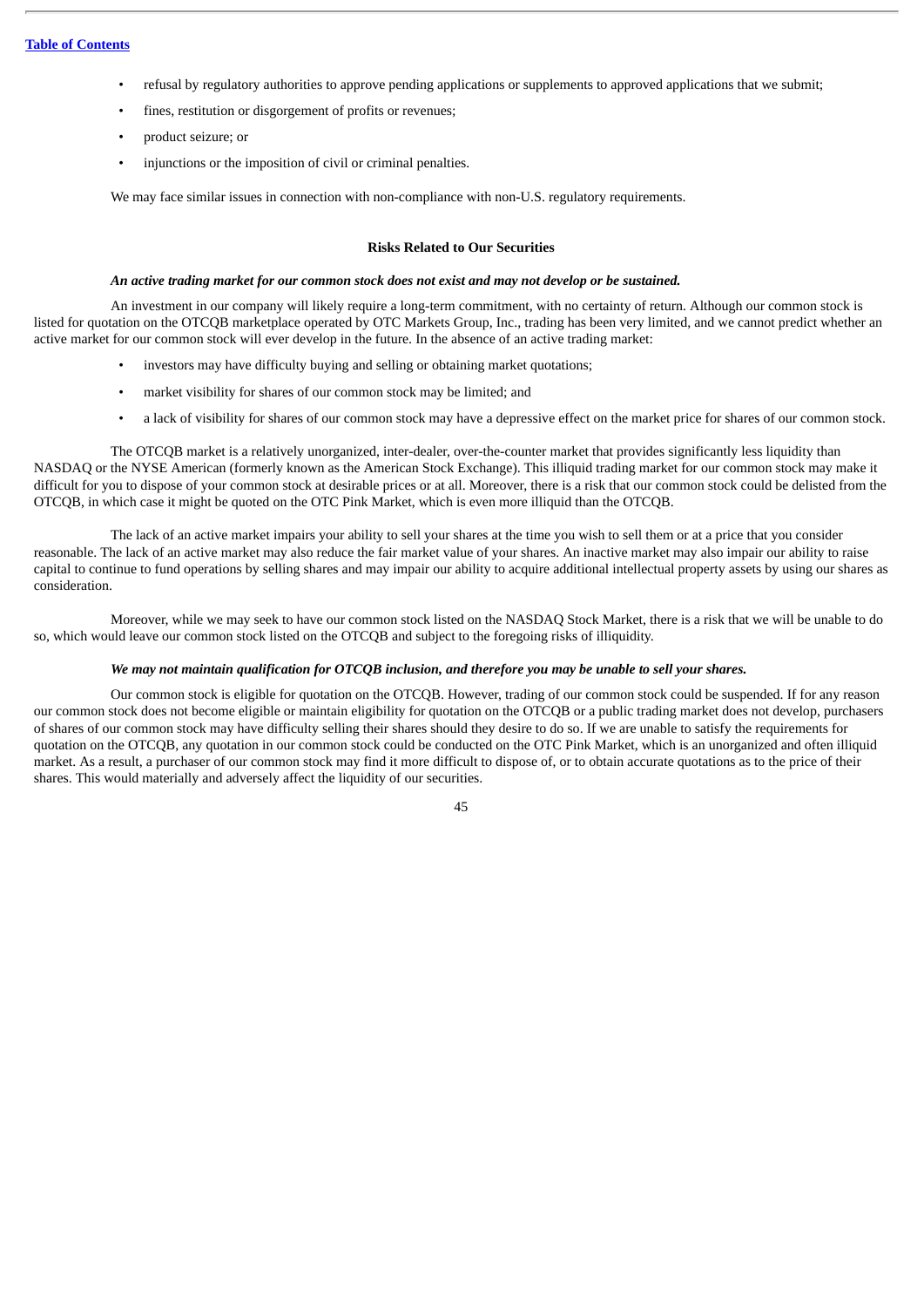# Even if a market for our common stock develops, the market price of our common stock may be significantly volatile, which could *result in substantial losses for purchasers.*

The market price for our common stock may be significantly volatile and subject to wide fluctuations in response to factors including the following:

- actual or anticipated fluctuations in our quarterly or annual operating results;
- changes in financial or operational estimates or projections;
- conditions in markets generally;
- changes in the economic performance or market valuations of companies similar to ours; and
- general economic or political conditions in the United States or elsewhere.

In particular, the market prices for securities of biotechnology companies have historically been particularly volatile. Some of the factors that may cause the market price of our common stock to fluctuate include:

- changes in our relationship with Mayne Pharma
- any delay in or the results of our clinical trials;
- the announcements of clinical trial data, and the investment community's perception of and reaction to those data;
- the results of clinical trials conducted by others on products that would compete with our product candidate;
- any litigation in which the Company is a party, including the Action;
- any delay or failure to receive NDA acceptance and approval by FDA and other regulatory agencies or bodies;
- our inability to commercially launch our product or market and generate sales of our product;
- failure of our product, even if approved for marketing, to achieve any level of commercial success;
- our failure to obtain or maintain patent protection for any of our technologies and product or the issuance of third-party patents that cover our technologies or product;
- developments or disputes concerning our product's intellectual property rights;
- our competitors' technological innovations;
- general and industry-specific economic conditions that may affect our expenditures;
- changes in market valuations of similar companies;
- announcements by us or our competitors of significant contracts, acquisitions, strategic partnerships, joint ventures, capital commitments, new technologies, or patents;
- failure to adequately manufacture our product through third parties for purposes of clinical trials or actual sales;

- future sales of our common stock or other securities;
- period-to-period fluctuations in our financial results; and
- low trading volume of our common stock.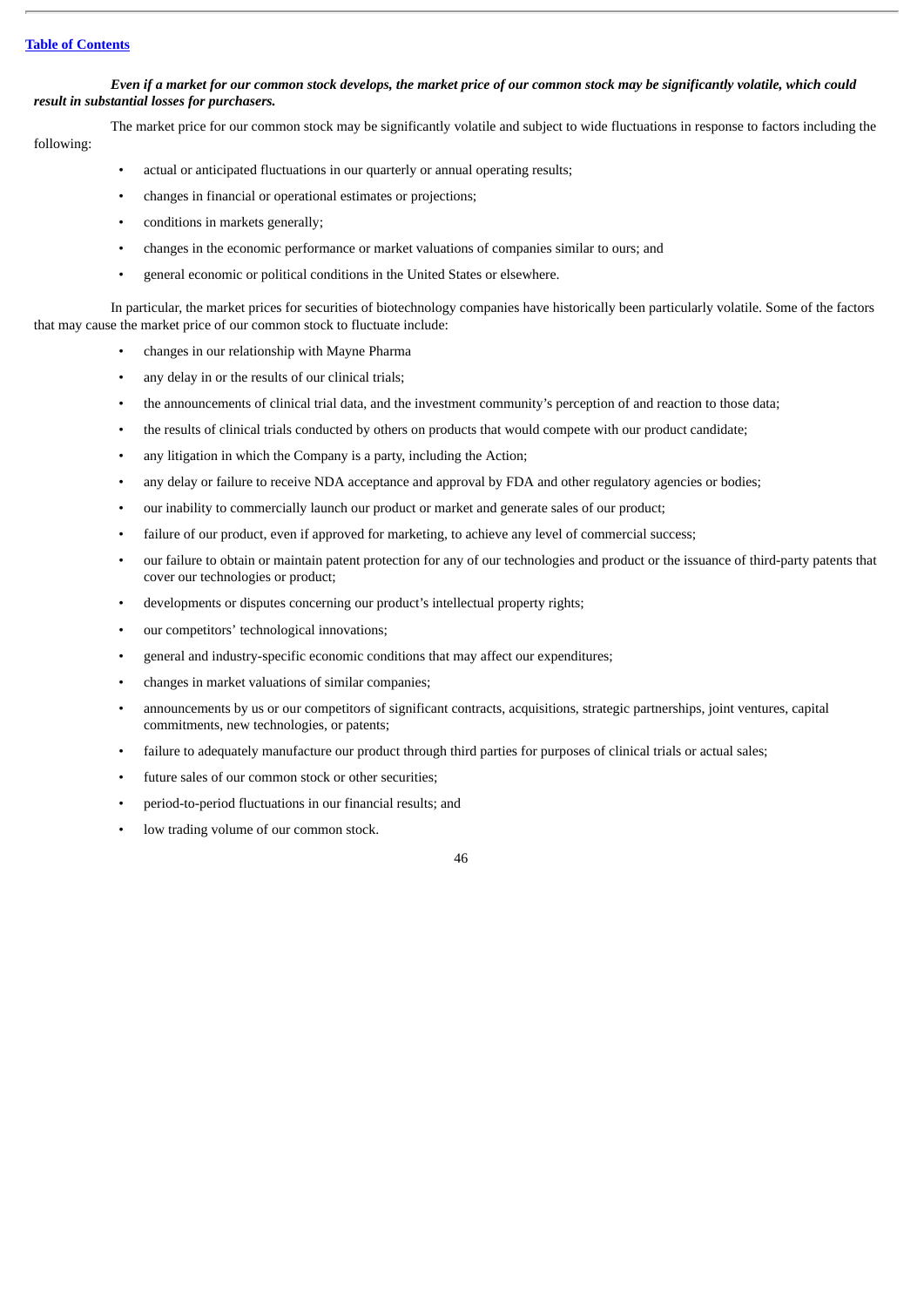In addition, if we fail to reach an important research, development or commercialization milestone or result by a publicly expected deadline, even if by only a small margin, there could be significant impact on the market price of our common stock. Additionally, as we approach the announcement of anticipated significant information and as we announce such information, we expect the price of our common stock to be particularly volatile, and negative results would have a substantial negative impact on the price of our common stock.

In some cases, following periods of volatility in the market price of a company's securities, stockholders have often instituted class action securities litigation against those companies. Such litigation, if instituted, could result in substantial costs and diversion of management attention and resources, which could significantly harm our business operations and reputation.

## Our management and two significant stockholders collectively own a substantial majority of our common stock and voting power.

Collectively, our officers, our directors and two significant stockholders (HPLLC and Mayne Pharma) own or exercise voting and investment control of approximately 80.1% of our common stock as of the date of this Report. As a result, investors may be prevented from affecting matters involving our company, including:

- the composition of our Board of Directors and, through it, any determination with respect to our business direction and policies, including the appointment and removal of officers;
- any determinations with respect to mergers or other business combinations;
- our acquisition or disposition of assets; and
- our corporate financing activities.

Furthermore, this concentration of voting power could have the effect of delaying, deterring or preventing a change of control or other business combination that might otherwise be beneficial to our stockholders. This significant concentration of share ownership may also adversely affect the trading price for our common stock because investors may perceive disadvantages in owning stock in a company that is controlled by a small number of stockholders.

# Future sales of our common stock in the public market could lower the price of our common stock and impair our ability to raise funds *in future securities offerings.*

Significant blocks of our stock are held by HPLLC and Mayne Pharma, and these entities also hold warrants to purchase our common stock. Future sales of a substantial number of shares of our common stock in the public market, or the perception that such sales may occur, could adversely affect the then prevailing market price of our common stock and could make it more difficult for us to raise funds in the future through a public offering of our securities.

# Our Series B Convertible Preferred Stock held by Mayne Pharma ranks senior to our common stock in the event of a bankruptcy. *liquidation or winding up of our assets.*

As of the date of this Report, Mayne Pharma, our majority stockholder, owns 5,797,102 shares of our Series B Convertible Preferred Stock, which we issued in connection with two tranches of our financing with Mayne Pharma which closed in January 2018 and July 2018. In the event of our bankruptcy, liquidation or winding up, our assets will be available to pay obligations on our Series B Convertible Preferred Stock in preference to the holders of our common stock. There is therefore a risk that in such a case, our common stockholders may see no return on their investment if our assets can only satisfy our obligations to Mayne Pharma as the holder of our Series B Convertible Preferred Stock.

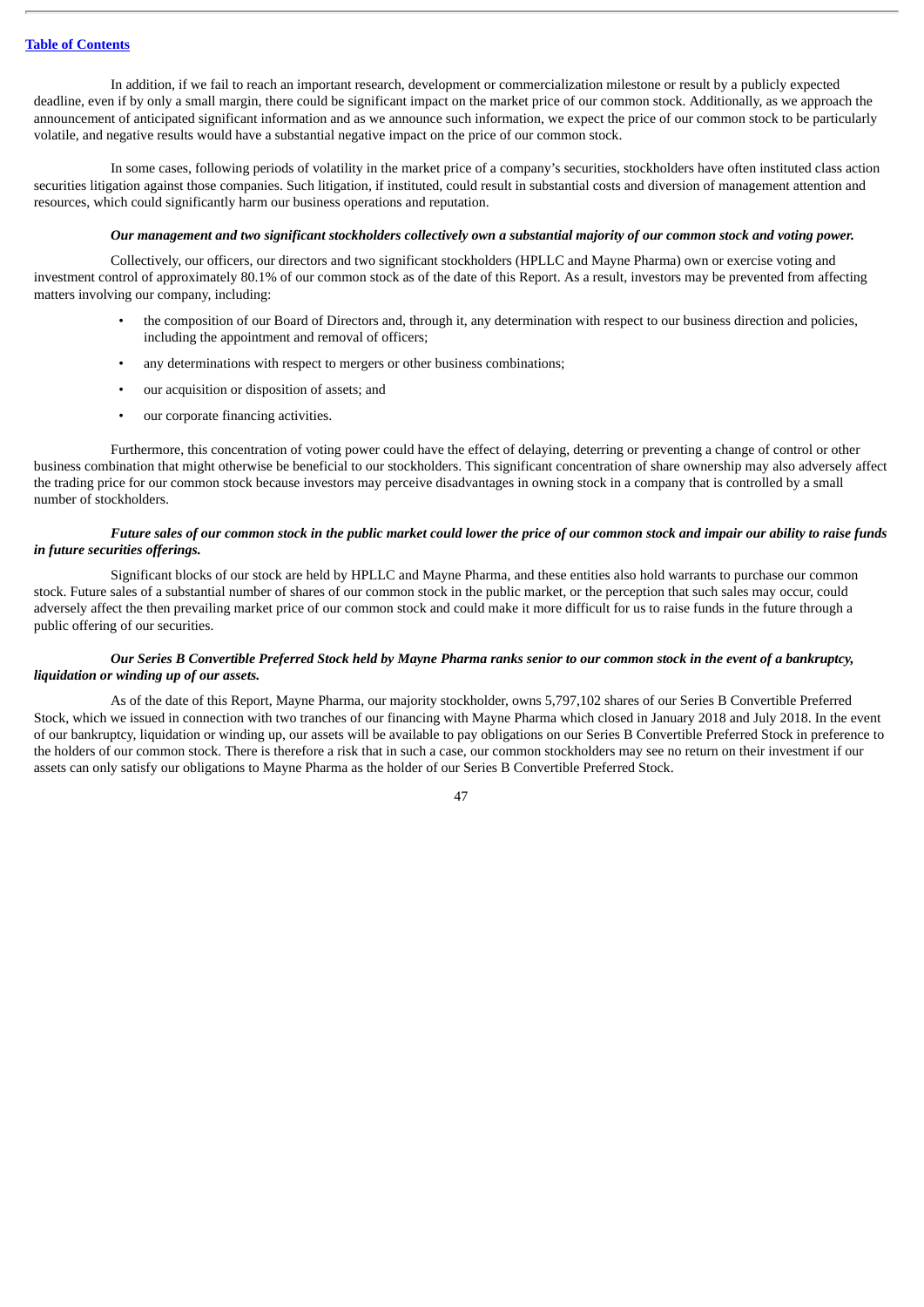# Our common stock is considered a "penny stock," and thereby is subject to additional sale and trading regulations that may make it *more difficult to sell.*

Our common stock is considered a "penny stock" as it does not qualify for one of the exemptions from the definition of "penny stock" under Section 3a51-1 of the Securities Exchange Act of 1934. Our common stock will be a "penny stock" for so long as it meets one or more of the following conditions: (i) the stock trades at a price less than \$5 per share; (ii) it is not traded on a "recognized" national exchange; or (iii) is issued by a company (such as ours) that has been in business less than three years with net tangible assets less than \$5 million.

The principal result or effect of being designated a "penny stock" is that securities broker-dealers participating in sales of our common stock will be subject to the "penny stock" regulations set forth in Rules 15g-2 through 15g-9 promulgated under the Exchange Act. For example, Rule 15g-2 requires broker-dealers dealing in penny stocks to provide potential investors with a document disclosing the risks of penny stocks and to obtain a manually signed and dated written receipt of the document at least two business days before effecting any transaction in a penny stock for the investor's account. Moreover, Rule 15g-9 requires broker-dealers in penny stocks to approve the account of any investor for transactions in such stocks before selling any penny stock to that investor. This procedure requires the broker-dealer to: (i) obtain from the investor information concerning his or her financial situation, investment experience and investment objectives; (ii) reasonably determine, based on that information, that transactions in penny stocks are suitable for the investor and that the investor has sufficient knowledge and experience as to be reasonably capable of evaluating the risks of penny stock transactions; (iii) provide the investor with a written statement setting forth the basis on which the broker-dealer made the determination in (ii) above; and (iv) receive a signed and dated copy of such statement from the investor, confirming that it accurately reflects the investor's financial situation, investment experience and investment objectives. Compliance with these requirements may make it more difficult and time consuming for holders of our common stock to resell their shares to third parties or to otherwise dispose of them in the market or otherwise.

# FINRA sales practice requirements may also limit your ability to buy and sell our common stock, which could depress the price of our

#### *shares.*

FINRA rules require broker-dealers to have reasonable grounds for believing that an investment is suitable for a customer before recommending that investment to the customer. Prior to recommending speculative low-priced securities to their non-institutional customers, brokerdealers must make reasonable efforts to obtain information about the customer's financial status, tax status and investment objectives, among other things. Under interpretations of these rules, FINRA believes that there is a high probability such speculative low-priced securities will not be suitable for at least some customers. Thus, FINRA requirements make it more difficult for broker-dealers to recommend that their customers buy our common stock, which may limit your ability to buy and sell our shares, have an adverse effect on the market for our shares, and thereby depress our share price.

## *You may face significant restrictions on the resale of your shares due to state "blue sky" laws.*

Each state has its own securities laws, often called "blue sky" laws, which (1) limit sales of securities to a state's residents unless the securities are registered in that state or qualify for an exemption from registration, and (2) govern the reporting requirements for broker-dealers doing business directly or indirectly in the state. Before a security is sold in a state, there must be a registration in place to cover the transaction, or it must be exempt from registration. The applicable broker-dealer must also be registered in that state.

We do not know whether our securities will be registered or exempt from registration under the laws of any state. A determination regarding registration will be made by those broker-dealers, if any, who agree to serve as market makers for our common stock. We have not yet applied to have our securities registered in any state and will not do so until we receive expressions of interest from investors resident in specific states after they have viewed this Report. There may be significant state blue sky law restrictions on the ability of investors to sell, and on purchasers to buy, our securities. You should therefore consider the resale market for our common stock to be limited, as you may be unable to resell your shares without the significant expense of state registration or qualification.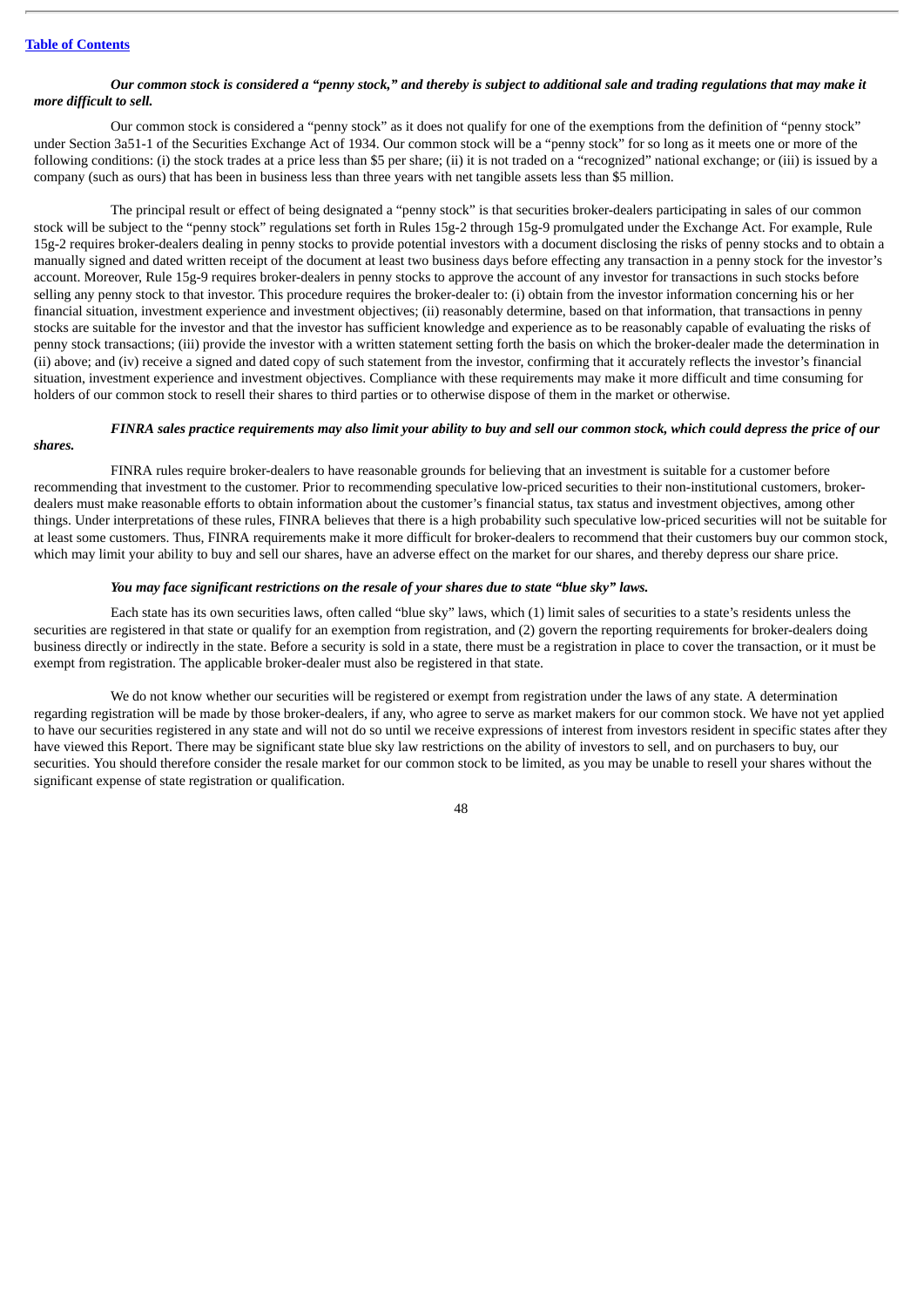## There may be limitations on the effectiveness of our internal controls, and a failure of our control systems to prevent error or fraud *may materially harm our company.*

Proper systems of internal controls over financial accounting and disclosure are critical to the operation of a public company. Given the size of our company and the limited number of fulltime employees that we have employed, there may be certain limitations on the effectiveness of our internal controls. Moreover, we do not expect that disclosure controls or internal control over financial reporting will prevent all errors and all fraud, if any. A control system, no matter how well designed and operated, can provide only reasonable, not absolute, assurance that the control system's objectives will be met. Further, the design of a control system must reflect the fact that there are resource constraints and the benefits of controls must be considered relative to their costs. Because of the inherent limitations in all control systems, no evaluation of controls can provide absolute assurance that all control issues and instances of fraud, if any, have been detected. Failure of our control systems to prevent error or fraud could materially and adversely impact us.

# Because we became public by means other than a traditional initial public offering, we may not be able to attract the attention of major *brokerage firms.*

Our business was created when certain operating assets were contributed to our company in August 2013 as our company was a "shell company" emerging from bankruptcy. Since our current business became a public company by means other than a traditional initial public offering, investors and securities analysts may be reluctant to invest in or provide research coverage of us. This stigma could impair our fundraising opportunities and our reputation generally.

# If securities or industry analysts do not publish research or reports about our business, or if they change their recommendations *regarding our stock adversely, our stock price and trading volume could decline.*

The trading market for our common stock will be influenced by the research and reports that industry or securities analysts publish about us or our business. We do not currently have and may never obtain research coverage by industry or financial analysts. If no or few analysts commence coverage of us, the trading price of our stock would likely decrease. Even if we do obtain analyst coverage, if one or more of the analysts who cover us downgrade our stock, our stock price would likely decline. If one or more of these analysts cease coverage of us or fail to regularly publish reports on us, we could lose visibility in the financial markets, which in turn could cause our stock price or trading volume to decline.

# Anti-takeover provisions in our charter documents and Delaware law could discourage, delay or prevent a change in control of our *company and may affect the trading price of our common stock.*

We are a Delaware corporation and the anti-takeover provisions of the Delaware General Corporation Law may discourage, delay or prevent a change in control by prohibiting us from engaging in a business combination with an interested stockholder for a period of three years after the person becomes an interested stockholder, even if a change in control would be beneficial to our existing stockholders.

In addition, our certificate of incorporation and amended and restated bylaws may discourage, delay or prevent a change in our management or control over us that stockholders may consider favorable. In particular, our certificate of incorporation and amended and restated bylaws, among other matters:

- permit our Board of Directors to issue up to 10,000,000 shares of preferred stock, with any rights, preferences and privileges as they may designate;
- provide that all vacancies on our Board of Directors, including as a result of newly created directorships, may, except as otherwise required by law, be filled by the affirmative vote of a majority of directors then in office, even if less than a quorum;
- provide that stockholders seeking to present proposals before a meeting of stockholders or to nominate candidates for election as directors at a meeting of stockholders must provide advance notice in writing, and also specify requirements as to the form and content of a stockholder's notice; and
- do not provide for cumulative voting rights, thereby allowing the holders of a majority of the shares of common stock entitled to vote in any election of directors to elect all of the directors standing for election;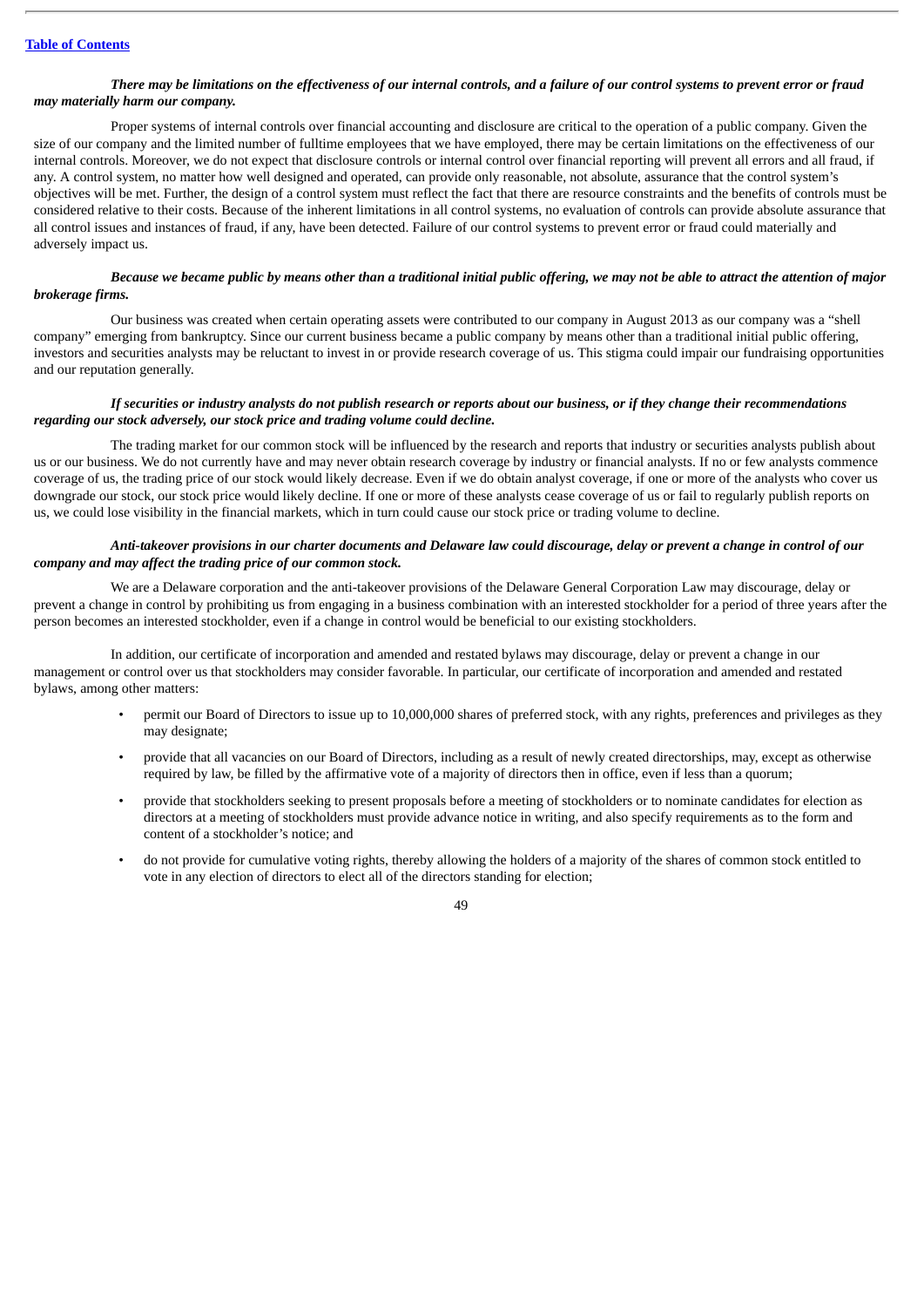# The financial and operational projections that we may make from time to time are subject to inherent risks.

The projections that our management may provide from time to time (including, but not limited to, those relating to potential peak sales amounts, product approval, production and supply dates, commercial launch dates, and other financial or operational matters) reflect numerous assumptions made by management, including assumptions with respect to our specific as well as general business, economic, market and financial conditions and other matters, all of which are difficult to predict and many of which are beyond our control. Accordingly, there is a risk that the assumptions made in preparing the projections, or the projections themselves, will prove inaccurate. There will be differences between actual and projected results, and actual results may be materially different from those contained in the projections. The inclusion of the projections in this Report should not be regarded as an indication that we or our management or representatives considered or consider the projections to be a reliable prediction of future events, and the projections should not be relied upon as such.

### *We do not intend to pay dividends on our common stock.*

We have never declared or paid any cash dividend on our common stock. We currently intend to retain any future earnings and do not expect to pay any dividends for the foreseeable future. Therefore, you should not invest in our common stock in the expectation that you will receive dividends.

### **Item 1B. Unresolved Staff Comments.**

None.

# **Item 2. Description of Property.**

We currently work remotely and have no office lease.

### **Item 3. Legal Proceedings.**

We may from time to time become a party to various legal proceedings arising in the ordinary course of business. Except as discussed below, we are not the subject of any pending legal proceedings.

On July 9, 2019, Hedgepath, LLC ("HPLLC"), a significant minority stockholder of ours and an investment vehicle associated with our former Executive Chairman, filed a civil action captioned *Hedgepath, LLC v. Magrab, et al.*, C.A. No. 2019-0529-JTL, in the Delaware Court of Chancery (the "Action") against our directors and President and Chief Executive Officer, and a former director (collectively the "Individual Defendants"). On September 27, 2019, the Individual Defendants and Mayne Pharma each filed a motion to dismiss the Action.

On December 3, 2019, HPLLC filed the Verified Amended and Supplemental Complaint. In the Complaint in the Action, purportedly brought directly and derivatively on behalf of us, HPLLC alleges claims for breach of fiduciary duty, waste, declaratory judgment, statutory violations, and dilution of stockholder equity, against the Individual Defendants and Mayne Pharma in connection with (i) the previously announced issuance of certain of our equity securities to Mayne Pharma on or about January 8, 2018, (ii) Mayne Pharma's alleged influence over the timing and conduct of the previous clinical trial of SUBA-Itraconazole for the treatment of BCCNS, and (iii) previously announced amendments to the Supply and License Agreement, as amended (presently memorialized at the Third Amended SLA), between us and Mayne Pharma and certain transactions contemplated thereby. The Complaint also alleges claims for breach of fiduciary duty and fraudulent misrepresentation in connection with allegedly false and misleading statements included in our press releases and filings with the SEC. The Complaint seeks unspecified damages from the defendant, and equitable and other relief. Legal costs associated directly with the Company as a nominal defendant were initially payable by us until certain retention amounts were reached. Such costs are included in general and administrative expenses for the current period and are currently covered by our insurance policy.

On January 10, 2020, the Individual Defendants and Mayne Pharma each filed a motion to dismiss the Complaint. A hearing on those motions was scheduled on March 26, 2020, but was postponed to June 2020 due to the ongoing coronavirus outbreak. On June 4, 2020, the Delaware Court of Chancery held a hearing at which the separate motions of the Individual Defendants and Mayne Pharma to dismiss the Complaint were presented. At the conclusion of the hearing, the Court issued an oral ruling in which it denied the motions to dismiss the Complaint. Accordingly, the Action is anticipated to proceed in the course typical for such litigation.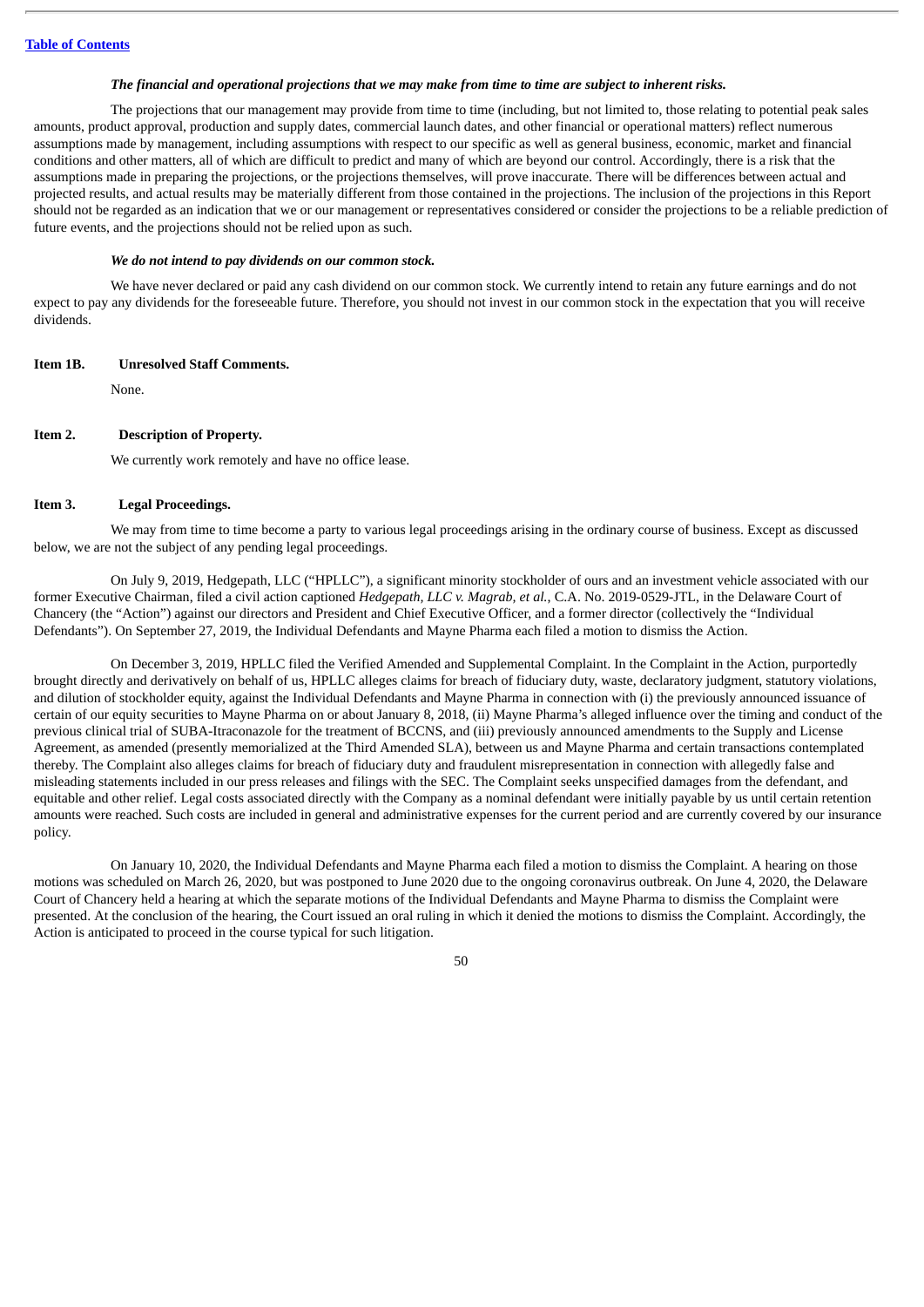Additionally, on March 23, 2020, a Stockholder Class Action Complaint was filed in the Delaware Court of Chancery by a stockholder and purported class representative, Samuel P. Sears, commencing litigation captioned *Sears v. Magrab et al*., C.A. No. 2020-0215-JTL (the "Putative Class Action"). The plaintiff amended his complaint in May 2020. The defendants named in the Putative Class Action are identical to those named in the Action, with the exception that Inhibitor Therapeutics, Inc. is not a party to the litigation. The Putative Class Action asserts three direct breach of fiduciary duty claims-one against Mayne only, another against the Individual Defendants, and a third against all defendants-and the facts underlying those claims almost entirely mirror those alleged in the Action. On December 10, 2020, the Court of Chancery entered an order coordinating the Action and the Putative Class Action for purposes of litigations.

We believe the Action and Putative Class Action are legally and factually baseless, and the Individual Defendants will continue to defend themselves vigorously.

# **Item 4. Mine Safety Disclosures.**

Not applicable.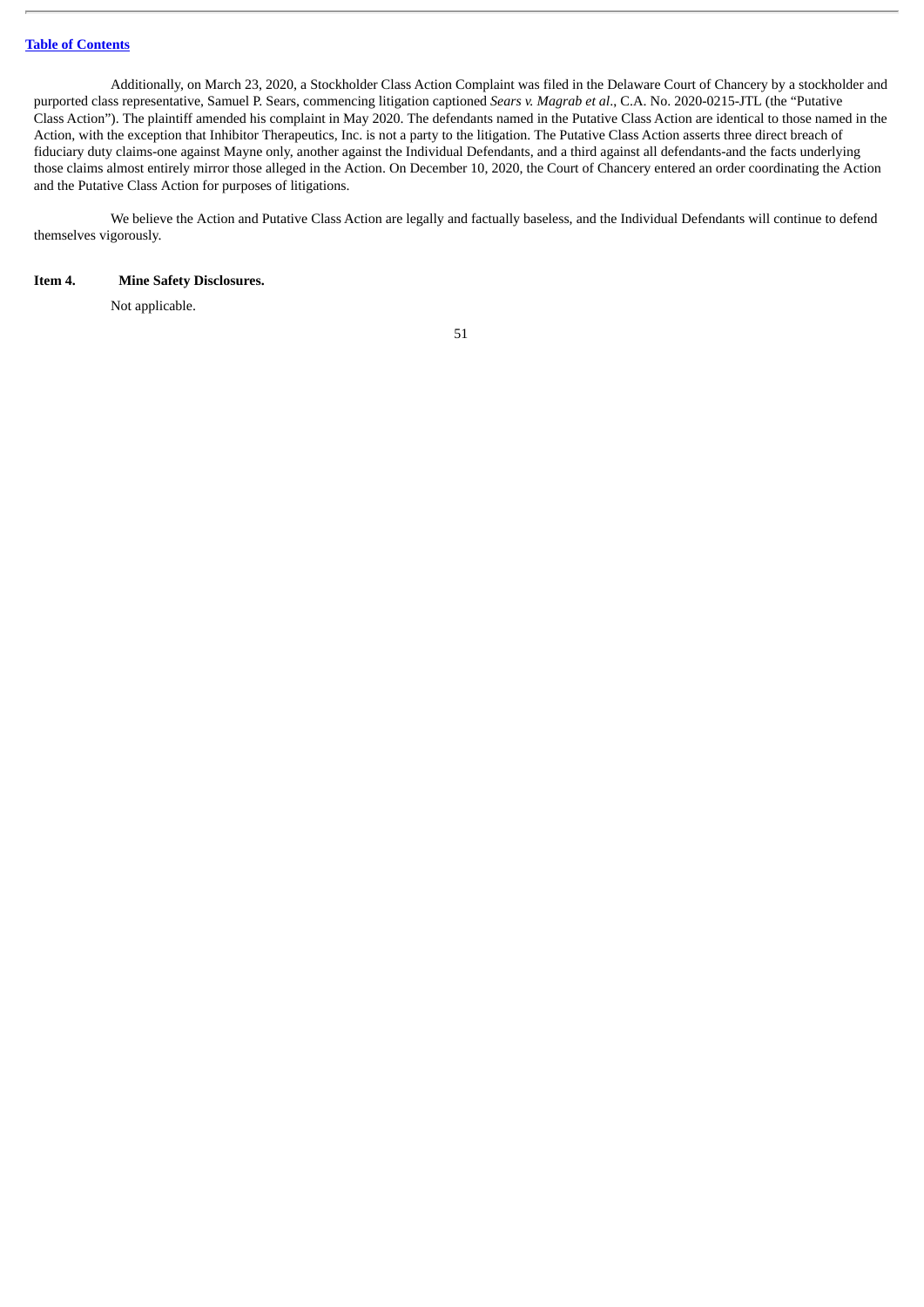# **PART II**

## Item 5. Market for Registrant's Common Equity, Related Stockholder Matters and Issuer Purchases of Equity Securities.

Our common stock is listed for quotation on the OTCQB market under the symbol "INTI", but an established public trading market for our common stock does not exist. The range of reported high and reported low sales prices per share for our common stock for each fiscal quarter during 2020 and 2019, as reported by the OTC Markets Group, is set forth below.

| <b>Quarterly common stock Price Ranges</b> |        |        |
|--------------------------------------------|--------|--------|
| Fiscal Year 2020, Quarter Ended:           | High   | Low    |
| March 31, 2020                             | \$0.14 | \$0.04 |
| June 30, 2020                              | \$0.11 | \$0.04 |
| September 30, 2020                         | \$0.08 | \$0.05 |
| December 31, 2020                          | \$0.06 | \$0.03 |
| Fiscal Year 2019, Quarter Ended:           | High   | Low    |
| March 31, 2019                             | \$0.18 | \$0.04 |
| June 30, 2019                              | \$0.10 | \$0.05 |
| September 30, 2019                         | \$0.09 | \$0.06 |
| December 31, 2019                          | \$0.08 | \$0.01 |
|                                            |        |        |

Since our common stock is not listed on a national exchange, any over-the-counter market quotations shown above reflect inter-dealer prices, without retail mark-up, mark-down or commission and may not necessarily represent actual transactions.

As of the date of this Report, we had approximately 65 holders of record of our common stock. No cash dividends have been paid on the common stock to date. We currently intend to retain earnings for further business development and do not expect to pay cash dividends in the foreseeable future.

# *Securities Authorized for Issuance Under Equity Compensation Plans*

The following table provides information as of December 31, 2020 with respect to the shares of our common stock that may be issued under our existing equity compensation plan.

| <b>Plan category</b>                  | Number of<br>securities to be<br>issued upon<br>exercise of<br>outstanding<br>options, warrants<br>and rights<br>(a) | Weighted average<br>exercise price of<br>outstanding<br>options, warrants<br>and rights | <b>Number of securities</b><br>remaining available for<br>future issuance under<br>equity compensation<br>plans (excluding<br>securities reflected in<br>column (a) |
|---------------------------------------|----------------------------------------------------------------------------------------------------------------------|-----------------------------------------------------------------------------------------|---------------------------------------------------------------------------------------------------------------------------------------------------------------------|
| Equity compensation plans approved by |                                                                                                                      |                                                                                         |                                                                                                                                                                     |
| security holders (1)                  | 13,349,461(2)                                                                                                        | 0.10(2)                                                                                 | 3,492,276                                                                                                                                                           |

- (1) The 2014 Equity Incentive Plan (the "EIP") was adopted by the Board of Directors and approved by a majority of our stockholders on September 30, 2014. The Board of Directors approved an increase to the number of shares available for issuance under the EIP of 11,000,000 shares which was subsequently approved by our majority shareholder in December 2018. As of December 31, 2020, there are 7,139,052 shares available for issuance under the EIP.
- (2) Outstanding securities issued pursuant to our EIP are 13,349,461 stock options. 2,960,527 stock options were issued on February 3, 2019 with an exercise price of \$0.076 per share and vest on February 3, 2020. 986,842 of those options expired upon the resignation of a Board member in June 2019. 25,000 options were issued upon the appointment of the new Chairman of the Board on June 3, 2019 with an exercise price of \$0.073 and vested on February 3, 2020. 210,000 options were issued on December 12, 2019 with an exercise price of \$0.05 and vested on February 3, 2020. 4,500,000 options were issued to Board members on March 20, 2020 with an exercise price of \$0.05 and vested on March 20, 2021. 200,000 options were issued to management on September 17, 2020 with an exercise price of \$0.054 and vested on the grant date. 3,646,776 were issued to the Board and management on December 22, 2020 with an exercise price of \$0.031 and vested on the grant date.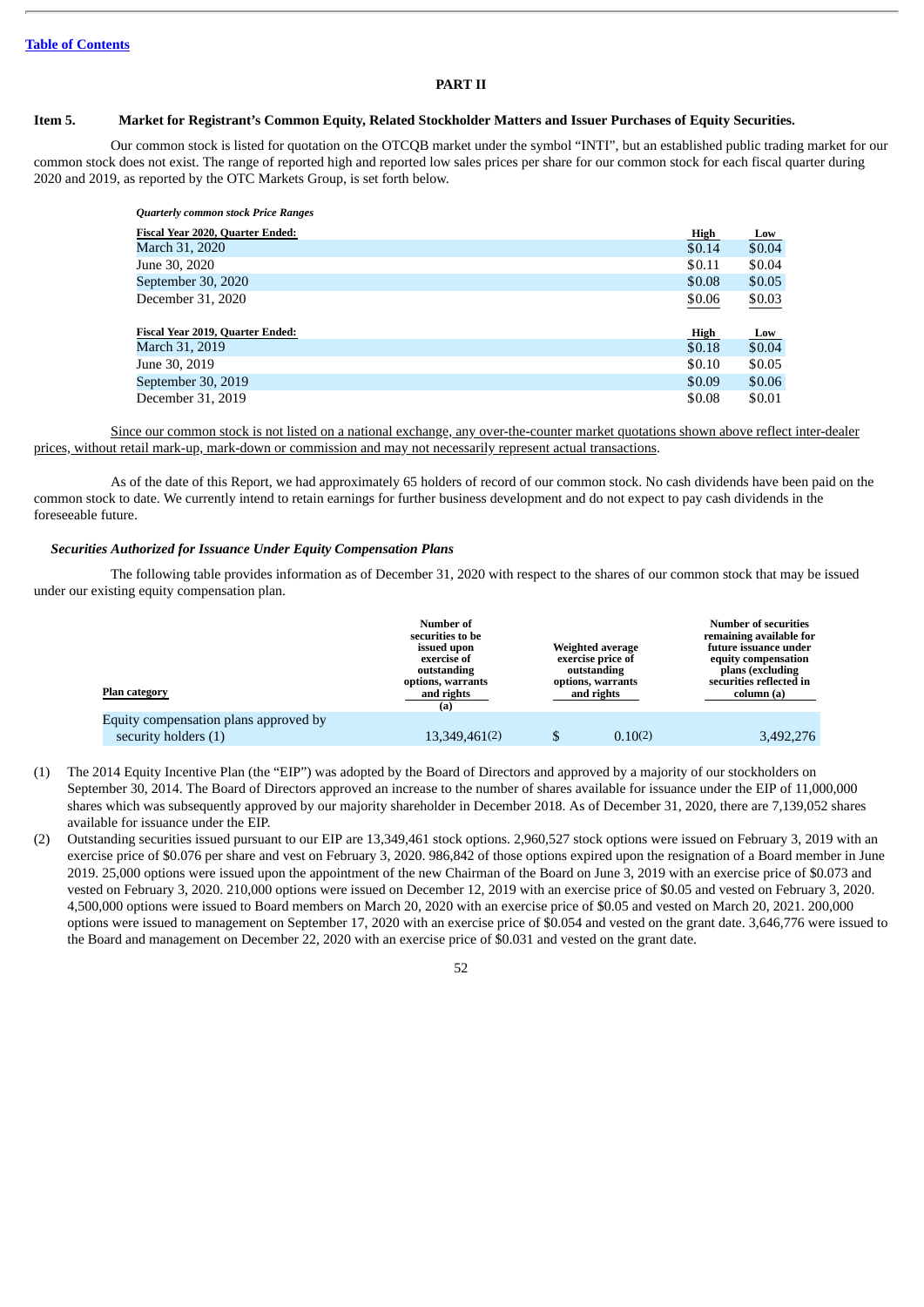# **Item 6. Reserved.**

### **Item 7. Management's Discussion and Analysis of Financial Condition and Results of Operations.**

The following discussion and analysis of our financial condition and results of operations should be read in conjunction with our consolidated financial statements and related notes appearing elsewhere in this Report. This discussion and analysis contains forward-looking statements that involve risks, uncertainties and assumptions. The actual results may differ materially from those anticipated in these forward-looking statements as a result of certain factors, including, but not limited to, those which are not within our control.

### *Background of Our Company*

We are a pharmaceutical development company that is seeking to discover, develop and ultimately commercialize innovative therapeutics for patients with certain cancers and non-cancerous proliferation disorders. We also have explored and expect to continue to explore acquiring or licensing other innovative pre-clinical and clinical stage therapeutics addressing unmet needs and orphan indications for the treatment of cancer and other diseases.

Our current primary focus is on the development of therapies initially for prostate and lung cancers in the United States utilizing SUBA-Itraconazole, a patented, oral formulation of the currently marketed anti-fungal drug itraconazole to which we hold an exclusive U.S. license from our majority stockholder, Mayne Pharma, for certain cancers and non-cancerous proliferation disorders. We previously conducted a positive Phase 2b study of SUBA-Itraconazole for the treatment of Basal Cell Carcinoma Nevus Syndrome, and Mayne Pharma assumed control of the clinical and regulatory development of this indication in December 2018 as described elsewhere in this Report.

SUBA-Itraconazole was developed and is licensed to us by our majority stockholder Mayne Pharma under a supply and license agreement, originally dated September 3, 2013, and most recently amended and restated in December 2018. Mayne Pharma is an Australian specialty pharmaceutical company that develops and manufactures branded and generic products, which it distributes directly or through distribution partners and provides contract development and manufacturing services. In addition to being our licensor and supplier, under the Third Amended SLA and related agreements, Mayne Pharma holds a majority equity stake in our company and holds important rights with respect to our company, such as the right (in its discretion) to appoint and remove members of our Board of Directors.

We were founded under the name "Commonwealth Biotechnologies, Inc." in Virginia in 1992, and completed an initial public offering in October 1997. CBI previously provided, on a contract basis, specialized life sciences services to the pharmaceutical and biotechnology sector. On January 20, 2011, CBI filed a voluntary petition for bankruptcy. We recommenced our current operations in August 2013 as a Delaware corporation following the emergence of CBI from its voluntary bankruptcy proceedings.

#### *Critical Accounting Policies and Estimates*

### *Estimates*

The preparation of financial statements requires management to make estimates and assumptions that affect the reported amounts of assets and liabilities and disclosure of contingent assets and liabilities at the date of the financial statements and the reported amounts of revenues and expenses during the period. Actual results could differ from those estimates.

### *Revenue Recognition*

We currently have no ongoing source of revenues. Any miscellaneous income is recognized when earned. Deferred revenue represents cash received for royalties in advance of being earned. Such payments are reflected as deferred revenue until recognized under our revenue recognition policy. Deferred revenue would be classified as current if management believes we will be able to recognize the deferred amount as revenue within twelve months of the balance sheet date. Deferred revenue will be recognized when the product is sold and the royalty is earned. Since all deferred revenue on our balance sheet is related to the BCCNS product which is yet to be approved by FDA, we have determined that 100% of the advances of the royalty received by Mayne Pharma should be classified as non-current.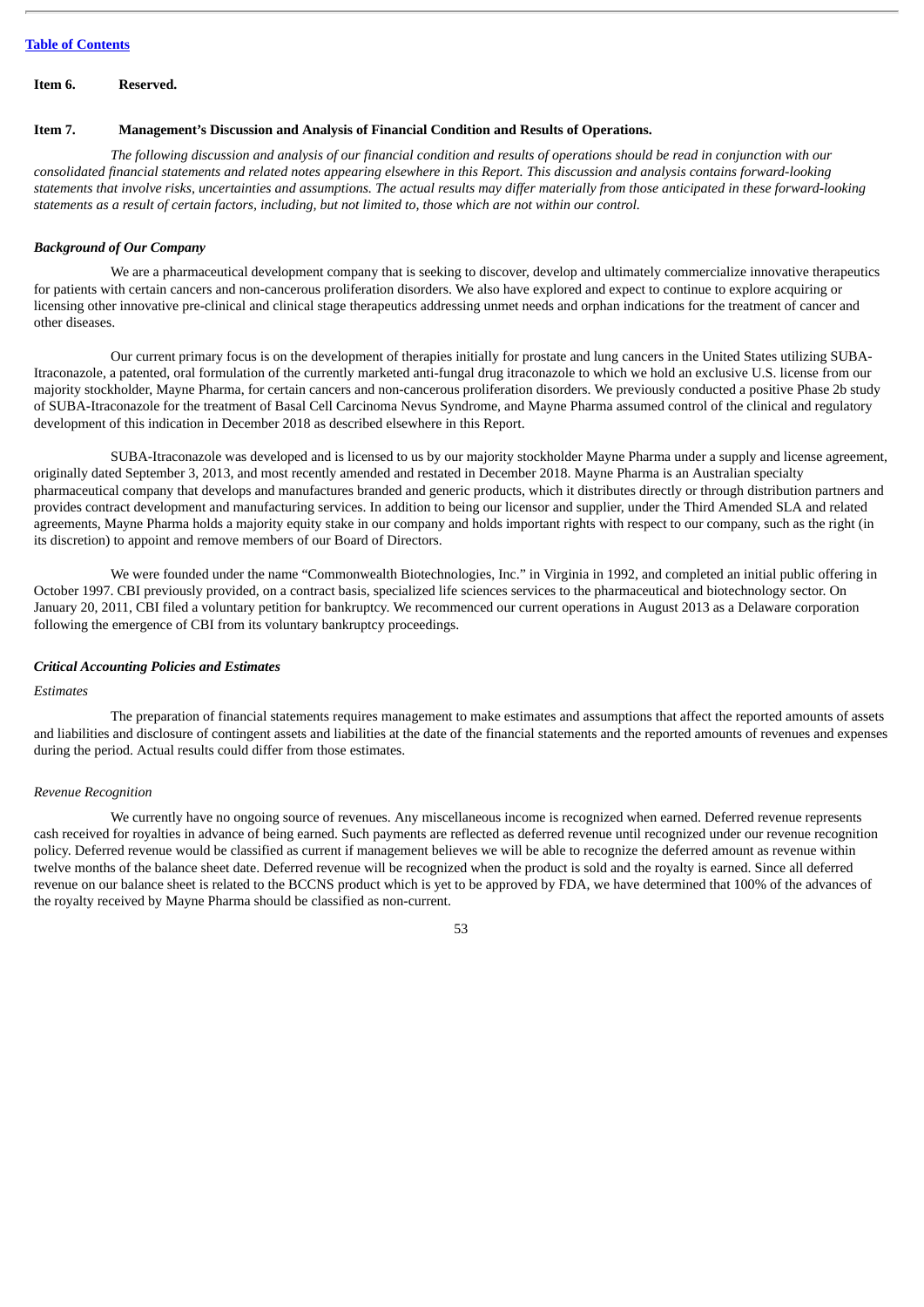#### *Cash and Cash Equivalents*

We consider all highly liquid debt instruments purchased with an original maturity of three months or less to be cash equivalents. At times, we may maintain cash balances in excess of Federal Deposit Insurance Corporation insured amounts which is up to \$250,000 for substantially all depository accounts. As of December 31, 2020, we had no cash in excess of the amount covered by Federal Deposit Insurance Corporation with two financial institutions.

### *Research and Development Expenses*

Research and development costs are expensed in the period in which they are incurred and include the expenses paid to third parties who conduct research and development activities on our behalf as well as purchased in-process research and development.

#### *Stock-Based Compensation*

We account for stock-based awards to employees and non-employees using Financial Accounting Standards Board ("FASB") Accounting Standards Codification ("ASC") Topic 718 – Accounting for Share-Based Payments, which provides for the use of the fair value based method to determine compensation for all arrangements where shares of stock or equity instruments are issued for compensation. Fair values of RSUs issued are determined based predominantly on the trading price of the common stock on the date of grant. Fair value of each common stock option is estimated on the date of grant using the Black-Scholes valuation model that uses assumptions for expected volatility, expected dividends, expected term, and the riskfree interest rate. Expected volatility is based on historical volatility of a peer group's common stock and other factors estimated over the expected term of the options. The expected term of the options granted is derived using the "simplified method" which computes expected term as the average of the sum of the vesting term plus the contract term. The risk-free rate is based on the U.S. Treasury yield.

In applying the Black-Scholes option pricing model for options issued in March 2020 that vest on the first anniversary of the grant date, the assumptions were as follows: expected price volatility of 97.4%; risk-free interest rate of 0.52%; weighted average expected life in years of 5.5; and no dividend yield. The value of these awards is based upon their grant-date fair value. That cost is recognized over the period during which the employee is required to provide service in exchange for the award. In applying the Black-Scholes option pricing model for options issued in September 2020 that vested on the grant date, the assumptions were as follows: expected price volatility of 86.98%; risk-free interest rate of 0.28%; weighted average expected life in years of 5.0; and no dividend yield. The value of these awards is based upon their grant-date fair value. That cost was recognized as expense on the grant date. In applying the Black-Scholes option pricing model for options issued in December 2020 that vested on the grant date, the assumptions were as follows: expected price volatility of 87.5%; risk-free interest rate of 0.39%; weighted average expected life in years of 5; and no dividend yield. The value of these awards is based upon their grant-date fair value. That cost was recognized as expense on the grant date.

#### *Income taxes*

Deferred tax assets and liabilities are recognized for future tax consequences attributed to differences between the consolidated financial statement carrying amounts of existing assets and liabilities and their respective tax bases and are measured using enacted tax rates that are expected to apply to the differences in the periods that they are expected to reverse. We have evaluated the guidance relating to accounting for uncertainty in income taxes and determined that we had no uncertain income tax positions that could have a significant effect on the consolidated financial statements for the years ended December 31, 2020 or 2019. Deferred tax assets consist primarily of in-process research and development, net operating loss carryforward, and share-based compensation. We recorded a 100% valuation allowance against the deferred tax assets as we have determined such amounts will not be currently realizable.

### *Recent accounting pronouncements*

We have considered all other recent accounting pronouncements that are issued, but not effective, and we do not believe that they will have a significant impact on the Company's results of operations or financial position.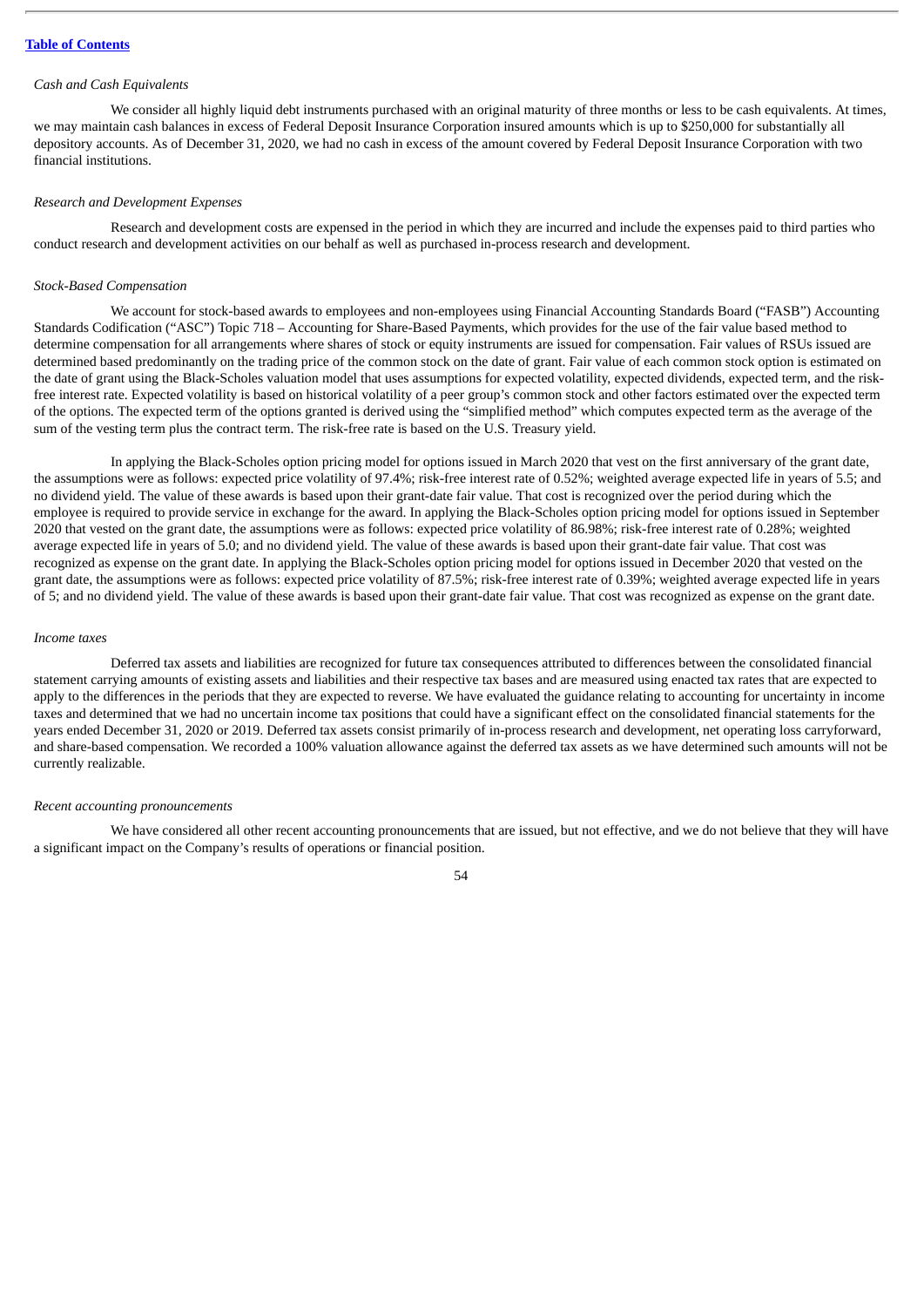### **Results of Operations**

### *For the Year Ended December 31, 2020 Compared to the Year Ended December 31, 2019*

*Research and Development Expenses.* We recognized \$185,294 and \$1,208,075 in research and development expenses during the years ended December 31, 2020 and 2019, respectively. The decrease of approximately \$1.0 million was due primarily to the completion of the filing of the prostate cancer IND in 2019 and no material research and development activities in 2020.

*General and Administrative Expenses.* We recognized \$873,703 and \$1,539,821 in general and administrative expenses during the years ended December 31, 2020 and 2019, respectively. The decrease of approximately \$0.7 million was due primarily to a \$0.2 million reduction of compensation expense due to a reduction in compensation to our two employees throughout the year.

*Interest Income.* We recognized interest income during the year ended December 31, 2020 and 2019 of \$1,058 and \$14,540, respectively, for interest earned on cash balances in our money market accounts.

#### *Liquidity and Capital Resources*

We are presently developing and conducting our clinical and regulatory business plans and are exploring the potential acquisition or license of additional product candidates. Our current cash on hand, approximately \$100,000 at December 31, 2020, is insufficient to develop our full clinical and regulatory business plan as currently anticipated or to acquire or license additional product candidates. Our only source of financial liquidity as of the date of this Report is a term debt facility pursuant to which, in December 2020, Mayne Pharma provided an aggregate \$231,000 credit facility us as described under Item 13. Certain Relationships and Related Transactions, and Director Independence — 2020 Mayne Term Debt Facility. Based on our current operational plan and budget, and taking in consideration the Mayne Term Debt Facility and the late December 2020 reduction of payroll costs, we expect that we will have sufficient cash to manage our business into the fourth quarter of 2021, although this estimation assumes only minimal continuing operations and that we do not begin any clinical trials, acquire other drug development opportunities or otherwise face unexpected events, costs or contingencies (including, without limitation, as a result of the ongoing litigations), any of which could affect our cash requirements A continued lack of cash resources resulting from an inability to generate cash flow from operations and royalties or to raise capital from external sources would force us to substantially curtail or cease operations and would, therefore, have a material adverse effect on our business and overall viability.

Our plan, if conditions allow, is to finance our research and development, commercialization and distribution efforts, any acquisitions or investments and our working capital needs primarily through:

- proceeds from public and private financings and, potentially, from other strategic transactions (including potential royalty-related financing transactions) although our attempts over the last year to secure such financing have not been successful, due to, among other factors, our ongoing litigations and the lack of market liquidity for our common stock;
- royalty revenue from Mayne Pharma from sales of SUBA-Itraconazole BCCNS upon approval by FDA (after earned royalties have been applied to any royalties advanced under the Supply and License Agreement, although it is uncertain if and when such FDA approval will be obtained);
- proceeds from the exercise of outstanding warrants previously issued in private financings (including, potentially, warrants held by our majority shareholder, Mayne Pharma);
- potential partnerships with other pharmaceutical companies to assist in the supply, manufacturing and distribution of our products for which we would expect to receive milestone and royalty payments;
- potential licensing and joint venture arrangements with third parties, including other pharmaceutical companies where we would receive funding based on out-licensing our product; and
- seeking government or private foundation grants which would be awarded to us to further develop our current and future anti-cancer therapies.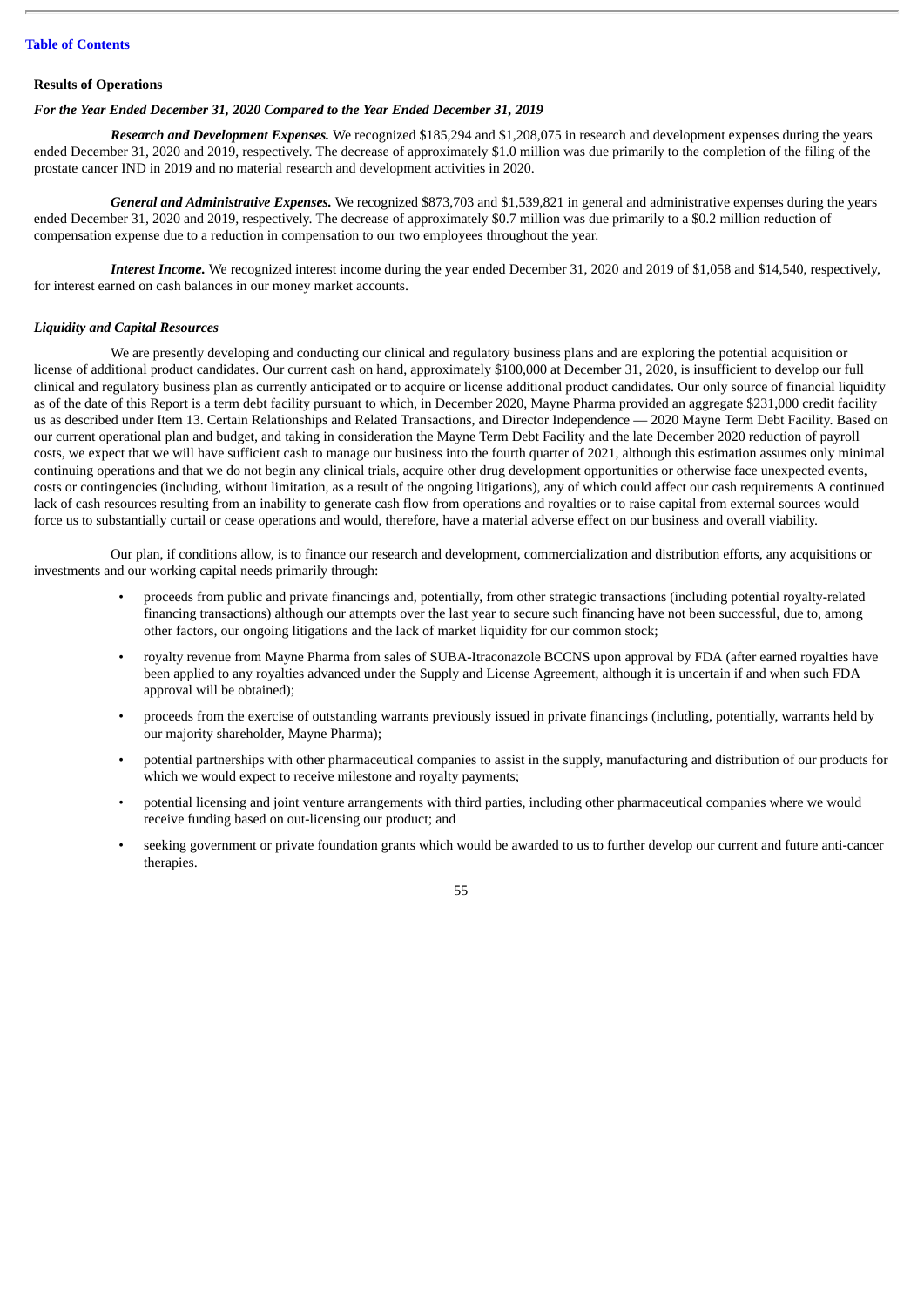However, there is a significant risk that none of these plans will be implemented in a manner necessary to sustain us for an extended period of time and we will be unable to obtain additional financing when needed on commercially reasonable terms, if at all. In particular, we are presently subject to the Action and the Class Action (see the "Legal Proceedings" section of this Report for further information). The existence of the Action and the Class Action and the uncertainty surrounding the outcomes has impeded our ability to secure additional funding and may continue to do so for so long as the outcome of the Action is uncertain.

If adequate funds are not available to us when needed, we may be required to significantly reduce or refocus operations or to obtain funds through arrangements that may require us to relinquish rights to technologies or potential markets, any of which could have a material adverse effect on us. In addition, our inability to secure additional funding in the near future could cause our business to fail or become bankrupt or force us to wind down or discontinue operations.

### *Contractual Obligations and Commercial Commitments*

There are no non-cancellable contractual obligations as of December 31, 2020.

#### *Off Balance Sheet Arrangements*

We are not a party to any off-balance sheet arrangements.

### **Item 7A. Quantitative and Qualitative Disclosures About Market Risk.**

We are a "smaller reporting company" as defined by Regulation S-K and as such, are not required to provide the information contained in this item pursuant to Regulation S-K.

### **Item 8. Financial Statements and Supplementary Data.**

Our Financial Statements and Notes thereto and the report of Cherry Bekaert LLP, our independent registered public accounting firm, are set forth beginning on page F-1 of this Report.

## **Item 9. Changes In and Disagreements With Accountants on Accounting and Financial Disclosure.**

None.

# **Item 9A. Controls and Procedures.**

#### *Evaluation of Disclosure Controls and Procedures*

Under the supervision and with the participation of our management, including our Chief Executive Officer and our Chief Financial Officer, we carried out an evaluation of the effectiveness of the design and operation of our disclosure controls and procedures as defined in Rules 13a-15(e) and 15d-15(e) under the Exchange Act. Based on that evaluation, our Chief Executive Officer and our Chief Financial Officer have concluded that, at December 31, 2020, such disclosure controls and procedures were effective.

Disclosure controls and procedures are controls and other procedures that are designed to ensure that information required to be disclosed in our reports filed or submitted under the Exchange Act is recorded, processed, summarized and reported within the time periods specified in the SEC's rules and forms. Disclosure controls and procedures include, without limitation, controls and procedures designed to ensure that information required to be disclosed in our reports filed or submitted under the Exchange Act is accumulated and communicated to management, including our Chief Executive Officer and Chief Financial Officer, or persons performing similar functions, as appropriate, to allow timely decisions regarding required disclosure.

#### *Limitations on the Effectiveness of Controls*

Our disclosure controls and procedures are designed to provide reasonable, not absolute, assurance that the objectives of our disclosure control system are met. Because of inherent limitations in all control systems, no evaluation of controls can provide absolute assurance that all control issues, if any, within a company have been detected. Our Chief Executive Officer and Chief Financial Officer have concluded that, based on their evaluation as of the end of the period covered by this Report, our disclosure controls and procedures were sufficiently effective to provide reasonable assurance that the objectives of our disclosure control system were met.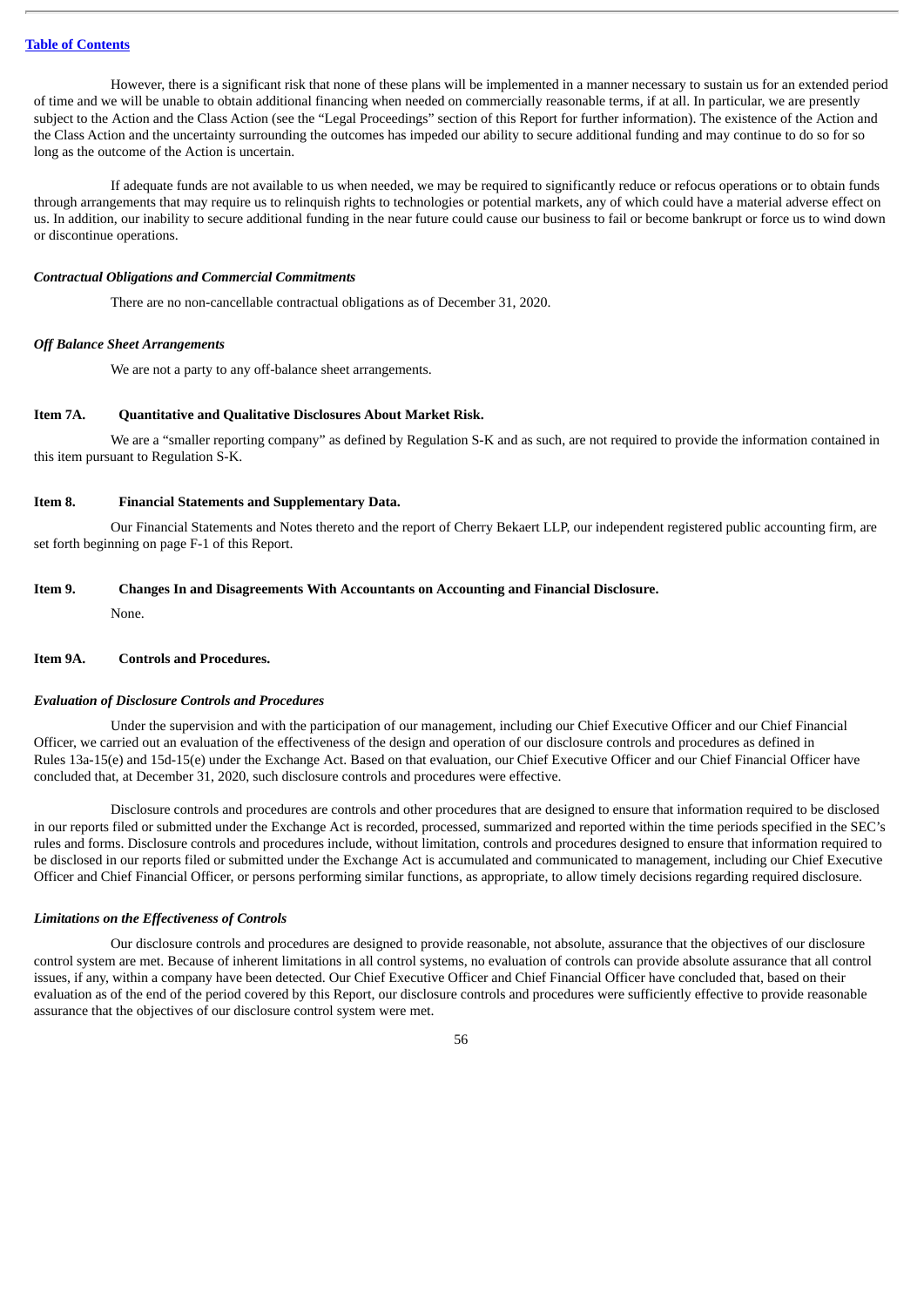### *Changes in Internal Control over Financial Reporting*

There were no changes in our internal control over financial reporting that occurred during the year ended December 31, 2020 that have materially affected, or are reasonably likely to materially affect, our internal control over financial reporting.

# *Management's Report on Internal Control Over Financial Reporting*

As required by the SEC rules and regulations for the implementation of Section 404 of the Sarbanes-Oxley Act, our management is responsible for establishing and maintaining adequate internal control over financial reporting. Our internal control over financial reporting is designed to provide reasonable assurance regarding the reliability of financial reporting and the preparation of our financial statements for external reporting purposes in accordance with U.S. GAAP. Our internal control over financial reporting includes those policies and procedures that:

- (1) pertain to the maintenance of records that, in reasonable detail, accurately and fairly reflect the transactions and dispositions of the assets of our company,
- (2) provide reasonable assurance that transactions are recorded as necessary to permit preparation of financial statements in accordance with accounting principles generally accepted in the United States of America, and that our receipts and expenditures are being made only in accordance with authorizations of our management and directors, and
- (3) provide reasonable assurance regarding prevention or timely detection of unauthorized acquisition, use or disposition of our assets that could have a material effect on the financial statements.

In the course of completing its assessment of internal control over financial reporting as of December 31, 2020, management did not identify any material weaknesses but did identify a significant deficiency in the number of personnel available to serve the Company's accounting function, specifically management believes that we may not be able to adequately segregate responsibility over financial transaction processing and reporting. A significant deficiency is a deficiency, or a combination of deficiencies, in internal control over financial reporting, that is less severe than a material weakness yet important enough to merit attention by those responsible for oversight of the Company's financial reporting. Although we are unable to remediate the significant deficiency with current personnel, we are mitigating its potential impact, primarily through greater involvement of senior management in the review and monitoring of financial transaction processing and financial reporting.

Management assessed the effectiveness of our internal control over financial reporting at December 31, 2020. In making these assessments, management used the criteria set forth by the Committee of Sponsoring Organizations of the Treadway Commission (COSO) in *Internal Control — Integrated Framework*. Based on our assessments and those criteria, management determined that we maintained effective internal control over financial reporting at December 31, 2020.

**Item 9B. Other Information.**

None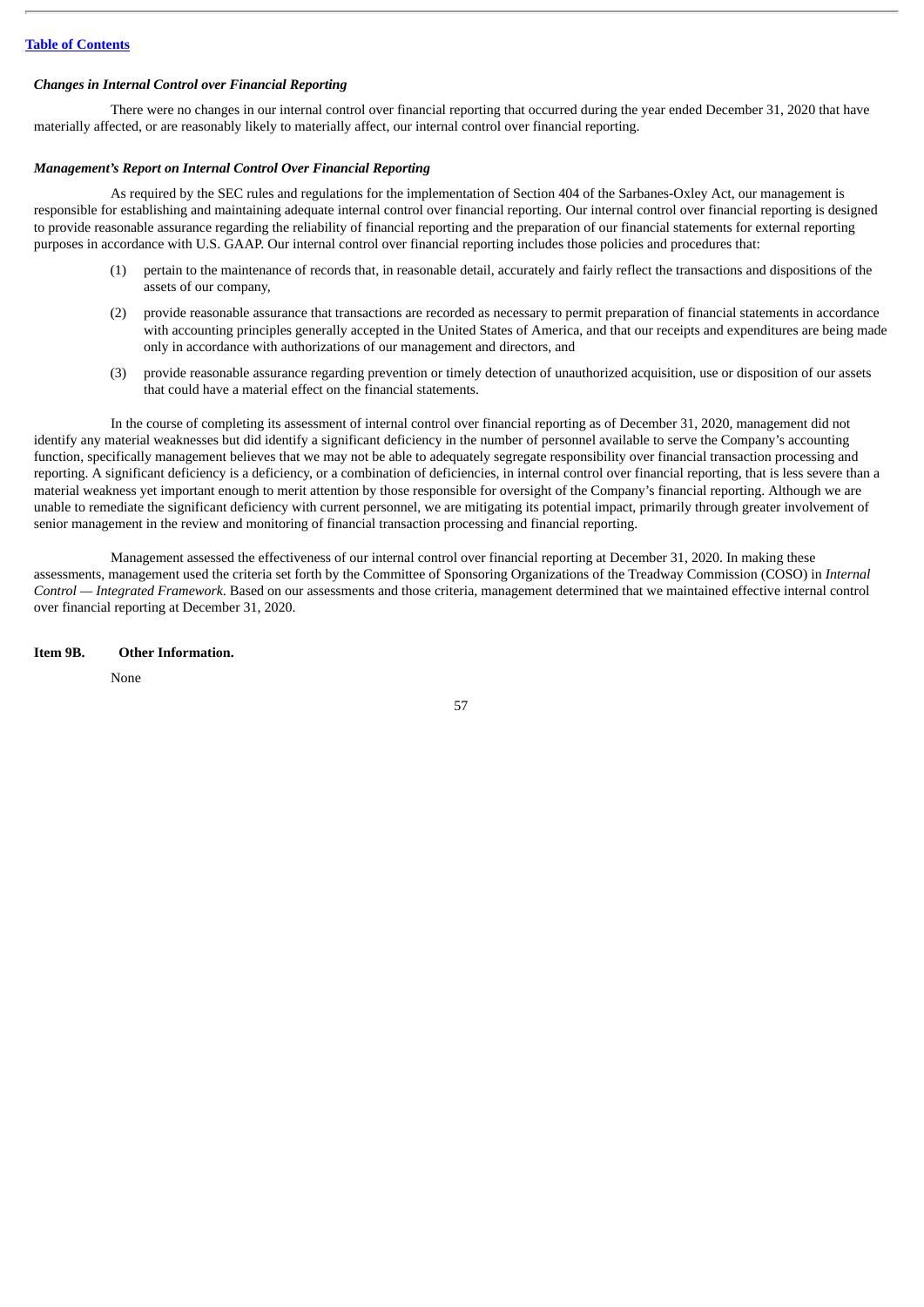### **PART III**

# **Item 10. Directors, Executive Officers and Corporate Governance.**

Our directors and executive officers and their ages as of the date of this Report are as follows:

| <u>Name</u>             | Age | <b>Position</b>                                                               |
|-------------------------|-----|-------------------------------------------------------------------------------|
| W. Mark Watson          | 70. | Chairman of the Board and Director                                            |
| Nicholas J. Virca       |     | 74 President and Chief Executive Officer                                      |
| Garrison J. Hasara, CPA |     | 51 Chief Financial Officer, Treasurer, Chief Compliance Officer and Secretary |
| Stefan J. Cross         | 48. | Director                                                                      |
| Dr. R. Dana Ono         | 68. | Director                                                                      |
| Robert D. Martin        | 73. | Director                                                                      |
| Debra Peattie, PhD, MBA | 67  | Director                                                                      |
|                         |     |                                                                               |

Mayne Pharma has the right to designate one director to our Board of Directors and to designate a second director if the size of the Board of Directors is increased to seven directors until the earlier to occur of: (i) the date that the Third Amended SLA is terminated or expires or (ii) the date on which Mayne Pharma ceases to own ten percent (10%) or more of our issued and outstanding common stock on a fully diluted basis. Mayne Pharma's current designee to our Board of Directors is Stefan J. Cross. In addition, as our current majority shareholder, Mayne Pharma maintains the right to alter the composition of our Board of Directors.

There are no family relationships between any of our directors or executive officers.

To the best of our knowledge, during the past ten years, none of the following occurred with respect to a present director or executive officer of the Company: (1) any bankruptcy petition filed by or against any business of which such person was a general partner or executive officer either at the time of the bankruptcy or within two years prior to that time; (2) any conviction in a criminal proceeding or being subject to a pending criminal proceeding (excluding traffic violations and other minor offenses); (3) being subject to any order, judgment or decree, not subsequently reversed, suspended or vacated, of any court of competent jurisdiction, permanently or temporarily enjoining, barring, suspending or otherwise limiting his or her involvement in any type of business, securities or banking activities; (4) being found by a court of competent jurisdiction (in a civil action), the SEC or the Commodities Futures Trading Commission to have violated a federal or state securities or commodities law, and the judgment has not been reversed, suspended or vacated; (5) being subject of, or a party to, any Federal or State judicial or administrative order, judgment, decree or finding relating to an alleged violation of the federal or state securities, commodities, banking or insurance laws or regulations or any settlement thereof or involvement in mail or wire fraud in connection with any business entity not subsequently reversed, suspended or vacated and (6) being subject of, or a party to, any disciplinary sanctions or orders imposed by a stock, commodities or derivatives exchange or other self-regulatory organization.

*W. Mark Watson, CPA,* age 70, is a director of our company and Chairman of the Board and Chairman of the Audit Committee of our Board of Directors. Mr. Watson has been a director since June 2014. Mr. Watson is a Certified Public Accountant with over 40 years of experience in public accounting and auditing, having spent his entire career from January 1973 to June 2013 at Deloitte Touche Tohmatsu and its predecessor, most recently as Central Florida Marketplace Leader. Among other industries, he has a particular expertise in the healthcare and life sciences sector. He has served as lead audit partner and lead client service partner on the accounts of many public companies ranging from middle market firms to Fortune 500 enterprises. Mr. Watson was elected to the Board of Directors of Sykes Enterprises Inc. in May 2018 and serves on its Audit and Finance Committees. Mr. Watson was elected to the Board of Directors of BioDelivery Sciences International, Inc. in December 2017 and was appointed Chairman of its Audit Committee. Mr. Watson is a member of American Institute of Certified Public Accountants and the Florida Institute of Certified Public Accountants. Mr. Watson is qualified to serve on our Board of Directors due to his expertise in public accounting and his experience with life science and pharmaceutical companies. He received his undergraduate degree in Accounting from Marquette University.

*Nicholas J. Virca,* age 74, has been our President and Chief Executive Officer since August 2013 and has been working on our business opportunity with Hedgepath, LLC since April 2012. From 2008 until April 2012, Mr. Virca served as the Chief Operating Officer for LamdaGen Corporation, a privately held company focused on monitoring assays for biopharmaceutical development and manufacturing applications, as well as high-sensitivity

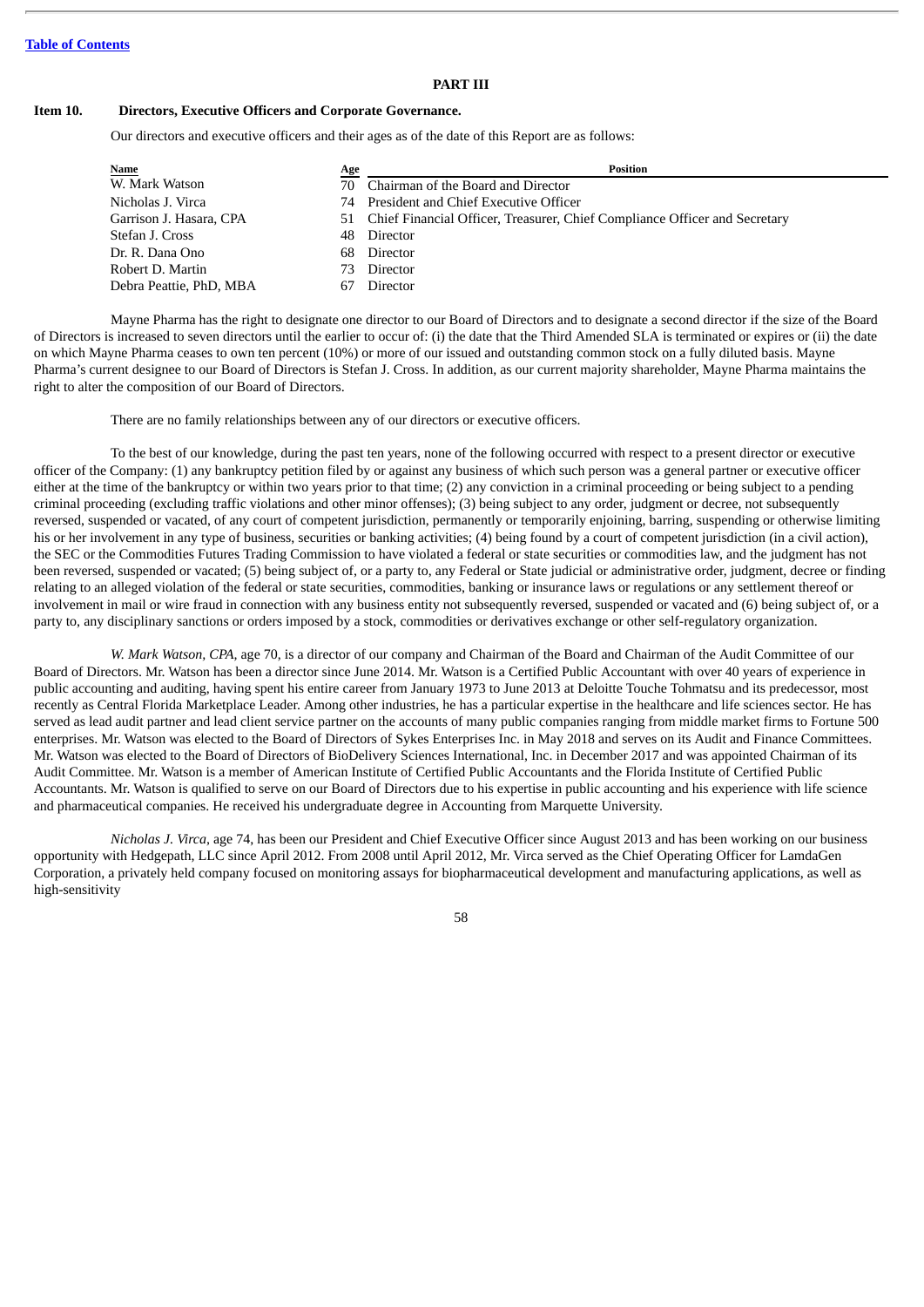detection for human diagnostic biomarkers, such as oncoproteins related to cervical cancer. From 2005 to 2008, Mr. Virca was Vice President for Global Biotechnology at Pall Life Sciences where he was responsible for growth strategies and programs in the biotechnology arena, including new technology and product initiatives, joint ventures, licensing and acquisitions. He also founded the first Scientific Advisory Board for Pall's Biopharmaceuticals Division. From 1997 to 2004, Mr. Virca was COO, and later CEO and President of Adventrx Pharmaceuticals focusing on anti-cancer drug development in human clinical trials. He was instrumental in transitioning the company from a private corporation to a listing on the American Stock Exchange. Mr. Virca held various marketing and general management positions at Damon Biotech, Promega Corporation, Nicolet Imaging Systems, Ortho Diagnostic Systems, Fisher Scientific, Waters, Ross Laboratories and Pfizer Diagnostics. Mr. Virca previously served on the Life Sciences Advisory Board of Entegris, Inc. from 2007 to 2011 and the board of Panoptix Events from 2007 to 2017. He previously served on the boards of Adventrx Pharmaceuticals between 2001 and 2004, and Diametrix Detectors between 1991 and 1997. He earned a bachelor's degree in Biology from Youngstown State University, is the co-inventor of packaging technology for enzyme research reagents as well as co-inventor of five patents using itraconazole therapy for treatment of cancer and non-cancerous proliferations disorders and is a member of numerous biotechnology organizations for which he has been a speaker and organizer over the last several decades.

*Garrison J. Hasara, CPA,* age 51, has been our Chief Financial Officer and Treasurer since September 2013 and has subsequently became our Chief Compliance Officer and Secretary. From January 2011 to September 2013, he was the Acting Chief Financial Officer, Principal Financial Officer and Principal Accounting Officer of Accentia Biopharmaceuticals, Inc., a biotechnology company focused on discovering, developing and commercializing innovative therapies that address the unmet medical needs of patients by utilizing therapeutic clinical products. He also served as Accentia's Controller, a position that he held since June 2005. From November 2003 to June 2005, Mr. Hasara served as Accentia's Compliance Specialist. Prior to that time, from 2000 to 2003, Mr. Hasara was the Chief Financial Officer of Automotive Service Centers, Inc., a franchisee of Midas, Inc. In addition, from 1996 to 1999, Mr. Hasara served in various accounting roles at KForce Inc., a publicly traded staffing services company. Mr. Hasara has been a licensed Certified Public Accountant since 1993 and received his B.S. from the University of South Florida in 1991.

*Stefan J. Cross,* age 48, is a director of our company and the appointee of Mayne Pharma to our Board of Directors. Mr. Cross has been a director since June 2014. Mr. Cross is currently serving as President, International Operations of Mayne Pharma Group Limited (ASX:MYX). Previously, Mr. Cross served as the President of the U.S. subsidiaries of Mayne Pharma Group Limited from November 2013 to January 2017. Mr. Cross has more than 20 years of experience in the pharmaceutical industry. He served since 2012 as the Vice President, Business and Corporate Development of Mayne Pharma's non-U.S. operations, where he was responsible for all in-licensing and out-licensing programs and research and development partnerships. Prior to joining Mayne Pharma, Mr. Cross was, from 2007 to 2012, Head of Marketing (Asia Pacific) for Hospira Inc., a leading global provider of pharmaceuticals and medical devices, where he was responsible for expansion of the new product portfolio and on-market product growth across all markets in the region. Prior to Hospira, Mr. Cross spent most of the period from 1991 to 2007 working in the pharmaceutical sector in the areas of strategy, business development/mergers and acquisitions, sales and marketing, human resources, finance and information technology. Mr. Cross is qualified to serve on our Board of Directors because of his extensive business experience in the pharmaceutical industry. Mr. Cross holds a Masters in Business in Administration from Swinburne University of Technology, Australia, and a degree in Business Information Systems from the University of South Australia.

*Dr. R. Dana Ono,* age 68, is a director of our company and Chairman of the Nominating and Corporate Governance Committee of our Board of Directors. Dr. Ono has been a director since June 2014. Dr. Ono currently serves as an independent Director on the Board of Directors of the Lipocine Company. Dr. Ono is a co-founder of the VIMAC Milestone Medica Fund LP, a Boston-based early-stage life sciences fund co-sponsored by VIMAC Ventures LLC and RBC Technology Ventures, Inc. Dr. Ono has over 35 years of experience in managing public and private life science companies as well as in venture capital. Presently, Dr. Ono is an executive-in-residence at several universities in the United States advising their licensing offices in spin-outs and new company formation from promising technologies. Throughout his career, he has been engaged in the strategic planning, product management, technology acquisition, and commercial development of life science start-ups and has been involved in a number of pioneering milestones in biotechnology. He has founded several biotech companies in the U.S., including in the areas of drug discovery and development, nutraceuticals and cosmeceuticals. He is a founding director of the Massachusetts Biotechnology Council, Inc. and served on the Board of Trustees of the Marine Biological Laboratory in Woods Hole, Massachusetts. He is a Fellow of the Linnean Society of London and a National Member of the Explorers Club. Dr. Ono is qualified to serve on our Board of Directors because of his medical and business expertise, particularly in the pharmaceutical industry. Dr. Ono received his AB in Earth & Planetary Sciences from The Johns Hopkins University and his AM and PhD in Biology from Harvard University, where he also completed a program in business administration.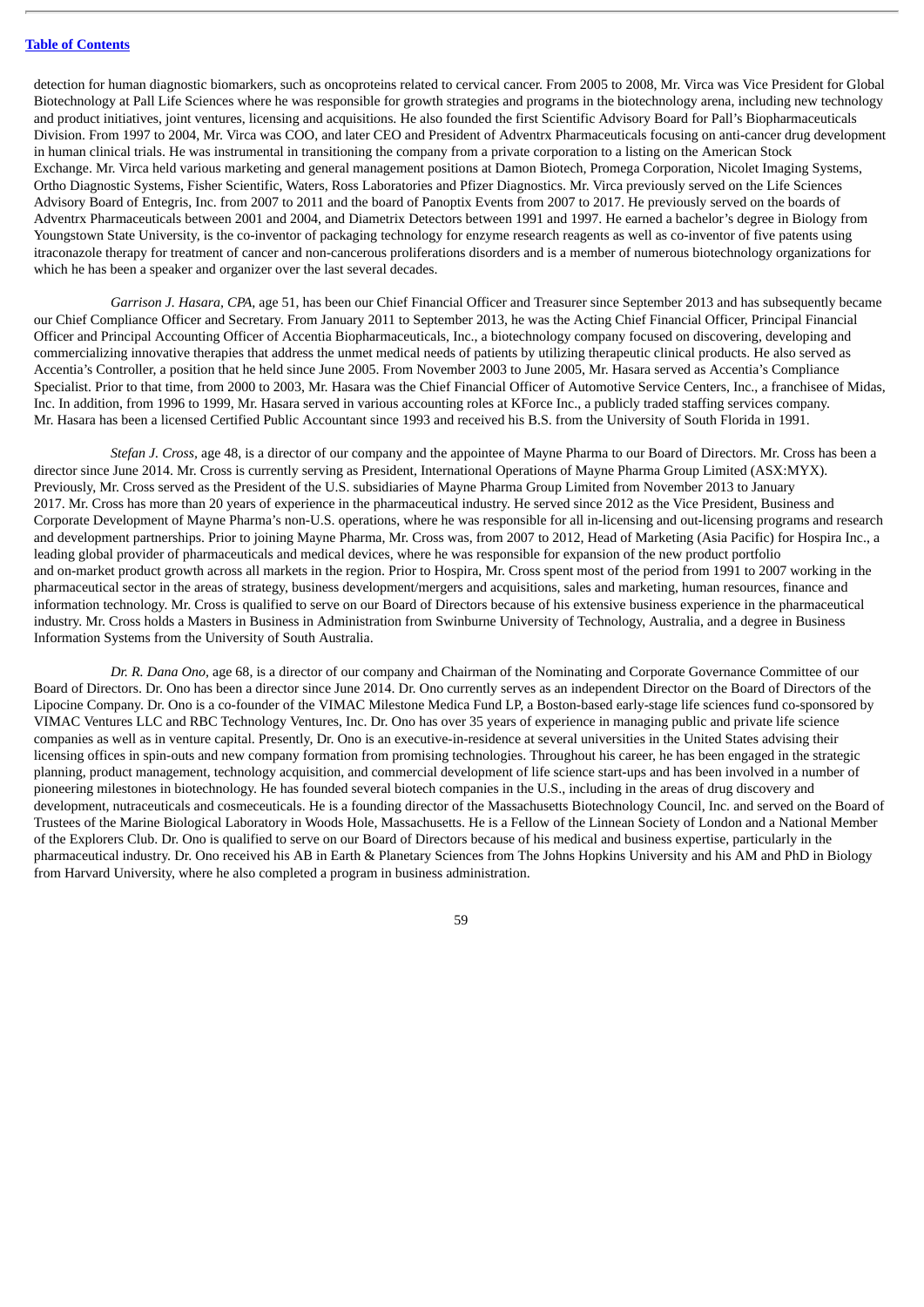*Robert D. Martin*, age 73, is a director of our company and Chairman of the Compensation Committee of our Board of Directors. Mr. Martin has been a director since December 2016. Mr. Martin has over 35 years of finance and operations experience. Most recently, between 2017 and 2019, Mr. Martin was Advisor and then President and Chief Operating Officer of Specicare, a company that arranges for storage of cancer patients' live tumor tissue from surgery to be used for specialized and precision treatment. Also, during 2015, he was a consultant/financial advisor to Intezyne, Inc. From 2006 through 2019, Mr. Martin was part of The Interlochen Group, LLC, a firm that provides chief financial officer personnel on a contract basis. Among other assignments, he was assigned to serve as Interim Chief Financial Officer of Tandy Brands Accessories Inc. from January 2011 to June 2011. From 2004, Mr. Martin served as President of RDMartin, LTD., a financial consulting firm, and from 2000 to 2004, Mr. Martin served as Senior Vice President and Chief Financial Officer of Russell Corporation, when it was a New York Stock Exchange listed company. Mr. Martin also previously served as divisional Chief Financial Officer of Sunbeam and in various finance roles, including group Chief Financial Officer, at Sara Lee Apparel Europe. Mr. Martin earned a Masters of Business Administration from the University of North Carolina, Chapel Hill and a Bachelor's degree in Industrial Engineering from Georgia Tech. Mr. Martin qualifies for our Board of Directors because of his business expertise, particularly with publicly traded companies.

*Debra Peattie, PhD, MBA*, age 67, is a director of our company. Dr. Peattie, who has been a director since October 2019, is a veteran life science entrepreneur who currently serves as a senior employee of Valo Health in Boston and as an advisor to GRO Biosciences, a Cambridge-based biotechnology company. From 2013 to 2019, Dr. Peattie served as Senior Director, Future Pipelines, Discovery Partnerships with Academia at GlaxoSmithKline, and from 2011 to 2013, she served as Director of Business Development in the Office of Technology Development at Harvard University. From 2006 to 2013, Dr. Peattie maintained her own biotechnology consulting firm, Pleiades Advisors, and she also held executive scientific, strategy and planning positions at Cubist Pharmaceuticals, Inc. (2009 to 2010) and Valeo Medical, Inc., of which she was a co-founder (2003 to 2006). From 1999 to 2003, Dr. Peattie was the President of RCT BioVentures NE, a life sciences seed fund that she founded, and from 1995 to 1998, she was a founding member of MPM Capital, Inc., a healthcare-focused investment fund. Dr. Peattie holds an MBA from Harvard Business School and a PhD in Biochemistry & Molecular Biology from Harvard University, where she studied in the laboratory of Walter Gilbert, PhD, Nobel Laureate in Chemistry. She was also a post-doctoral fellow at Stanford University and received her BA in Chemistry from Hollins University. As a scientist, Dr. Peattie has published extensively in peer-reviewed journals, and she currently holds board positions within Harvard Business School and the Faculty of Arts and Sciences at Harvard University. Dr. Peattie is qualified to serve on the our Board of Directors due to her extensive scientific and operational experience in the biotechnology industry.

## *Board Committees and Director Independence*

### *Director Independence*

Of our current directors, we have determined that Robert D. Martin, Dr. R. Dana Ono, Dr. Debra Peattie and W. Mark Watson are "independent" as defined by NASDAQ Stock Market rules. Accordingly, a majority of our Board of Directors is "independent."

### *Board Committees*

Our Board of Directors has established three standing committees — Audit, Compensation, and Nominating and Corporate Governance. All standing committees operate under a charter that has been approved by our Board of Directors.

### *Audit Committee*

Our Board of Directors has an Audit Committee established in accordance with Section 3(a)(58)(A) of the Exchange Act, composed of W. Mark Watson, Robert D. Martin and Dr. R. Dana Ono. All members are independent directors as defined in accordance with Rule 10A-3 of the Exchange Act and the rules of the NASDAQ Stock Market. Mr. Watson serves as chairman of the committee. The Board of Directors has determined that Mr. Watson is an "audit committee financial expert" as defined in Item 407(d)(5)(ii) of Regulation S-K.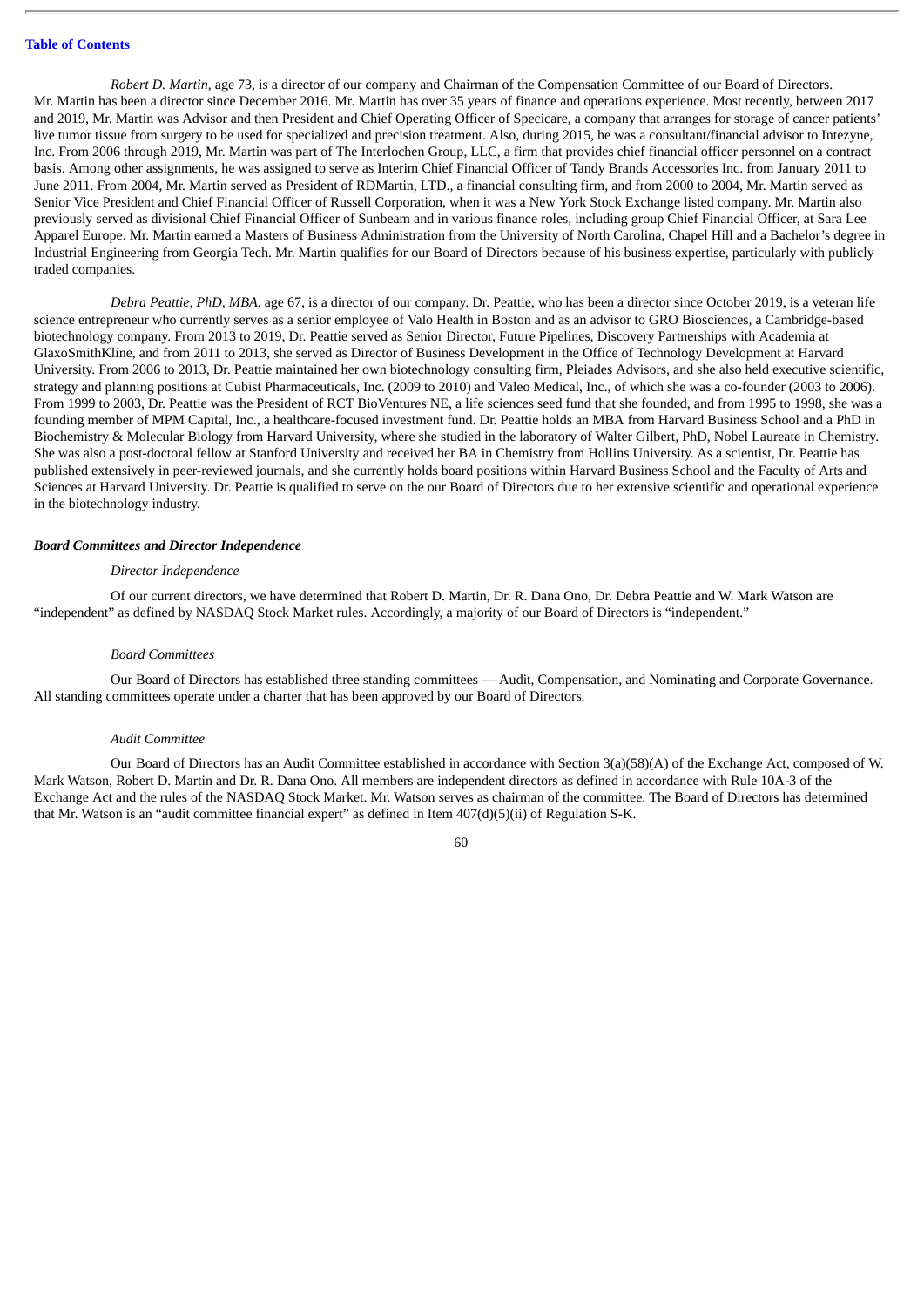Our Audit Committee oversees our corporate accounting, financial reporting practices and the audits of financial statements. For this purpose, the Audit Committee has a charter (which is reviewed annually) and performs several functions. The Audit Committee:

- evaluates the independence and performance of, and assesses the qualifications of, our independent auditor and engages such independent registered public accounting firm;
- approves the plan and fees for the annual audit, quarterly reviews, tax and other audit-related services and approves in advance any non-audit service and fees therefor to be provided by the independent registered public accounting firm;
- monitors the independence of the independent registered public accounting firm and the rotation of partners of the independent auditor on our engagement team as required by applicable regulations;
- reviews the financial statements to be included in our Annual Report on Form 10-K and Quarterly Reports on Form 10-Q and reviews with management and the independent registered public accounting firm the results of the annual audit and reviews of our quarterly financial statements;
- provides oversight assistance in connection with legal, ethical and risk management compliance programs established by management and the board, including compliance with requirements of Sarbanes-Oxley and makes recommendations to the Board of Directors regarding corporate governance issues and policy decisions.

### *Nominating and Corporate Governance Committee*

Our Board of Directors has a Nominating and Corporate Governance Committee composed of Robert D. Martin, Dr. R. Dana Ono, and W. Mark Watson. Dr. Ono serves as the chairman of the committee. The Nominating and Corporate Governance Committee is charged with the responsibility of reviewing our corporate governance policies and with proposing potential director nominees to the Board of Directors for consideration. The Nominating and Corporate Governance Committee has a charter which is reviewed annually. All members are independent directors in accordance with the rules of the NASDAQ Stock Market. The Nominating and Corporate Governance Committee will consider director nominees recommended by security holders.

#### *Compensation Committee*

Our Board of Directors also has a Compensation Committee, which reviews or recommends the compensation arrangements for our management and employees and assists the Board of Directors in reviewing and approving matters such as company benefit and insurance plans, including monitoring the performance thereof. The Compensation Committee has a charter (which is reviewed annually) and is composed of three members: Dr. R. Dana Ono, Dr. Debra Peattie, and Robert D. Martin. Mr. Martin serves as chairman of this committee. All members are independent in accordance with rules of the NASDAQ Stock Market.

## *Section 16(a) Beneficial Ownership Reporting Compliance*

Section 16(a) of the Exchange Act requires that our directors and executive officers and persons who beneficially own more than 10% of our common stock (referred to herein as the "reporting persons") file with the SEC various reports as to their ownership of and activities relating to our common stock. Such reporting persons are required by the SEC regulations to furnish us with copies of all Section 16(a) reports they file.

Based solely upon a review of copies of Section 16(a) reports and representations received by us from reporting persons, and without conducting any independent investigation of our own, in fiscal year 2019, all Forms 3, 4 and 5 were timely filed with the SEC by such reporting persons except that Mayne Pharma, the beneficial owner of more than ten percent of our common stock, filed one Form 4 disclosing one transaction late.

### *Code of Ethics*

We have adopted a formal code of ethics that applies to our directors and principal executives and financial officers or persons performing similar functions. A copy of our Code of Ethical Conduct can be found on our website under "Investors" at http://www.inhibitortx.com/.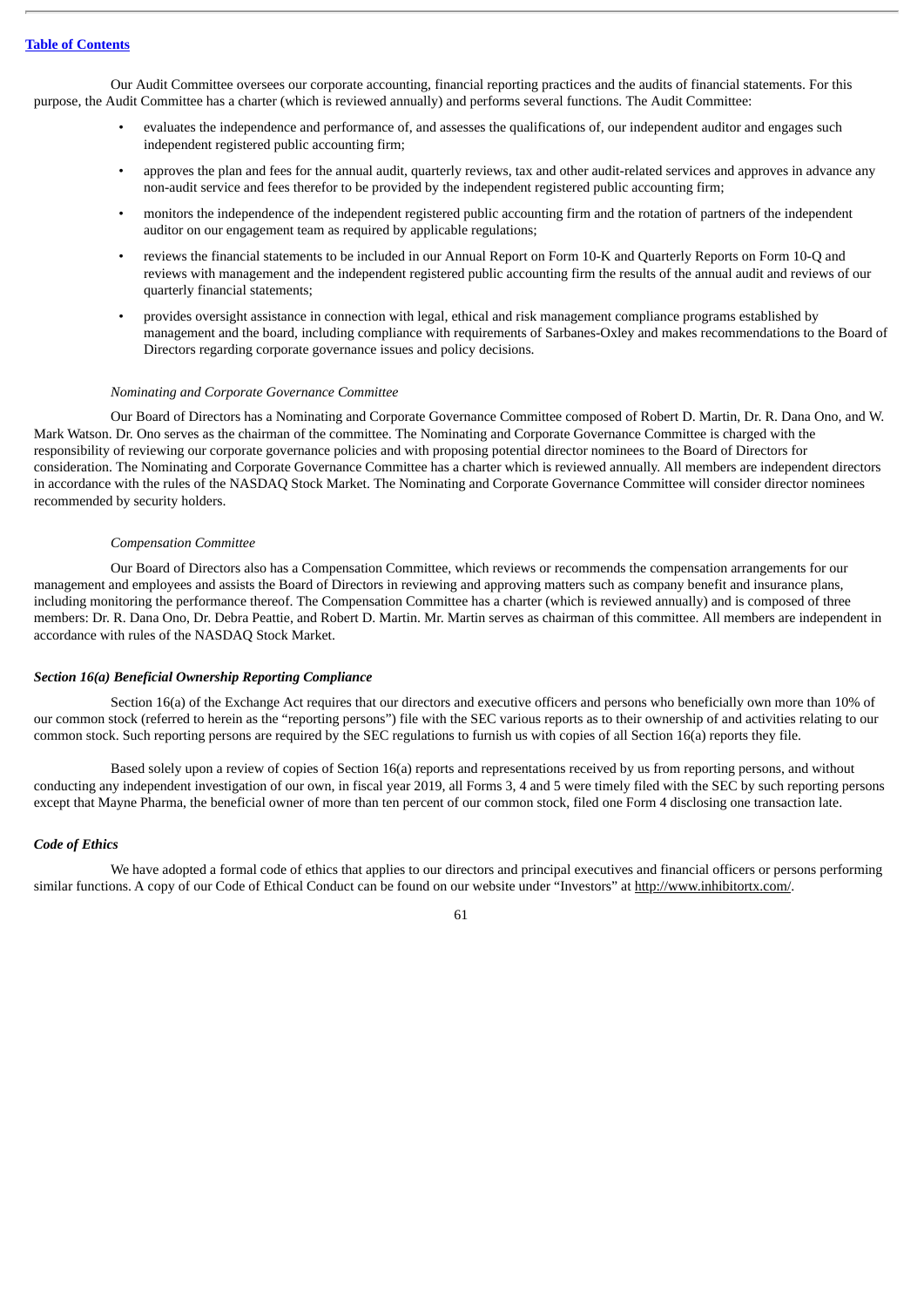### **Table of [Contents](#page-2-0)**

## **Item 11. Executive Compensation.**

The following table sets forth all compensation paid to our named executive officers at the end of the fiscal years ended December 31, 2020 and 2019. Individuals we refer to as our "named executive officers" include our Chief Executive Officer and our most highly compensated executive officers whose salary and bonus for services rendered in all capacities exceeded \$100,000 during the fiscal year ended December 31, 2020.

| Name and principal<br>position                                 | Year | <b>Salary</b><br>(S) | <b>Bonus</b><br>(5) | <b>Stock</b><br>Awards<br>(S) | <b>Option</b><br>Awards<br>(\$) | Non-<br><b>Equity</b><br>Incentive<br>Plan<br>Compensation | Nonqualified<br>Deferred<br>Compensation<br><b>Earnings</b><br>(S) |   | <b>All Other</b><br>Compensation<br>(S) | <b>Total</b><br>$($)$ |
|----------------------------------------------------------------|------|----------------------|---------------------|-------------------------------|---------------------------------|------------------------------------------------------------|--------------------------------------------------------------------|---|-----------------------------------------|-----------------------|
| Nicholas J. Virca<br>President and                             | 2020 | \$122,677            |                     |                               | \$6,225                         |                                                            | _                                                                  |   | 22,007(2)                               | \$150,909             |
| Chief Executive Officer $(1)$                                  | 2019 | \$300,000            |                     |                               |                                 |                                                            |                                                                    |   | 27,432(2)                               | \$327,432             |
| Garrison J. Hasara, CPA<br>Chief Financial Officer, Secretary, | 2020 | \$114,181            |                     |                               | \$6,225                         |                                                            |                                                                    | S | 23,566(4)                               | \$143,972             |
| and Treasurer $(3)$                                            | 2019 | \$225,000            |                     |                               |                                 |                                                            | __                                                                 |   | 28,605(4)                               | \$253,605             |

(1) Nicholas J. Virca was hired as Chief Executive Officer on August 1, 2013.

(2) Includes: \$22,007 and \$27,432 of health insurance premiums paid in 2020 and 2019, respectively.

(3) Garrison J. Hasara was hired as Chief Financial Officer on August 1, 2013.

(4) Includes: \$23,566 and \$28,605 of health insurance premiums paid in 2020 and 2019, respectively.

#### *Narrative Disclosure to Summary Compensation Table*

# *Employment Agreements*

Except as set forth below, we currently have no written employment agreements with any of our officers, directors, or key employees.

### *Nicholas J. Virca, President and Chief Executive Officer.*

On December 31, 2018, we entered into a new employment letter agreement with Mr. Virca (the "New Virca Employment Agreement") which formalized revised terms and conditions of Mr. Virca's employment with us. Pursuant to the New Virca Employment Agreement, Mr. Virca continued to act as our President and Chief Executive Officer on an "at will" basis. On June 14, 2019, we indicated to Mr. Virca that we would be extending the anticipated period under which we expected to employ Mr. Virca under the New Virca Employment Agreement until December 31, 2019 and on December 31, 2019, we indicated to Mr. Virca that we would be extending the anticipated period under which we expected to employ Mr. Virca under the New Virca Employment Agreement until June 30, 2020.

Pursuant to the New Virca Employment Agreement, Mr. Virca earned a base salary of \$300,000 per annum (his prior salary level), payable in accordance with our regular payroll practices through 2019. On December 31, 2019, the New Virca Employment Agreement was amended to reduce Mr. Virca's salary to \$270,000 per annum. On April 10, 2020, Mr. Virca's salary was reduced to \$120,000 per annum. On June 28, 2020, Mr. Virca's salary was reduced to \$62,187. On September 17, 2020, Mr. Virca's salary was eliminated. On December 31, 2020 and effective as of January 2021, the Compensation Committee of the Board of Directors of the Company approved payments of \$1,600 per month for Mr. Virca (which is inclusive of his health insurance payments).

The New Virca Employment Agreement may be terminated by us or by Mr. Virca, in each case on 30 days' notice, and we may terminate the New Virca Employment Agreement immediately for Cause (as such term is defined in the New Virca Employment Agreement). We will have no severance payment obligation to Mr. Virca in the event of any termination of the New Virca Employment Agreement. The New Virca Employment Agreement also provides that Mr. Virca may not compete against us or solicit employees or customers from us for a period of six (6) months after termination of his employment for any reason.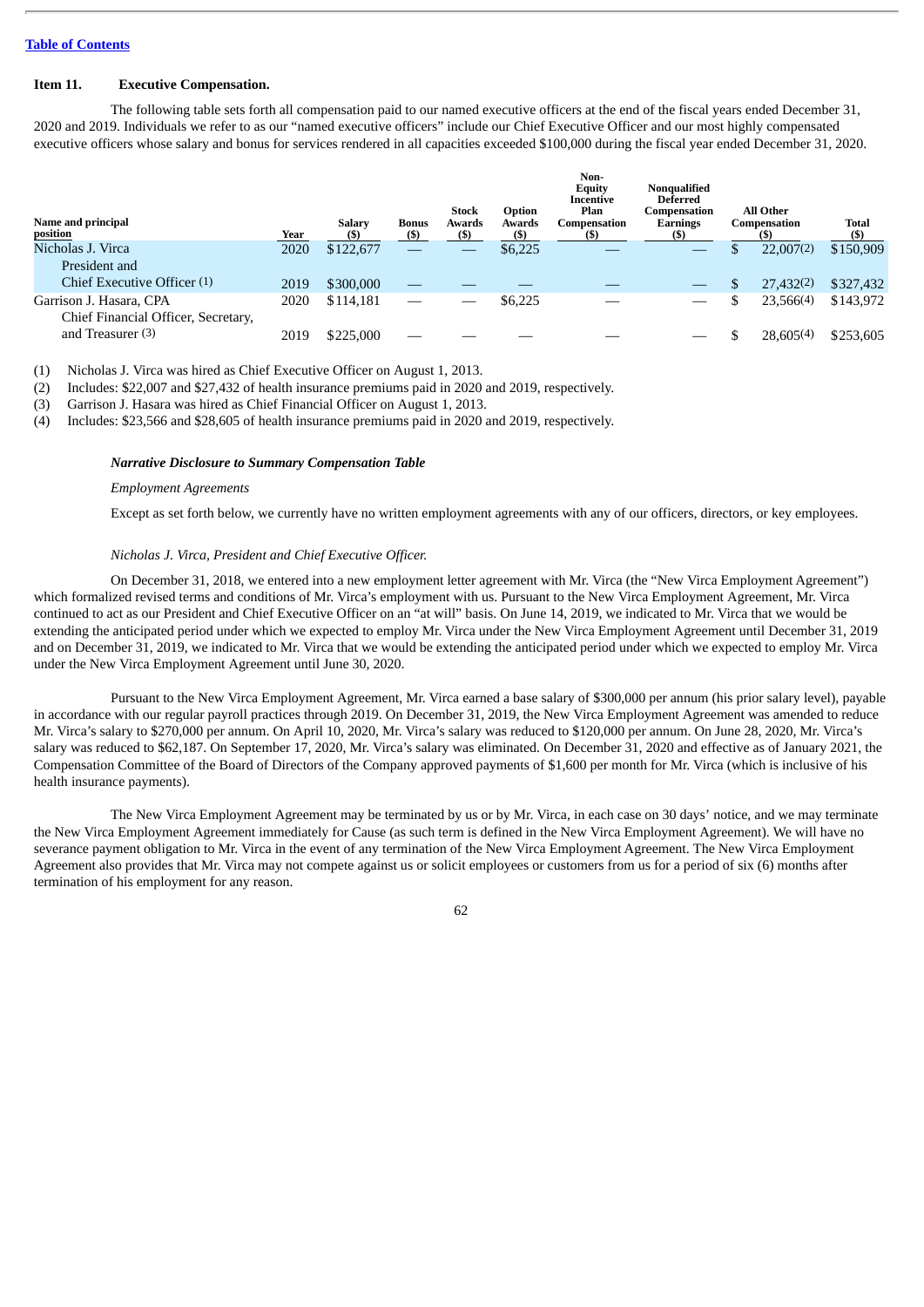### *Garrison J. Hasara, Chief Financial Officer, Secretary, Treasurer and Chief Compliance Officer*.

On December 31, 2018, we entered into a new employment letter agreement with Mr. Hasara ("New Hasara Employment Agreement") which formalized revised terms and conditions of Mr. Hasara's employment with us. Pursuant to the New Hasara Employment Agreement, Mr. Hasara continued to act as our Chief Financial Officer, Secretary, Treasurer and Chief Compliance Officer on an "at will" basis. On June 14, 2019, we indicated to Mr. Hasara that we would be extending the anticipated period under which we expected to employ Mr. Hasara under the New Hasara Employment Agreement until December 31, 2019 and on December 31, 2019, we indicated to Mr. Hasara that we would be extending the anticipated period under which we expected to employ Mr. Hasara under the New Hasara Employment Agreement until June 30, 2020.

Pursuant to the New Hasara Employment Agreement, Mr. Hasara earned a base salary of \$225,000 per annum (his prior salary level), payable in accordance with our regular payroll practices through 2019 (on December 31, 2019, the New Hasara Employment Agreement was amended to reduce Mr. Hasara's salary to \$202,500 per annum). On April10, 2020, Mr. Hasara's compensation was reduced to \$180,000. On June 28, 2020, Mr. Hasara's salary was reduced to \$59,586. On September 17, 2020, Mr. Hasara's salary was eliminated. On December 31, 2020 and effective as of January 2021, the Compensation Committee of the Board of Directors of the Company approved payments of \$2,400 per month for Mr. Hasara.

The New Hasara Employment Agreement may be terminated by us or by Mr. Hasara, in each case on 30 days' notice, and we may terminate the New Hasara Employment Agreement immediately for Cause (as such term is defined in the New Hasara Employment Agreement). We shall have no severance payment obligation to Mr. Hasara in the event of any termination of the New Hasara Employment Agreement. The New Hasara Employment Agreement also provides that Mr. Hasara may not compete against us or solicit employees or customers from us for a period of six (6) months after termination of his employment for any reason.

### *Outstanding equity awards*

The following table summarizes outstanding unexercised options held by each of our named executive officers, as of December 31, 2020. There were no outstanding unvested stock or equity incentive plan awards held by our named executive officers, as of December 31, 2020.

|              |                                                                                                     |                                                                                                       | <b>OPTION AWARDS</b>                                                                                                                                 | <b>STOCK AWARDS</b>                       |                                     |                                                                                                        |                                                                                                                      |                                                                                                                                                                                    |                                                                                                                                                                                                     |
|--------------|-----------------------------------------------------------------------------------------------------|-------------------------------------------------------------------------------------------------------|------------------------------------------------------------------------------------------------------------------------------------------------------|-------------------------------------------|-------------------------------------|--------------------------------------------------------------------------------------------------------|----------------------------------------------------------------------------------------------------------------------|------------------------------------------------------------------------------------------------------------------------------------------------------------------------------------|-----------------------------------------------------------------------------------------------------------------------------------------------------------------------------------------------------|
| Name         | Number of<br><b>Securities</b><br><b>Underlying</b><br>Unexercised<br>Options $(\#)$<br>Exercisable | Number of<br><b>Securities</b><br><b>Underlying</b><br>Unexercised<br>Options $(\#)$<br>Unexercisable | <b>Equity Incentive</b><br>Plan Awards:<br>Number of<br><b>Securities</b><br><b>Underlying</b><br>Unexercised<br><b>Unearned Options</b><br>$^{(#)}$ | <b>Options</b><br>Exercise<br>Prices (\$) | Option<br><b>Expiration</b><br>Date | Number of<br><b>Shares</b> or<br><b>Units of</b><br><b>Stock That</b><br><b>Have Not</b><br>Vested (#) | Market<br>Value of<br><b>Shares</b> or<br>Units of<br><b>Stock That</b><br><b>Have Not</b><br><b>Vested</b><br>$($)$ | Equity<br><b>Incentive Plan</b><br>Awards:<br>Number of<br>Unearned<br><b>Shares, Units</b><br>or Other<br><b>Rights That</b><br><b>Have Not</b><br><b>Been Issued</b><br>$^{(#)}$ | <b>Equity Incentive</b><br>Plan Awards:<br><b>Market or Payout</b><br><b>Value of Unearned</b><br><b>Shares, Units or</b><br><b>Other Rights That</b><br><b>Have Not Been</b><br><b>Issued</b> (\$) |
| Nicholas J.  |                                                                                                     |                                                                                                       |                                                                                                                                                      |                                           |                                     |                                                                                                        |                                                                                                                      |                                                                                                                                                                                    |                                                                                                                                                                                                     |
| <b>Virca</b> | 310,000                                                                                             |                                                                                                       |                                                                                                                                                      | \$0.2722                                  | March 13, 2028                      |                                                                                                        |                                                                                                                      |                                                                                                                                                                                    |                                                                                                                                                                                                     |
|              | 100,000                                                                                             |                                                                                                       | $\qquad \qquad \longleftarrow$                                                                                                                       | \$0.054                                   | September 17, 2030                  |                                                                                                        |                                                                                                                      |                                                                                                                                                                                    |                                                                                                                                                                                                     |
|              | 125,000                                                                                             |                                                                                                       |                                                                                                                                                      | \$0.031                                   | December 21, 2030                   |                                                                                                        |                                                                                                                      |                                                                                                                                                                                    |                                                                                                                                                                                                     |
| Garrison J.  |                                                                                                     |                                                                                                       |                                                                                                                                                      |                                           |                                     |                                                                                                        |                                                                                                                      |                                                                                                                                                                                    |                                                                                                                                                                                                     |
| Hasara, CPA  | 260,000                                                                                             |                                                                                                       |                                                                                                                                                      | \$0.2722                                  | March 13, 2028                      |                                                                                                        |                                                                                                                      |                                                                                                                                                                                    |                                                                                                                                                                                                     |
|              | 100,000                                                                                             |                                                                                                       |                                                                                                                                                      | \$0.054                                   | September 17, 2030                  |                                                                                                        |                                                                                                                      |                                                                                                                                                                                    |                                                                                                                                                                                                     |
|              | 125,000                                                                                             |                                                                                                       |                                                                                                                                                      | \$0.031                                   | December 21, 2030                   |                                                                                                        |                                                                                                                      |                                                                                                                                                                                    |                                                                                                                                                                                                     |

### **2014 Equity Incentive Plan**

In July 2014, our Board of Directors adopted our EIP. On September 30, 2014, the EIP was approved by the majority of stockholders pending delivery of required notice to all Company stockholders. At December 31, 2018, the EIP was comprised of 32,583,475 shares. In December 2018, the Board of Directors approved an increase to the number of shares available for issuance under the EIP of 11,000,000 shares which was subsequently approved by our majority shareholder in December 2018. As of March 2021, the EIP is comprised of 43,583,475 shares and

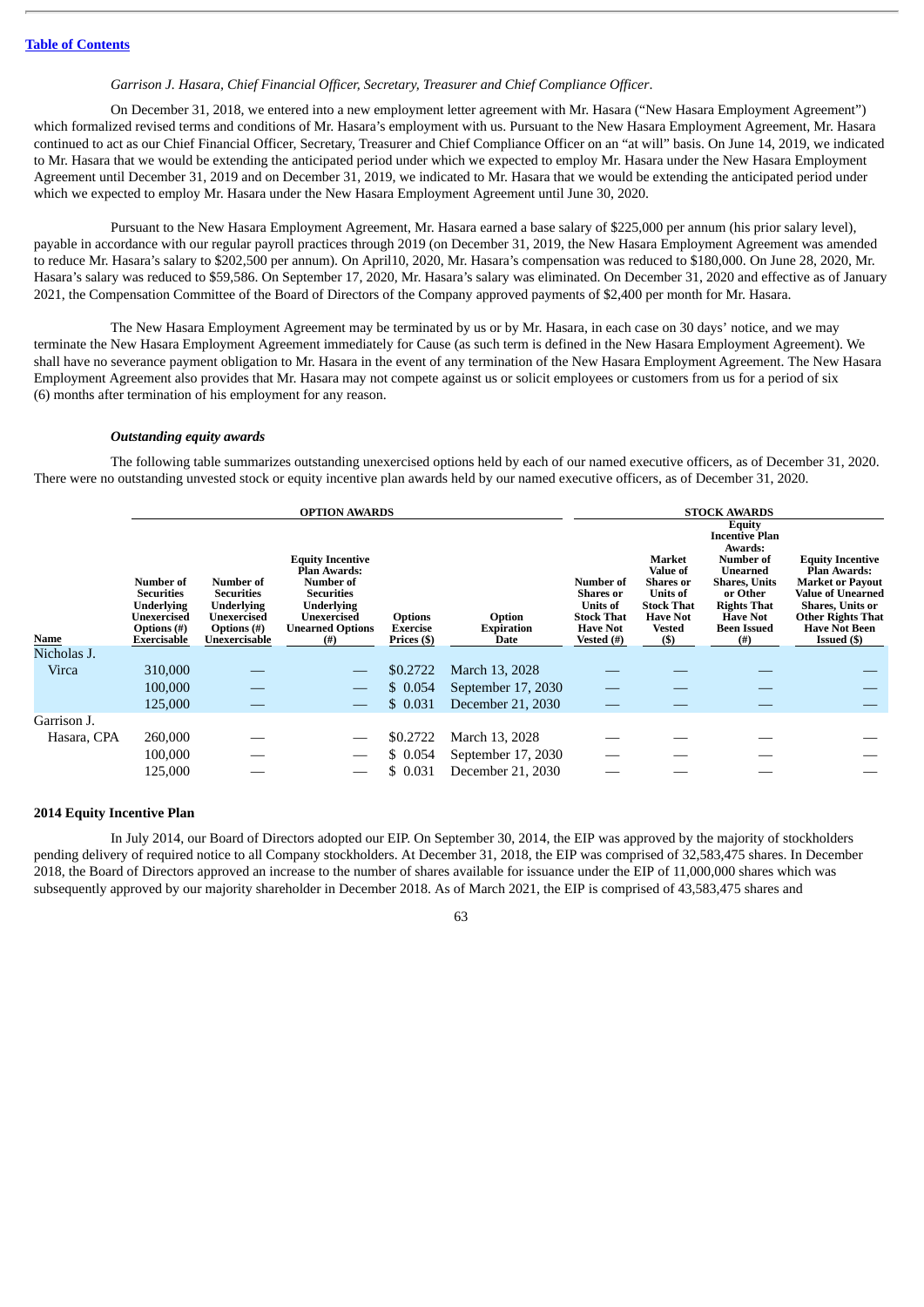there are now 3,492,276 shares available for issuance under the EIP (ranking pari passu with our issued and outstanding common stock) to be available in the form of incentive stock options, non-qualified stock options, restricted stock, restricted stock units, performance awards and other customary equity incentives.

The purpose of our EIP is to attract and retain directors, officers, consultants, advisors and employees whose services are considered valuable, to encourage a sense of proprietorship and to stimulate an active interest of such persons in our development and financial achievements. The EIP is administered by the Compensation Committee of our Board of Directors or by the full Board of Directors, which may determine, among other things, (a) the persons who are to receive awards, (b) the type or types of awards to be granted to such persons, (c) the number of shares of common stock to be covered by, or with respect to which payments, rights, or other matters are to be calculated in connection with the awards, (d) the terms and conditions of any awards, (e) whether, to what extent, and under what circumstances awards may be settled or exercised in cash, shares of common stock, other securities, other awards or other property, or canceled, forfeited, or suspended and the method or methods by which awards may be settled, exercised, canceled, forfeited, or suspended, (f) whether, to what extent, and under what circumstances the delivery of cash, shares of common stock, other securities, other awards or other property and other amounts payable with respect to an award, (g) interpret, administer, reconcile any inconsistency in, settle any controversy regarding, correct any defect in and/or complete any omission in the EIP and any instrument or agreement relating to, or award granted under, the EIP, (h) establish, amend, suspend, or waive any rules and regulations and appoint such agents as the Compensation Committee deems appropriate for the proper administration of the EIP, (i) accelerate the vesting or exercisability of, payment for or lapse of restrictions on, awards and (j) make any other determination and take any other action that the compensation committee deems necessary or desirable for the administration of the EIP.

The EIP provides that in the event of a change of control event, (i) all of the then outstanding options and stock appreciation rights granted pursuant to the EIP will immediately vest and become immediately exercisable as of a time prior to the change in control, (ii) any performance goal restrictions related to an award will expire as of a time prior to the change in control and (iii) any performance periods that relating to an award which have not yet expired on the date the change in control occurs will end on such date, and the compensation committee will (a) determine the extent to which performance goals with respect to each such performance period have been met based upon such audited or unaudited financial information or other information then available as it deems relevant and (b) cause the relevant participant to receive partial or full payment of awards for each such performance period based upon the compensation committee's determination of the degree of attainment of the performance goals, or assuming that the applicable "target" levels of performance have been attained or on such other basis determined by the compensation committee.

In addition, subject to our Equity Holders Agreement, our Board of Directors may amend our EIP at any time. However, without stockholder approval, our EIP may not be amended in a manner that would:

- increase the number of shares that may be issued under our EIP;
- materially modify the requirements for eligibility for participation in our EIP;
- materially increase the benefits to participants provided by our EIP; or
- otherwise disqualify our EIP for coverage under Rule 16b-3 promulgated under the Exchange Act.

Awards previously granted under our EIP may not be impaired or affected by any amendment of our EIP, without the consent of the affected grantees.

# **Option Exercises and Stock Vested**

There were no options exercised by the executive officers during the years ended December 31, 2020 or 2019.

### **Pension Benefits**

None of our employees participate in or have account balances in qualified or non-qualified defined benefit plans sponsored by us. Our Compensation Committee may elect to adopt qualified or non-qualified benefit plans in the future if it determines that doing so is in our company's best interest.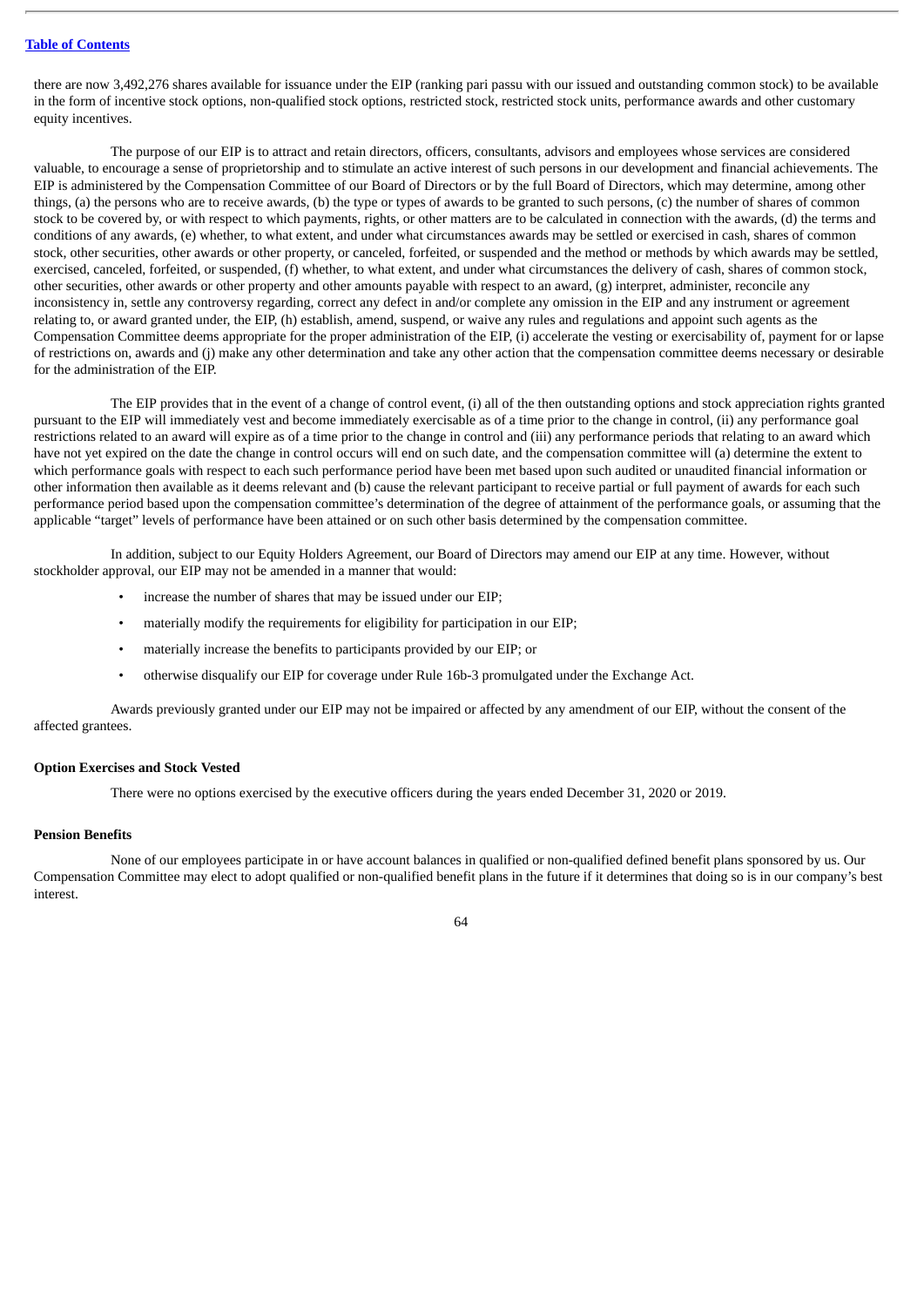## **Non-qualified Deferred Compensation**

None of our employees participate in or have account balances in non-qualified defined contribution plans or other non-qualified deferred compensation plans maintained by us. Our Compensation Committee may elect to provide our officers and other employees with non-qualified defined contribution or other non-qualified compensation benefits in the future if it determines that doing so is in our company's best interest.

#### **Compensation of Directors**

The following table sets forth all compensation paid to our Board members during the year ended December 31, 2020:

| Name                | Fees<br><b>Earned or</b><br>Paid in<br>Cash $(\text{\$})(1)$ | <b>Stock</b><br>Awards<br>$(\$)$ | Option<br>Awards<br>(S) | <b>Non-Equity</b><br><b>Incentive Plan</b><br>Compensation<br>(5) | Change in<br><b>Pension Value</b><br>and<br>Nonqualified<br>Deferred<br>Compensation<br>Earnings (\$) | All Other<br>Compensation<br>(S) | Total (\$) |
|---------------------|--------------------------------------------------------------|----------------------------------|-------------------------|-------------------------------------------------------------------|-------------------------------------------------------------------------------------------------------|----------------------------------|------------|
| Stefan J. Cross     |                                                              | $\overbrace{\hspace{25mm}}^{}$   |                         |                                                                   | __                                                                                                    |                                  |            |
| Robert D. Martin    | \$11,700                                                     | $\hspace{0.05cm}$                | \$53,852                |                                                                   |                                                                                                       | $\overline{\phantom{m}}$         | \$65,552   |
| Dr. R. Dana Ono     | \$11,700                                                     | $\hspace{0.1mm}-\hspace{0.1mm}$  | \$53,852                |                                                                   |                                                                                                       | $\hspace{0.1mm}-\hspace{0.1mm}$  | \$65,552   |
| W. Mark Watson, CPA | \$20,250                                                     | $\hspace{0.05cm}$                | \$84,435                |                                                                   |                                                                                                       | $\hspace{0.05cm}$                | \$104,685  |
| Debra Peattie, PhD  | 9,000<br>S.                                                  |                                  | \$50,194                |                                                                   |                                                                                                       |                                  | \$59,194   |

(1) Compensation for the quarter ended March 31, 2020 was paid in cash. Common stock options were used to pay the balance which is reflected in Option Awards above.

## **Item 12. Security Ownership of Certain Beneficial Owners and Management and Related Stockholder Matters.**

The following table sets forth, as of the date of this Report, the ownership of our securities by: (i) each of our directors, (ii) all persons who, to our knowledge, are the beneficial owners of more than 5% of the outstanding shares of common stock, (iii) each of the executive officers, and (iv) all of our directors and executive officers, as a group. Each person named in this table has sole investment power and sole voting power with respect to the shares of common stock set forth opposite such person's name, except as otherwise indicated.

| Name and address of beneficial owners                       | <b>Amount</b> and<br>nature of<br>beneficial<br>ownership of<br>Common<br><b>Stock</b> | Approximate<br>percentage of<br>outstanding<br>common<br>stock(1) |
|-------------------------------------------------------------|----------------------------------------------------------------------------------------|-------------------------------------------------------------------|
| Mayne Pharma Ventures Pty Ltd.(2)                           | 249,326,596                                                                            | 59.2%                                                             |
| Hedgepath, LLC(3)                                           | 79,627,069                                                                             | 21.2%                                                             |
| Nicholas J. Virca(4)                                        | 9,262,519                                                                              | 2.5%                                                              |
| Garrison J. Hasara, CPA(5)                                  | 4,457,544                                                                              | 1.2%                                                              |
| Stefan J. Cross(6)                                          |                                                                                        | $\ast$                                                            |
| Dr. R. Dana Ono(7)                                          | 3,533,734                                                                              | $\ast$                                                            |
| W. Mark Watson, CPA(8)                                      | 5,781,447                                                                              | 1.5%                                                              |
| Debra Peattie(9)                                            | 1,790,646                                                                              | $\ast$                                                            |
| Robert D. Martin(10)                                        | 2,990,734                                                                              | $\ast$                                                            |
| All directors and executive officers as a group (7 persons) | 27.816.624                                                                             | $7.4\%$                                                           |

\* Less than  $1\%$ <br>(1) Applicable per

(1) Applicable percentages are based on 375,876,361 shares outstanding as of the date of this filing. This table is based upon information supplied by officers, directors, and principal stockholders and Schedule 13D(s) and Schedule 13G(s) filed with the SEC. Unless indicated in the footnotes to this table and subject to community property laws where applicable, we believe that each of the stockholders named in this table has sole voting and investment power with respect to the shares indicated as beneficially owned.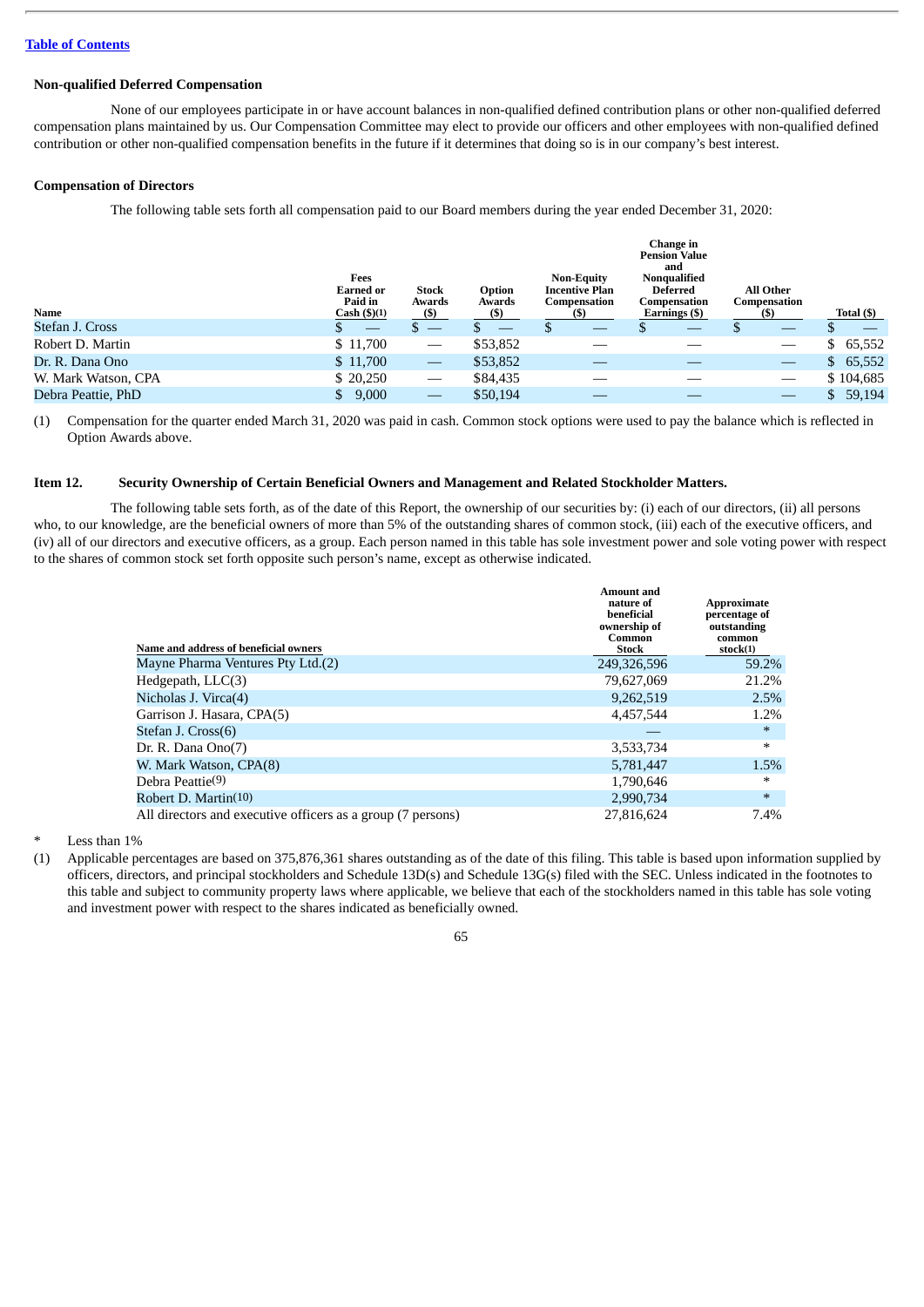### **Table of [Contents](#page-2-0)**

- (2) Includes 204,083,227 shares of our common stock, 17,391,306 shares of common stock upon conversion of Series B Preferred Stock, and warrants to purchase 27,852,063 shares of our common stock. The address for Mayne Pharma Ventures Pty Ltd is Level 14, 474 Flinders Street, Melbourne Vic 3000, Australia.
- (3) Includes 79,627,069 shares of our common stock. Our former Corporate Secretary, James A. McNulty, CPA, has sole voting and dispositive power over the securities held by Hedgepath, LLC. The address for Hedgepath, LLC is 324 S. Hyde Park Avenue, Suite 350, Tampa, FL 33606.
- (4) Mr. Virca is our Chief Executive Officer and President. Includes 8,727,519 shares of our common stock and 535,000 vested stock options. Mr. Virca's address is c/o Inhibitor Therapeutics, Inc. at 449 South 12th St., Unit 1705, Tampa, FL 33602.
- (5) Mr. Hasara is our Chief Financial Officer and Treasurer. Includes 3,972,544 shares of our common stock and 485,000 vested stock options. Mr. Hasara's address is c/o Inhibitor Therapeutics, Inc. at 449 South 12th St., Unit 1705, Tampa, FL 33602.
- (6) Mr. Cross is a director of our company. Mr. Cross' address is c/o Mayne Pharma at Level 1, 99 King Street, Melbourne, Victoria 3000, Australia. (7) Dr. Ono is a director of our company. Includes 453,000 shares of our common stock and 3,080,734 vested stock options. Dr. Ono's address is c/o
- Inhibitor Therapeutics, Inc. at 449 S. 12th Street, Unit 1705, Tampa, FL 33602.
- (8) Mr. Watson is a director of our company. Includes 1,054,100 shares of our common stock, warrants to purchase 500,000 shares of our common stock, and 4,227,347 vested stock options. Mr. Watson's address is c/o Inhibitor Therapeutics, Inc. at 449 S. 12th Street, Unit 1705, Tampa, FL 33602.
- (9) Dr. Debra Peattie is a director of our company. Includes 1,790,646 vested stock options. Dr. Peattie's address is c/o Inhibitor Therapeutics, Inc. at 449 Street 12th St., Unit 1705, Tampa, FL 33602.
- (10) Robert D. Martin is a director of our company. Includes 60,000 shares of our common stock and 2,930,734 vested stock options. Mr. Martin's address is c/o Inhibitor Therapeutics, Inc. at 449 S. 12th Street, Unit 1705, Tampa, FL 33602.

## **Item 13. Certain Relationships and Related Transactions, and Director Independence.**

We are a party to a number of key related party transactions with Mayne Pharma, which are described below.

On December 17, 2018 (the "Effective Date"), we entered into the following related agreements (collectively, the "Transaction Documents"): (i) an agreement, by and among us, Mayne Pharma and Mayne Pharma International (the "Agreement"), (ii) the Third Amended SLA and (iii) the Amended and Restated Sublicense Agreement, by and between the us and Mayne Pharma International, which amended and restated that certain Sublicense Agreement, dated August 31, 2015, between us and Mayne Pharma International, as amended (referred to in this Item 13 as the "Amended and Restated Sublicense Agreement" – such Amended and Restated Sublicense Agreement being terminated and replaced in August 2019 as described below). In addition, pursuant to the terms of the Agreement, we and Mayne Pharma agreed to the terms and provisions of an Amended and Restated Certificate of Designation of Series B Convertible Preferred Stock of Company (the "Amended and Restated COD"), which amends and restates the Certificate of Designation of Series B Convertible Preferred Stock of the Company, dated January 8, 2018 (as corrected, the "Original COD"), to remove certain features thereof as described below. As of the date of this Report, all outstanding shares of Series B Preferred Stock are held by Mayne Pharma. Mayne Pharma owns approximately 54.6% of our equity securities on a fully-diluted basis and beneficially owned 59.2% of our outstanding voting securities (including shares of our common stock and Series B Preferred Stock) as of the date of this Report.

The Transaction Documents resulted from negotiations regarding the existing right of Mayne Pharma under the Second Amended and Restated Supply and License Agreement with Mayne Pharma, dated as of May 15, 2015 (as amended through the Effective Date, the "Second Amended SLA") to elect to assume control of the regulatory and clinical development program for SUBA-Itraconazole BCCNS after December 31, 2018 in exchange for a royalty on any future net sales if a NDA for SUBA-Itraconazole BCCNS was not accepted for filing by the FDA by December 31, 2018 (subject to limited extension if the NDA were filed in December 2018). Based on unforeseen requirements imposed by FDA in September 2018, we determined that it would be unable to responsibly file the SUBA-Itraconazole BCCNS NDA by this deadline, and thus we commenced negotiations with Mayne Pharma to transfer SUBA-Itraconazole BCCNS in advance of December 31, 2018 on negotiated terms deemed beneficial to our company.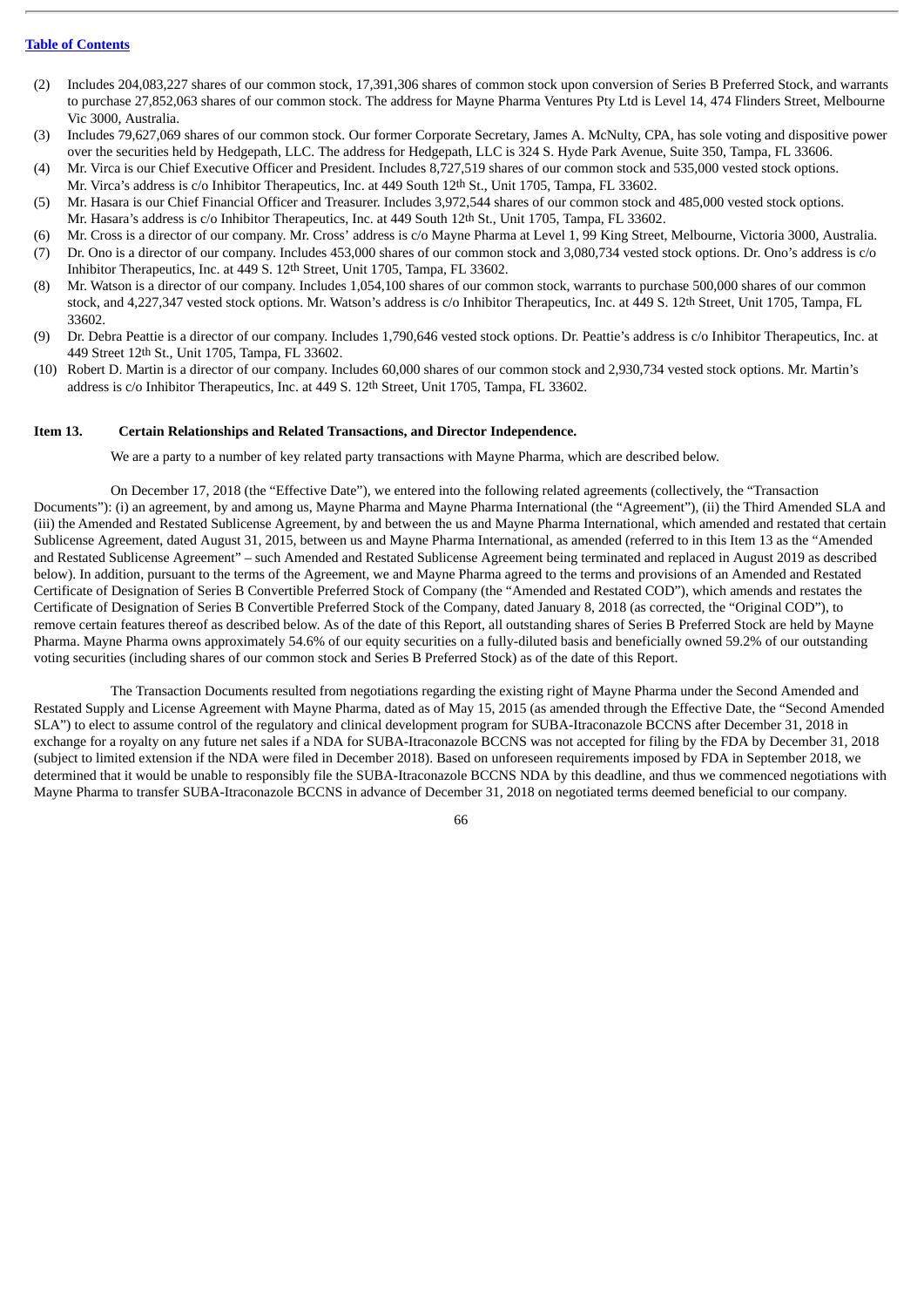The Transaction Documents were negotiated and approved on behalf of the Company by a special committee of disinterested, independent members of our Board of Directors which was formed on October 26, 2018 for such purpose. The special committee consisted of W. Mark Watson (serving as Chairman), R. Dana Ono and Robert Martin, who are each disinterested with respect to Mayne Pharma.

### *December 2018 Agreement with Mayne Pharma*

Pursuant to the terms of the Agreement, on December 18, 2018, Mayne Pharma (in its capacity as the holder of more than 50% of our outstanding voting securities) executed and delivered to us a written stockholder consent in lieu of a special meeting of the stockholders of our company (the "Stockholder Consent") which consented to the taking of the following actions:

- the adoption of the Amended and Restated COD;
- the election of each E. Brendan Magrab, W. Mark Watson, Dr. R. Dana Ono, Stefan J. Cross and Robert D. Martin (each then a member of our Board of Directors) to serve on the Board of Directors for a one-year term that expires at the next annual meeting of our stockholders or until his earlier death, resignation or removal; and
- the approval of an increase in the size of the EIP by 11,000,000 shares of common stock from 32,583,475 shares to 43,583,475 shares.

In addition, pursuant to the Agreement, for the period beginning on the Effective Date and ending three (3) years from the Effective Date, in the event that we asks our stockholders (whether at a meeting of stockholders or pursuant to a written consent of stockholders) to vote on or approve a proposal to effect a reverse split of our capital stock for the purpose of uplisting our common stock to a U.S. national securities exchange (a "Reverse Stock Split Proposal"), Mayne Pharma (on behalf of itself and its affiliates) has agreed to vote or cause to be voted (in person, by proxy or by action by written consent, as applicable) all shares of our voting capital stock that either Mayne Pharma then owns or over which Mayne Pharma has voting control in favor of the adoption and approval of any such Reverse Stock Split Proposal. The Agreement further provides that the Reverse Stock Split Proposal may take the form of an authorization based on a range of ratios for the reverse stock split, with authority being granted to our Board of Directors (or a designated committee thereof) to determine the final ratio of the reverse stock split, provided such range is reasonable in connection with the uplisting of the common stock to a U.S. national securities exchange. No assurances are given that we will seek an uplisting to a U.S. national securities exchange or implement a reverse stock split of our common stock.

Also, pursuant to the Agreement, Mayne Pharma consented and agreed (under the terms of agreements previously executed with us) to an increase in the number of shares of common stock that the Company may issue under the EIP to 17,624,000 shares from the current limit of 6,624,000 shares, with the agreement and understanding that such increase will be utilized by us during the period from the Effective Date through December 31, 2021.

### *December 2018 - Third Amended and Restated Supply and License Agreement*

Pursuant to the Third Amended SLA, as of the Effective Date, Mayne Pharma has assumed control of the regulatory and clinical development program for SUBA-Itraconazole BCCNS and immediately assumed responsibility for all expenses related to exploiting the SUBA-Itraconazole product for basal cell carcinoma nevus syndrome, provided that we continue to be responsible for all liabilities related to the product in the United States prior to the Effective Date. The Third Amended SLA continues in effect on an exclusive basis in United States on substantially the same terms as were provided for under the Second Amended SLA, except as described below.

In connection with the transfer of the SUBA-Itraconazole BCCNS clinical data and regulatory rights to Mayne Pharma:

- Mayne Pharma has agreed to pay us a 9% quarterly cash royalty on future net sales, if any, of SUBA-Itraconazole BCCNS in the United States (the "Royalty"), from which certain royalties owed by us to Mayne Pharma for access to certain patents would be funded.
- Mayne Pharma has agreed to advance funds to us in an aggregate amount of up to \$5 million (each, an "Advance", and collectively, the "Advances") on the following terms and conditions:

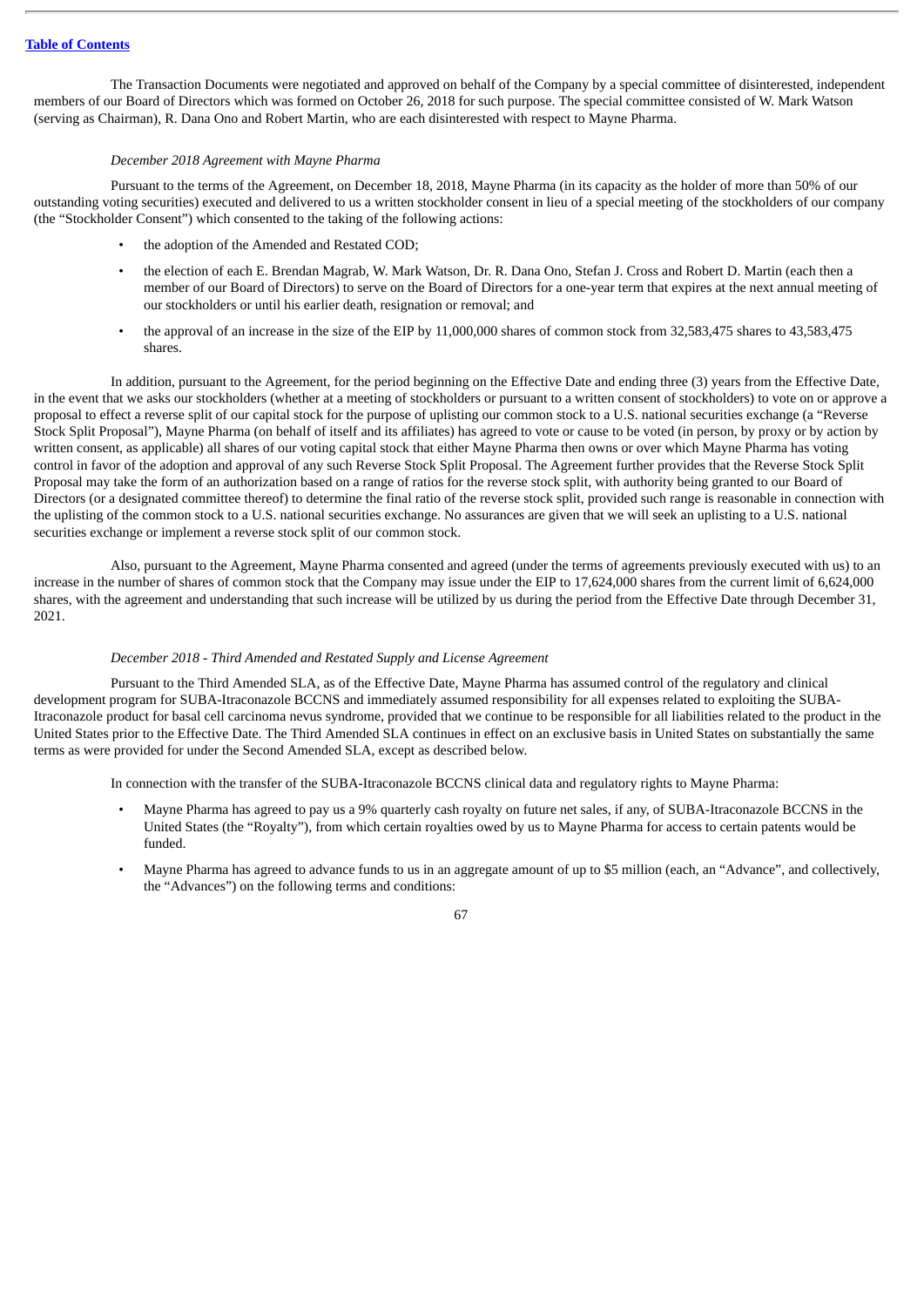- on the Effective Date, Mayne Pharma made an Advance to us of \$500,000;
- within three (3) business days following the completion of the agreed upon activities associated with transferring the SUBA-Itraconazole BCCNS product to Mayne Pharma, Mayne Pharma made an Advance to the Company of \$1,000,000 (subsequently received in January 2019);
- if, and only if, our SUBA-Itraconazole BCCNS Phase 2(b) clinical trial data have been provided to Mayne Pharma in all material respects so as to allow Mayne Pharma to assume control of SUBA-Itraconazole BCCNS in the United States, upon the earlier of June 30, 2019 or the acceptance for filing by FDA of an NDA for the SUBA-Itraconazole BCCNS, Mayne Pharma must make an Advance to the Company of \$1,500,000 (subsequently received in July 2019); and
- If we raise aggregate gross proceeds of more than \$3 million from the sale of new common stock, preferred stock equity subordinate to the preferred stock held by Mayne Pharma or warrants ("New Securities") to third parties in one or more equity financings by June 30, 2021 (the "Equity Funding Achievement"), we may request additional Advances of up to an amount equal to \$2 million less the amount of aggregate gross proceeds received by us from Mayne Pharma from the sale of New Securities if Mayne Pharma elects to participate in such equity financings pursuant to contractual pro rata participation rights contained in the Third Amended SLA.
- The field covered by the Third Amended SLA was amended to specifically include only the following indications: (i) any prostate cancer, prostatic intraepithelial neoplasia and benign prostatic hyperplasia, (ii) any lung cancer and atypical adenomatous hyperplasia, and (iii) familial adenomatous polyposis, colorectal polyps and Barett's esophagus (the licensed field). Our continued right to work on these indications will no longer be tied to the achievement of clinical or commercial target dates as they were under the Second Amended SLA.
- Mayne Pharma will continue to provide quantities of SUBA-Itraconazole drug and placebo oral capsules without charge for our SUBA Itraconazole prostate clinical studies and for future indications as agreed to by the parties.
- Pursuant to the Third Amended SLA, unlike under the Second Amended SLA, Mayne Pharma has licensed to the Company the right to use all pre-clinical or clinical trial or other data generated or owned by Mayne Pharma related to the Product anywhere in the world for its activities under the Third Amended SLA.

The Advances are structured as advances against the future Royalty, if any, owed by Mayne Pharma to us; provided that if SUBA-Itraconazole BCCNS is not approved in the U.S. by December 31, 2023, Mayne Pharma may convert such Advances into shares of our common stock based on a ten percent (10%) discount to the then current market value of the common stock. With respect to each Advance made by Mayne Pharma prior to the receipt of FDA approval of an NDA for SUBA-Itraconazole BCCNS, each \$0.75 increment of each such Advance will be credited and set off against each \$1.00 increment of Royalty owed to us, and with respect to each Advance made by Mayne Pharma following the receipt of FDA approval of an NDA for SUBA-Itraconazole BCCNS, each \$0.85 increment of each such Advance will be credited and set off against each \$1.00 increment of Royalty owed to us.

In addition, if, prior to June 30, 2021, we have not fulfilled the Equity Funding Achievement, Mayne Pharma will have the right to satisfy all of its remaining Royalty obligations by making a single lump sum payment to us in an amount equal to seventy percent (70%) of the fair market value of the remaining royalties payable to us as determined by an independent appraisal process.

Also, for so long as the Third Amended SLA is in effect, we must seek the prior written consent of Mayne Pharma before we dispose of the whole or a substantial part of our assets, operations or business, such consent not to be unreasonably withheld, conditioned or delayed. In addition, we must notify Mayne Pharma before we undergo any change in its direct or indirect Control (as defined below). If, acting reasonably, Mayne Pharma considers that such change will have a material, negative impact on its rights under the Third Amended SLA, Mayne Pharma may terminate the Third Amended SLA by giving written notice to us; provided, however, that we will not be deemed to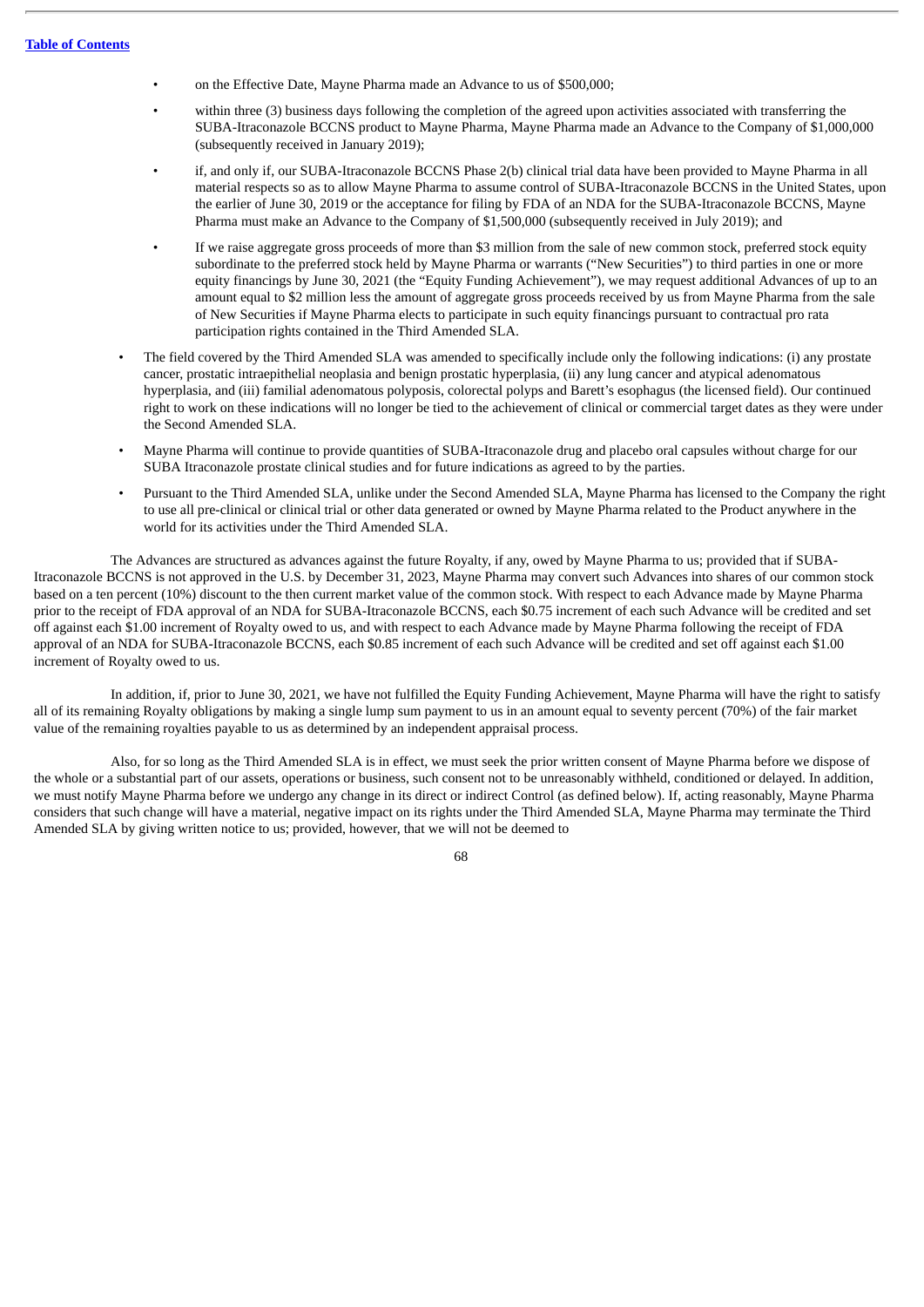have undergone a change in its direct or indirect Control if Mayne Pharma ceases to own more than 50% of the outstanding voting power of our company solely as a result of (i) our issuance of securities in an equity financing with respect to which Mayne Pharma has preemptive or similar contractual rights to participate on the same terms and conditions as investors in the financing and (ii) Mayne Pharma's election not to participate in such financing on the same terms and conditions as investors in the financing. For purposes of the Third Amended SLA, the term "Control" means having the power to exercise or control the right to vote attached to 50% or more of the issued voting equity in that party, to appoint one half or more of the directors to the board of directors, or the managers as applicable, of the party, or to determine substantially the conduct of the party's business activities.

The Third Amended SLA also gives Mayne Pharma the right to convert the rights licensed to us from Mayne Pharma under the Third Amended SLA to a non-exclusive license, and to take a non-exclusive license to our pre-clinical or clinical trial or other data to exploit in the licensed field in the United States, if the FDA has not approved an NDA filed by us for SUBA-Itraconazole in part of the licensed field within eight (8) years from the Effective Date.

### *December 2018 Amended and Restated Sublicense Agreement and 2019 Sublicense Agreement*

The Amended and Restated Sublicense Agreement we entered into in 2018 with Mayne Pharma International amended and replaced a similar agreement entered into between us and Mayne Pharma International, dated as of May 15, 2015, under which Mayne Pharma International sublicensed to us the exclusive U.S. rights to two patents owned by The Johns Hopkins University relating to the use of itraconazole as a treatment for cancer and age-related macular degeneration (the "Patents"). The Amended and Restated Sublicense Agreement amended the required payments to Mayne Pharma for certain development-related milestone payments related to SUBA-Itraconazole BCCNS and allows for the termination of the Amended and Restated Sublicense Agreement if the Third Amended SLA expires or is terminated.

On August 21, 2019, we received written notice of termination of the Amended and Restated Sublicense Agreement due to the fact that The Johns Hopkins University (the third party from whom Mayne Pharma International was itself sublicensing the Patents) had terminated such sublicense agreement. Thereafter, on August 27, 2019, we and Mayne Pharma International entered into a new Sublicense Agreement, effective August 20, 2019 (the "New Sublicense Agreement"), under which we received from Mayne Pharma International a sublicense to the same Patents covered by the Amended and Restated Sublicense Agreement on nearly identical terms as the Amended and Restated Sublicense Agreement (including with respect to licensed field, the licensed indications and the license fees, milestone payments and minimum annual and running royalties that may be owed by the us to Mayne Pharma International, as well as the terms related to patent prosecution and infringement, reporting and indemnification). Mayne Pharma International was able to enter into the New Sublicense Agreement because, subsequent to the termination of the Amended and Restated Sublicense Agreement, Mayne Pharma International entered into a direct license agreement with respect to the Patents with The Johns Hopkins University, the owner of the Patents.

The New Sublicense Agreement has a term commencing on August 20, 2019 and continuing until the earlier of: (a) the date of expiration of the last Patent covered by New Sublicense Agreement; or (b) notice by Mayne Pharma International with immediate effect promptly after termination or expiry of its rights to license the Patents. Mayne Pharma International and us have the right to terminate the New Sublicense Agreement upon the occurrence of certain events, including the bankruptcy of a party or breach of a party's obligations under the New Sublicense Agreement (subject to a notice and cure period). Mayne Pharma International may also terminate the New Sublicense Agreement upon the expiration or termination of that certain Third Amended SLA.

As of the date of this report, the New Sublicense Agreement remains in effect with Mayne Pharma International, but only with respect to U.S. Patent No. 8,653,083 entitled "*Hedgehog Pathway Antagonists to Treat Disease*," issued on February 28, 2014, in the licensed field (namely the use of Itraconazole as a treatment for cancer).

### *January 2018 Series B Preferred Stock Purchase Agreement*

On January 8, 2018, we entered into a definitive securities purchase agreement (the "Purchase Agreement") with Mayne Pharma, pursuant to which Mayne Pharma agreed to purchase from us, and we agreed to issue to Mayne Pharma (over three closings as described further below, each referred to as a Closing):

(i) up to 7,246,377 shares of our Series B Preferred Stock at \$0.69 per share of Series B Preferred Stock (with each share of Series B Preferred Stock being convertible into three (3) shares of our common stock for an effective price per share of common stock of \$0.23), for potential gross proceeds of \$5,000,000;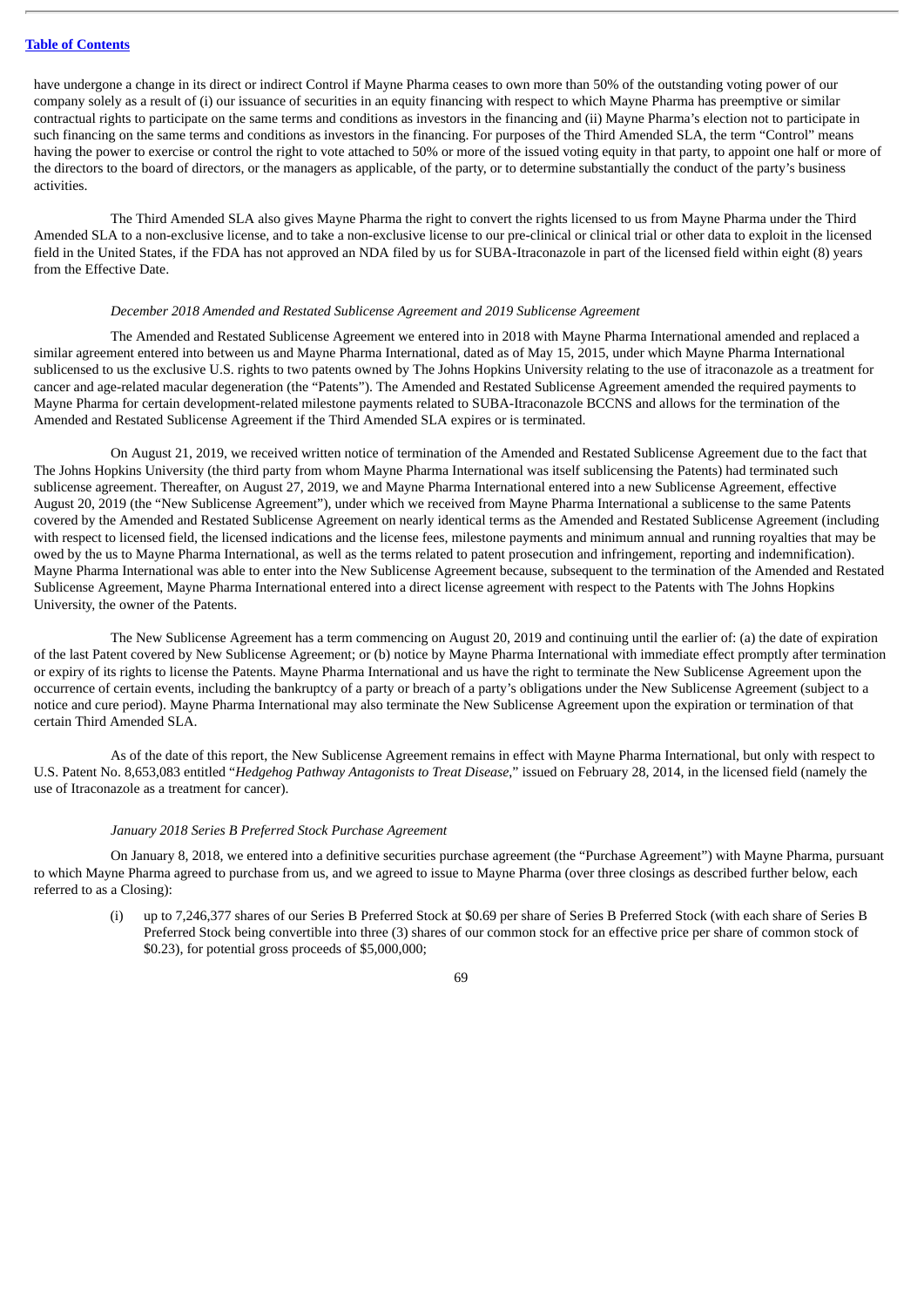- (ii) Series A warrants (the "Series A Warrants") to purchase up to an aggregate 5,434,783 shares of common stock, with a two-year term from the date of issuance and an exercise price per share of \$0.23; and
- (iii) Series B warrants (the "Series B Warrants") to purchase up to an aggregate of 5,434,783 shares of common stock, with a five-year term from the date of issuance and an exercise price per share of \$0.275 (which we refer to together with the Series A Warrants as, the "Warrants").

The transactions contemplated by the Purchase Agreement are referred to herein as the Financing. The Financing contemplated three Closings, as follows:

- (i) \$2.4 million was funded at an initial closing of the Financing that occurred on January 10, 2018;
- (ii) \$1.6 million was funded on July 5, 2018; and
- (iii) \$1.0 million may be funded on or before December 31, 2018 (the "Third Closing") did not occur.

The funding of the Third Closing was conditioned upon the acceptance of filing by the FDA of our NDA for SUBA Itraconazole BCCNS. We entered into the Agreement, Third Amended SLA and Amended and Restated Sublicense Agreement because this milestone was not going to be achieved.

Under the Purchase Agreement, Mayne Pharma has been afforded certain demand and "piggyback" rights to cause us to register the shares of common stock underlying the Series B Preferred Stock and the Warrants for public resale; provided, however, that such rights shall only become effective and exercisable from and after the termination of the Second Amended SLA.

The Warrants are divided equally between the Series A Warrants and the Series B Warrants (i.e., with each being exercisable for an aggregate of 5,434,783 shares of common stock if all Closings occur), which represents fifty percent (50%) warrant coverage on the shares of common stock underlying the Series B Preferred Stock. The Warrants will be issued, pro rata in relation to the total investment in the Series B Preferred Stock, at each Closing. The Warrants are substantially identical in form, except that: (i) the exercise price per share of the Series A Warrants shall be \$0.23 per share and the exercise price per share of the Series B Warrants shall be \$0.275 per share (which we refer to collectively as the Warrant Exercise Price) and (ii) The Series A Warrants shall have a term of two (2) years from the date of issuance and the Series B Warrants shall have term of five (5) years from the date of issuance. The Warrant Exercise Price shall be subject to customary stock-based, but not price-based, anti-dilution protection. The Warrants will not be eligible for "cashless" exercise.

Mayne Pharma owns approximately 55.2% of our equity securities on a fully-diluted basis and beneficially owns approximately 58.8% of our outstanding voting securities (including shares of our common stock and Series B Preferred Stock) as of the date of this filing.

### *Equity Holders Agreement*

On June 24, 2014, we, Mayne Pharma, Hedgepath, LLC, Dr. Francis O'Donnell and Mr. Virca (who for these purposes we refer to together as the Equity Holder Parties) entered into an Amended and Restated Equity Holders Agreement. On May 15, 2015, the Equity Holder Parties entered into the Second Amended and Restated Equity Holders Agreement. The Equity Holders Agreement governs the rights and obligations of each of the parties as they pertain to our securities and to the present and future governance of our company. Pursuant to the Equity Holders Agreement:

- Mayne Pharma and its affiliates have been granted a right of first refusal to purchase a pro rata share of any new securities issued by us, such pro rata share to be determined based upon the number of shares of common stock held by Mayne Pharma on a fully diluted basis as compared to the number of shares of common stock outstanding immediately prior to the offering of the new securities on a fully diluted basis;
- Mayne Pharma has the right to designate one director to our Board of Directors and to designate a second director if the size of the board is increased to seven directors until the earlier to occur of: (i) the date that the Third Amended SLA is terminated or expires, or (ii) the date on which the Mayne Pharma or its affiliates ceases to own ten percent (10%) or more of the issued and outstanding common stock on a fully diluted basis (which we call the Voting Rights Termination Date);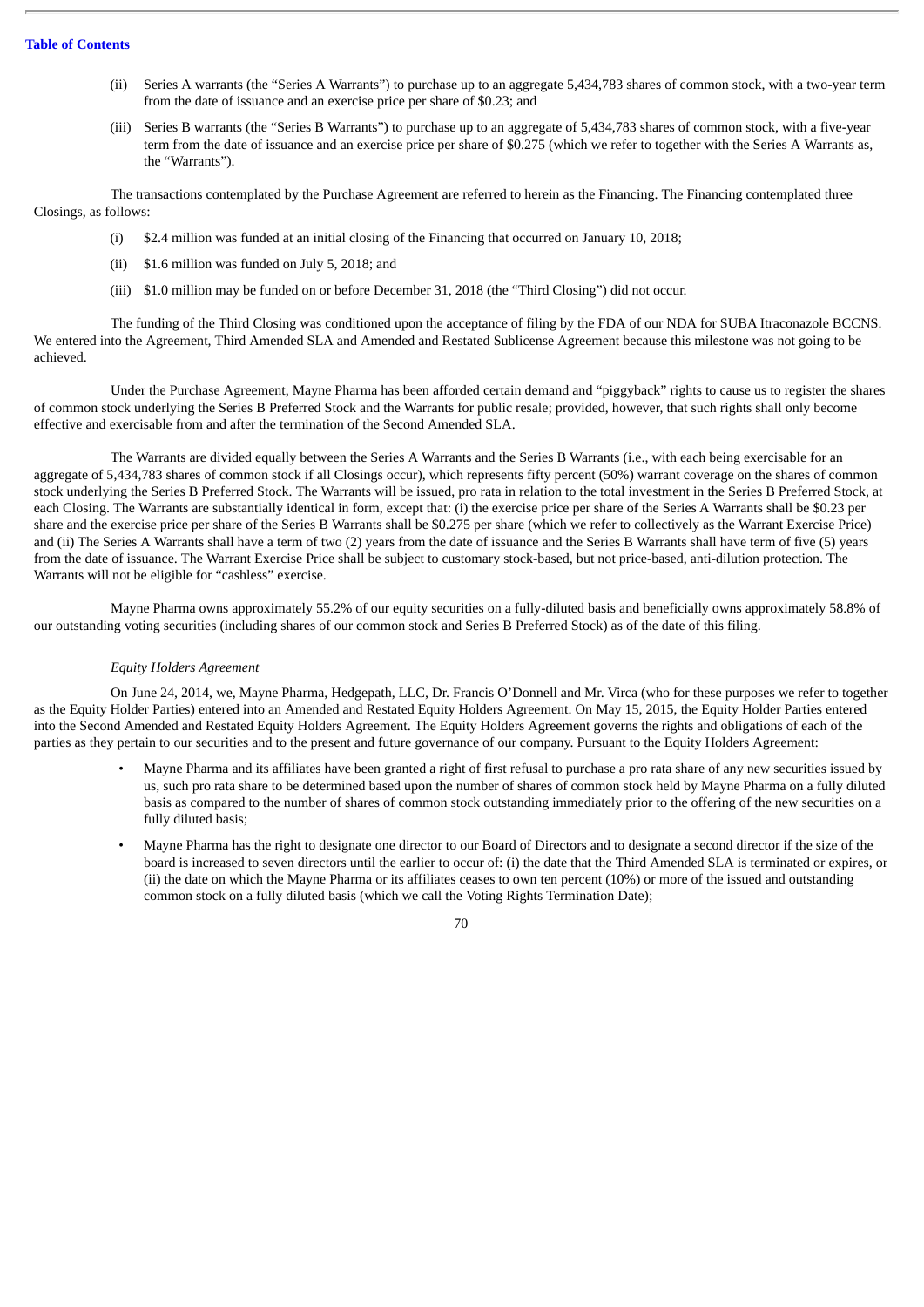- The Equity Holder Parties agree to use diligent good faith efforts to ensure that the Board of Directors continues to consist of a majority of "Independent Directors" (as defined in the Equity Holders Agreement) until such time as (i) a single stockholder (not acting as part of a "group") of our company owns greater than ninety percent (90%) of our common stock or (ii) only for so long as Mayne Pharma holds at least forty percent (40%) of our outstanding common stock, there is a material breach of any document relating to the transactions by and among the Equity Holder Parties on May 15, 2015 other than by Mayne Pharma, and Mayne Pharma has not otherwise nominated, designated, elected or appointed a majority of the directors on the Board of Directors (we collectively refer to this breach as the Material Breach Condition);
- Mayne Pharma was granted a right of first refusal to purchase any shares of our common stock being transferred or sold by the individual account of Dr. O'Donnell or Mr. Virca except for certain exempt transfers as described in the Equity Holders Agreement;

The Equity Holders Agreement terminates (i) if we receive an adjudication of bankruptcy, we execute an assignment for the benefit of creditors, a receiver is appointed for us or we are voluntarily or involuntarily dissolved or (ii) if we, Hedgepath, LLC and Mayne Pharma expressly agree in writing. Additionally, certain limited provisions of the Amended and Restated Equity Holders Agreement terminate at such time as the Mayne Pharma and its affiliates collectively own less than ten percent (10%) of our common stock on a fully diluted basis.

#### *2020 Mayne Term Debt Facility*

On December 12, 2020, we and Mayne Pharma entered into a letter agreement for a term debt facility (the "Loan Agreement") pursuant to which Mayne Pharma provided an aggregate \$231,000 credit facility us (the "Facility"). The Facility bears interest at the rate equal to the interest rate tied to the US Bank Prime Rate plus 5.00% (the "Interest Rate") with a maturity date of twenty four (24) months from the date of the first drawdown (the "Maturity Date"). The Interest Rate shall be adjusted for each drawdown on the Facility in accordance with changes in the monthly average of the US Bank Prime Rate, as reported in the Federal Reserve Statistical Release H .15 for the month preceding the week in which we shall make a drawdown against the Facility. Proceeds drawn from the Facility will be used for general working capital and corporate purposes.

The Facility shall be available as follows: (i) \$81,000 may be drawn upon request at any time in the first annual quarter of the Facility starting December 14, 2020 (\$55,000 was requested and is outstanding at December 31, 2020) and (ii) so long as there is no event of default and Mayne Pharma does not give notice in its discretion 30 days before the start of a quarter that it is discontinuing the funding, \$75,000 may be drawn in the second and third annual quarters of the Facility, respectively. Any drawdown must equal or exceed \$25,000. We shall have one twelve month repayment free advance period from its first drawdown on the Facility. Each other advance on the Facility will be amortized over twelve equal monthly payments of principal plus interest. No premium is payable in the event that we pay all principal, interest and other outstanding amounts due to Mayne Pharma prior to the Maturity Date.

The Facility is unsecured, contains no financial covenants, requires no guarantees and is not accompanied by any equity component such as warrants. The Loan Agreement includes certain limited representations and warranties and negative covenants.

An event of default under the Loan Agreement includes, among other things, (i) we breach our obligations under the Loan Agreement, and where that breach is capable of remedy it does not remedy the breach within 20 business days after receipt of a notice from the Mayne Pharma of the breach, (ii) Mayne Pharma validly terminates the Third Amended and Restated Supply and License Agreement dated December 17, 2018 between us and Mayne Pharma, or (iii) we become insolvent, including by becoming the subject of the filing or institution of bankruptcy, liquidation or dissolution proceedings.

The Loan Agreement was negotiated and approved on behalf of us by a special committee of disinterested, independent members of our Board of Directors which was formed on November 17, 2020 for such purpose. The special Board of Directors committee consisted of W. Mark Watson, R. Dana Ono and Debra Peattie, who are each disinterested with respect to Mayne Pharma.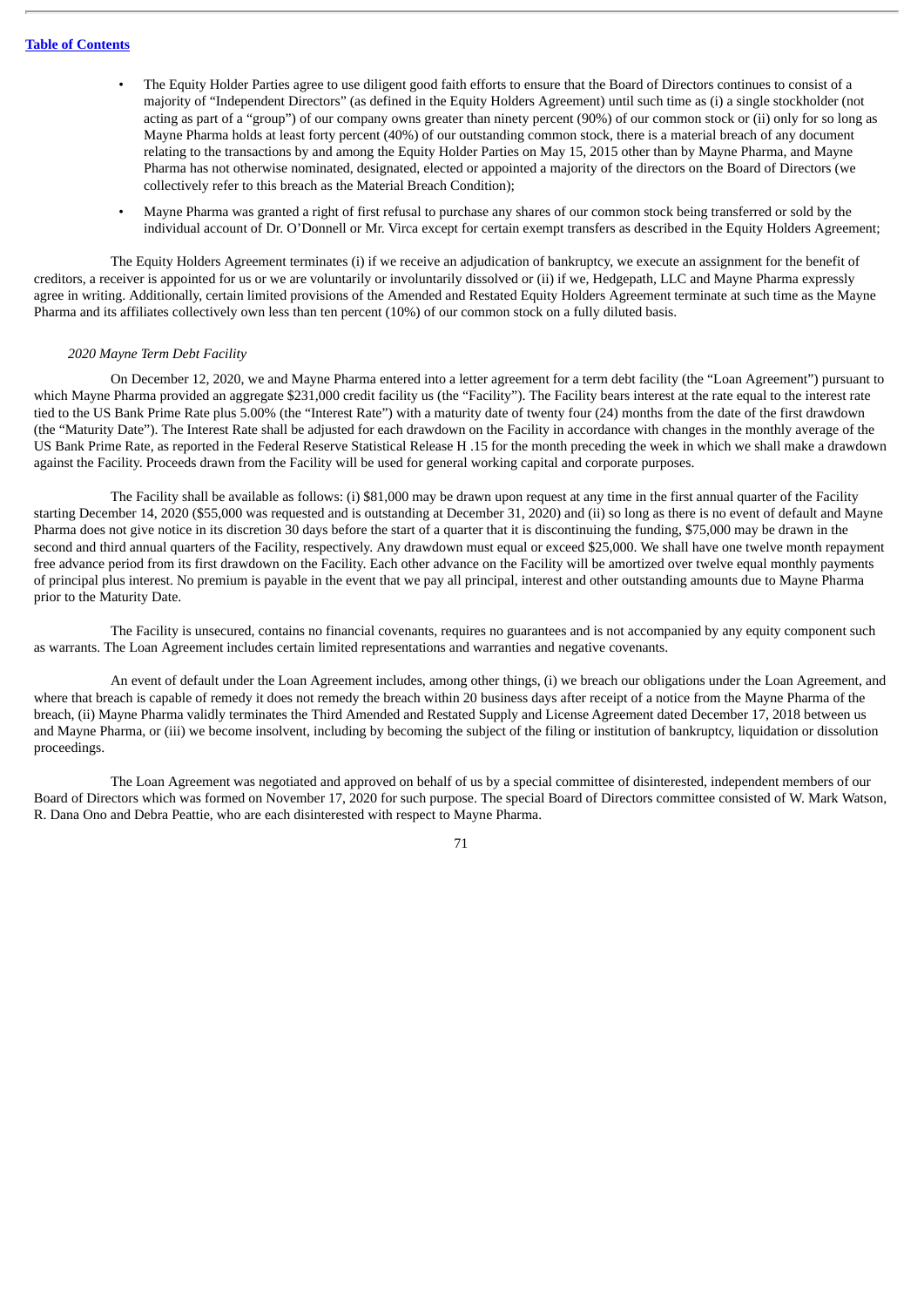# **Item 14. Principal Accountant Fees and Services.**

**Audit Fees.** The aggregate fees billed by Cherry Bekaert LLP for professional services rendered for the audit of our annual financial statements, review of the financial information included in our Forms 10-Q for the respective periods and other required filings with the SEC for the years ended December 31, 2020 and 2019 totaled \$52,000 and \$65,000, respectively.

**Audit-Related Fees.** The aggregate fees billed by Cherry Bekaert LLP for professional services related to our S-1 filings for the years ended December 31, 2020 and December 31, 2019 totaled none and \$3,352, respectively.

**Tax Fees.** The aggregate fees billed by Cherry Bekaert LLP for professional services rendered for tax compliance, for the years ended December 31, 2020 and 2019 totaled \$3,750 and \$3,750, respectively.

**All Other Fees.** None.

### **PART IV**

# **Item 15. Exhibits, Financial Statement Schedules.**

The following exhibits are filed with this Report.

| ех пин |  |
|--------|--|
|        |  |

### **No. Description**

- 3.1 Certificate of [Incorporation](http://www.sec.gov/Archives/edgar/data/1042418/000119312513338085/d584597dex31.htm) of the Company (1)
- 3.2 Amended and Restated Certificate of [Designation](http://www.sec.gov/Archives/edgar/data/1042418/000119312513362750/d595990dex31.htm) for Series A Preferred Stock (2)
- 3.3 Certificate of Amendment to the Company's Certificate of [Incorporation](http://www.sec.gov/Archives/edgar/data/1042418/000119312515259834/d783002dex33.htm) (3)
- 3.4 Second Amended and Restated Bylaws of the [Company](http://www.sec.gov/Archives/edgar/data/1042418/000119312515197002/d932170dex31.htm) (4)
- 3.5 Certificate of Amendment to the Company's Certificate of [Incorporation](http://www.sec.gov/Archives/edgar/data/1042418/000119312516604270/d181798dex31.htm) (5)
- 3.6 Amended and Restated Certificate of [Designation](http://www.sec.gov/Archives/edgar/data/1042418/000119312519004721/d679573ddef14c.htm) of Series B Preferred Stock of the Company, dated February 1, 2019 (6)
- 3.7 Certificate of Amendment to the Company's Certificate of [Incorporation,](http://www.sec.gov/Archives/edgar/data/1042418/000119312519225286/d793055dex31.htm) dated August 20, 2019 (14)
- 4.1 Warrant, dated June 24, 2014 issued to [Hedgepath,](http://www.sec.gov/Archives/edgar/data/1042418/000119312514255998/d750157dex42.htm) LLC (7)
- 4.2 Form of Warrant issued in the 2016 Private [Placement](http://www.sec.gov/Archives/edgar/data/1042418/000119312516543185/d176857dex41.htm) (8)
- 4.3 Form of Warrant issued in the January 2018 Series B Preferred Stock [Financing](http://www.sec.gov/Archives/edgar/data/1042418/000119312518008650/d523601dex41.htm) (9)
- 10.1 Amended and Restated Equity Holders [Agreement,](http://www.sec.gov/Archives/edgar/data/1042418/000119312515291734/d938337dex101.htm) dated May 15, 2015, by and between the Company, Mayne Pharma Ventures Pty Ltd., Hedgepath, LLC, Nicholas J. Virca and Frank O'Donnell, Jr. M.D. (10)<sup>+</sup>
- 10.2 [Amendment](http://www.sec.gov/Archives/edgar/data/1042418/000119312515410783/d100976dex101.htm) No. 1 to Amended and Restated Equity Holders Agreement, dated December 17, 2015, Company, Mayne Pharma Ventures Pty Ltd., Hedgepath, LLC., Nicholas J. Virca and Frank O'Donnell (11)
- 10.3 [Employment](http://www.sec.gov/Archives/edgar/data/1042418/000119312518362406/d672710dex101.htm) Letter Agreement, dated December 31, 2018, between the Company and Nicholas J. Virca (12)
- 10.4 [Employment](http://www.sec.gov/Archives/edgar/data/1042418/000119312518362406/d672710dex102.htm) Letter Agreement, dated December 31, 2018, between the Company and Garrison J. Hasara (12)
- 10.5 Third Amended and Restated Supply and License Agreement, dated December 17, 2018, by and among Mayne Pharma, Mayne Pharma [International](http://www.sec.gov/Archives/edgar/data/1042418/000119312519066503/d668655dex105.htm) and the Company  $(15)$  +
- 10.6 Amended and Restated Sublicense Agreement, dated December 17, 2018, by and among Mayne Pharma, Mayne Pharma [International](http://www.sec.gov/Archives/edgar/data/1042418/000119312519066503/d668655dex106.htm) and the Company (15) +
- 10.7 Agreement, dated December 17, 2018, by and among Mayne Pharma, Mayne Pharma [International](http://www.sec.gov/Archives/edgar/data/1042418/000119312519066503/d668655dex107.htm) and the Company (15)
- 10.8 Master Clinical Services [Agreement,](http://www.sec.gov/Archives/edgar/data/1042418/000119312515291734/d938337dex106.htm) dated June 15, 2015, by and between the Company and SciQuus, Inc. (10)+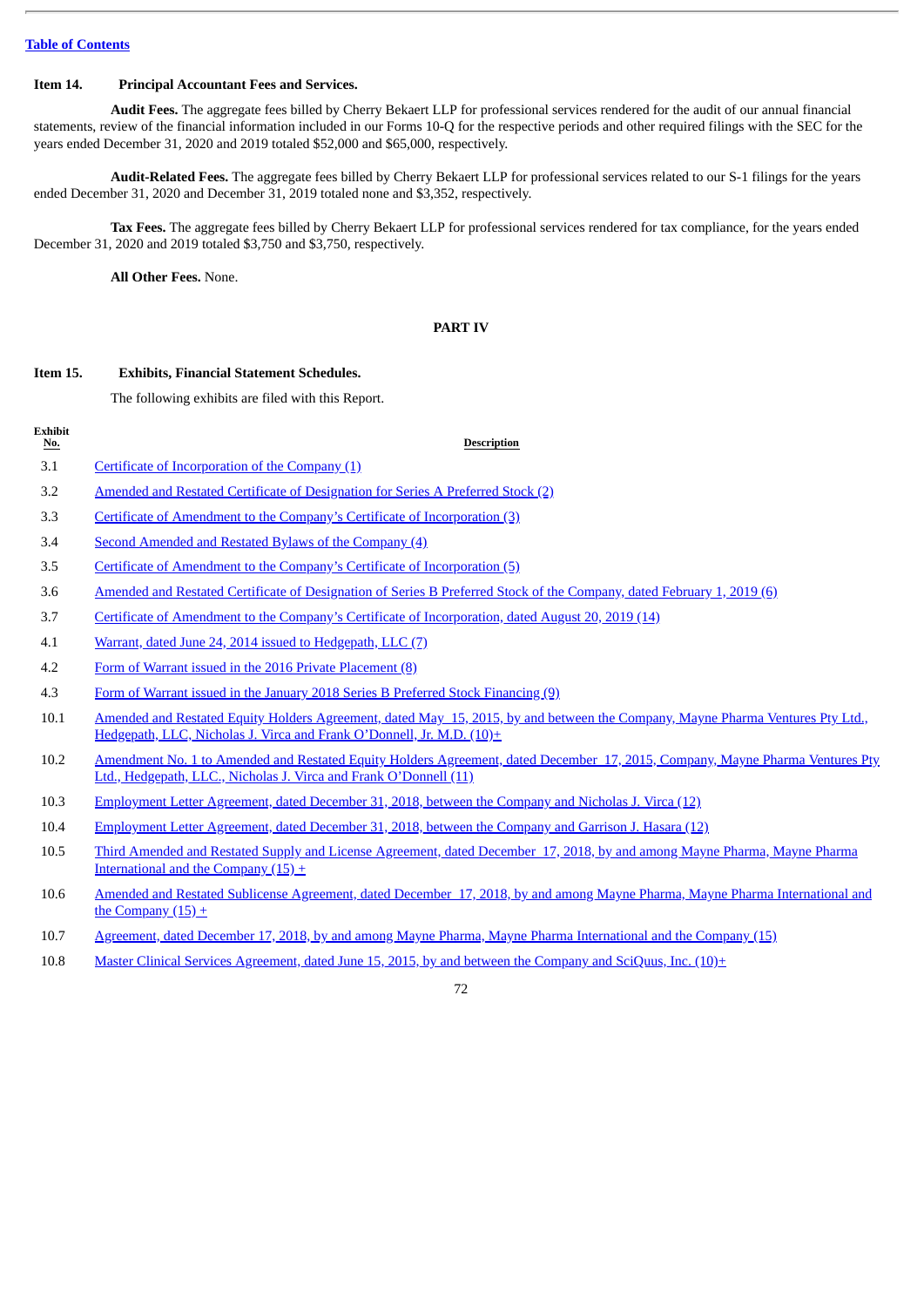# **Table of [Contents](#page-2-0)**

| <b>Exhibit</b><br><u>No.</u> | <b>Description</b>                                                                                                                                                                                                                                                                     |
|------------------------------|----------------------------------------------------------------------------------------------------------------------------------------------------------------------------------------------------------------------------------------------------------------------------------------|
| 10.9                         | Securities Purchase Agreement, dated January 8, 2018, between the Company and Mayne Pharma (9)                                                                                                                                                                                         |
| 10.10                        | Sublicense Agreement, dated August 27, 2019, by and between Mayne Pharma International Pty Ltd and the Company $(16) +$                                                                                                                                                                |
| 10.11                        | Letter Agreement for Term Debt Facility, dated December 12, 2020, between the Company and Mayne Pharma (17).                                                                                                                                                                           |
| 14                           | Code of Ethical Conduct (13)                                                                                                                                                                                                                                                           |
|                              |                                                                                                                                                                                                                                                                                        |
| 23.1                         | Consent of Cherry Bekaert LLP <sup>*</sup>                                                                                                                                                                                                                                             |
| 31.1                         | Certification of the Chief Executive Officer pursuant to Rule 13a-14(a) under the Securities Exchange Act of 1934, as adopted pursuant to<br>Section 302 of the Sarbanes-Oxley Act of 2002. *                                                                                          |
| 31.2                         | Certification of the Chief Financial Officer pursuant to Rule 13a-14(a) under the Securities Exchange Act of 1934, as adopted pursuant to<br>Section 302 of the Sarbanes-Oxley Act of 2002. *                                                                                          |
| 32.1                         | Certification of the Chief Executive Officer pursuant to 18 U.S.C. 1350, as adopted pursuant to Section 906 of the Sarbanes-Oxley Act of<br>$2002.$ *#                                                                                                                                 |
| 32.2                         | Certification of the Chief Financial Officer pursuant to 18 U.S.C. 1350, as adopted pursuant to Section 906 of the Sarbanes-Oxley Act of<br>$2002.$ *#                                                                                                                                 |
| $101$ .ins                   | <b>XBRL Instance Document</b>                                                                                                                                                                                                                                                          |
| 101.sch                      | XBRL Taxonomy Extension Schema Document                                                                                                                                                                                                                                                |
| $101$ .cal                   | <b>XBRL Taxonomy Calculation Linkbase Document</b>                                                                                                                                                                                                                                     |
| $101.$ def                   | <b>XBRL Taxonomy Definition Linkbase Document</b>                                                                                                                                                                                                                                      |
| 101.lab                      | XBRL Taxonomy Label Linkbase Document                                                                                                                                                                                                                                                  |
| $101$ .pre                   | XRL Taxonomy Presentation Linkbase Document                                                                                                                                                                                                                                            |
| $\ast$                       | Filed herewith                                                                                                                                                                                                                                                                         |
| $^{+}$<br>#                  | Confidential treatment has been granted for certain portions of this exhibit pursuant to 17 C.F.R. Sections 200.8(b)(4) and 240.24b-2.<br>A signed original of this written statement required by Section 906 has been provided to the Company and will be retained by the Company and |
|                              | furnished to the Securities and Exchange Commission or its staff upon request.                                                                                                                                                                                                         |
| (1)                          | Previously filed with Form 8-K, dated August 16, 2013.                                                                                                                                                                                                                                 |
| (2)                          | Previously filed with Form 8-K, dated September 10, 2013.                                                                                                                                                                                                                              |
| (3)                          | Previously filed with Form S-1/A on July 22, 2015.                                                                                                                                                                                                                                     |
| (4)                          | Previously filed with Form 8-K, dated May 21, 2015.                                                                                                                                                                                                                                    |
| (5)                          | Previously filed with Form 8-K, dated May 26, 2016.<br>Previously filed with Definitive Information Statement, filed on January 8, 2019.                                                                                                                                               |
| (6)<br>(7)                   | Previously filed with Form 8-K, dated June 30, 2014.                                                                                                                                                                                                                                   |
| (8)                          | Previously filed with Form 8-K, dated April 15, 2016.                                                                                                                                                                                                                                  |
| (9)                          | Previously filed with Form 8-K, dated January 11, 2018.                                                                                                                                                                                                                                |
| (10)                         | Previously filed with Form 10-Q on August 14, 2015.                                                                                                                                                                                                                                    |
| (11)                         | Previously filed with Form 8-K, dated December 22, 2016.                                                                                                                                                                                                                               |
| (12)                         | Previously filed with Form 8-K, dated December 31, 2018.                                                                                                                                                                                                                               |
|                              | (13) Previously filed with Form 10-K on February 13, 2015.                                                                                                                                                                                                                             |

- (14) Previously filed with Form 8-K, dated August 20, 2019.
- (15) Previously filed with Form 10-K on March 7, 2019.
- (16) Previously filed with Form 10-Q on November 7, 2019.
- (17) Previously filed with Form 8-K, dated December 17, 2020.

# **Item 16. Form 10-K Summary.**

We have elected not to include a summary pursuant to this Item 16.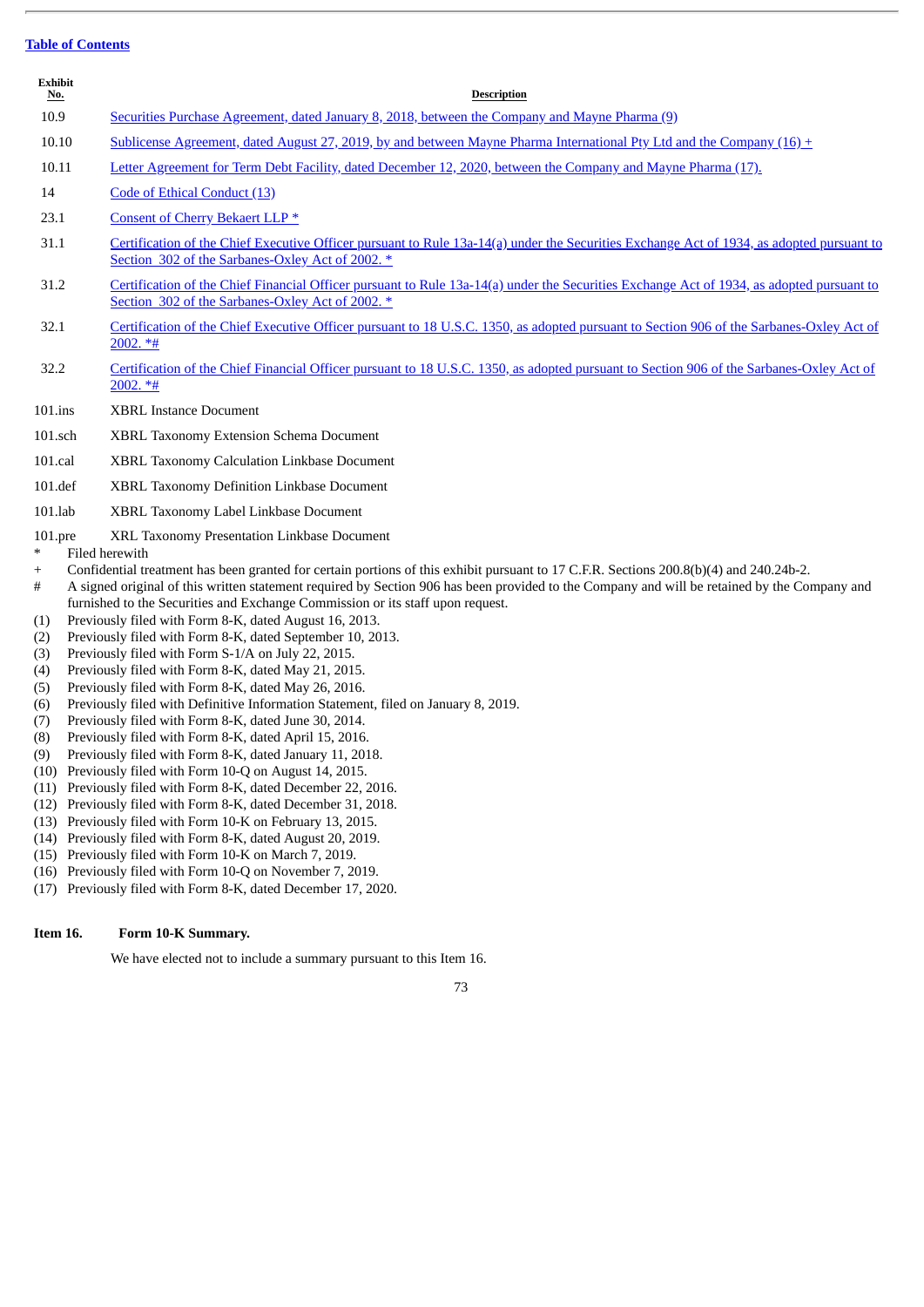$\overline{a}$ 

# **INHIBITOR THERAPEUTICS, INC.**

# **INDEX TO FINANCIAL STATEMENTS**

| <u>Report of Independent Registered Public Accounting Firm – Cherry Bekaert LLP</u>         | $F-2$ |
|---------------------------------------------------------------------------------------------|-------|
| Balance Sheets as of December 31, 2020 and 2019                                             | $F-3$ |
| Statements of Operations for the years ended December 31, 2020 and 2019                     | $F-4$ |
| Statements of Stockholders' Equity (Deficit) for the years ended December 31, 2020 and 2019 | $F-5$ |
| Statements of Cash Flows for the years ended December 31, 2020 and 2019                     | $F-6$ |
| <b>Notes to Financial Statements</b>                                                        | $F-7$ |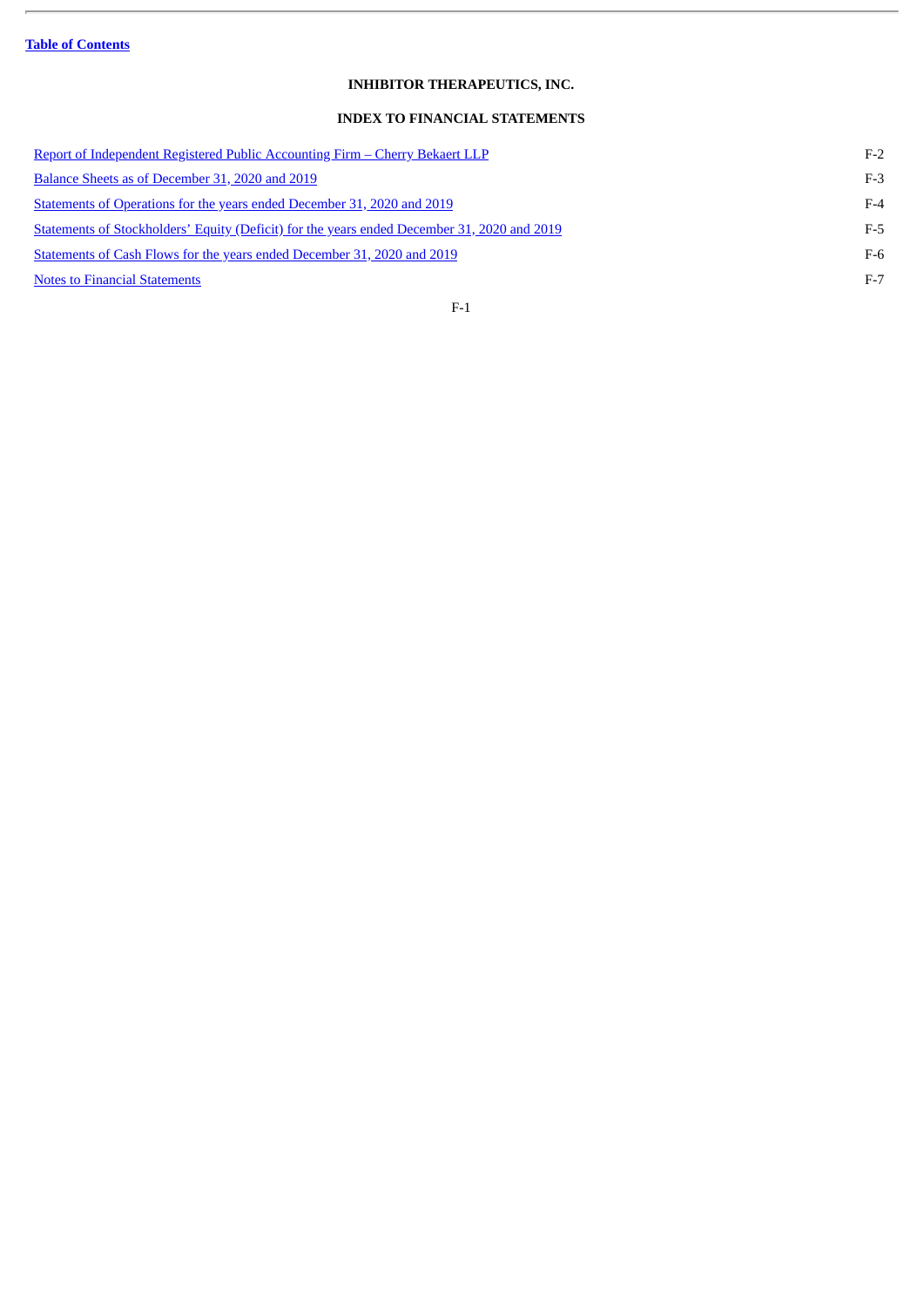# **REPORT OF INDEPENDENT REGISTERED PUBLIC ACCOUNTING FIRM**

<span id="page-77-0"></span>To the Board of Directors and Stockholders of Inhibitor Therapeutics, Inc.

## **Opinion on the Financial Statements**

We have audited the accompanying balance sheets of Inhibitor Therapeutics, Inc. (the "Company") as of December 31, 2020 and 2019 and the related statements of operations, stockholders' equity (deficit) and cash flows for each of the years then ended, and the related notes (collectively referred to as the "financial statements"). In our opinion, the financial statements present fairly, in all material respects, the financial position of the Company as of December 31, 2020 and 2019, and the results of its operations and its cash flows for each of the years then ended in conformity with accounting principles generally accepted in the United States of America.

## **Substantial Doubt about the Company's Ability to Continue as a Going Concern**

The accompanying financial statements have been prepared assuming that the Company will continue as a going concern. As discussed in Note 2 to the financial statements, the Company has recurring losses and negative cash flows from operations that raise substantial doubt about its ability to continue as a going concern. Management's evaluation of the events and conditions and management's plan regarding those matters are also described in Note 2. The financial statements do not include any adjustments that might result from the outcome of this uncertainty.

### **Basis for Opinion**

These financial statements are the responsibility of the Company's management. Our responsibility is to express an opinion on the Company's financial statements based on our audits. We are a public accounting firm registered with the Public Company Accounting Oversight Board of the United States of America ("PCAOB") and are required to be independent with respect to the Company in accordance with the U.S. federal securities laws and the applicable rules and regulations of the Securities and Exchange Commission and the PCAOB.

We conducted our audits in accordance with standards of the PCAOB. Those standards require that we plan and perform the audits to obtain reasonable assurance about whether the financial statements are free of material misstatement, whether due to fraud or error. The Company is not required to have, nor were we engaged to perform, an audit of its internal control over financial reporting. As part of our audits, we are required to obtain an understanding of internal control over financial reporting, but not for the purpose of expressing an opinion on the effectiveness of the Company's internal control over financial reporting. Accordingly, we express no such opinion.

Our audits included performing procedures to assess the risks of material misstatement of the financial statements, whether due to error or fraud, and performing procedures that respond to those risks. Such procedures included examining, on a test basis, evidence supporting the amounts and disclosures in the financial statements. Our audits also included evaluating the accounting principles used and significant estimates made by management, as well as evaluating the overall financial statement presentation. We believe that our audits provide a reasonable basis for our opinion.

# **Critical Audit Matters**

Critical audit matters are matters arising from the current period audit of the financial statements that were communicated or required to be communicated to the audit committee and that: (1) relate to accounts or disclosures that are material to the financial statements and (2) involved our especially challenging, subjective, or complex judgments. We determined that there are no critical audit matters.

/s/ Cherry Bekaert LLP

We have served as the Company's auditors since 2013.

Tampa, Florida March 26, 2021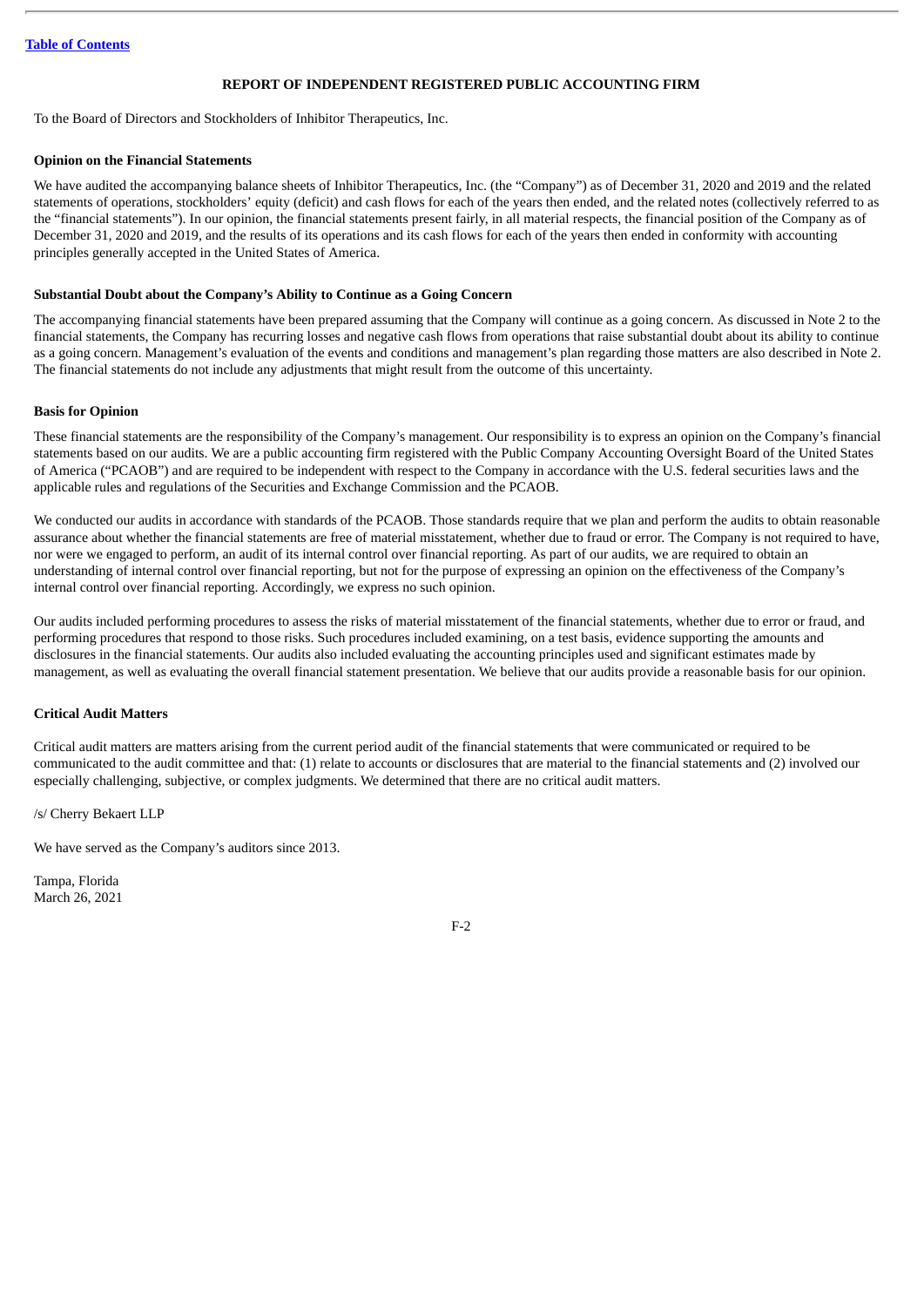# **INHIBITOR THERAPEUTICS, INC. BALANCE SHEETS DECEMBER 31, 2020 AND 2019**

<span id="page-78-0"></span>

|                                                                                                                   | December 31,<br>2020 |                | December 31,<br>2019 |                |
|-------------------------------------------------------------------------------------------------------------------|----------------------|----------------|----------------------|----------------|
| <b>ASSETS</b>                                                                                                     |                      |                |                      |                |
| Current assets:                                                                                                   |                      |                |                      |                |
| Cash and cash equivalents                                                                                         | \$                   | 75,059         | \$                   | 803,816        |
| Prepaid expenses                                                                                                  |                      | 32,292         |                      | 42,450         |
| Total current assets                                                                                              |                      | 107,351        |                      | 846,266        |
| Other long-term assets                                                                                            |                      | 24,408         |                      | 53,700         |
| <b>Total assets</b>                                                                                               | \$                   | 131,759        | \$                   | 899,966        |
| <b>LIABILITIES AND STOCKHOLDERS' DEFICIT</b>                                                                      |                      |                |                      |                |
| <b>Current liabilities:</b>                                                                                       |                      |                |                      |                |
| Accounts payable                                                                                                  | \$                   | 269,416        | \$                   | 315,940        |
| Dividends payable, related party                                                                                  |                      | 100,822        |                      | 100,822        |
| Note payable, short-term                                                                                          |                      | 30,044         |                      |                |
| Other liabilities                                                                                                 |                      | 25,124         |                      | 14,339         |
| Total current liabilities                                                                                         |                      | 425,406        |                      | 431,101        |
| Note payable, long-term                                                                                           |                      | 11,556         |                      |                |
| Term debt facility, related party                                                                                 |                      | 55,000         |                      |                |
| Deferred revenue, related party                                                                                   |                      | 3,000,000      |                      | 3,000,000      |
| <b>Total liabilities</b>                                                                                          |                      | 3,491,962      |                      | 3,431,101      |
| Commitments and contingencies (Note 7)                                                                            |                      |                |                      |                |
| Stockholders' deficit:                                                                                            |                      |                |                      |                |
| Series A Preferred Stock, \$0.0001 par value; 500,000 shares authorized; no shares issued and outstanding         |                      |                |                      |                |
| Series B Convertible Preferred Stock, \$0.0001 par value; 7,246,377 shares authorized; 5,797,102 shares           |                      |                |                      |                |
| issued and outstanding at both December 31, 2020 and December 31, 2019                                            |                      | 3,960,866      |                      | 3,960,866      |
| Undesignated Preferred Stock, \$0.0001 par value; 2,253,623 shares authorized; no shares issued or<br>outstanding |                      |                |                      |                |
| Common stock, \$0.0001 par value; 500,000,000 shares authorized; 373,635,873 and 370,446,185 shares               |                      |                |                      |                |
| issued and outstanding at December 31, 2020 and 2019, respectively                                                |                      | 37,364         |                      | 37,045         |
| Additional paid-in capital                                                                                        |                      | 49,814,043     |                      | 49,384,953     |
| Accumulated deficit                                                                                               |                      | (57, 172, 476) |                      | (55, 913, 999) |
| Total stockholders' deficit                                                                                       |                      | (3,360,203)    |                      | (2,531,135)    |
| Total liabilities and stockholders' (deficit) equity                                                              | \$                   | 131,759        | \$                   | 899,966        |

See notes to financial statements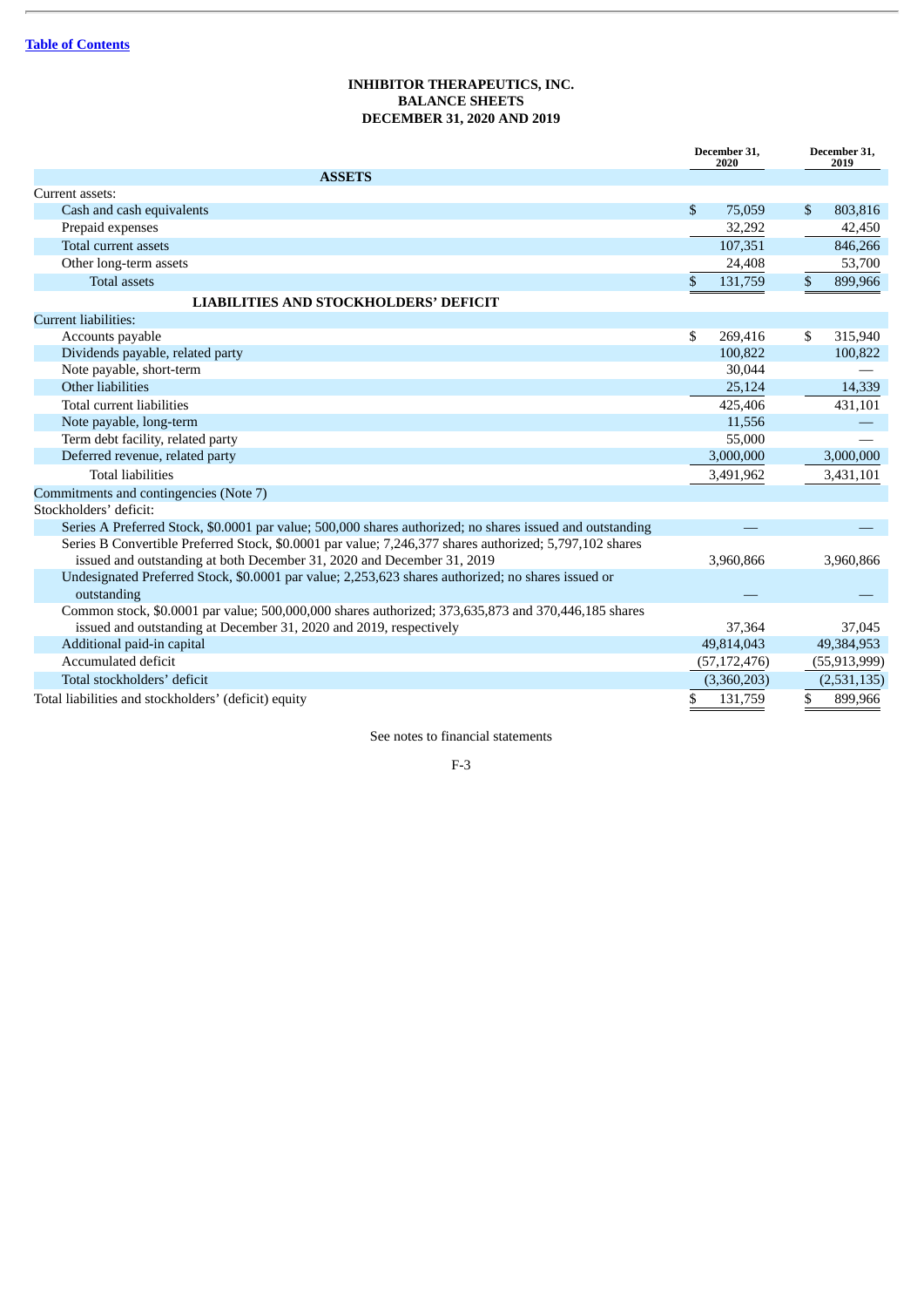# **INHIBITOR THERAPEUTICS, INC. STATEMENTS OF OPERATIONS YEARS ENDED DECEMBER 31, 2020 AND 2019**

<span id="page-79-0"></span>

|                                            |             | <b>Year Ended</b><br>December 31, |
|--------------------------------------------|-------------|-----------------------------------|
|                                            | 2020        | 2019                              |
| Revenues:                                  |             |                                   |
| Expenses:                                  |             |                                   |
| Research and development                   | 185,294     | 1,208,075                         |
| General and administrative                 | 873,703     | 1,539,821                         |
| Total expenses                             | 1,058,997   | 2,747,896                         |
| Loss from operations                       | (1,058,997) | (2,747,896)                       |
| Interest income                            | 1,068       | 14,540                            |
| Net loss                                   | (1,057,929) | (2,733,356)                       |
| Preferred stock dividend                   | (200, 548)  | (200,000)                         |
| Net loss applicable to common shareholders | (1,258,477) | (2,933,356)                       |
| Basic and diluted loss per share           | (0.00)      | (0.01)                            |
| Weighted average common shares outstanding | 371,927,734 | 370,432,295                       |

See notes to financial statements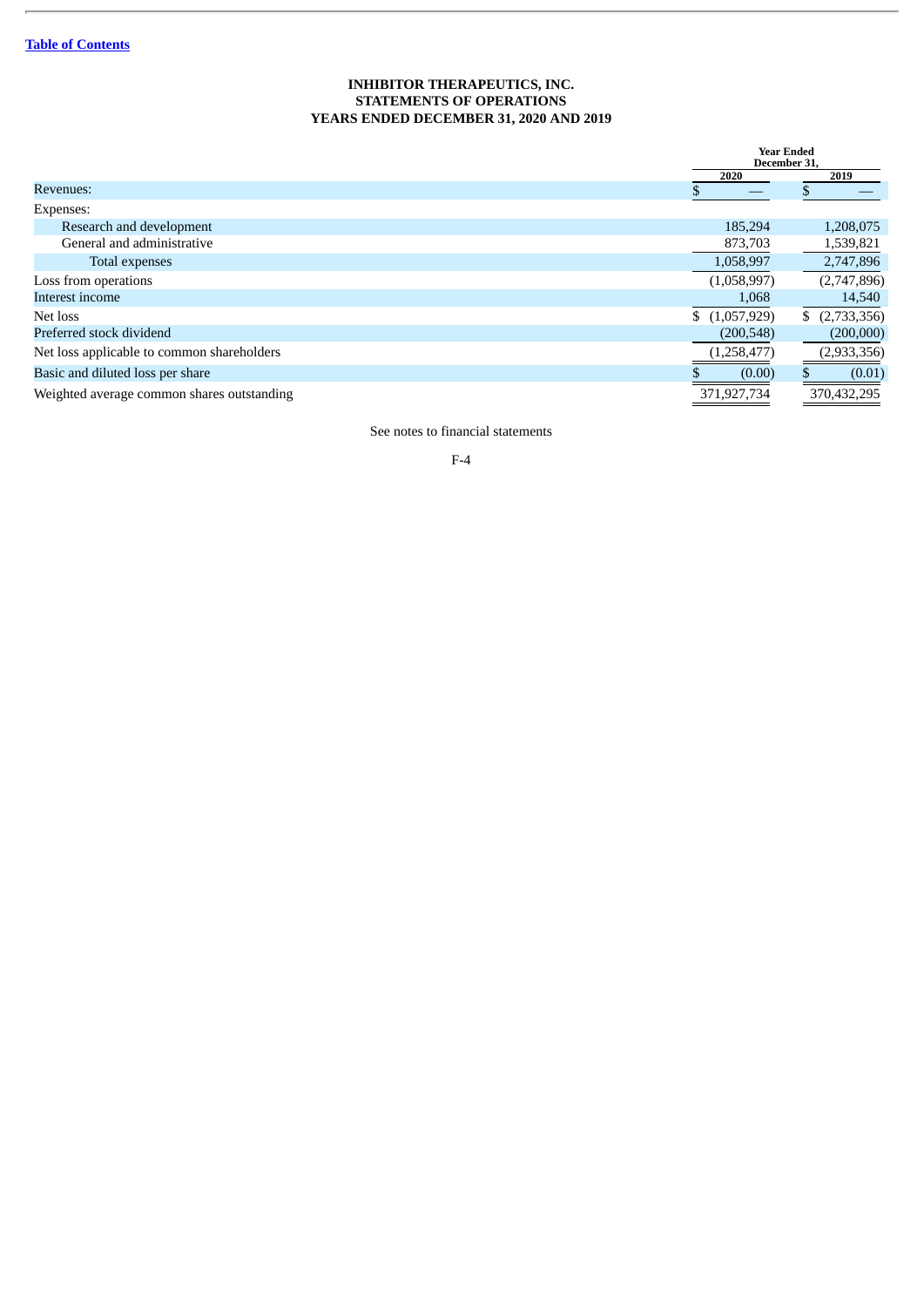# **INHIBITOR THERAPEUTICS, INC. STATEMENTS OF STOCKHOLDERS' EQUITY (DEFICIT) YEARS ENDED DECEMBER 31, 2020 AND 2019**

<span id="page-80-0"></span>

|                                                   | <b>Preferred Stock–Series B</b><br><b>Common Stock</b> |             |               |          | <b>Total</b>                            |                        |                                             |
|---------------------------------------------------|--------------------------------------------------------|-------------|---------------|----------|-----------------------------------------|------------------------|---------------------------------------------|
|                                                   | <b>Shares</b>                                          | Amount      | <b>Shares</b> | Amount   | <b>Additional</b><br>Paid-In<br>Capital | Accumulated<br>Deficit | Stockholders'<br><b>Equity</b><br>(Deficit) |
| Balances, January 1, 2019                         | 5,797,102                                              | \$3,960,866 | 370,084,064   | \$37,008 | \$49,015,120                            | \$(52,980,643)         | 32,351                                      |
| Issuance of common stock for payment of dividends |                                                        |             |               |          |                                         |                        |                                             |
| on Preferred Stock, related party                 |                                                        |             | 362,121       | 37       | 99.909                                  |                        | 99,946                                      |
| <b>Stock based compensation</b>                   |                                                        |             |               |          | 269,924                                 |                        | 269,924                                     |
| Preferred stock dividends, related party          |                                                        |             |               |          |                                         | (200,000)              | (200,000)                                   |
| Net loss                                          |                                                        |             |               |          |                                         | (2,733,356)            | (2,733,356)                                 |
| <b>Balances, December 31, 2019</b>                | 5,797,102                                              | \$3,960,866 | 370,446,185   | \$37,045 | \$49,384,953                            | \$ (55,913,999)        | \$(2,531,135)                               |
| Issuance of common stock for payment of dividends |                                                        |             |               |          |                                         |                        |                                             |
| on Preferred Stock, related party                 |                                                        |             | 3,189,688     | 319      | 200,229                                 |                        | 200,548                                     |
| Preferred stock dividends, related party          |                                                        |             |               |          |                                         | (200, 548)             | (200, 548)                                  |
| Stock based compensation                          |                                                        |             |               |          | 228.861                                 |                        | 228,861                                     |
| Net loss                                          |                                                        |             |               |          |                                         | (1,057,929)            | (1,057,929)                                 |
| <b>Balances, December 31, 2020</b>                | 5,797,102                                              | \$3,960,866 | 373,635,873   | \$37,364 | \$49,814,043                            | \$(57, 172, 476)       | $$$ (3,360,203)                             |

See notes to financial statements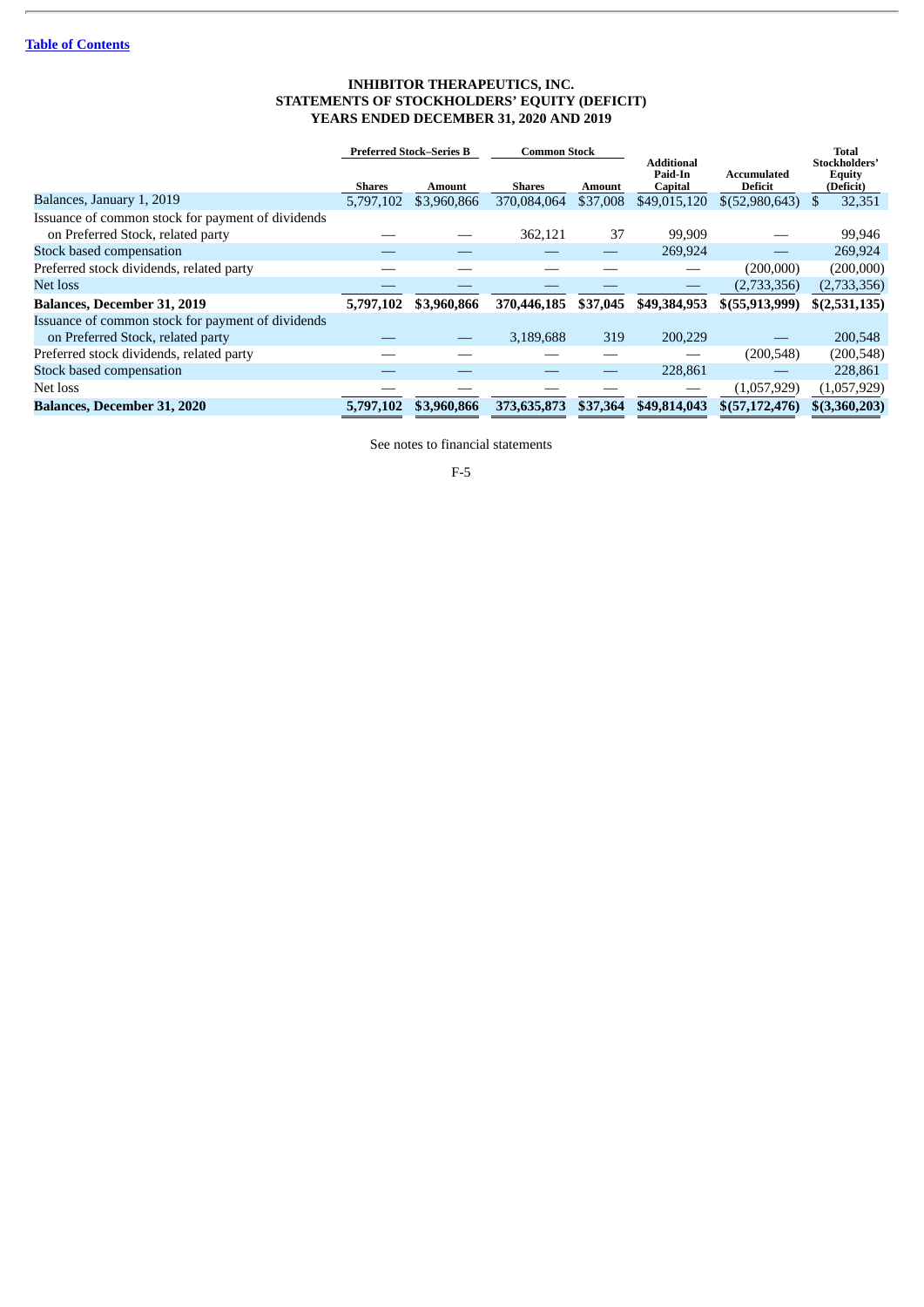# **INHIBITOR THERAPEUTICS, INC. STATEMENTS OF CASH FLOWS YEARS ENDED DECEMBER 31, 2020 AND 2019**

<span id="page-81-0"></span>

|                                                                                   | <b>Year Ended</b><br>December 31, |                |
|-----------------------------------------------------------------------------------|-----------------------------------|----------------|
|                                                                                   | 2020                              | 2019           |
| <b>Operating activities:</b>                                                      |                                   |                |
| Net loss                                                                          | \$(1,057,929)                     | \$(2,733,356)  |
| Adjustments to reconcile net loss to net cash flows used in operating activities: |                                   |                |
| Stock-based compensation                                                          | 228,861                           | 269,924        |
| Changes in assets and liabilities:                                                |                                   |                |
| Prepaid expenses and other assets                                                 | 39,450                            | 28,138         |
| Accounts payable and other current liabilities                                    | (35, 739)                         | (270, 425)     |
| Net cash used in operating activities                                             | (825, 357)                        | (2,705,719)    |
| <b>Financing activities:</b>                                                      |                                   |                |
| Advances of royalties, related party                                              |                                   | 2,500,000      |
| Payment of Preferred Stock cash dividend, related party                           |                                   | (99, 178)      |
| Proceeds from notes payable                                                       | 41,600                            |                |
| Proceeds from term debt facility, related party                                   | 55,000                            |                |
| Net cash provided by financing activities                                         | 96,600                            | 2,400,822      |
| Net (decrease) increase in cash and cash equivalents                              | (728, 757)                        | (304, 897)     |
| Cash and cash equivalents at beginning of year                                    | 803,816                           | 1,108,713      |
| Cash and cash equivalents at end of year                                          | 75,059                            | 803,816<br>\$. |
| Supplemental disclosure of non-cash financing activities:                         |                                   |                |
| Issuance of common stock for payment of Preferred Stock dividend                  | 200,548<br>S                      | \$<br>99,946   |
| Accrued, but unpaid dividends                                                     | \$<br>100,822                     | 100,822        |

See notes to financial statements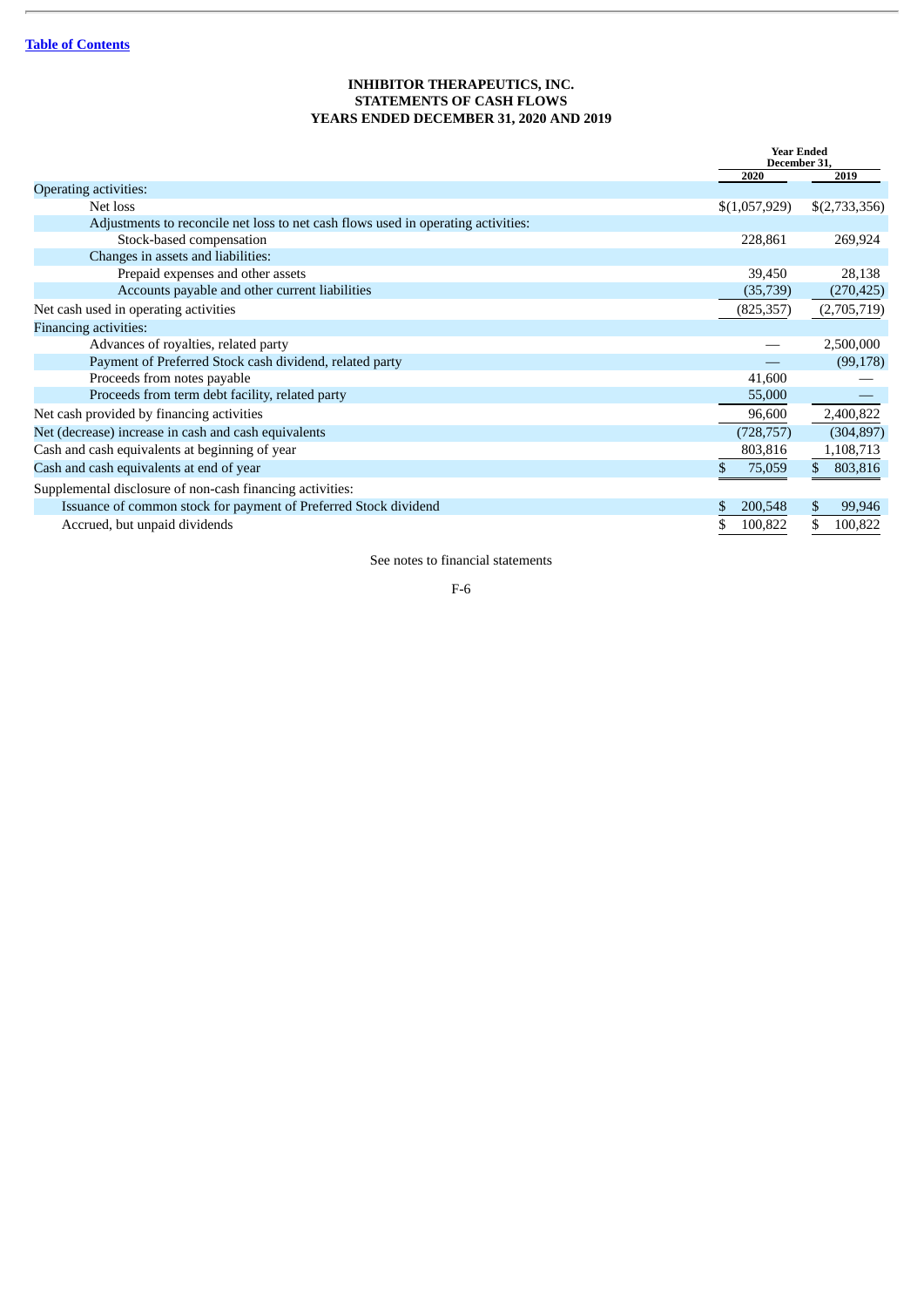#### <span id="page-82-0"></span>**1. Corporate overview:**

## *Overview*

The accompanying audited financial statements of Inhibitor Therapeutics, Inc., a Delaware corporation (the "Company", "INTI", "we", "us" or similar terminology) as successor to Commonwealth Biotechnologies, Inc., a Virginia corporation ("CBI"), have been prepared by the Company as a going concern, and in accordance with accounting principles generally accepted in the United States of America ("GAAP").

As used herein, the term "common stock" means the Company's common stock, \$0.0001 par value per share.

#### *Nature of the Business*

The Company is a pharmaceutical development company that is focused on developing and ultimately commercializing innovative therapeutics for patients with certain cancers and certain non-cancerous proliferation disorders. The Company has explored and expects to continue to explore acquiring or licensing other innovative therapeutics addressing unmet needs and orphan indications beyond cancer.

The Company's current primary focus is on the development of therapies initially for prostate and lung cancer in the U.S. market utilizing SUBA-Itraconazole, a patented, oral formulation of the drug itraconazole currently approved by the U.S. Food and Drug Administration ("FDA") and marketed as an anti-fungal, which the Company holds an exclusive U.S. license in the licensed field from the Company's majority stockholder, Mayne Pharma Ventures Pty Ltd. ("Mayne Pharma"). SUBA-Itraconazole is currently licensed to the Company by Mayne Pharma on an exclusive basis in the United States in the field of certain cancers (prostate and lung cancer) and certain non-cancerous proliferation disorders pursuant to the Third Amended and Restated Supply and License Agreement ("Third Amended SLA") between the Company and Mayne Pharma, dated December 17, 2018. Previously, the Company conducted a Phase 2b trial studying the use of SUBA-Itraconazole targeting basal cell carcinoma in patients with Basal Cell Carcinoma Nevus Syndrome ("SUBA-Itraconazole BCCNS"). Mayne Pharma assumed control of the clinical and regulatory program for SUBA-Itraconazole BCCNS in December 2018 pursuant to the Third Amended SLA in exchange for (among other consideration) a 9% quarterly cash royalty on future net sales, if any, of SUBA-Itraconazole BCCNS in the United States.

The Company demonstrated in its previous Phase 2b trial for SUBA-Itraconazole BCCNS that the dosing of oral capsules of SUBA-Itraconazole affects the Hedgehog signaling pathway, a major regulator of many fundamental cellular processes, which, in turn, can impact the development and growth of cancers such as basal cell carcinoma. Itraconazole has been approved by the FDA for, and has been extensively used to, treat fungal infections and has an extensive history of safe and effective use in humans. The Company has developed, optioned and licensed intellectual property and know-how related to the treatment of cancer patients using itraconazole and certain itraconazole analogues.

#### *Overview of December 2018 Transactions with Mayne Pharma*

On December 17, 2018 (the "Effective Date"), the Company entered into the following related agreements (collectively, the "Transaction Documents"):

- An agreement, by and among the Company, and Mayne Pharma, and Mayne Pharma International, an affiliate of Mayne Pharma (the "Agreement");
- The Third Amended and Restated Supply and License Agreement with Mayne Pharma (the "Third Amended SLA"), which amended and restated the Company's Second Amended and Restated Supply and License Agreement with Mayne Pharma, dated as of May 15, 2015 (as amended immediately prior to the Effective Date, the "Second Amended SLA"); and
- Amended and Restated Sublicense Agreement, by and between the Company and Mayne Pharma International, which amends and restates that certain Sublicense Agreement, dated August 31, 2015, between the Company and Mayne Pharma International, as amended.

In addition, pursuant to the terms of the Agreement, the Company and Mayne Pharma agreed to vote in favor of the adoption of an Amended and Restated Certificate of Designation ("the Amended and Restated COD") for the Company's Series B Convertible Preferred Stock (the "Series B Preferred Stock"), which amended and restated the terms of the Series B Preferred Stock (originally issued to Mayne Pharma on January 8, 2018) to remove the redemption rights of the Series B Preferred Stock as described below.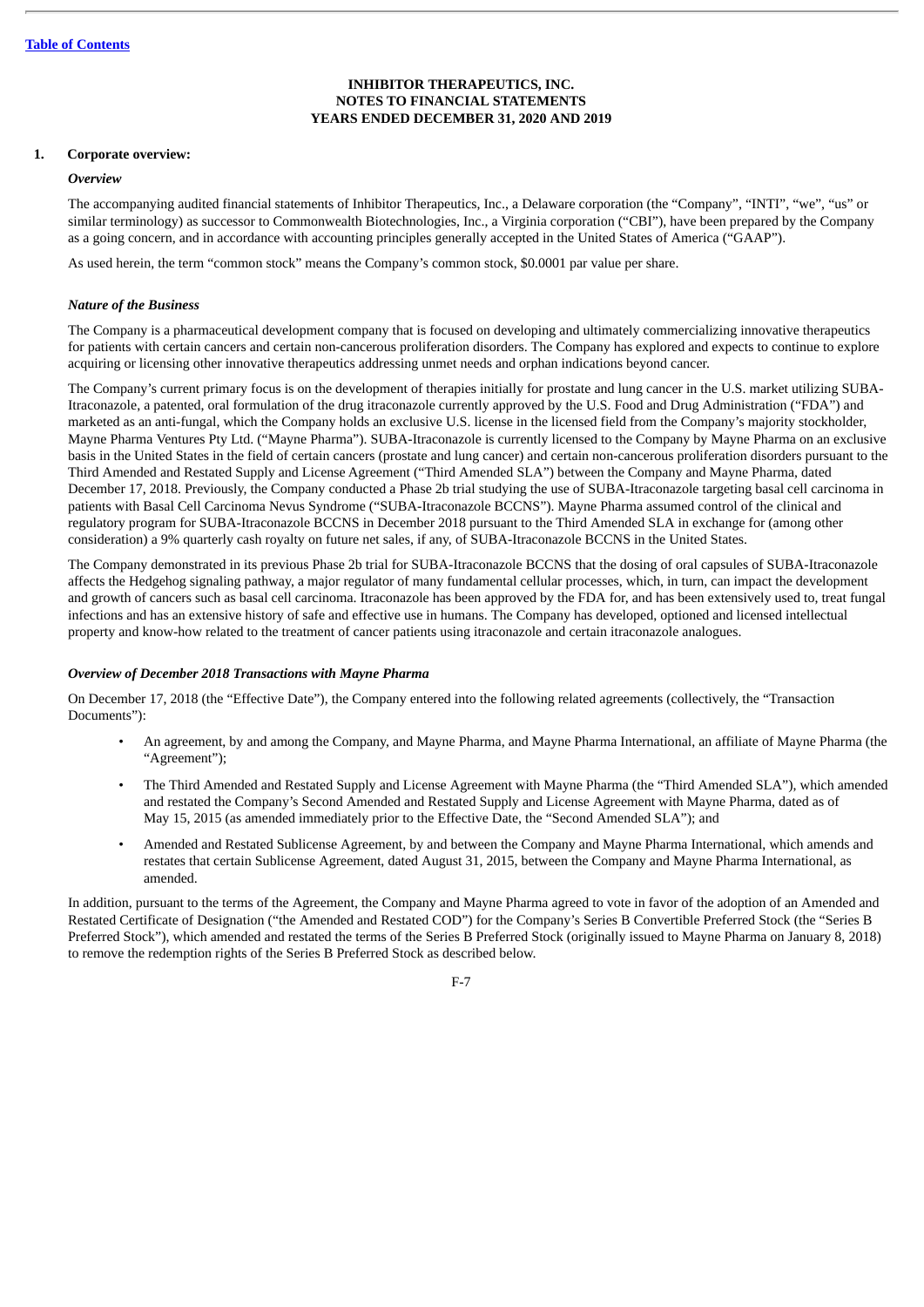### **1. Corporate overview (continued):**

As of the Effective Date and at December 31, 2020, all 5,797,102 outstanding shares the Series B Preferred Stock are held by Mayne Pharma.

The Transaction Documents resulted from negotiations regarding the existing right of Mayne Pharma under the Second Amended SLA to elect to assume control of the regulatory and clinical development program for SUBA-Itraconazole for the treatment of BCCNS in exchange for a royalty on any future net sales of SUBA-Itraconazole BCCNS by Mayne Pharma in the United States if and FDA New Drug Application ("NDA") was not accepted for filing by FDA by December 31, 2018 (subject to limited extension if the NDA were filed in December 2018). Based on unforeseen requirements imposed by FDA in September 2018, the Company determined that it would be unable to responsibly file the SUBA-Itraconazole BCCNS NDA by this deadline, and thus the Company commenced negotiations with Mayne Pharma to transfer SUBA-Itraconazole BCCNS in advance of December 31, 2018 on negotiated terms deemed beneficial to the Company.

The Transaction Documents were negotiated and approved on behalf of the Company by a special committee of disinterested, independent members of the Company's Board of Directors (the "Board") which was formed on October 26, 2018 for such purpose. The special Board committee consisted of three members of the Board who were each disinterested with respect to Mayne Pharma.

### *December 2018 Agreement with Mayne Pharma*

Pursuant to the terms of the Agreement, on the Effective Date, Mayne Pharma (in its capacity as the holder of more than 50% of the outstanding voting securities of the Company) executed and delivered to the Company a stockholder consent which consented to the taking of the following actions: (a) the adoption of the Amended and Restated COD; (b) the election of each E. Brendan Magrab, W. Mark Watson, Dr. R. Dana Ono, Stefan J. Cross and Robert D. Martin (each a current member of the Board) to serve on the Board for a one-year term that expires at the next annual meeting of the Company's stockholders or until his earlier death, resignation or removal; and (c) the approval of an increase in the size of the Company's 2014 Equity Incentive Plan (the "EIP") by 11,000,000 shares of common stock from 32,583,475 shares to 43,583,475 shares.

In addition, pursuant to the Agreement, for the period beginning on the Effective Date and ending three (3) years from the Effective Date, in the event that the Company asks its stockholders (whether at a meeting of stockholders or pursuant to a written consent of stockholders) to vote on or approve a proposal to effect a reverse split of the Company capital stock for the purpose of uplisting the common stock to a U.S. national securities exchange (a "Reverse Stock Split Proposal"), Mayne Pharma (on behalf of itself and its affiliates) agreed to vote or cause to be voted (in person, by proxy or by action by written consent, as applicable) all shares of the Company's voting capital stock that either Mayne Pharma then owns or over which Mayne Pharma has voting control in favor of the adoption and approval of any such Reverse Stock Split Proposal. No assurances are given that the Company will seek an uplisting to a U.S. national securities exchange or implement a reverse stock split of its common stock.

Also, pursuant to the Agreement, Mayne Pharma consented and agreed (under the terms of agreements previously executed with the Company) to an increase in the number of shares of common stock that the Company may issue under the EIP to 17,624,000 shares from the current limit of 6,624,000 shares, with the agreement and understanding that such increase will be utilized by the Company during the period from the Effective Date through December 31, 2021.

### *December 2018 - Third Amended and Restated Supply and License Agreement with Mayne Pharma*

Pursuant to the Third Amended SLA, as of the Effective Date, Mayne Pharma assumed control of the regulatory and clinical development program for SUBA-Itraconazole BCCNS and immediately assumed responsibility for all expenses related to exploiting the SUBA-Itraconazole product in the BCCNS field, provided that the Company continues to be responsible for all liabilities related to the product in the United States prior to the Effective Date. The Third Amended SLA will continue in effect on an exclusive basis in the United States on substantially the same terms as were provided for under the Second Amended SLA, except as described below.

In consideration of the transfer to Mayne Pharma of the SUBA-Itraconazole BCCNS clinical data and regulatory rights, the Company will receive the following consideration:

(a) a 9% quarterly cash royalty (the "Royalty") on future net sales, if any, of SUBA-Itraconazole product in the BCCNS field in the United States, from which certain royalties owed by the Company to Mayne Pharma for access to certain patents would also be funded.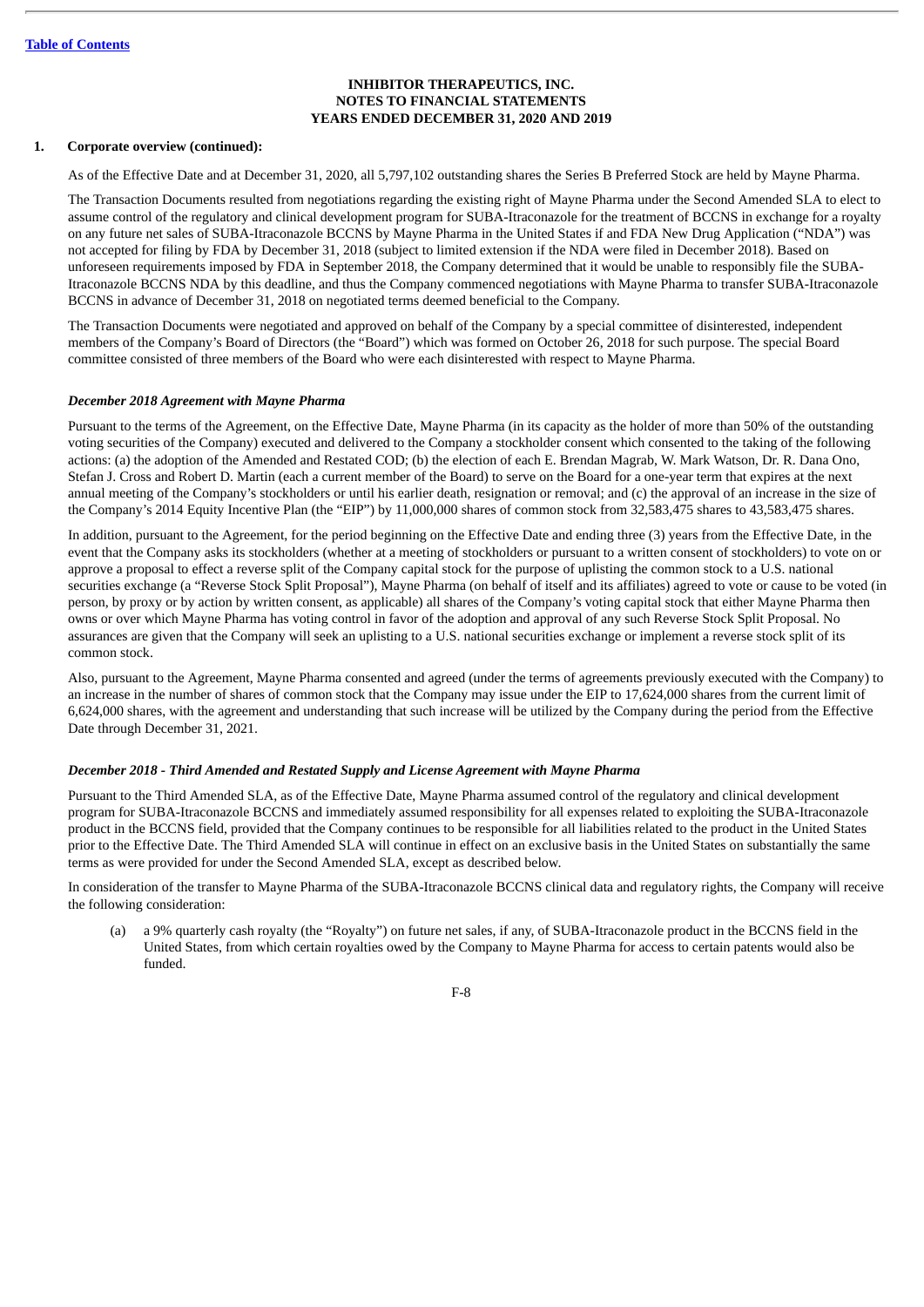### **1. Corporate overview (continued):**

- (b) Mayne Pharma's agreement to advance funds to the Company in an aggregate amount of up to \$5 million on the following terms and conditions:
	- (i) As of the Effective Date, Mayne Pharma shall make an Advance to the Company of \$500,000; the Company received this first Advance on December 18, 2018;
	- (ii) Within three (3) business days following the completion of the agreed upon activities associated with transferring the SUBA-Itraconazole BCCNS product to Mayne Pharma, Mayne Pharma must make an Advance to the Company of \$1 million; the Company received this Advance in January 2019;
	- (iii) If, and only if, the Company's Phase 2(b) clinical trial data have been provided to Mayne Pharma in all material respects so as to allow Mayne Pharma to assume control of SUBA-Itraconazole BCCNS in the United States, upon the earlier of June 30, 2019 or the acceptance for filing by FDA of an NDA for the SUBA-Itraconazole BCCNS, Mayne Pharma must make an Advance to the Company of \$1,500,000; the Company received this advance in July 2019; and
	- (iv) If the Company raises aggregate gross proceeds of more than \$3 million from the sale of new common stock, preferred stock equity subordinate to the Series B Preferred Stock held by Mayne Pharma or warrants to third parties ("New Securities") in one or more equity financings by June 30, 2021 (the "Equity Funding Achievement"), the Company may request additional Advances of up to an amount equal to \$2 million less the amount of aggregate gross proceeds received by the Company from Mayne Pharma from the sale of New Securities if Mayne Pharma elects to participate in such equity financings pursuant to contractual pro rata participation rights contained in the Third Amended SLA.
- (c) The field covered by the Third Amended SLA was amended to specifically include only the following indications: (i) any prostate cancer, prostatic intraepithelial neoplasia and benign prostatic hyperplasia, (ii) any lung cancer and atypical adenomatous hyperplasia, and (iii) familial adenomatous polyposis, colorectal polyps and Barett's esophagus (the "Field"). The Company's work on these indications will no longer be tied to the achievement of clinical or commercial target dates as they were under the Second Amended SLA.
- (d) Mayne Pharma will continue to provide quantities of SUBA-Itraconazole drug and placebo oral capsules without charge for the Company's SUBA-Itraconazole Prostate clinical studies and for future indications as agreed to by the parties.
- (e) Pursuant to the Third Amended SLA, Mayne Pharma has licensed to the Company the right to use all pre-clinical or clinical trial or other data generated or owned by Mayne Pharma related to SUBA-Itraconazole anywhere in the world for its activities under the Third Amended SLA.

With respect to each Advance made by Mayne Pharma prior to the receipt of FDA approval of an NDA for SUBA-Itraconazole BCCNS, each \$0.75 increment of each such Advance will be credited and set off against each \$1.00 increment of Royalty owed to the Company, and with respect to each Advance made by Mayne Pharma following the receipt of FDA approval of an NDA for SUBA-Itraconazole BCCNS, each \$0.85 increment of each such Advance will be credited and set off against each \$1.00 increment of Royalty owed to the Company. In addition, if, prior to June 30, 2021, the Company has not fulfilled the Equity Funding Achievement, Mayne Pharma shall have the right to satisfy all of its remaining Royalty obligations by making a single lump sum payment to the Company in an amount equal to seventy percent (70%) of the fair market value of the remaining royalties payable to the Company as determined by an independent appraisal process. The Third Amended SLA also gives Mayne Pharma the right to convert the Company's rights licensed from Mayne Pharma under the Third Amended SLA to a non-exclusive license if the FDA has not approved an NDA filed by the Company for the Product in part of the Field within eight (8) years from the Effective Date.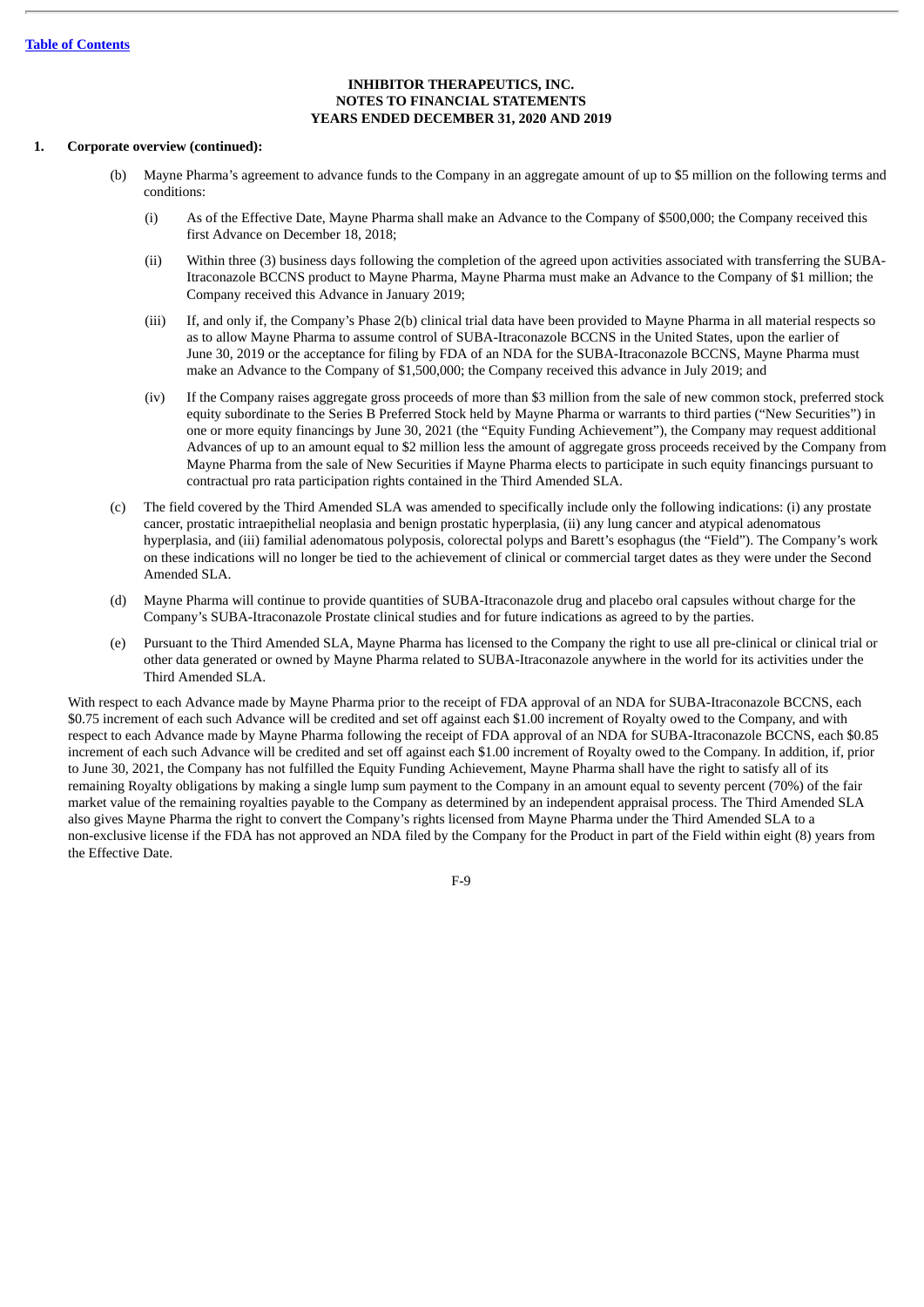### **1. Corporate overview (continued):**

### *December 2018 Amended and Restated Sublicense Agreement*

The Amended and Restated Sublicense Agreement amended and replaced a similar agreement entered into between the Company and Mayne Pharma International, dated as of May 15, 2015, under which Mayne Pharma International sublicensed to the Company the exclusive U.S. rights to two certain third-party patents relating to the use of itraconazole as a treatment for cancer and age-related macular degeneration. The Amended and Restated Sublicense Agreement amended the required payments to Mayne Pharma for certain development-related milestone payments related to SUBA-Itraconazole BCCNS and allows for the termination of the Amended and Restated Sublicense Agreement if the Third Amended SLA expires or is terminated.

On August 21, 2019, the Company received written notice of termination of the Amended and Restated Sublicense Agreement due to the fact that the third party from whom Mayne Pharma International was itself sublicensing the Patents had terminated such sublicense agreement. Thereafter, on August 27, 2019, the Company and Mayne Pharma International entered into a new Sublicense Agreement, effective August 20, 2019 (the "New Sublicense Agreement"), under which the Company received from Mayne Pharma International a sublicense to the Patents on nearly identical terms as the Amended and Restated Sublicense Agreement (including with respect to licensed field, the licensed indications and the license fees, milestone payments and minimum annual and running royalties that may be owed by the Company to Mayne Pharma International, as well as the terms related to patent prosecution and infringement, reporting and indemnification). Mayne Pharma International was able to enter into the New Sublicense Agreement because, subsequent to the termination of the Amended and Restated Sublicense Agreement, Mayne Pharma International entered into a direct license agreement with respect to the Patents with The Johns Hopkins University, the owner of the Patents.

The New Sublicense Agreement has a term commencing on August 20, 2019 and continuing until the earlier of: (a) the date of expiration of the last to expire Patent; or (b) notice by Mayne Pharma International with immediate effect promptly after termination or expiry of its rights to license the Patents. Mayne Pharma International and the Company have the right to terminate the New Sublicense Agreement upon the occurrence of certain events, including the bankruptcy of a party or breach of a party's obligations under the New Sublicense Agreement (subject to a notice and cure period). Mayne Pharma International may also terminate the New Sublicense Agreement upon the expiration or termination of that certain Third Amended SLA. As of December 31, 2020, the New Sublicense Agreement remains in effect with Mayne Pharma International, but only with respect to U.S. Patent No. 8,653,083 entitled "*Hedgehog Pathway Antagonists to Treat Disease*" issued on February 28, 2014, in the licensed field (namely the use of Itraconazole as a treatment for cancer).

### *January 2018 Series B Preferred Stock Purchase Agreement*

On January 8, 2018, the Company entered into a Securities Purchase Agreement with Mayne Pharma (the "Securities Purchase Agreement"), pursuant to which Mayne Pharma agreed to purchase from the Company, and the Company agreed to issue to Mayne Pharma (over three closings as described further below):

- (i) up to 7,246,377 shares of the Company's then newly designed Series B Preferred Stock at \$0.69 per share of Series B Preferred Stock (with each share of Series B Preferred Stock being convertible into three (3) shares of the Company's common stock for an effective price per share of common stock of \$0.23), for potential gross proceeds of \$5,000,000;
- (ii) Series A Warrants to purchase up to an aggregate 5,434,783 shares of common stock, with a two-year term from the date of issuance and an exercise price per share of \$0.23; and
- (iii) Series B Warrants to purchase up to an aggregate of 5,434,783 shares of common stock, with a five-year term from the date of issuance and an exercise price per share of \$0.275 (together with the Series A Warrants, the "Warrants").

The transactions contemplated by the Purchase Agreement are referred to herein as the "Financing." The Financing contemplated three closings (each, a "Closing"), as follows:

- (i) \$2.4 million was funded at an initial closing of the Financing that occurred on January 10, 2018 (the "Initial Closing");
- (ii) \$1.6 million was funded in July 2018 (the "Second Closing"); and
- (iii) \$1.0 million that was to be funded on or before December 31, 2018 (or the "Third Closing") did not occur.

The funding of the Third Closing was conditioned upon the acceptance of filing by the FDA of the Company's NDA for SUBA-Itraconazole BCCNS, which did not occur.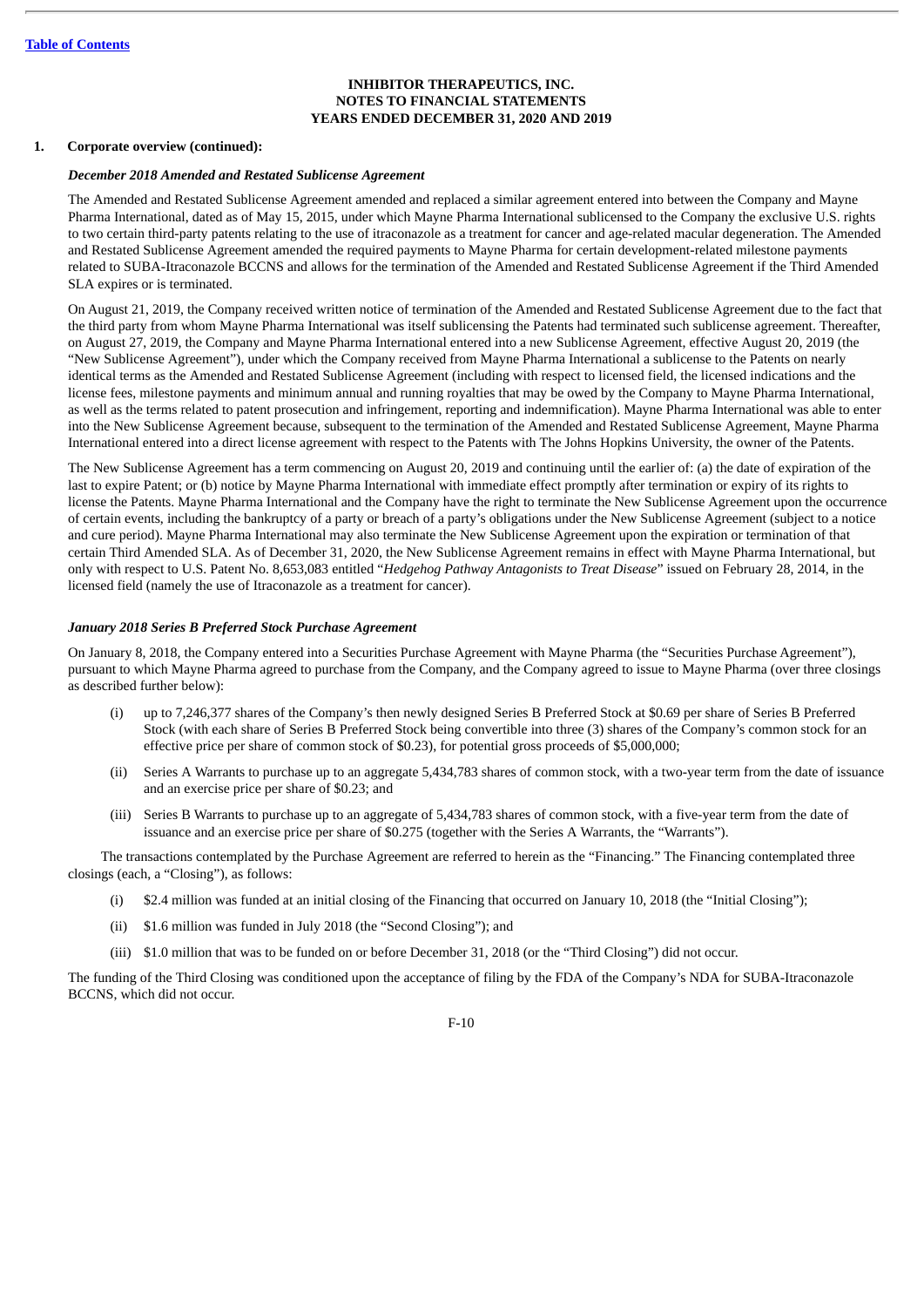#### **1. Corporate overview (continued):**

*Terms of the Series B Preferred Stock*

The Series B Preferred Stock carries the following provisions:

*Price Per Share*. The purchase price for each share of Series B Preferred Stock was \$0.69 (which is equal to three times (3x) the Conversion Price (as defined below)) (the "Per Share Price"). An applicable number of shares of Series B Preferred Stock was issued at the Initial and Second Closing based on the Per Share Price.

*Dividends*. The shares of Series B Preferred Stock accrue dividends at a rate of 5% of the Per Share Price per annum per share. Dividends are paid semi-annually as of June 30 (with a payment date of July 15) and December 31 (with a payment date of January 15) each year. The Company has the option in its discretion to pay dividends in cash or shares of common stock. If the Company elects to pay dividends in shares of common stock, the number of shares to be paid being calculated by dividing (i) the principal value of the dividend to be paid by (ii) the 6-month volume-weighted average price of the common stock prior to the measurement date (being 31 December, or 30 June) of the applicable year.

*Voluntary and Mandatory Conversion*. The shares of Series B Preferred Stock issued with the Initial and Second Closing will be convertible as provided for below into an aggregate of 17,391,306 shares of common stock based on a conversion price per share of \$0.23 (the "Conversion Price"). Each share of Series B Preferred Stock is convertible into three (3) shares of common stock at any time at the election of Mayne Pharma at a price per share equal to the Conversion Price. The Conversion Price is subject to customary stock-based, but not price-based, anti-dilution protection. Each share of Series B Preferred Stock automatically converts into three (3) shares of common stock based on the Conversion Price upon the approval by the FDA of an NDA for any SUBA-based therapeutic under the Third Amended SLA, pursuant to the Amended and Restated COD.

*Liquidation Preference*. In the event of any voluntary or involuntary liquidation, dissolution or winding up of the Company, Mayne Pharma (with respect to its holdings of Series B Preferred Stock only) will be entitled to be paid out of the assets of the Company available for distribution to its stockholders before any payment will be made to the holders of all other capital stock of the Company (including the common stock) an amount per share of Series B Preferred Stock equal to the Per Share Price plus any dividends accrued but unpaid thereon.

*Seniority*. So long as the shares of Series B Preferred Stock are outstanding, the Company shall not, without the prior written approval of from the holders of a majority of the then outstanding shares of Series B Preferred Stock: (i) establish any security nor incur any secured or unsecured indebtedness (other than trade debt in the ordinary course of business) or (ii) establish and security that is pari passu or senior (or reclassify any junior security so as to make it pari passu or senior) in liquidation preference or senior to the Series B Preferred Stock.

*Voting*. With respect to its shares of Series B Preferred Stock, Mayne Pharma shall be entitled to vote together with the holders of common stock as a single class the number of votes Mayne Pharma would have if the Series B Preferred Stock were converted into common stock.

## *Terms of the Warrants*

The Warrants are divided equally between the Series A Warrants and the Series B Warrants (i.e., with each being exercisable for an aggregate of 5,434,783 shares of common stock if all Closings had occurred), which represents fifty percent (50%) warrant coverage on the shares of common stock underlying the Series B Preferred Stock. The Warrants were issued, pro rata in relation to the total investment in the Series B Preferred Stock, at each Closing. Since the Third Closing did not occur, only 4,347,827 were issued of each the Series A Warrants and the Series B Warrants.

The Warrants are substantially identical in form, except that: (i) the exercise price per share of the Series A Warrants shall be \$0.23 per share and the exercise price per share of the Series B Warrants shall be \$0.275 per share (collectively, the "Warrant Exercise Price") and (ii) The Series A Warrants shall have a term of two (2) years from the date of issuance and the Series B Warrants shall have term of five (5) years from the date of issuance. The Warrant Exercise Price shall be subject to customary stock-based, but not price-based, anti-dilution protection. The Warrants will not be eligible for "cashless" exercise.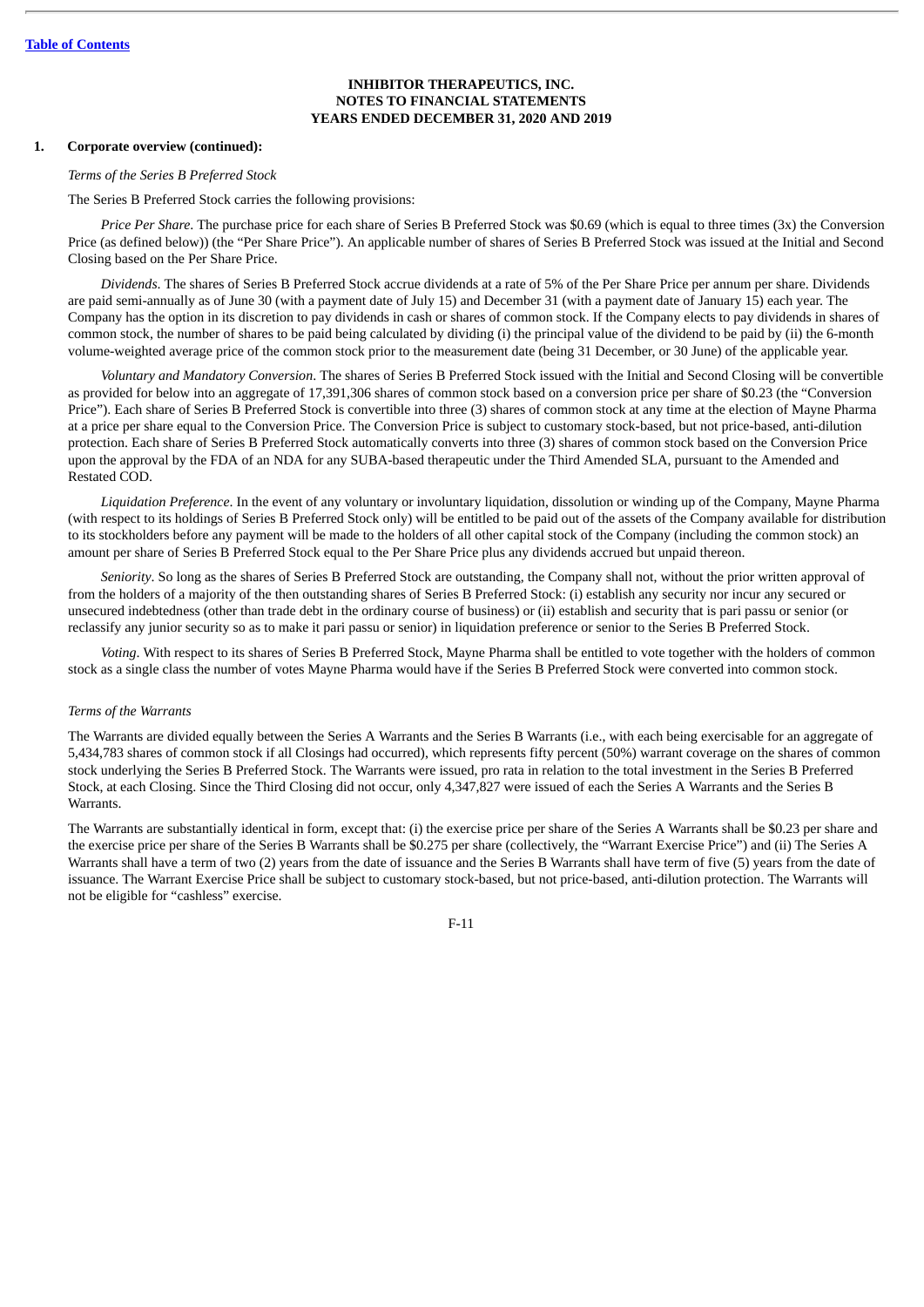### **2. Liquidity and management's plans:**

At December 31, 2020, the Company had approximately \$0.1 million in cash and cash equivalents. As such, the Company has very little cash and has been unable for some time to secure substantive additional funding to resume research and development activities, due in significant part to ongoing litigations against the Company (below and see note 7). Based on the Company's current operational plan and budget, and taking in consideration Mayne Pharma Term Debt Facility (see note 5) and the late December 2020 reduction of payroll costs, the Company expects that it has sufficient cash to manage its business into the fourth quarter of 2021, although this estimation assumes the only minimal continuing operations and that the Company does not begin any clinical trials, acquire other drug development opportunities or otherwise face unexpected events, costs or contingencies (including, without limitation, as a result of the ongoing litigations), any of which could affect the Company's cash requirements. Available resources may be consumed more rapidly than anticipated, resulting in the need for additional funding. The Company intends to finance additional research and development, commercialization and distribution efforts and its working capital needs primarily through:

- Proceeds from public and private financings (including, most recently, financings from the Company's majority shareholder, Mayne Pharma) and, potentially, from strategic transactions;
- advances from Mayne Pharma of potential future royalties on the SUBA-Itraconazole BCCNS product available under the Third Amended SLA;
- royalty revenue from Mayne Pharma from sales of SUBA-Itraconazole BCCNS upon approval by FDA (after earned royalties have been applied to any advances due under the Third Amended SLA)
- proceeds from the exercise of outstanding warrants previously issued in private financings (including, potentially, warrants held by our majority shareholder, Mayne Pharma);
- potential partnerships with other pharmaceutical companies to assist in the supply, manufacturing and distribution of our products for which we would expect to receive milestone and royalty payments;
- potential licensing and joint venture arrangements with third parties, including other pharmaceutical companies where we would receive funding based on out-licensing our product; and
- seeking government or private foundation grants which would be awarded to us to further develop our current and future anti-cancer therapies.

However, there is a risk that none of these plans will be implemented in a manner necessary to sustain the Company for an extended period of time and that the Company will be unable to obtain additional financing when needed on commercially reasonable terms, if at all. In particular, the Company is presently subject to shareholder litigation (see Note 6 – Legal Proceedings). The existence of the Action and the Class Action (as defined in note 6) and the uncertainty surrounding their outcome has impeded the Company's ability to secure additional funding and may continue to do so for so long as the outcome of the Action and the Class Action is uncertain. On June 4, 2020, the Delaware Court of Chancery held a hearing at which the separate motions of the Individual Defendants and Mayne Pharma to dismiss the Complaint were presented. At the conclusion of the hearing, the Court issued an oral ruling in which it denied the motions and declined to dismiss all counts alleged in the Complaint. Accordingly, the Action is anticipated to proceed in the course typical for such litigation. This ruling creates additional uncertainties which could continue to hamper the Company's ability to raise capital.

In addition, on January 30, 2020, the International Health Regulations Emergency Committee of the World Health Organization ("WHO") declared the novel coronavirus outbreak a public health emergency of international concern and on March 12, 2020 the WHO announced the outbreak was a pandemic. On January 31, 2020 the U.S. Health and Human Services Secretary declared a public health emergency, and subsequently state and local governments have imposed various restrictions on public activity. The Company has maintained operations virtually during the outbreak, but the impact of the outbreak currently is unknown and rapidly evolving. The related health crisis has adversely affected the U.S. and global economy, resulting in an economic downturn that has impacted the financial markets and the Company's ability to raise capital.

As a result of the foregoing circumstances, there is substantial doubt about the Company's ability to continue as a going concern. The financial statements included herein do not include any adjustments relating to the recoverability or classification of asset carrying amounts or the amounts and classification of liabilities that may result should the Company be unable to continue as a going concern.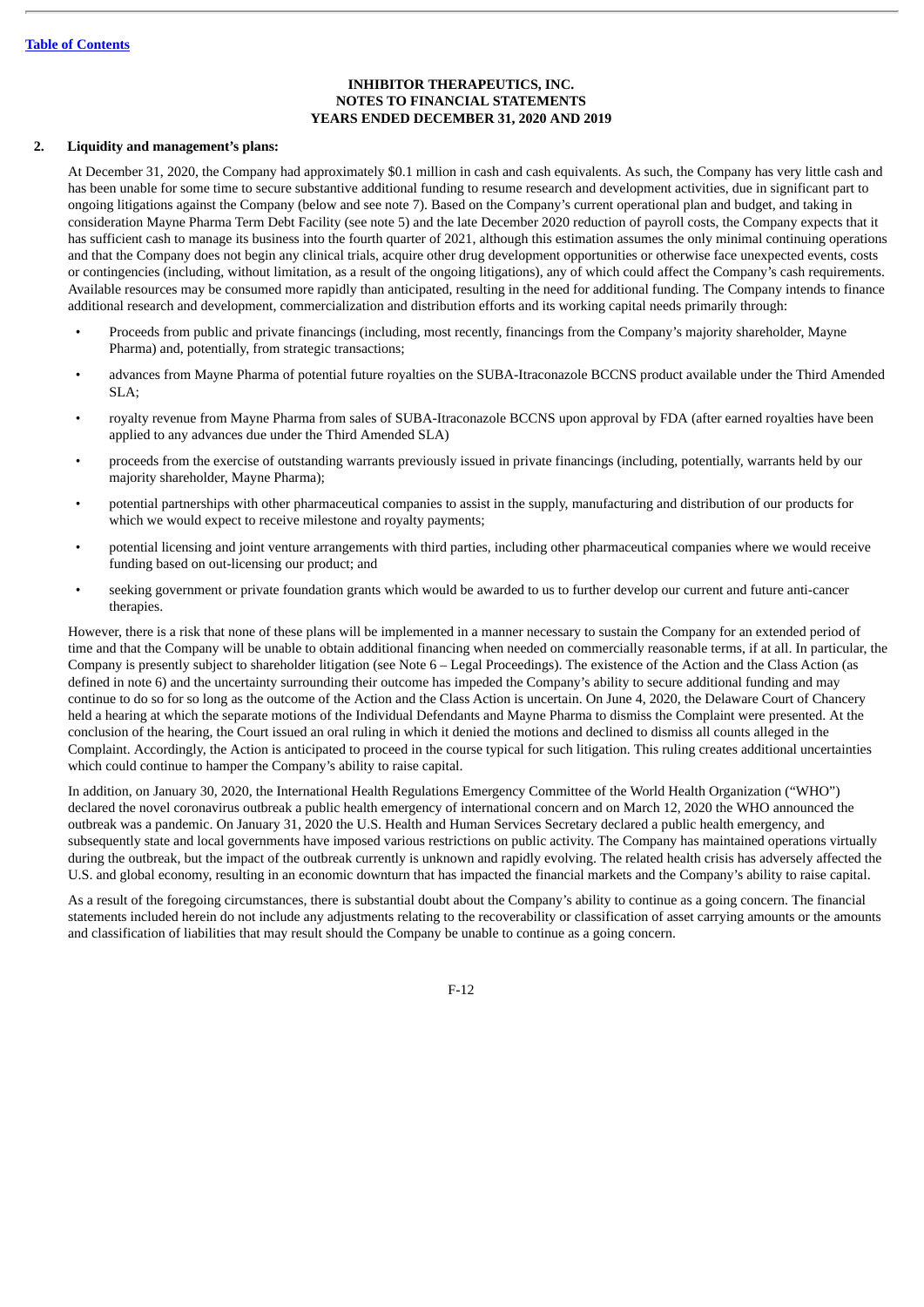#### **3. Summary of Significant Accounting Policies:**

#### *Recent accounting pronouncements*

Management has considered all other recent accounting pronouncements that are issued, but not effective, and it does not believe that they will have a significant impact on the Company's results of operations or financial position.

#### *Estimates*

The preparation of financial statements requires management to make estimates and assumptions that affect the reported amounts of assets and liabilities and disclosure of contingent assets and liabilities at the date of the financial statements and the reported amounts of revenues and expenses during the period. Actual results could differ from those estimates.

#### *Revenue Recognition*

The Company currently has no ongoing source of revenues. Miscellaneous income, including interest, is recognized when earned by the Company. Deferred revenue represents cash received for royalties in advance of being earned. Such payments are reflected as deferred revenue until recognized under the Company's revenue recognition policy. Deferred revenue would be classified as current if management believes the Company will be able to recognize the deferred amount as revenue within twelve months of the balance sheet date. Deferred revenue will be recognized when the product is sold and the royalty is earned. Since all deferred revenue is related to the BCCNS product which is yet to be approved by FDA, the Company has determined that 100% of the advances of the royalty received by Mayne Pharma should be classified as non-current. Deferred Revenue consisted of \$3.0 million of royalties advanced by Mayne Pharma under the Third Amended SLA as of December 31, 2020 and December 31, 2019, respectively.

### *Cash and Cash Equivalents*

The Company considers all highly liquid debt instruments purchased with an original maturity of three months or less to be cash equivalents. At times, the Company may maintain cash balances in excess of Federal Deposit Insurance Corporation insured amounts of \$250,000 for substantially all accounts. As of December 31, 2020, the Company had no funds in excess of the amount covered by Federal Deposit Insurance Corporation with two financial institutions.

#### *Research and Development Expenses*

Research and development costs are expensed in the period in which they are incurred and include the expenses paid to third parties who conduct research and development activities on behalf of the Company as well as purchased in-process research and development.

#### *Stock-Based Compensation*

The Company accounts for stock-based awards to employees and non-employees using Financial Accounting Standards Board ("FASB") Accounting Standards Codification ("ASC") Topic 718 – Accounting for Share-Based Payments, which provides for the use of the fair value based method to determine compensation for all arrangements where shares of stock or equity instruments are issued for compensation. Fair values of restricted stock units issued are determined by the Company based predominantly on the trading price of the common stock on the date of grant. Fair value of each common stock option is estimated on the date of grant using the Black-Scholes valuation model that uses assumptions for expected volatility, expected dividends, expected term, and the risk-free interest rate. Expected volatility is based on historical volatility of a peer group's common stock and other factors estimated over the expected term of the options. The expected term of the options granted is derived using the "simplified method" which computes expected term as the average of the sum of the vesting term plus the contract term. The risk-free rate is based on the U.S. Treasury yield.

In applying the Black-Scholes option pricing model for options issued in February 2019 that vested on the one-year anniversary of the grant date, the assumptions were as follows: expected price volatility of 85.4%; risk-free interest rate of 2.51%; weighted average expected life in years of 5.5; and no dividend yield. In applying the Black-Scholes option pricing model for options issued in June 2019 that will vest on February 3, 2020, the assumptions were as follows: expected price volatility of 85.3%; risk-free interest rate of 1.83%; weighted average expected life in years of 5.3; and no dividend yield. In applying the Black-Scholes option pricing model for options issued in December 2019 that will vest on February 3, 2020, the assumptions were as follows: expected price volatility of 70.0%; risk-free interest rate of 1.73%; weighted average expected life in years of 5; and no dividend yield. The value of these awards is based upon their grant-date fair value. That cost is recognized over the period during which the employee is required to provide service in exchange for the award.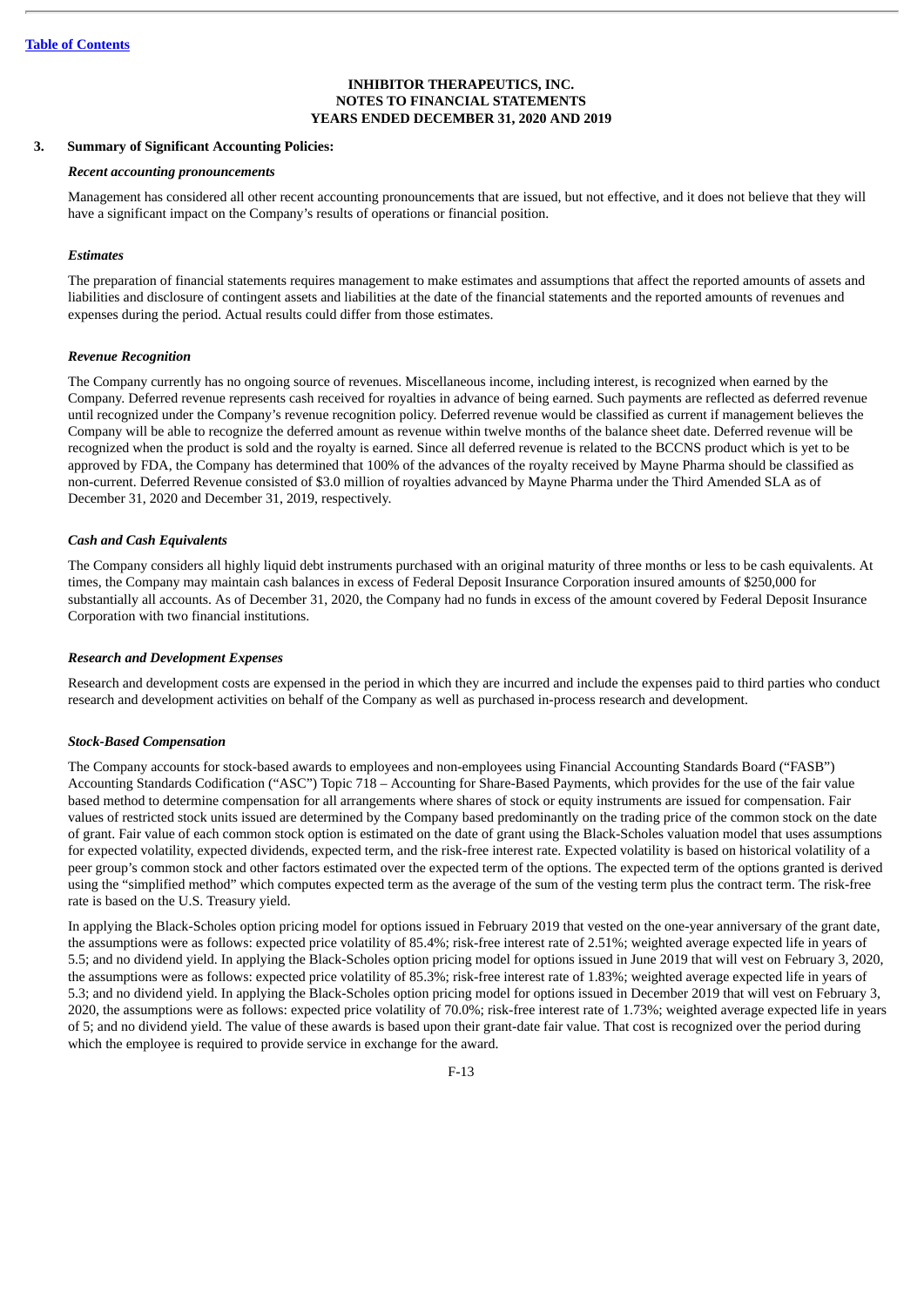### **3. Summary of Significant Accounting Policies –** *stock-based compensation* **(continued):**

In applying the Black-Scholes option pricing model for options issued in March 2020 that vest on the first anniversary of the grant date, the assumptions were as follows: expected price volatility of 97.4%; risk-free interest rate of 0.52%; weighted average expected life in years of 5.5; and no dividend yield. The value of these awards is based upon their grant-date fair value. That cost is recognized over the period during which the employee is required to provide service in exchange for the award. In applying the Black-Scholes option pricing model for options issued in September 2020 that vested on the grant date, the assumptions were as follows: expected price volatility of 86.98%; risk-free interest rate of 0.28%; weighted average expected life in years of 5.0; and no dividend yield. The value of these awards is based upon their grant-date fair value. That cost was recognized as expense on the grant date. In applying the Black-Scholes option pricing model for options issued in December 2020 that vested on the grant date, the assumptions were as follows: expected price volatility of 87.5%; risk-free interest rate of 0.39%; weighted average expected life in years of 5; and no dividend yield. The value of these awards is based upon their grant-date fair value. That cost was recognized as expense on the grant date.

## *Income taxes*

Deferred tax assets and liabilities are recognized for future tax consequences attributed to differences between the financial statement carrying amounts of existing assets and liabilities and their respective tax bases and are measured using enacted tax rates that are expected to apply to the differences in the periods that they are expected to reverse. See Note 4 for details. Management has evaluated the guidance relating to accounting for uncertainty in income taxes and has determined that the Company had no uncertain income tax positions that could have a significant effect on the financial statements for the years ended December 31, 2020 or 2019.

# **4. Notes Payable**

On May 3, 2020, the Company received loan proceeds of \$41,600 (the "PPP Loan") from Citibank, N.A. pursuant to the Small Business Administration Paycheck Protection Program under the Coronavirus Aid, Relief, and Economic Security Act (the "CARES Act").

The PPP Loan, which was in the form of a promissory note dated May 2, 2020, matures on May 2, 2022 and bears interest at a rate of 1% per annum. No payments have been made under the loan, although interest will continue to accrue during the deferment period. The Company may prepay the PPP Loan at any time prior to maturity with no prepayment penalties. The promissory note contains events of default and other provisions customary for a loan of this type.

Under the terms of the CARES Act, PPP Loan participants can apply for and be granted forgiveness for all or a portion of loans provided under the CARES Act. Under the terms of the CARES Act, PPP loans and accrued interest are forgivable after eight weeks as long as the borrower uses the loan proceeds for eligible purposes, including payroll, benefits, rent and utilities, and maintains its payroll levels. The amount of loan forgiveness will be reduced if the borrower terminates employees or reduces salaries during the eight week period.

The Company has used the loan proceeds for purposes consistent with the CARES Act, and anticipates that all of the loan amount will be forgiven, but there is no assurance provided that the Company will obtain forgiveness of the PPP Loan in whole or part.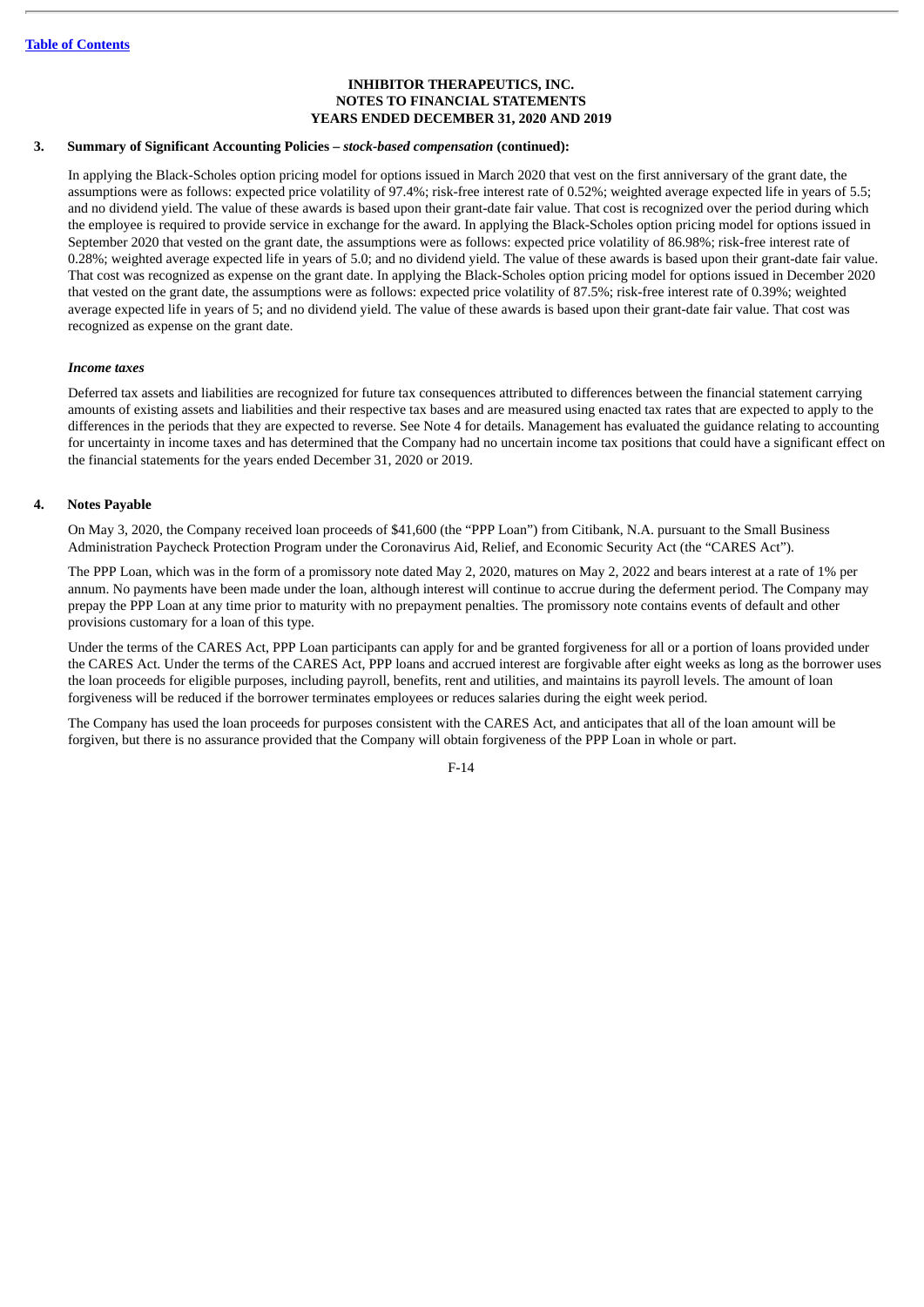### **5. Mayne Term Debt Facility**

On December 12, 2020, the Company and Mayne Pharma entered into a letter agreement for a term debt facility (the "Loan Agreement") pursuant to which Mayne Pharma provided an aggregate \$231,000 credit facility to the Company (the "Facility"). The Facility bears interest at the rate equal to the interest rate tied to the US Bank Prime Rate plus 5.00% (the "Interest Rate") with a maturity date of twenty four (24) months from the date of the first drawdown (the "Maturity Date"). The Interest Rate shall be adjusted for each drawdown on the Facility in accordance with changes in the monthly average of the US Bank Prime Rate, as reported in the Federal Reserve Statistical Release H .15 for the month preceding the week in which the Company shall make a drawdown against the Facility. Proceeds drawn from the Facility will be used by the Company for general working capital and corporate purposes.

The Facility shall be available to the Company as follows: (i) \$81,000 may be drawn upon request at any time in the first annual quarter of the Facility starting December 14, 2020 (\$55,000 was requested and is outstanding at December 31, 2020) and (ii) so long as there is no event of default and Mayne Pharma does not give notice in its discretion 30 days before the start of a quarter that it is discontinuing the funding, \$75,000 may be drawn in the second and third annual quarters of the Facility, respectively. Any drawdown by the Company must equal or exceed \$25,000. The Company shall have one twelve month repayment free advance period from its first drawdown on the Facility. Each other advance on the Facility will be amortized over twelve equal monthly payments of principal plus interest. No premium is payable in the event that the Company pays all principal, interest and other outstanding amounts due to Mayne Pharma prior to the Maturity Date.

The Facility is unsecured, contains no financial covenants, requires no guarantees and is not accompanied by any equity component. The Loan Agreement includes certain limited representations and warranties and negative covenants of the Company.

An event of default under the Loan Agreement includes, among other things, (i) the Company breaches its obligations under the Loan Agreement, and where that breach is capable of remedy it does not remedy the breach within 20 business days after receipt of a notice from the Mayne Pharma of the breach, (ii) Mayne Pharma validly terminates the Third Amended and Restated Supply and License Agreement dated December 17, 2018 between the Company and Mayne Pharma, or (iii) the Company becomes insolvent, including by becoming the subject of the filing or institution of bankruptcy, liquidation or dissolution proceedings.

The Loan Agreement was negotiated and approved on behalf of the Company by a special committee of disinterested, independent members of the Company's Board of Directors (the "Board") which was formed on November 17, 2020 for such purpose. The special Board committee consisted of W. Mark Watson, R. Dana Ono and Debra Peattie, who are each disinterested with respect to Mayne Pharma.

### **6. Income Taxes:**

The difference between expected income tax benefits and income tax benefit recorded in the financial statements is explained below:

|                                                 |             | December 31.  |
|-------------------------------------------------|-------------|---------------|
|                                                 | 2020        | 2019          |
| Income taxes benefit computed at statutory rate | \$(222,165) | $$$ (574,005) |
| State income tax benefit, net                   | (45, 967)   | (112, 934)    |
| Other                                           | (13,668)    | 40,085        |
| Change in valuation allowance                   | 281,800     | 646,854       |
| Total                                           |             |               |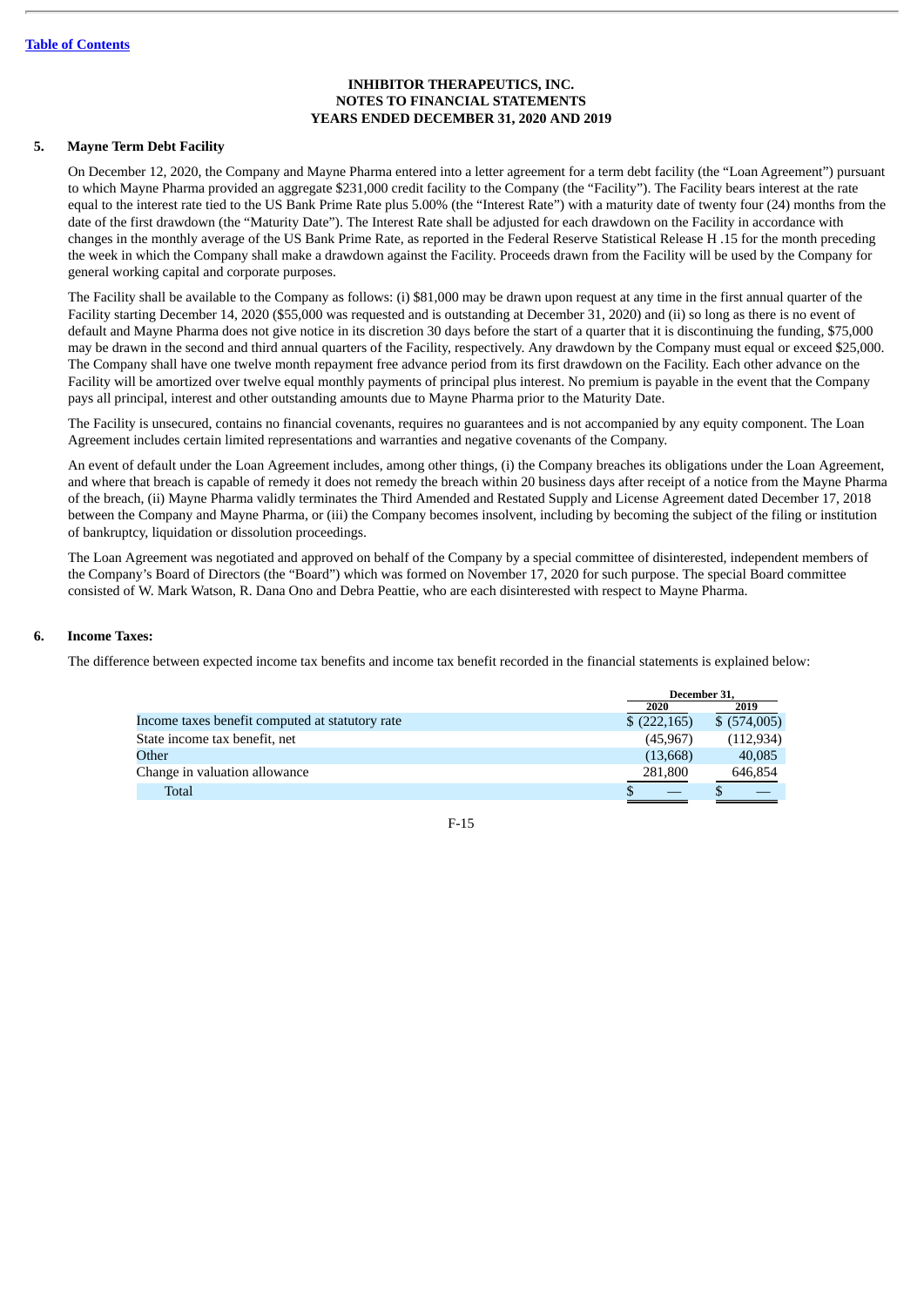### **6. Income Taxes (continued):**

The significant components of deferred income tax assets and liabilities consist of the following:

|                                     |               | December 31. |
|-------------------------------------|---------------|--------------|
| Deferred tax assets (liabilities)   | 2020          | 2019         |
| In-process research and development | 742,574<br>S. | 736,325<br>S |
| Net operating loss carry forward    | 6,608,114     | 6,425,461    |
| R&D credit                          | 190,515       | 339,052      |
| Share-based compensation            | 34,231        | 33,943       |
| Other                               | 6,060         | 2,742        |
|                                     | 7,581,494     | 7,537,523    |
| Less: valuation allowance           | (7,581,494)   | (7,537,523)  |
| Total                               | \$            |              |

In accordance with GAAP, it is required that a deferred tax asset be reduced by a valuation allowance if, based on the weight of available evidence it is more likely than not (a likelihood of more than 50 percent) that some portion or all of the deferred tax assets will not be realized. At December 31, 2020 and 2019, the Company recorded a 100% valuation allowance against its deferred tax assets as it has determined such amounts will not be currently realizable.

The Company has a federal net operating loss ("NOLs") of approximately \$26.1 million as of December 31, 2020. Under Section 382 and 383 of the Internal Revenue Code, if an ownership change occurs with respect to a "loss corporation", as defined, there are annual limitations on the amount of the NOLs and other deductions which are available to the Company. The portion of the NOLs incurred prior to August 12, 2013 is subject to this limitation. As such, the use of these NOLs to offset taxable income is limited to approximately \$35,000 per year and the Company has written off the deferred tax assets associated with the NOLs limited due to the ownership change that occurred on August 12, 2013. The Company's State NOLS are approximately \$26.1 million as of December 31, 2020. The loss carryforwards began to expire in 2018.

# **7. Stockholders' Equity:**

# *Employee Stock Plans*

A 2009 Stock Incentive Plan was adopted by the Board of Directors and approved by the shareholders of CBI, the Company's predecessor company. There are no options outstanding under this plan.

On July 18, 2014, the EIP was adopted by the Company's Board of Directors. On September 30, 2014, the EIP was approved by the majority of stockholders. The 2014 EIP initially authorized the issuance of up to 32,583,475 shares of the Company's common stock. An additional 11 million shares were added to the 2014 EIP for a total of 43,583,475 shares pursuant to the Agreement entered into by the Company and Mayne Pharma in December 2018.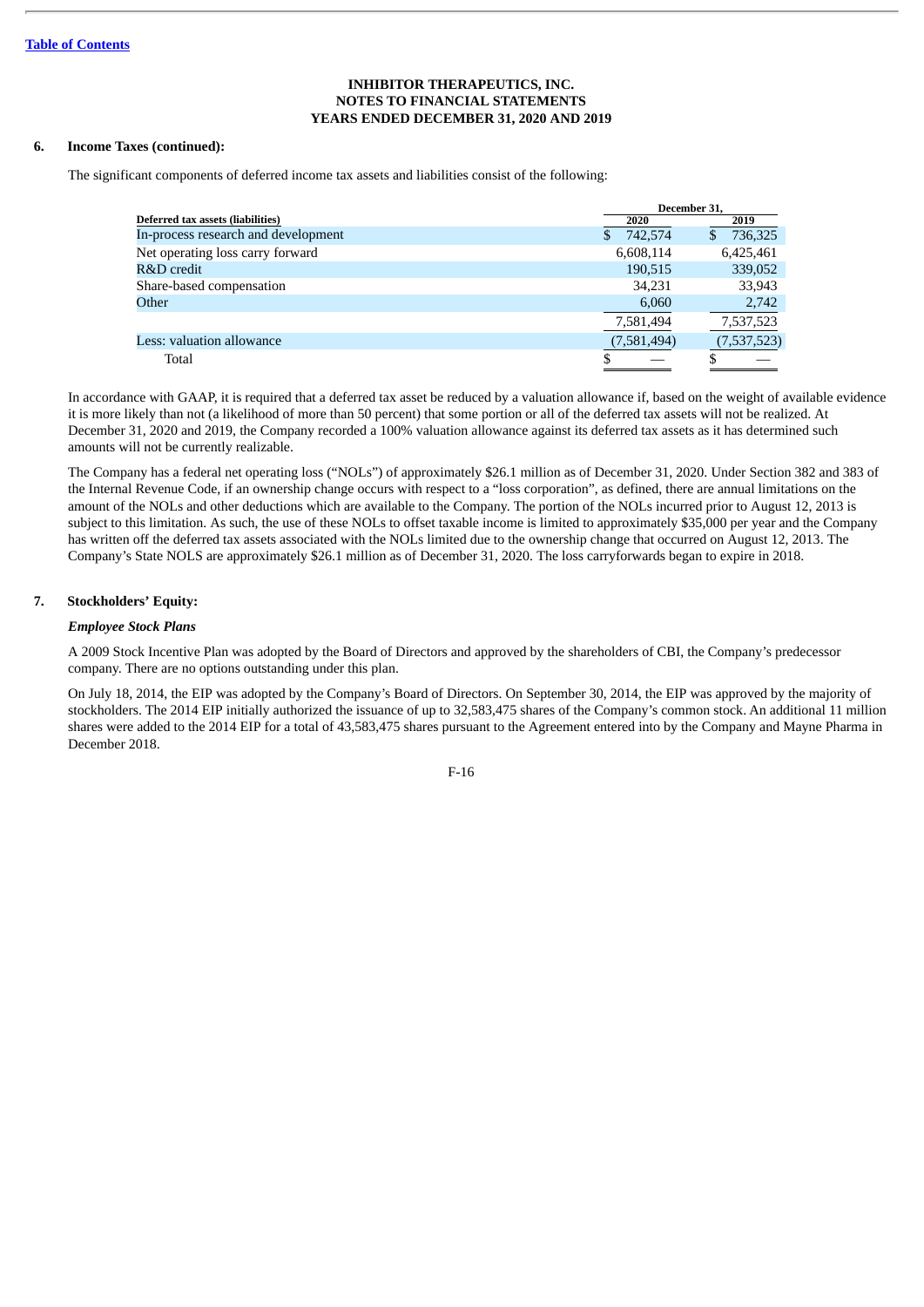# **7. Stockholders' Equity (continued):**

Stock option activity for the years ended December 31, 2020 and 2019 is as follows:

|                                           | Number of<br><b>Shares</b> |     | <b>Weighted Average</b><br><b>Exercise Price Per</b><br>Share |     | Aggregate<br><b>Intrinsic</b><br><b>Value</b> |
|-------------------------------------------|----------------------------|-----|---------------------------------------------------------------|-----|-----------------------------------------------|
| Outstanding at January 1, 2019            | 3,424,000                  | \$. | 0.28                                                          |     | $\theta$                                      |
| Granted to Directors and Officers in 2019 | 3,195,527                  | \$  | 0.07                                                          |     |                                               |
| Exercised                                 |                            |     |                                                               |     |                                               |
| Forfeited                                 | (1,616,842)                | \$  | 0.15                                                          |     |                                               |
| Outstanding at December 31, 2019          | 5,002,685                  | \$  | 0.19                                                          | \$. | 1,260                                         |
| Granted to Directors and Officers in 2020 | 8,346,776                  | \$  | 0.04                                                          |     |                                               |
| Exercised                                 |                            |     |                                                               |     |                                               |
| Forfeited                                 |                            |     |                                                               |     |                                               |
| <b>Outstanding at December 31, 2020</b>   | 13,349,461                 | \$. | 0.10                                                          |     | \$14,587                                      |

Options outstanding at December 31, 2020 are as follows:

| <b>Range of</b><br><b>Exercise Prices</b> | <b>Weighted Average</b><br>Remaining<br><b>Number</b><br><b>Weighted Average</b><br><b>Contractual Life</b><br><b>Exercise Price</b><br>Outstanding<br>(Years) |      |    |      | Aggregate<br><b>Intrinsic</b><br>Value |  |
|-------------------------------------------|----------------------------------------------------------------------------------------------------------------------------------------------------------------|------|----|------|----------------------------------------|--|
| $$0.03 - $0.10$                           | 10,555,461                                                                                                                                                     | 9.28 | ۰υ | 0.05 | \$14,587                               |  |
| $$0.11 - $0.30$                           | 2,167,000                                                                                                                                                      | 6.69 | ۰  | 0.26 |                                        |  |
| $$0.31 - $0.33$                           | 627,000                                                                                                                                                        | 7.46 | \$ | 0.33 |                                        |  |
|                                           | 13,349,461                                                                                                                                                     |      |    |      | \$14,587                               |  |

Options exercisable at December 31, 2020 are as follows:

| Range of<br><b>Exercise Prices</b> | Number<br>Outstanding | <b>Weighted Average</b><br><b>Remaining</b><br><b>Contractual Life</b><br>(Years) |    | <b>Weighted Average</b><br><b>Exercise Price</b> | Aggregate<br>Intrinsic<br>Value |
|------------------------------------|-----------------------|-----------------------------------------------------------------------------------|----|--------------------------------------------------|---------------------------------|
| $$0.03 - $0.10$                    | 6,055,461             | 9.32                                                                              | Φ  | 0.05                                             | \$14,587                        |
| $$0.11 - $0.30$                    | 2,167,000             | 6.69                                                                              | S  | 0.26                                             |                                 |
| $$0.31 - $0.33$                    | 627,000               | 7.46                                                                              | \$ | 0.33                                             |                                 |
|                                    | 8,849,461             |                                                                                   |    |                                                  | \$14,587                        |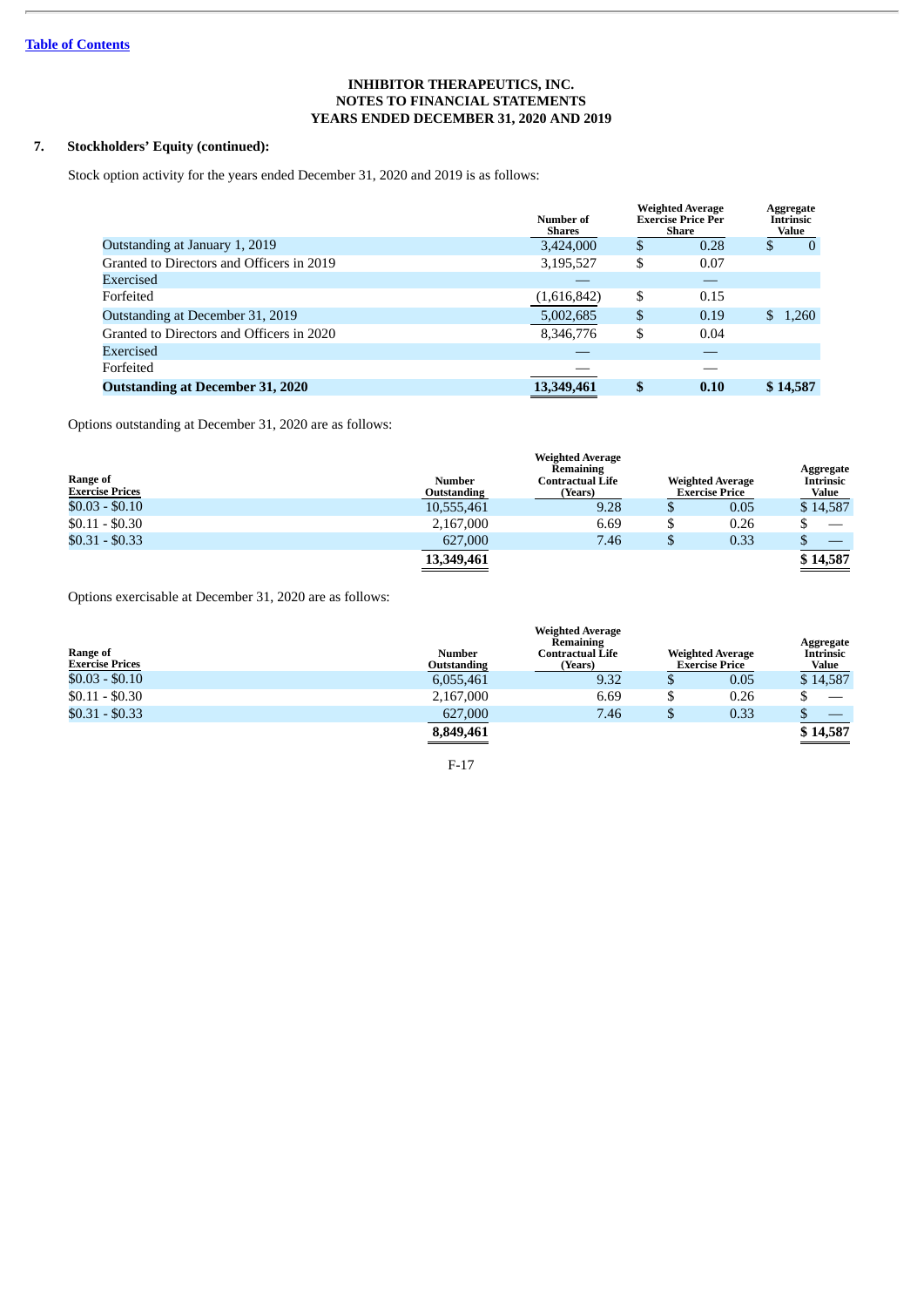# **7. Stockholders' Equity (continued):**

The weighted average grant date fair value of options granted during the years ended December 31, 2020 and December 31, 2019 was \$0.03 and \$0.05, respectively.

Non-vested stock option activity for the year ended December 31, 2020 is as follows:

|                               | <b>Number of</b><br>Shares | <b>Weighted Average</b><br><b>Exercise Price</b><br>Per<br>Share | Aggregate<br><b>Intrinsic</b><br><b>Value</b> |          |
|-------------------------------|----------------------------|------------------------------------------------------------------|-----------------------------------------------|----------|
| Non-vested at January 1, 2020 | 2,208,685                  |                                                                  |                                               |          |
| Granted                       | 4,500,000                  |                                                                  |                                               |          |
| <b>Vested</b>                 | (2,208,685)                |                                                                  |                                               |          |
| Forfeited                     |                            |                                                                  |                                               |          |
|                               | 4,500,000                  | 0.05                                                             | Œ                                             | $\bf{0}$ |

Incentive awards may be in the form of stock options, restricted stock, restricted stock units and performance and other awards. In the case of incentive stock options, the exercise price will not be less than 100% of the fair market value of shares covered at the time of the grant, or 110% for incentive stock options granted to persons who own more than 10% of the Company's voting stock. Options granted will generally vest over a three-year period from the date of grant and will be exercisable for ten years, except that the term may not exceed five years for incentive stock options granted to persons who own more than 10% of the Company's outstanding common stock.

Stock-based compensation expense is determined based on the fair value of the stock-based awards and recognized over the vesting period. The Company recognized \$228,861 and \$269,924 in stock-based compensation expense related to stock options for the years ended December 31, 2020 and 2019, respectively. As of December 31, 2020, there was unamortized stock-based compensation of approximately \$0.04 million.

# *Preferred Stock Issuances*

See Note 1 for discussion of preferred stock issued to Mayne Pharma in 2018.

### *Warrants*

There were 50,270,563 outstanding common stock warrants at December 31, 2020 with a weighted average exercise price of \$0.13 and a weighted average remaining life of 0.5 years. All were exercisable at December 31, 2020 and December 31, 2019.

# **8. Related party transactions:**

The Company has significant contractual agreements with majority stockholder Mayne Pharma as discussed in Note 1 and Note 5. There were no amounts due to or from Mayne Pharma at December 31, 2020 or December 31, 2019.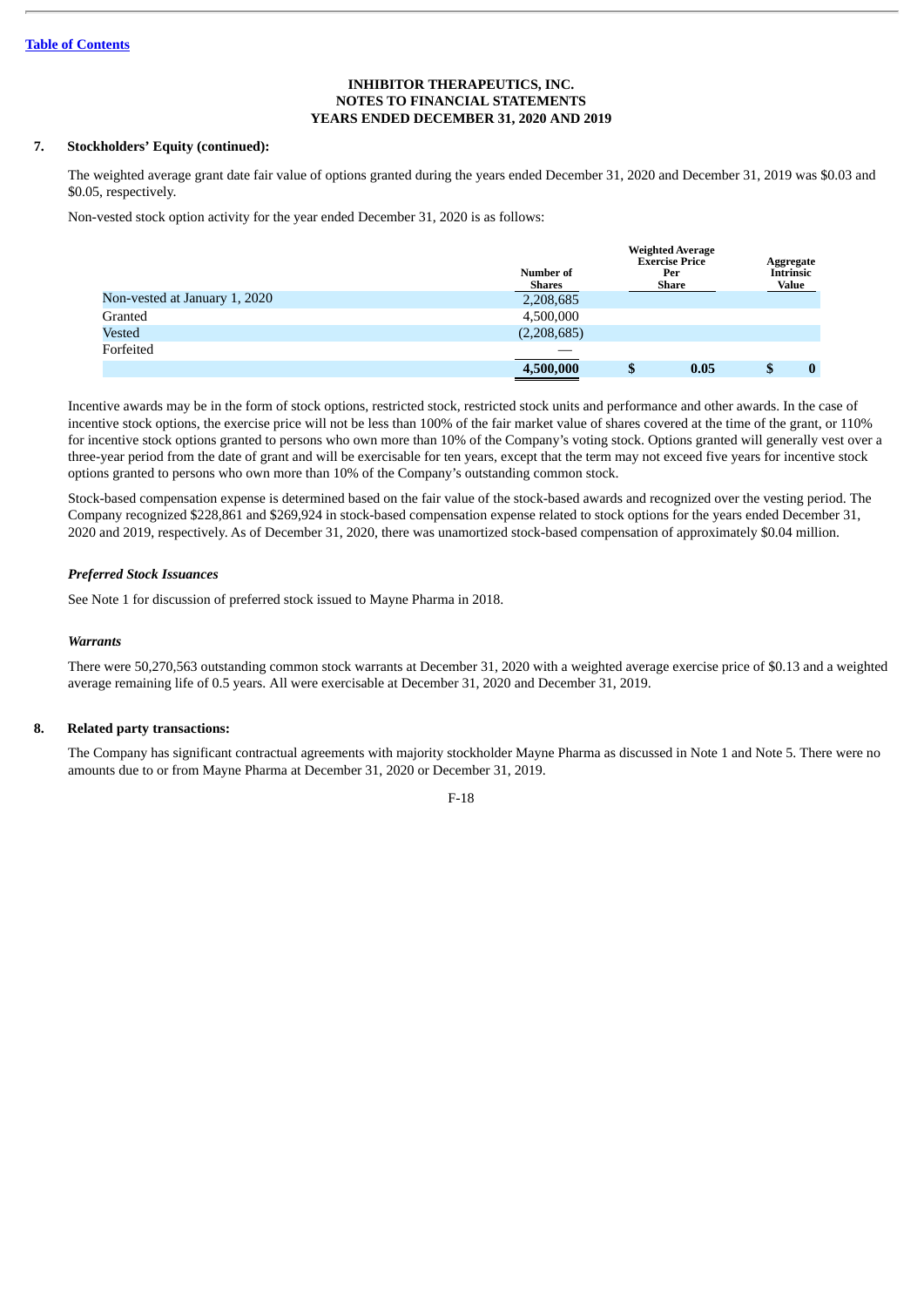# **9. Legal Proceedings:**

The Company may from time to time become a party to various legal proceedings arising in the ordinary course of business. Except as discussed below, the Company is not the subject of any pending legal proceedings.

On July 9, 2019, Hedgepath, LLC ("HPLLC"), a significant minority stockholder of the Company and an investment vehicle associated with the Company's former Executive Chairman, filed a civil action captioned *Hedgepath, LLC v. Magrab, et al.*, C.A. No. 2019-0529-JTL, in the Delaware Court of Chancery (the "Action") against the Company's directors and President and Chief Executive Officer, and a former director (collectively the "Individual Defendants"). On September 27, 2019, the Individual Defendants and Mayne Pharma each filed a motion to dismiss the Action.

On December 3, 2019, HPLLC filed the Verified Amended and Supplemental Complaint. In the Complaint in the Action, purportedly brought directly and derivatively on behalf of the Company, HPLLC alleges claims for breach of fiduciary duty, waste, declaratory judgment, statutory violations, and dilution of stockholder equity, against the Individual Defendants and Mayne Pharma in connection with (i) the previously announced issuance of certain Company equity securities to Mayne Pharma on or about January 8, 2018, (ii) Mayne Pharma's alleged influence over the timing and conduct of the previous clinical trial of SUBA-Itraconazole for the treatment of BCCNS, and (iii) previously announced amendments to the Supply and License Agreement, as amended (presently memorialized at the Third Amended SLA), between the Company and Mayne Pharma and certain transactions contemplated thereby. The Complaint also alleges claims for breach of fiduciary duty and fraudulent misrepresentation in connection with allegedly false and misleading statements included in Company press releases and filings with the SEC. The Complaint seeks unspecified damages from the defendant, and equitable and other relief. Legal costs associated directly with the Company as a nominal defendant were initially payable by the Company until certain retention amounts were reached. Such costs have been nominal through June 30, 2020 and are included in general and administrative expenses for the current period.

On January 10, 2020, the Individual Defendants and Mayne Pharma each filed a motion to dismiss the Complaint. A hearing on those motions was scheduled on March 26, 2020, but was postponed to June 2020 due to the coronavirus outbreak. On June 4, 2020, the Delaware Court of Chancery held a hearing at which the separate motions of the Individual Defendants and Mayne Pharma to dismiss the Complaint were presented. At the conclusion of the hearing, the Court issued an oral ruling in which it denied the motions. Accordingly, the Action is anticipated to proceed in the course typical for such litigation.

The Company believes the Action is legally and factually baseless, and the Individual Defendants intend to defend themselves vigorously.

Additionally, on March 23, 2020, a Stockholder Class Action Complaint was filed in the Delaware Court of Chancery by a Company stockholder and purported class representative Samuel P. Sears, commencing litigation captioned Sears v. Magrab et al., C.A. No. 2020-0215-JTL (the "Putative Class Action"). The plaintiff amended his complaint in May 2020. The defendants named in the Putative Class Action are identical to those named in the Action, with the exception that the Company is not a party to the litigation. The Putative Class Action asserts three direct breach of fiduciary duty claims-one against Mayne only, another against the Individual Defendants, and a third against all defendants-and the facts underlying those claims almost entirely mirror those alleged in the Action. On December 10, 2020, the Court of Chancery entered an order coordinating the Action and the Putative Class Action for purposes of litigations.

The Company believes the Putative Class Action is legally and factually baseless, and the Individual Defendants intend to defend themselves vigorously.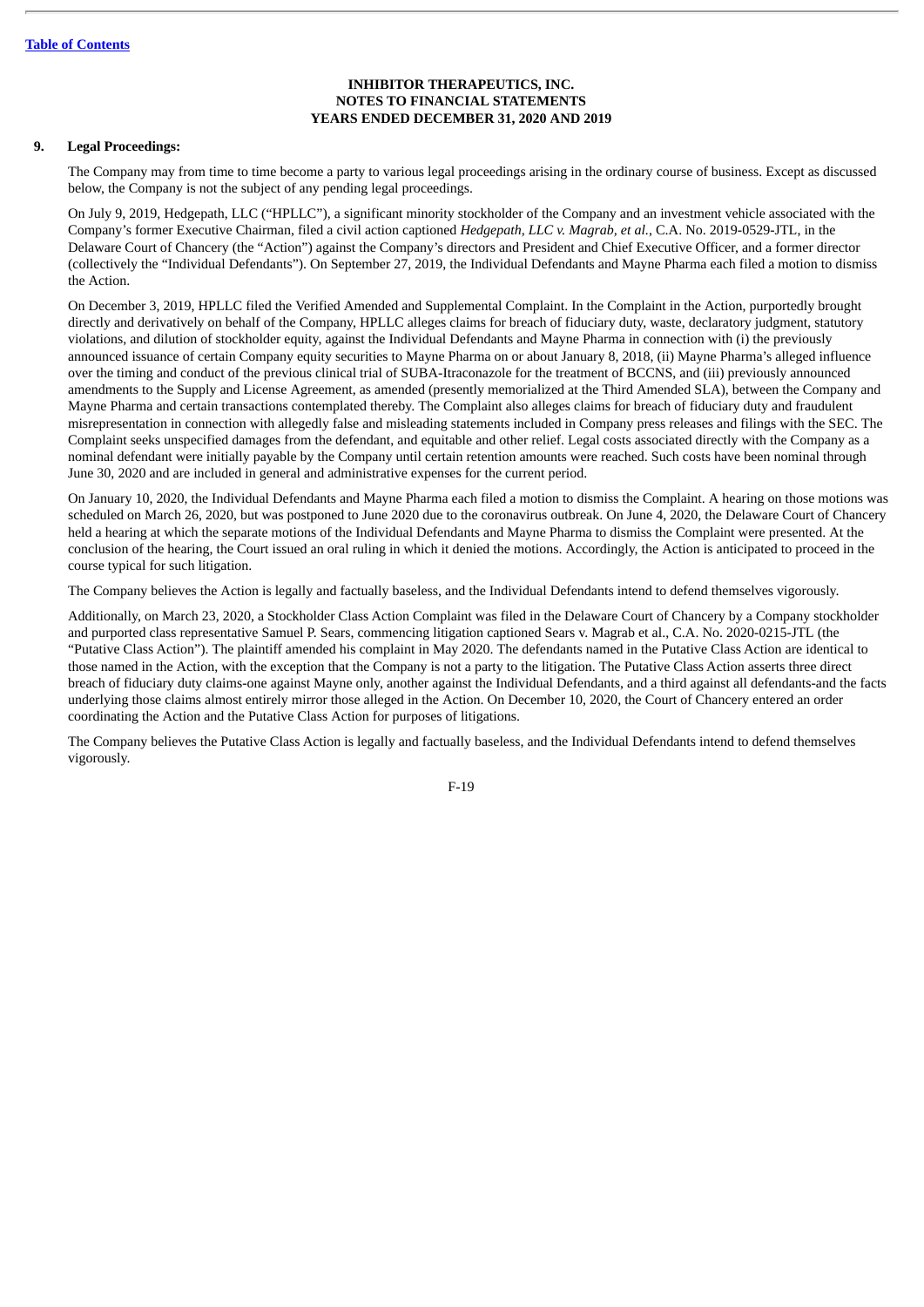# **SIGNATURES**

In accordance with Section 13 or 15(d) of the Exchange Act, the registrant has duly caused this report to be signed on its behalf by the undersigned, thereunto duly authorized.

# **INHIBITOR THERAPEUTICS, INC.**

| Date: March 26, 2021 | By:    | /s/ NICHOLAS J. VIRCA                                                                      |
|----------------------|--------|--------------------------------------------------------------------------------------------|
|                      | Name:  | Nicholas J. Virca                                                                          |
|                      | Title: | <b>President and Chief Executive Officer</b>                                               |
|                      |        | (Principal Executive Officer)                                                              |
|                      | By:    | /s/ Garrison J. Hasara                                                                     |
|                      | Name:  | Garrison J. Hasara                                                                         |
|                      | Title: | <b>Chief Financial Officer, Secretary, and Treasurer</b><br>(Principal Accounting Officer) |

In accordance with the Exchange Act, this report has been signed below by the following persons on behalf of the registrant and in the capacities and on the dates indicated.

| Person                 | Capacity              | Date           |
|------------------------|-----------------------|----------------|
| /S/W. MARK WATSON, CPA | Chairman and Director | March 26, 2021 |
| W. Mark Watson, CPA    |                       |                |
| /s/ STEFAN J. CROSS    | Director              | March 26, 2021 |
| <b>Stefan J. Cross</b> |                       |                |
| /S/ DR. R. DANA ONO    | Director              | March 26, 2021 |
| Dr. R. Dana Ono        |                       |                |
| /S/ ROBERT MARTIN      | Director              | March 26, 2021 |
| <b>Robert Martin</b>   |                       |                |
| /S/ DEBRA PEATTIE      | Director              | March 26, 2021 |
| <b>Debra Peattie</b>   |                       |                |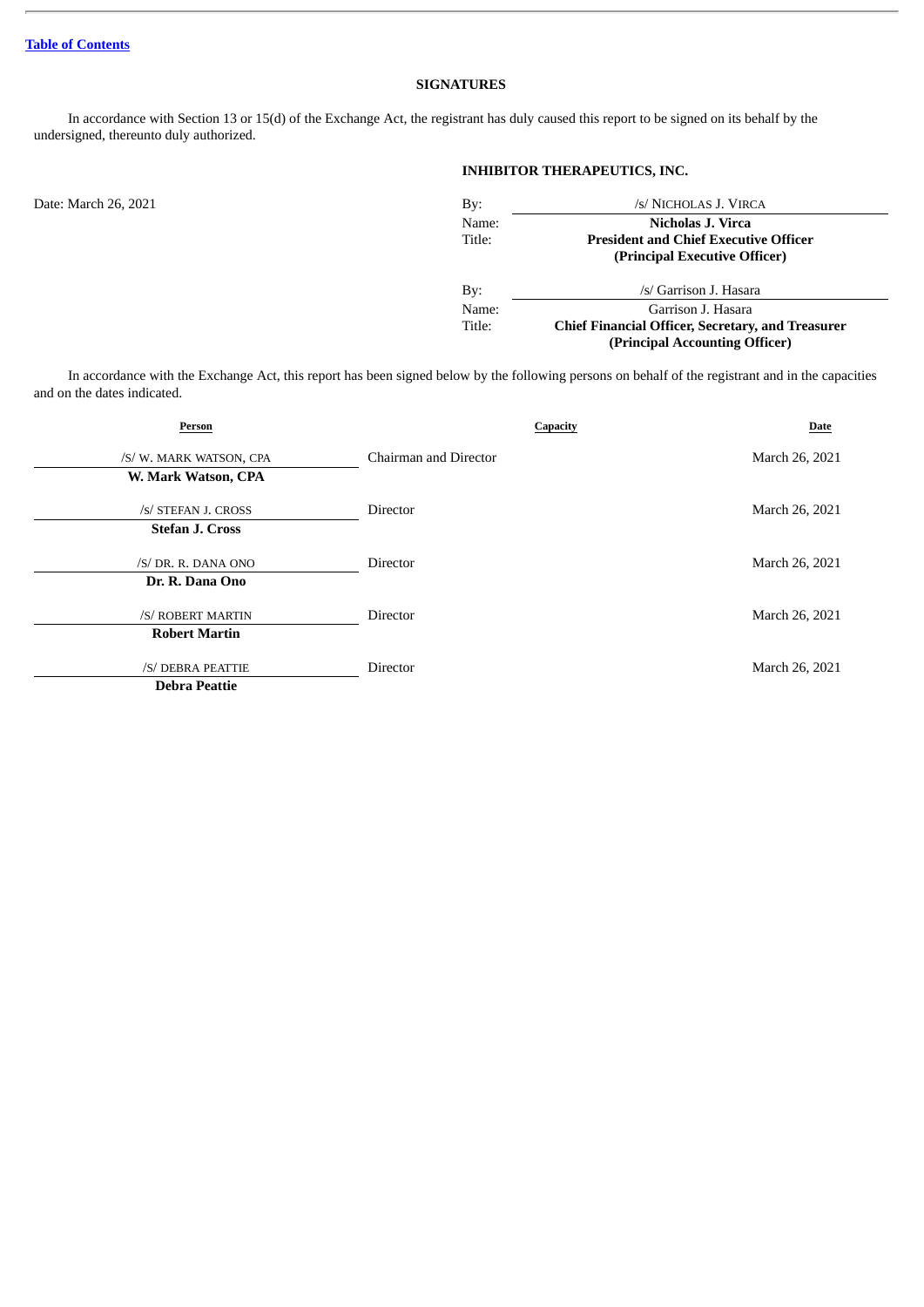# **Consent of Independent Registered Public Accounting Firm**

<span id="page-96-0"></span>We hereby consent to the incorporation by reference in the Registration Statement on Form S-8 (No. 333-214207) of our report dated March 26, 2021 included in this Annual Report on Form 10-K of Inhibitor Therapeutics, Inc. (the "Company"), relating to the balance sheets of the Company as of December 31, 2020 and 2019, and the related statements of operations, stockholders' equity and cash flows for the years then ended.

/s/ Cherry Bekaert LLP

Tampa, Florida March 26, 2021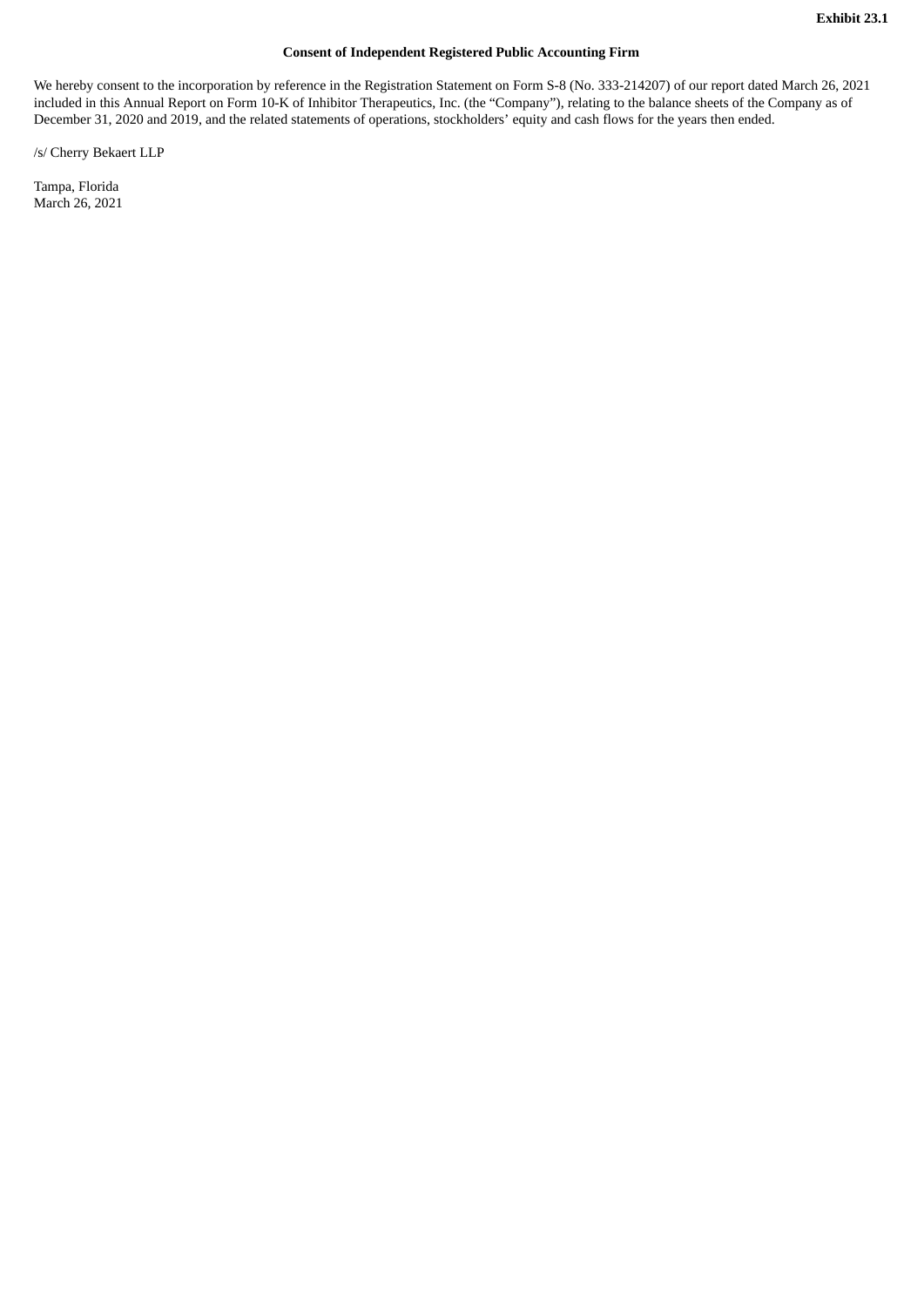### **Certification Pursuant to Rule 13a-14(a)**

<span id="page-97-0"></span>I, Nicholas J. Virca, hereby certify that:

- 1. I have reviewed this Annual Report on Form 10-K of Inhibitor Therapeutics, Inc.
- 2. Based on my knowledge, this report does not contain any untrue statement of a material fact or omit to state a material fact necessary to make the statements made, in light of the circumstances under which such statements were made, not misleading with respect to the period covered by this report;
- 3. Based on my knowledge, the financial statements, and other financial information included in this report, fairly present in all material respects the financial condition, results of operations and cash flows of the registrant as of, and for, the periods presented in this report;
- 4. The registrant's other certifying officer and I are responsible for establishing and maintaining disclosure controls and procedures (as defined in Exchange Act Rules 13a-15(e) and 15d-15(e)) and internal control over financial reporting (as defined in Exchange Act Rules 13a-15(f) and 15d-15(f)) for the registrant and have:
	- a. Designed such disclosure controls and procedures, or caused such disclosure controls and procedures to be designed under our supervision, to ensure that material information relating to the registrant, including its consolidated subsidiaries, is made known to us by others within those entities, particularly during the period in which this report is being prepared;
	- b. Designed such internal control over financial reporting, or caused such internal control over financial reporting to be designed under our supervision, to provide reasonable assurance regarding the reliability of financial reporting and the preparation of financial statements for external purposes in accordance with generally accepted accounting principles;
	- c. Evaluated the effectiveness of the registrant disclosure controls and procedures and presented in this report our conclusions about the effectiveness of the disclosure controls and procedures, as of the end of the period covered by this report based on such evaluation; and
	- d. Disclosed in this report any change in the registrant's internal control over financial reporting that occurred during the registrant's most recent fiscal quarter that has materially affected, or is reasonably likely to materially affect, the registrant's internal control over financial reporting; and
- 5. The registrant's other certifying officer and I have disclosed, based on our most recent evaluation of internal control over financial reporting, to the registrant's auditors and the audit committee of the registrant's board of directors:
	- a. All significant deficiencies and material weaknesses in the design or operation of internal control over financial reporting which are reasonably likely to adversely affect the registrant's ability to record, process, summarize and report financial information; and
	- b. Any fraud, whether or not material, that involves management or other employees who have a significant role in the registrant's internal control over financial reporting.

Date: March 26, 2021 *Date: March 26, 2021 I. Virca* 

Nicholas J. Virca President and Chief Executive Officer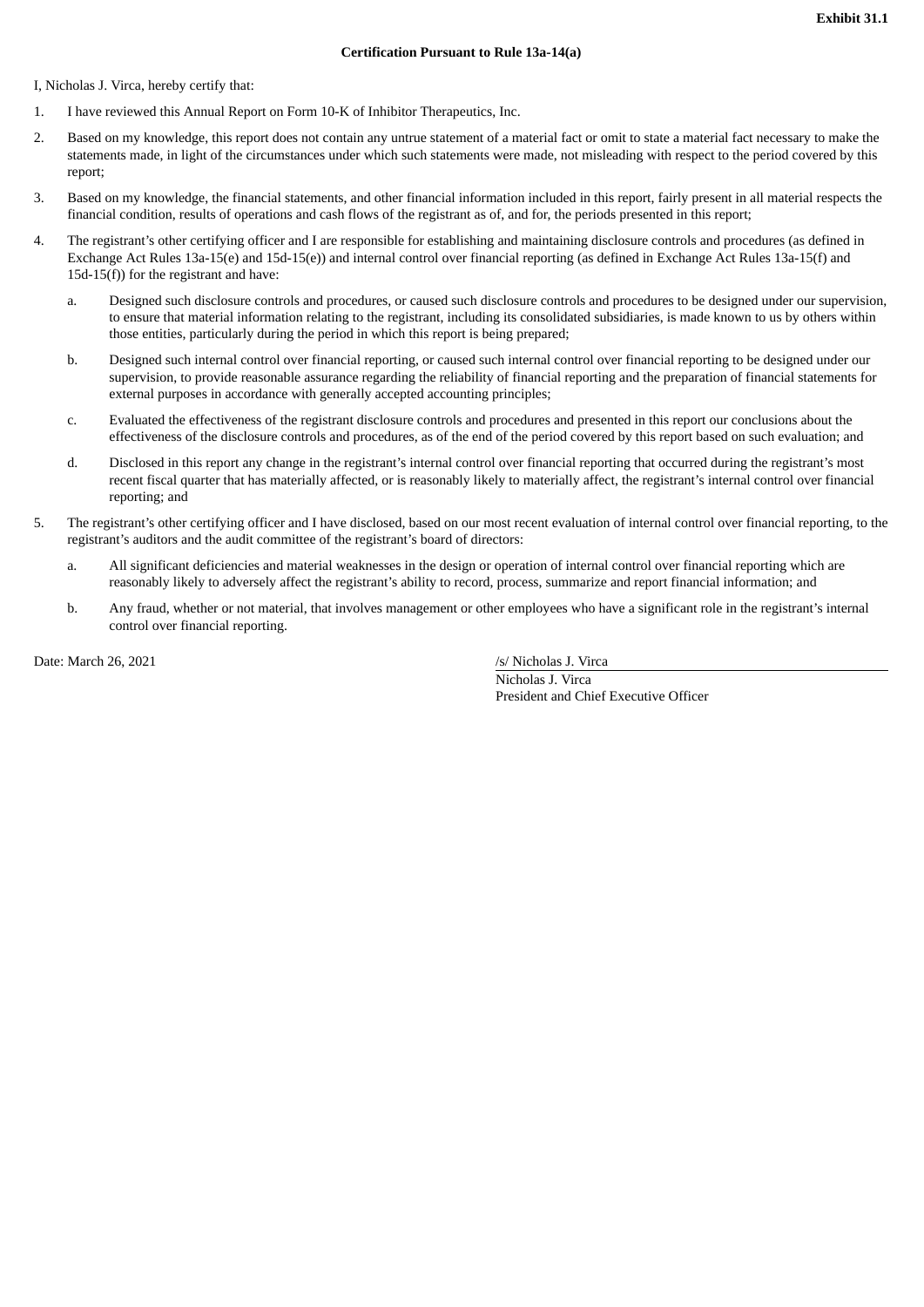<span id="page-98-0"></span>I, Garrison J. Hasara, hereby certify that:

- 1. I have reviewed this Annual Report on Form 10-K of Inhibitor Therapeutics, Inc.
- 2. Based on my knowledge, this report does not contain any untrue statement of a material fact or omit to state a material fact necessary to make the statements made, in light of the circumstances under which such statements were made, not misleading with respect to the period covered by this report;
- 3. Based on my knowledge, the financial statements, and other financial information included in this report, fairly present in all material respects the financial condition, results of operations and cash flows of the registrant as of, and for, the periods presented in this report;
- 4. The registrant's other certifying officer and I are responsible for establishing and maintaining disclosure controls and procedures (as defined in Exchange Act Rules 13a-15(e) and 15d-15(e)) and internal control over financial reporting (as defined in Exchange Act Rules 13a-15(f) and 15d-15(f)) for the registrant and have:
	- a. Designed such disclosure controls and procedures, or caused such disclosure controls and procedures to be designed under our supervision, to ensure that material information relating to the registrant, including its consolidated subsidiaries, is made known to us by others within those entities, particularly during the period in which this report is being prepared;
	- b. Designed such internal control over financial reporting, or caused such internal control over financial reporting to be designed under our supervision, to provide reasonable assurance regarding the reliability of financial reporting and the preparation of financial statements for external purposes in accordance with generally accepted accounting principles;
	- c. Evaluated the effectiveness of the registrant's disclosure controls and procedures and presented in this report our conclusions about the effectiveness of the disclosure controls and procedures, as of the end of the period covered by this report based on such evaluation; and
	- d. Disclosed in this report any change in the registrant's internal control over financial reporting that occurred during the registrant's most recent fiscal quarter that has materially affected, or is reasonably likely to materially affect, the registrant's internal control over financial reporting; and
- 5. The registrant's other certifying officer and I have disclosed, based on our most recent evaluation of internal control over financial reporting, to the registrant's auditors and the audit committee of the registrant's board of directors:
	- a. All significant deficiencies and material weaknesses in the design or operation of internal control over financial reporting which are reasonably likely to adversely affect the registrant's ability to record, process, summarize and report financial information; and
	- b. Any fraud, whether or not material, that involves management or other employees who have a significant role in the registrant's internal control over financial reporting.

Date: March 26, 2021 *Date: March 26, 2021 I. Hasara* 

Garrison J. Hasara Chief Financial Officer and Treasurer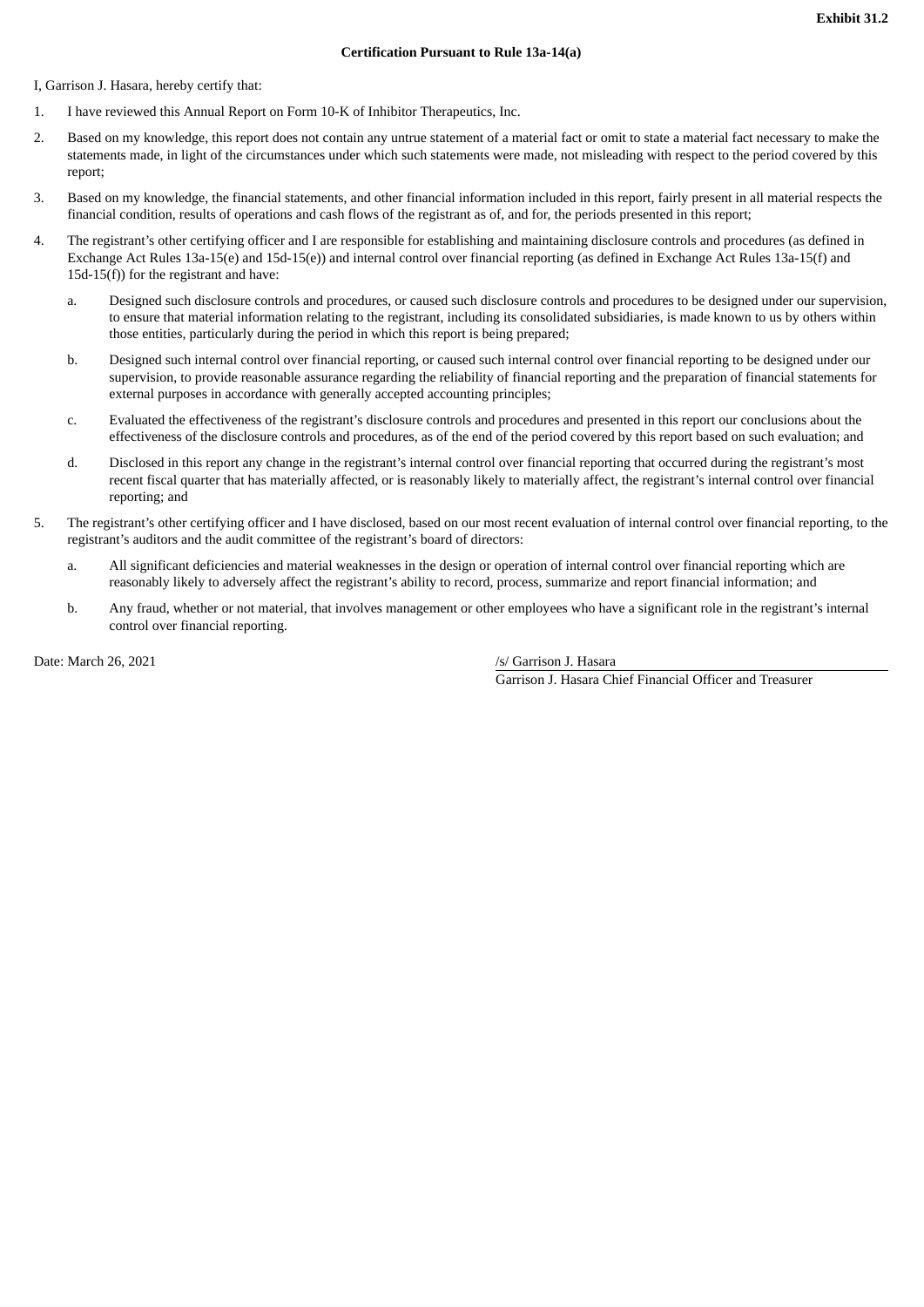## **CERTIFICATION**

## **Pursuant to Section 906 of the Sarbanes-Oxley Act of 2002 (18 U.S.C. 1350)**

<span id="page-99-0"></span>Pursuant to Section 906 of the Sarbanes-Oxley Act of (18 U.S.C. 1350), the undersigned officer of Inhibitor Therapeutics, Inc., a Delaware corporation (the "Company"), does hereby certify, to the best of such officer's knowledge and belief, that:

(1) The Annual Report on Form 10-K for the year ended December 31, 2020 (the "Form 10-K") of the Company fully complies with the requirements of Section 13(a) or 15(d) of the Securities Exchange Act of 1934; and

(2) The information contained in the Form 10-K fairly presents, in all materials respects, the financial condition and results of operations of the Company.

Date: March 26, 2021 */s/ Nicholas J. Virca* 

Nicholas J. Virca, President and Chief Executive Officer

This certification shall not be deemed "filed" for purposes of Section 18 of the Securities Exchange Act, or otherwise subject to the liability of that section. Such certification will not be deemed to be incorporated by reference into any filing under the Securities Act or the Securities Exchange Act.